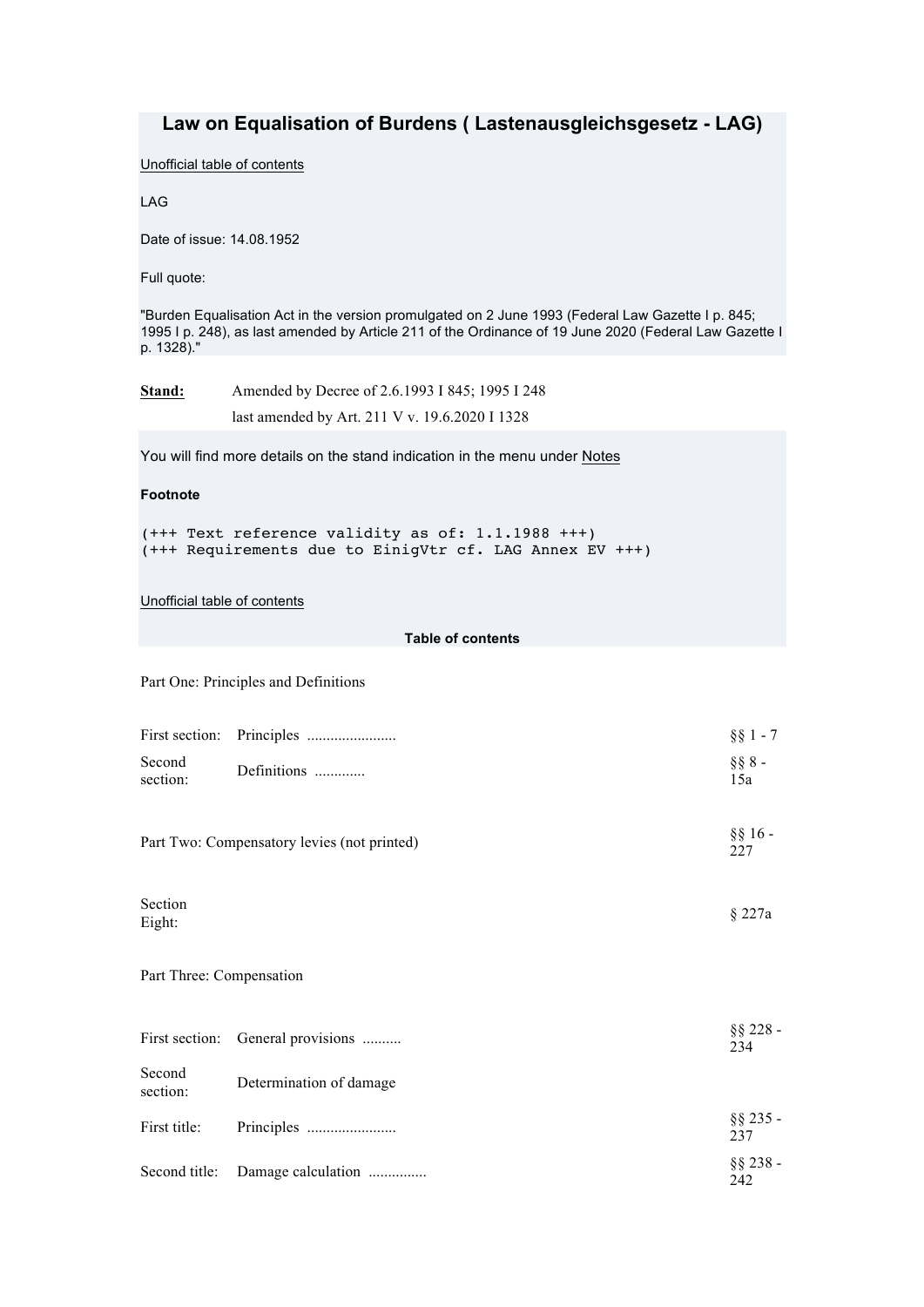|                        | Third section: Main compensation                                                                                                                                                          | $§$ § 243 -<br>252  |
|------------------------|-------------------------------------------------------------------------------------------------------------------------------------------------------------------------------------------|---------------------|
| Fourth<br>section:     | Inclusion loan                                                                                                                                                                            |                     |
| First title:           |                                                                                                                                                                                           | $§$ § 253 -<br>257  |
| Second title:          | Inclusion loans to individual aggrieved parties (construction loans)                                                                                                                      | §258                |
| Third title:           |                                                                                                                                                                                           | $§$ § 259,<br>260   |
| Fifth section:         | War damage pension                                                                                                                                                                        |                     |
| First title:           | General provisions                                                                                                                                                                        | $§$ § 261 -<br>266  |
| Second title:          | Maintenance aid                                                                                                                                                                           | $§$ § 267 -<br>278a |
| Third title:           | Compensation pension                                                                                                                                                                      | $§$ § 279 -<br>285a |
| Fourth title:          | Common rules                                                                                                                                                                              | $§$ § 286 -<br>292  |
| Fifth title:           | Rules for the payment of the war injury pension after 31 December 2005                                                                                                                    | §§ 292a<br>$-292c$  |
| Section Six:           | Household contents compensation                                                                                                                                                           | $§$ § 293 -<br>297  |
| Seventh<br>section:    | Housing assistance                                                                                                                                                                        | $§$ § 298 -<br>300  |
| Section<br>Eight:      | Hardening services                                                                                                                                                                        | $§$ § 301 -<br>301b |
|                        | Ninth section: Other promotional measures                                                                                                                                                 | $§$ § 302,<br>303   |
| Tenth<br>section:      | Currency compensation for savings of displaced persons                                                                                                                                    | § 304               |
| Eleventh<br>section:   | Organisation and responsibility                                                                                                                                                           | $§$ § 305 -<br>317  |
| Twelfth<br>Section:    | Management of funds for burden sharing                                                                                                                                                    | $§$ § 318 -<br>324  |
| Thirteenth<br>Section: | Procedure                                                                                                                                                                                 |                     |
| First title:           | General provisions                                                                                                                                                                        | $§$ § 325 -<br>334a |
| Second title:          | Procedure for main compensation, war damage pension and household<br>contents compensation                                                                                                | $§$ § 335 -<br>344  |
| Third title:           | Procedure for the fulfilment of claims for main compensation and household<br>allowance as well as for integration loans, hardship benefits and on the basis<br>of other support measures | $\S$ § 345,<br>346  |
| Fourth title:          | Housing assistance procedures                                                                                                                                                             | $\S$ § 347,<br>348  |
| Fourteenth<br>Section: | Recovery in the event of compensation for damage                                                                                                                                          | $§$ § 349,<br>349a  |
| Fifteenth              | Other and reconciliation provisions                                                                                                                                                       | $\S$ § 350 -        |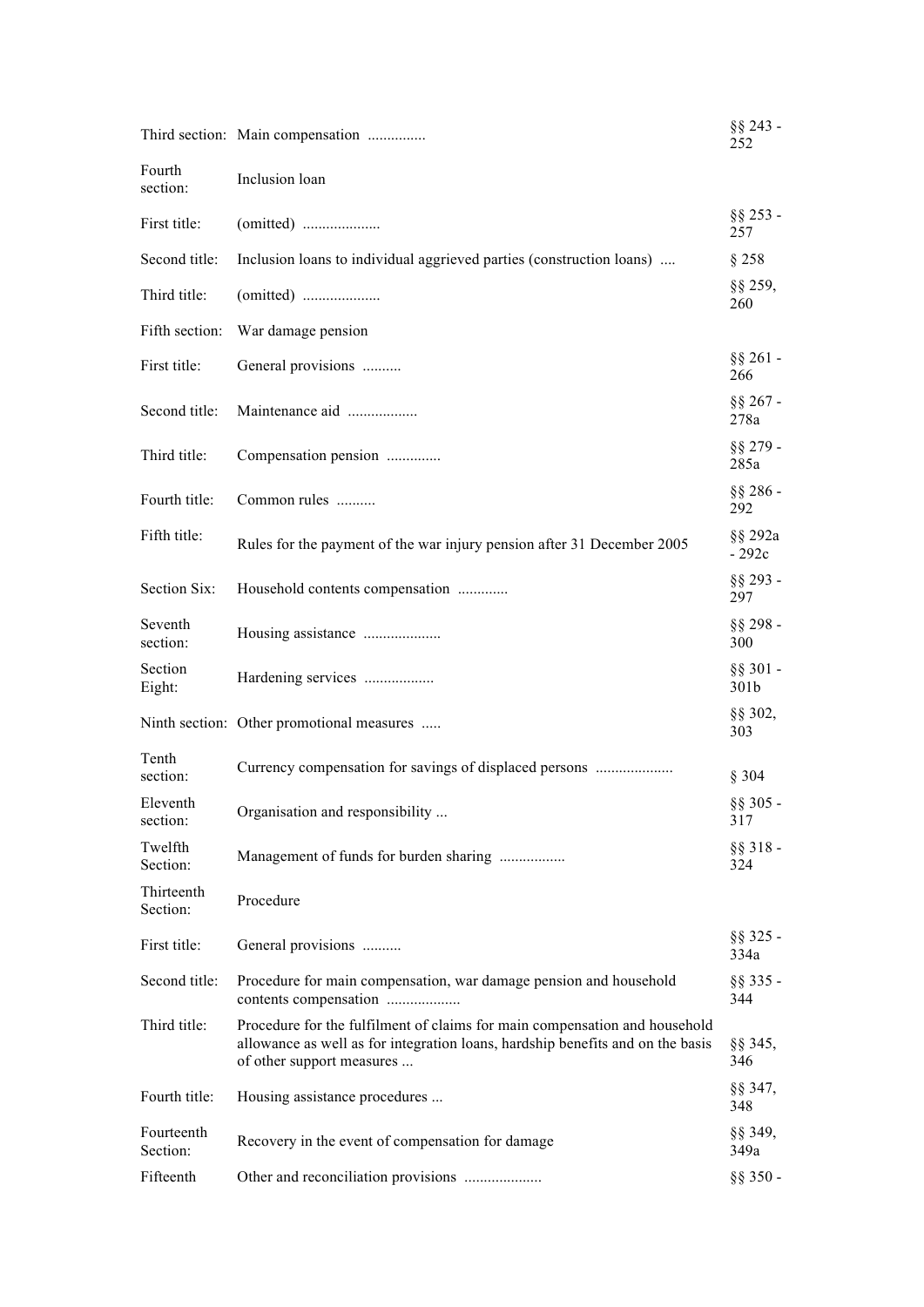Section: 358

Part Four: Common Final Provisions §§ 359 -

## Unofficial table of contents

### **Preamble**

Recognising the right of the sections of the population particularly affected by the war and its consequences to a compensation of burdens which takes into account the principles of social justice and the possibilities of the national economy and to the assistance necessary for the integration of the injured parties, and subject to the express reservation that the granting and acceptance of benefits does not imply a waiver of the assertion of claims and the restitution of the property left behind by the displaced persons, and with the further express reservation that the granting and acceptance of benefits for damage within the meaning of the Act on the Preservation and Determination of Evidence shall neither affect the property rights of the aggrieved party nor contain a waiver of the restoration of unrestricted property rights or of compensation,

the Bundestag, with the consent of the Bundesrat, has passed the following law:

# **Part OnePrinciples and Definitions**

## **First SectionPrinciples**

### Unofficial table of contents

### **1 Objective of the equalisation of burdens**

Compensation for damage and losses resulting from expulsions and destruction during the war and post-war period or from damage in the area of damage within the meaning of section 3(1) of the Act on the Preservation and Assessment of Evidence (Beweissicherungs- und Feststellungsgesetz), as well as the alleviation of hardships which have occurred as a result of the reorganisation of the monetary system in the area of application of the Basic Law including Berlin (West), shall be determined in accordance with this Act; the necessary funds shall be raised in accordance with this Act (equalisation of burdens). Unofficial table of contents

### **2 Implementation of the equalisation of burdens**

In order to implement the equalisation of burdens, equalisation levies are charged and equalisation benefits are granted.

Unofficial table of contents

### **§ 3 Compensatory levies**

The following are levied as equalisation levies: 1.

a one-off property levy (Vermögensabgabe) - §§ 16 to 90 -,

2.

a special levy on profits from debts for which mortgages have been created (mortgage profits levy) - §§ 91 to 160 -,

3.

1.

a special levy on debtor profits of commercial enterprises (credit profit levy) - §§ 161 to 197 -.

Unofficial table of contents

### **§ 4 Compensation**

Compensatory benefits are granted:

Main compensation - §§ 243 to 252 -,

375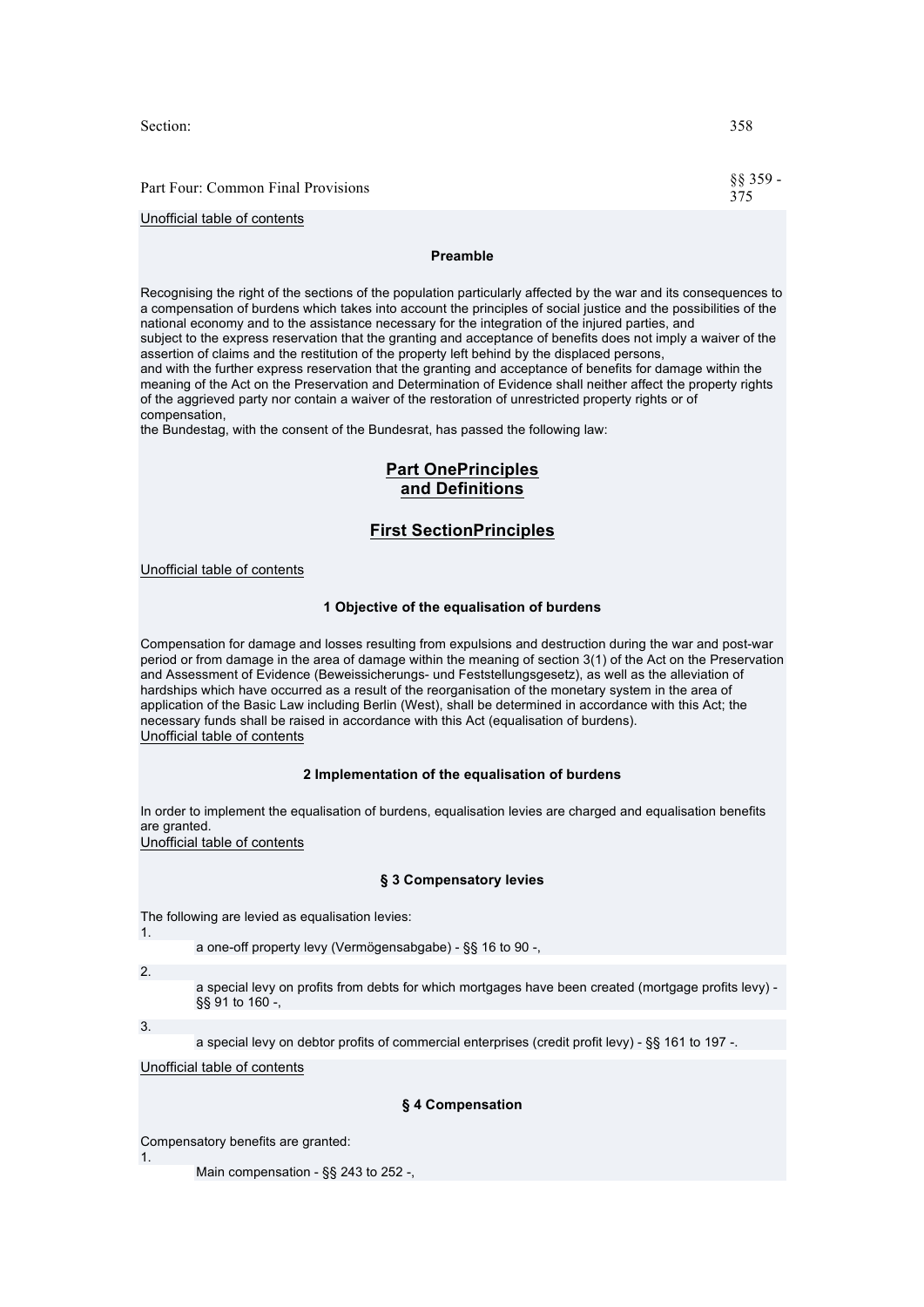| 2.  |                                                                                                                                                          |
|-----|----------------------------------------------------------------------------------------------------------------------------------------------------------|
|     | Inclusion loans - $\S$ § 253 to 260 -,                                                                                                                   |
| 3.  | War damage pension $-$ §§ 261 to 292c $-$ ,                                                                                                              |
| 4.  |                                                                                                                                                          |
|     | Compensation for household effects $-$ §§ 293 to 297 $-$ ,                                                                                               |
| 5.  | Housing assistance $-$ §§ 298 to 300 $-$ .                                                                                                               |
| 6.  |                                                                                                                                                          |
|     | Hardship benefits - $\S$ § 301, 301a -,                                                                                                                  |
| 7.  | Benefits due to other support measures - §§ 302, 303 -,                                                                                                  |
| 8.  |                                                                                                                                                          |
|     | Compensation in currency compensation for savings of displaced persons - § 304 -,                                                                        |
| 9.  | Compensation under the Old Savers Act,                                                                                                                   |
| 10. |                                                                                                                                                          |
|     | Loans granted on the basis of section 46(2) of the Federal Expellees Act in the years 1953 to 1957<br>for the increased promotion of refugee settlement. |

### Unofficial table of contents

### **§ 5 Budgetary execution**

The rights and obligations of the former special fund shall be transferred to the Federation. Revenues under this Act and other values hitherto specially allocated to the equalisation fund by law or otherwise shall be transferred to the federal budget.

Unofficial table of contents

### **§ 6 Contribution of the Länder to burden sharing**

The Länder, with the exception of the Länder of Brandenburg, Mecklenburg-Western Pomerania, Thuringia, Saxony and Saxony-Anhalt, shall pay the Federation an annual subsidy amounting to one third of the annual expenditure on maintenance assistance, but not more than 30 million euros. The Länder shall pay the subsidy in proportion to their tax revenues in the respective preceding accounting year. Unofficial table of contents

### **§ 7 Credits**

Interest and redemption payments on loans taken out by the Equalisation Fund in accordance with § 7 of this Act in the version applicable until 1 January 2005 shall be borne by the Federation.

## **Section TwoDefinitions**

Unofficial table of contents

### **§ 8 Designation of regulations**

(1) In this Act the following are designated

1.

the Act to Mitigate Urgent Social Emergencies (Emergency Assistance Act) of 8 August 1949 (Law Gazette of the Administration of the United Economic Territory p. 205) in the version of the amending acts of 8 August 1950 (Federal Law Gazette p. 355) and of 29 March 1951 (Federal Law Gazette I p. 224) as Emergency Assistance Act,

2.

the Implementing Ordinance to the First Part of the Emergency Assistance Act of 8 August 1949 (Law Gazette of the Administration of the United Economic Area p. 214) as the First Implementing Ordinance to the First Part of the Emergency Assistance Act,

3.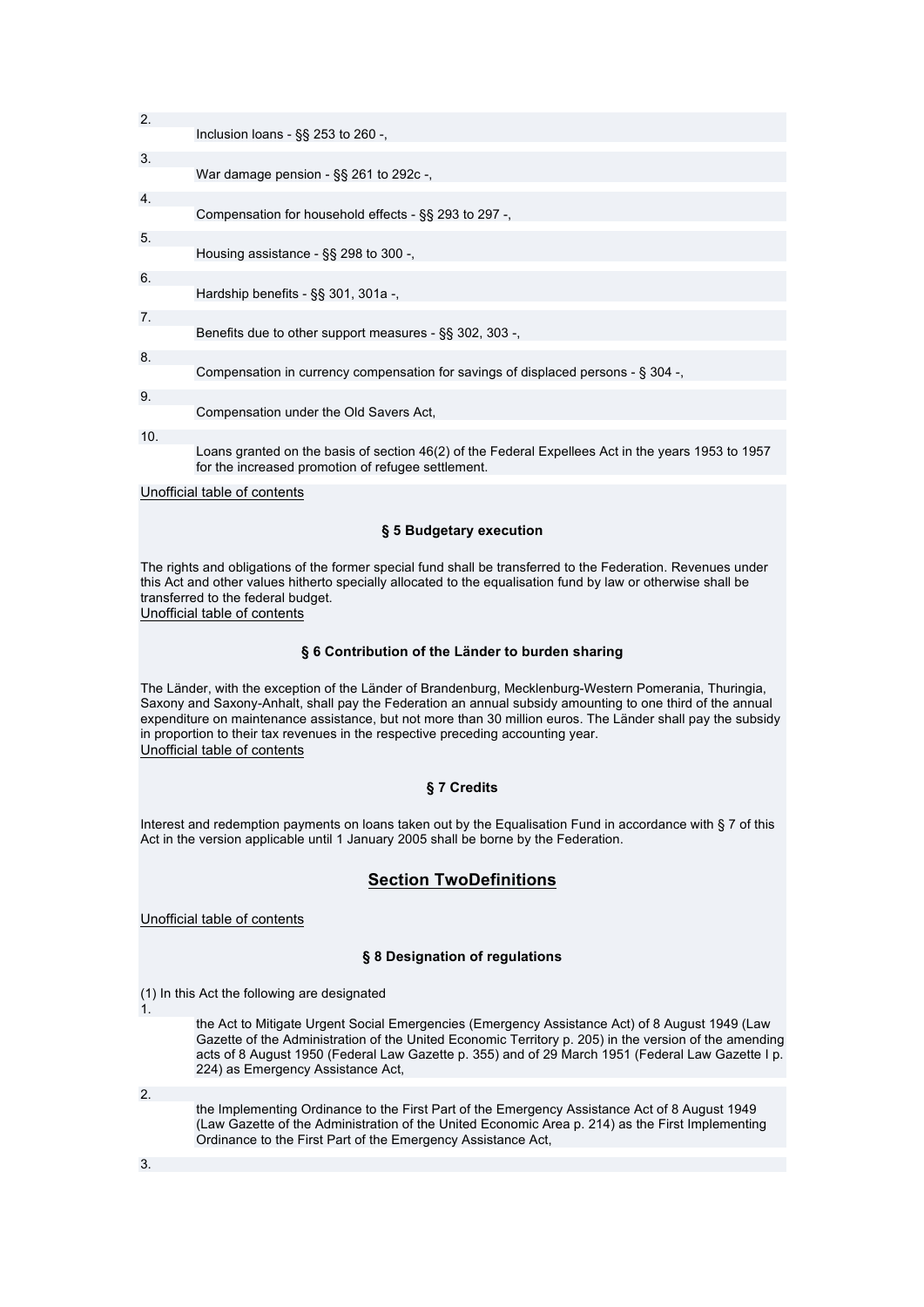|     | the Second Implementing Ordinance to the First Part of the Emergency Assistance Act of 29<br>December 1950 (Federal Law Gazette 1951 I p. 51) as the Second Implementing Ordinance to the<br>First Part of the Emergency Assistance Act,                                                                                                                                                                                                                                             |
|-----|--------------------------------------------------------------------------------------------------------------------------------------------------------------------------------------------------------------------------------------------------------------------------------------------------------------------------------------------------------------------------------------------------------------------------------------------------------------------------------------|
| 4.  |                                                                                                                                                                                                                                                                                                                                                                                                                                                                                      |
|     | the Implementing Ordinance to the Second and Third Parts of the Emergency Assistance Act of 8<br>August 1949 (Law Gazette of the Administration of the United Economic Territory p. 225) in the<br>version of the Ordinance Supplementing the Implementing Ordinance to the Second and Third Parts<br>of the Emergency Assistance Act of 22 December 1950 (Federal Law Gazette 1951 I p. 51) as the<br>Emergency Assistance Implementing Ordinance,                                  |
| 5.  |                                                                                                                                                                                                                                                                                                                                                                                                                                                                                      |
|     | the Law on the Security of Claims for Equalisation of Burdens of 2 September 1948 (Law and<br>Ordinance Gazette of the Economic Council of the United Economic Territory p. 87) in the version of<br>the amending law of 10 August 1949 (Law Gazette of the Administration of the United Economic<br>Territory p. 232) as the Mortgage Security Law,                                                                                                                                 |
| 6.  |                                                                                                                                                                                                                                                                                                                                                                                                                                                                                      |
|     | the Ordinance on the Implementation of the Law on Securing Claims for the Equalisation of Burdens<br>of 7 September 1948 (Law and Ordinance Gazette of the Economic Council of the United Economic<br>Area p. 88) as the First Implementing Ordinance to the Mortgage Security Act,                                                                                                                                                                                                  |
| 7.  |                                                                                                                                                                                                                                                                                                                                                                                                                                                                                      |
|     | the Second Regulation for the Implementation of the Law on the Securing of Claims for the<br>Equalisation of Burdens of 8 August 1949 (Law Gazette of the Administration of the United<br>Economic Area p. 233) as the Second Regulation for the Implementation of the Mortgage Security<br>Law,                                                                                                                                                                                     |
| 8.  |                                                                                                                                                                                                                                                                                                                                                                                                                                                                                      |
|     | the Act to Promote the Integration of Expellees into Agriculture (Refugee Settlement Act) of 10<br>August 1949 (Law Gazette of the Administration of the United Economic Area p. 231) as the<br>Refugee Settlement Act,                                                                                                                                                                                                                                                              |
| 9.  |                                                                                                                                                                                                                                                                                                                                                                                                                                                                                      |
|     | the Third Law on the Reorganisation of the Monetary System (Conversion Law) of 20 June 1948<br>(Law and Ordinance Gazette of the Economic Council of the United Economic Area 1948<br>Supplement 5 p. 13), taking into account the amending laws enacted thereto, as the Conversion<br>Law,                                                                                                                                                                                          |
| 10. |                                                                                                                                                                                                                                                                                                                                                                                                                                                                                      |
|     | the Valuation Law of 16 October 1934 (Reich Law Gazette I p. 1035), taking into account the<br>amendments made by the Introductory Law to the Real Tax Laws of 1 December 1936 (Reich Law<br>Gazette I p. 961) and the Law on the Valuation of Property for the Calendar Years 1949 to 1951<br>(1949 Main Assessment) of 16 January 1952 (Federal Law Gazette I p. 22) as the Valuation Law,                                                                                         |
| 11. |                                                                                                                                                                                                                                                                                                                                                                                                                                                                                      |
|     | the Law on the Opening Balance Sheet in Deutschmarks and the Restatement of Capital (D-Mark<br>Balance Sheet Law) of 21 August 1949 (Law Gazette of the Administration of the United Economic<br>Territory p. 279) in the version of the Law Amending and Supplementing the D-Mark Balance Sheet<br>Law (D-Mark Balance Sheet Supplement Law) of 28 December 1950 (Federal Law Gazette p. 811)<br>as the D-Mark Balance Sheet Law.                                                   |
| 12. |                                                                                                                                                                                                                                                                                                                                                                                                                                                                                      |
|     | the Act Amending and Supplementing the D-Mark Balance Sheet Act (D-Mark Balance Sheet<br>Supplement Act) of 28 December 1950 (Federal Law Gazette p. 811) as the D-Mark Balance Sheet<br>Supplement Act,                                                                                                                                                                                                                                                                             |
| 13. |                                                                                                                                                                                                                                                                                                                                                                                                                                                                                      |
|     | the First Housing Act in the version of the announcement of 25 August 1953 (Federal Law Gazette I<br>p. 1047) and the Second Housing Act of 27 June 1956 (Federal Law Gazette I p. 523) with the scope<br>of application resulting from its § 50a as well as the Second Housing Act (Housing Construction and<br>Family Home Act) of 27 June 1956 (Federal Law Gazette I p. 523) with the scope of application<br>resulting from its § 126 as the respective applicable housing law, |
| 14. |                                                                                                                                                                                                                                                                                                                                                                                                                                                                                      |
|     | the Federal Budget Code of 19 August 1969 (Federal Law Gazette I p. 1284) as the Federal Budget<br>Code,                                                                                                                                                                                                                                                                                                                                                                             |
| 15. |                                                                                                                                                                                                                                                                                                                                                                                                                                                                                      |
|     | the Accounting Regulations for the German Reich of 3 July 1929 (Reichsministerialblatt p. 439) as<br>accounting regulations,                                                                                                                                                                                                                                                                                                                                                         |
| 16. |                                                                                                                                                                                                                                                                                                                                                                                                                                                                                      |
|     | the Act on the Assessment of Expulsion Damages and War Property Damages (Assessment Act) of<br>21 April 1952 (Federal Law Gazette I p. 237) in the version established by the present Act as the<br>Assessment Act,                                                                                                                                                                                                                                                                  |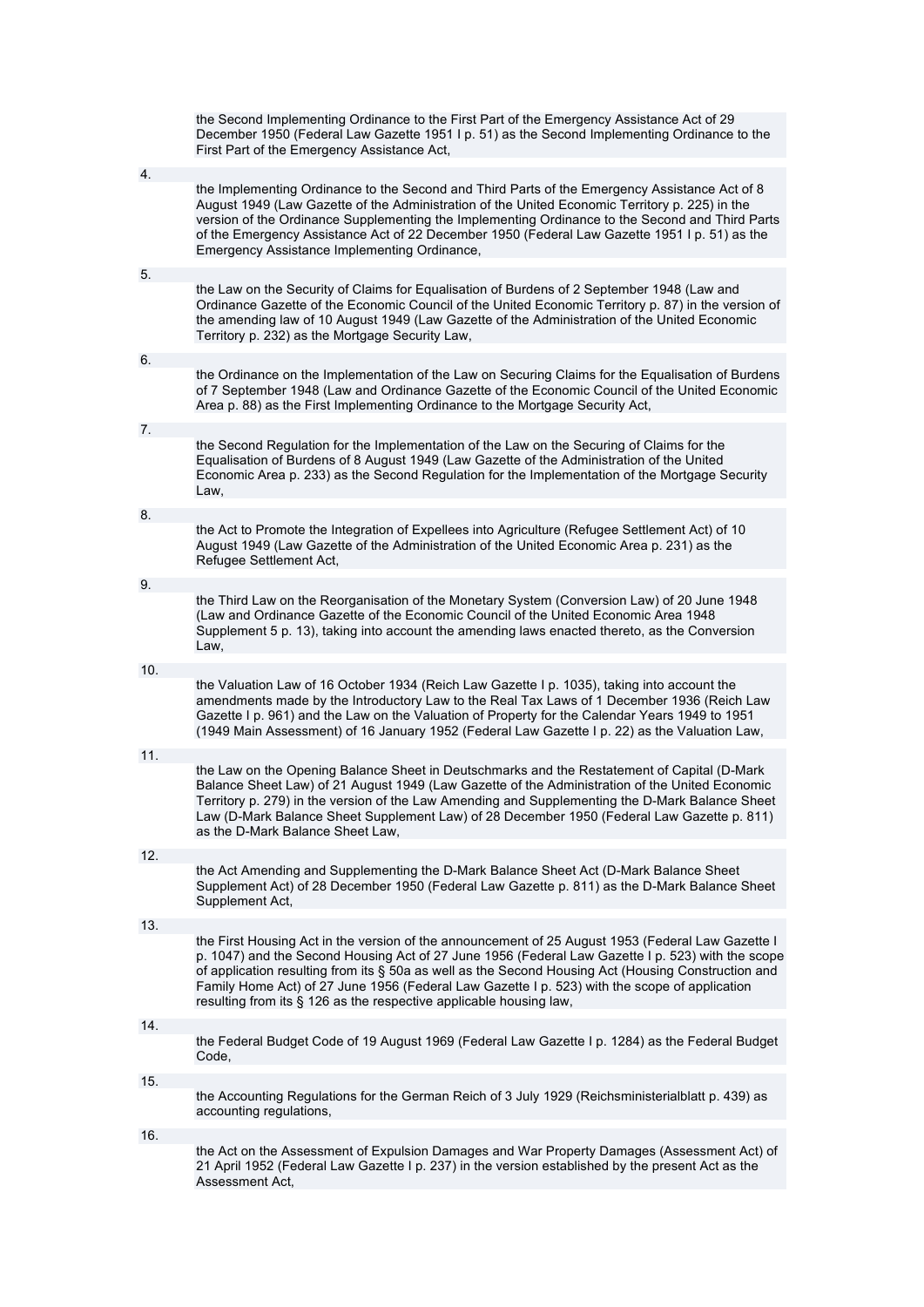| 17. |                                                                                                                                                                                                                                                                                                                                                                                                                                                 |
|-----|-------------------------------------------------------------------------------------------------------------------------------------------------------------------------------------------------------------------------------------------------------------------------------------------------------------------------------------------------------------------------------------------------------------------------------------------------|
|     | the Act to Mitigate Hardships of the Currency Reform (Old Savers Act) of 14 July 1953 (Federal Law<br>Gazette I p. 495) as the Old Savers Act,                                                                                                                                                                                                                                                                                                  |
| 18. |                                                                                                                                                                                                                                                                                                                                                                                                                                                 |
|     | the Act on the Affairs of Displaced Persons and Refugees of 19 May 1953 (Federal Law Gazette I p.<br>201) as the Federal Displaced Persons Act,                                                                                                                                                                                                                                                                                                 |
| 19. |                                                                                                                                                                                                                                                                                                                                                                                                                                                 |
|     | the Act on the Deferral of Emergency Assistance Levy and on Inflation Surcharges for Maintenance<br>Assistance of 4 December 1951 (Federal Law Gazette I p. 934) as the Emergency Assistance<br>Adjustment Act,                                                                                                                                                                                                                                 |
| 20. |                                                                                                                                                                                                                                                                                                                                                                                                                                                 |
|     | the Act on the Provisions for Victims of War (Federal Provisions Act) of 20 December 1950 (Federal<br>Law Gazette, p. 791), taking into account the amending acts passed thereto, as the Federal<br>Provisions Act,                                                                                                                                                                                                                             |
| 21. |                                                                                                                                                                                                                                                                                                                                                                                                                                                 |
|     | the Law on a Currency Compensation for Savings of Expellees of 27 March 1952 (Federal Law<br>Gazette I p. 213), taking into account the amending laws enacted thereto, as the Currency<br>Compensation Law,                                                                                                                                                                                                                                     |
| 22. |                                                                                                                                                                                                                                                                                                                                                                                                                                                 |
|     | the Federal Evacuees Act of 14 July 1953 (Federal Law Gazette I p. 586) as the Federal Evacuees<br>Act,                                                                                                                                                                                                                                                                                                                                         |
| 23. |                                                                                                                                                                                                                                                                                                                                                                                                                                                 |
|     | the Law on the Preservation of Evidence and Determination of Property Damages in the Soviet<br>Occupation Zone of Germany and in the Soviet Sector of Berlin (Law on the Preservation of<br>Evidence and Determination of Property Damages - BFG) of 22 May 1965 (Federal Law Gazette I p.<br>425), taking into account the amending laws enacted thereto, as the Law on the Preservation of<br>Evidence and Determination of Property Damages, |
| 24. |                                                                                                                                                                                                                                                                                                                                                                                                                                                 |
|     | the Law on Aid Measures for Germans from the Soviet Occupation Zone of Germany and the Soviet<br>Occupied Sector of Berlin of 15 July 1965 (Federal Law Gazette I p. 612), taking into account the<br>amending laws enacted thereto, as the Refugee Aid Law,                                                                                                                                                                                    |
| 25. |                                                                                                                                                                                                                                                                                                                                                                                                                                                 |
|     | the Act on Compensation for Damages Resulting from Reparation, Restitution, Destruction and<br>Reimbursement (Reparation Damages Act - RepG) of 12 February 1969 (Federal Law Gazette I p.<br>105) as the Reparation Damages Act.                                                                                                                                                                                                               |
|     | (2) Insofar as regulations have been issued in the Länder of the French occupation zone and in the Bavarian                                                                                                                                                                                                                                                                                                                                     |
|     | district of Lindau as well as in Berlin (West) which correspond to the regulations referred to in paragraph 1, the                                                                                                                                                                                                                                                                                                                              |

district of Lindau as well as in Berlin (West) which correspond to the regulations referred to in paragraph 1, the reference to the regulations referred to in paragraph 1 shall also include the corresponding regulations in the Länder of the French occupation zone and in the Bavarian district of Lindau as well as in Berlin (West). Unofficial table of contents

### **§ 9 Seat in Berlin (West)**

A registered office in Berlin (West) within the meaning of this Act shall be deemed to be a registered office in Berlin. However, an enterprise which has its registered office in Berlin but its management in Germany outside the area of application of the Basic Law including Berlin (West) shall not be deemed to have its registered office in Berlin (West) within the meaning of this Act. Unofficial table of contents

### **§ 10 German Mark and Euro**

(1) The German mark within the meaning of this Act is the Deutsche Mark of the Deutsche Bundesbank. (2) Euro within the meaning of the Act is the currency introduced in the Federal Republic of Germany pursuant to Article 2 of Council Regulation (EC) No. 974/98 of 3 May 1998 (OJ EC No. L 139 p. 1). Unofficial table of contents

### **§ 11 Displaced person**

(1) A displaced person is a person who, as a German national or a German ethnic group, had his or her residence in the German eastern territories currently under foreign administration or in the territories outside the borders of the German Reich according to the territorial status of 31 December 1937 and who lost this residence in connection with the events of the Second World War as a result of expulsion, in particular through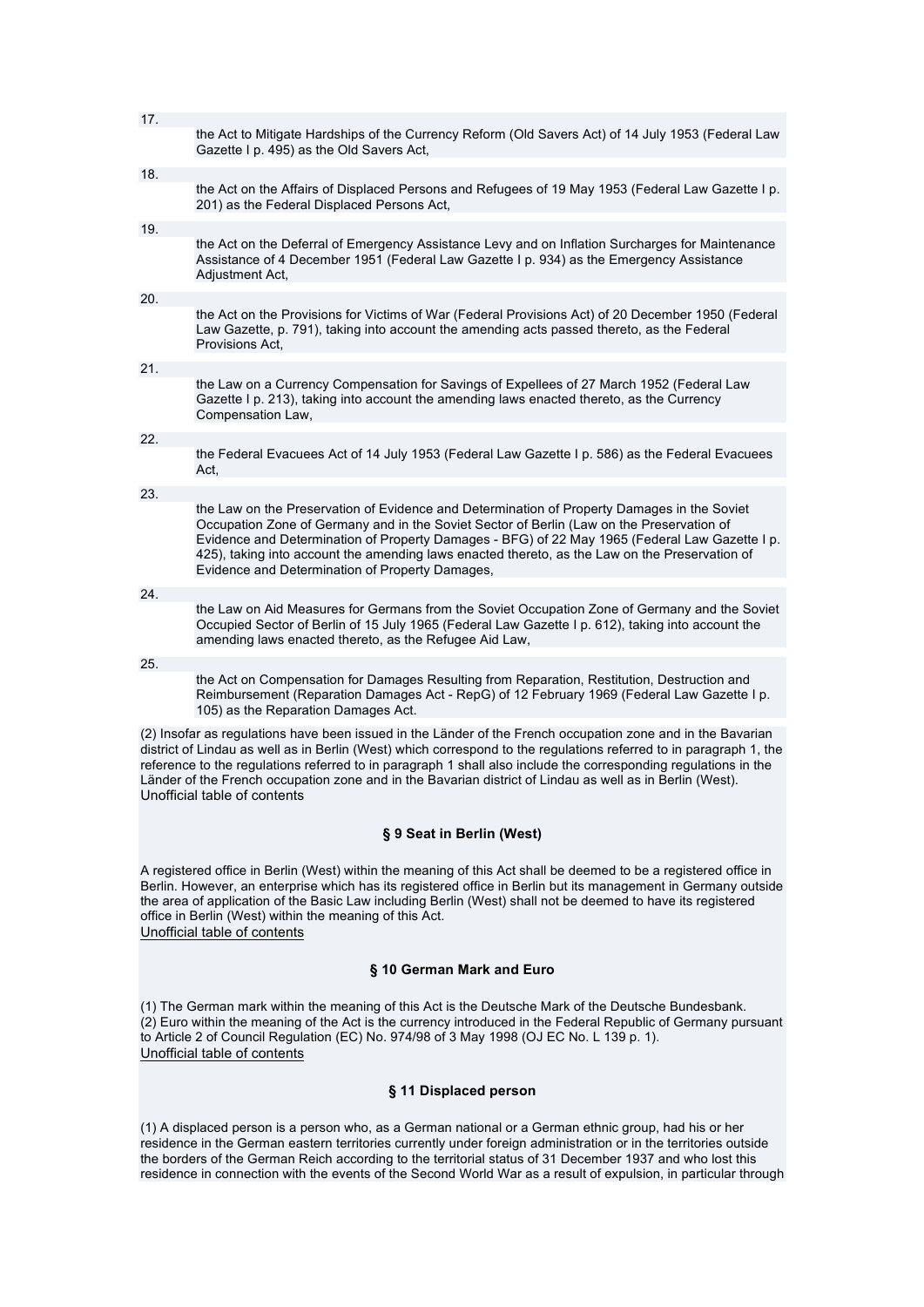expulsion or flight. In the case of multiple residence, the residence which was decisive for the personal living conditions of the person concerned must have been lost. In particular, the domicile at which the family members lived shall be regarded as the determining domicile within the meaning of sentence 2.

(2) A displaced person shall also be a person who, as a German national or a German ethnic group 1.

left the territories mentioned in paragraph 1 after 30 January 1933 and took up residence outside the German Reich because National Socialist violence was perpetrated against him or threatened him for reasons of political opposition to National Socialism or for reasons of race, faith or ideology,

has been resettled from non-German territories on the basis of intergovernmental treaties concluded during the Second World War or during the same period on the basis of measures taken by German authorities from territories occupied by the German Wehrmacht (resettlers),

3.

2.

after completion of the general expulsion measures before 1 July 1990 or thereafter by way of admission in accordance with the provisions of Title I of Section III of the Federal Expellees Act, has left or is leaving the German Eastern territories currently under foreign administration, Gdansk, Estonia, Latvia, Lithuania, the Soviet Union, Poland, Czechoslovakia, Hungary, Romania, Bulgaria, Yugoslavia, Albania or China, unless he or she, without having been expelled from these territories and having returned to them by 31 March 1952, has established a residence in these territories after 8 May 1945 (Aussiedler). The following shall apply to persons who have been expelled from these territories and have not returned there by 31 March 1952,

4.

without having had a place of residence, has permanently pursued his trade or profession in the territories referred to in paragraph 1 and has had to give up this activity as a result of expulsion,

5.

had lost his residence in the territories mentioned in paragraph 1 in accordance with section 10 of the Civil Code by marriage, but had retained his permanent residence there and had to give it up as a result of expulsion,

6.

did not have a domicile in the areas mentioned in paragraph 1 as the child of a wife covered by number 5 in accordance with § 11 of the Civil Code, but had a permanent residence and had to give this up as a result of expulsion.

(3) A displaced person shall also be deemed to be a person who, without being a German national or a German ethnic group himself, has lost his residence as the spouse of a displaced person or, in the cases referred to in paragraph 2, No. 5, has lost his permanent residence as the spouse of a German national or a German ethnic group in the territories referred to in paragraph 1.

(4) Any person who, as a result of the effects of war, has taken up residence in the territories referred to in subsection 1 shall, however, be deemed to be a displaced person only if it is evident from the circumstances that he intended to settle permanently in these territories even after the war. Unofficial table of contents

## **§ 12 Damage caused by displacement**

(1) Expulsion damage within the meaning of this Act is, under the conditions of subsection 2, damage suffered by an expellee in connection with the expulsion measures directed against persons of German nationality or German ethnicity in the German eastern territories currently under foreign administration or in the territories outside the borders of the German Reich according to the territorial status on 31 December 1937 1.

in assets belonging to agricultural and forestry assets, real property or business assets within the meaning of the Valuation Act,

2.

in the following assets, insofar as they do not fall under number 1:

a)

on objects required for the exercise of the profession or for scientific research,

b)

of household effects,

c)

of Reichsmark savings deposits,

d)

in pecuniary claims under private law other than Reichsmark savings deposits, provided their valuation was permissible under § 4, § 5 (1) and § 8 of the Valuation Act,

e)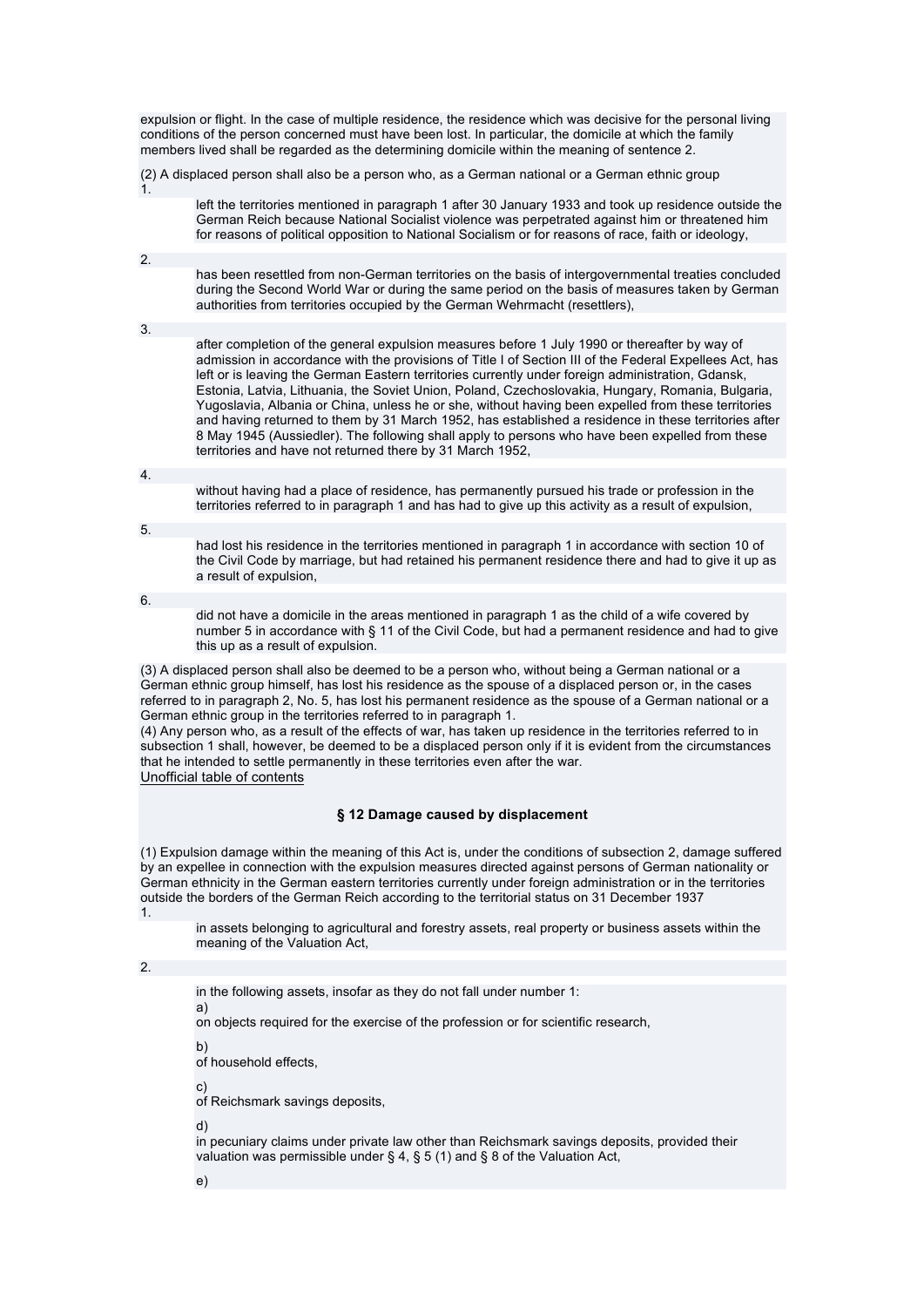in shares in corporations as well as in business assets in cooperatives,

f)

of trade licences within the meaning of the Valuation Act,

g)

in literary and artistic copyrights, in industrial property rights and unprotected inventions as well as in licences in such rights and inventions,

3.

as a loss of living space,

4.

#### as a loss of professional or other livelihood.

(2) Damage under subsection (1) is only displacement damage if

1.

in the cases of paragraph 1 no. 1 and no. 2 letters a, b and f, the economic property was located in the expellee's expulsion area;

2.

in the cases of paragraph 1 no. 2 letters c and d, the debtor and the creditor had the residence or the registered office (in the case of financial institutions: the head office or branch office) in the same expulsion area or the real property in which a claim was secured in rem was located in the creditor's expulsion area;

3.

in the cases of paragraph 1 no. 2 letter e, both the company or the cooperative and the shareholder had their registered office or place of residence in the same expulsion area;

4.

in the cases of subsection 1 no. 2 letter g, the copyrights, industrial property rights, inventions and licences have been exploited in the expellee's expulsion area after the removal;

5.

in the cases of paragraph 1 nos. 3 and 4, the displaced person had the place of residence or the occupational or other means of livelihood in his/her expulsion area.

The expulsion area within the meaning of the first sentence shall be the territory of the state from which the expellee was expelled; the entirety of the territories referred to in paragraph 1 which on 1 January 1914 belonged to the German Reich or the Austro-Hungarian Monarchy or at a later date to Poland, Estonia, Latvia or Lithuania shall be deemed to be a single expulsion area. By means of a legal ordinance, it may be determined that territories of other states between which special relations existed, in particular due to their geographical location, economic interdependence or historical development, shall also be considered as a single expulsion area.

(3) Losses to ships that were entered in a ship register in the expulsion area (paragraph 2 sentence 2) shall be deemed to have occurred in that area.

(4) Expulsion damage shall also include war-related property damage (section 13) incurred by an expellee in the expulsion area (subsection 2, sentence 2) prior to expulsion.

(5) In the case of a person who is deemed to be displaced on account of political persecution (section 11, subsection 2, no. 1), only damage incurred in connection with displacement measures (subsection 1) or equivalent to such damage in accordance with subsection 4 shall be deemed to be displacement damage. (6) In the case of a resettled person (section 11, subsection 2, no. 2), the loss of property allocated to him/her as compensation for the property left behind in the country of origin shall not be deemed to be displacement damage.

(6a) Expulsion damage shall also be damage suffered by a resettled person (section 11(2)(3)) before 1 January 1992 in connection with the resettlement.

(7) Damage caused to the property of a German national or German ethnic group member who died in the expulsion area after the commencement of the general expulsion measures in connection with the expulsion measures or as war-related material damage shall be deemed to be 1.

insofar as it had already occurred at the time of death, as displacement damage of the deceased,

2.

otherwise, in accordance with the shares of the inheritance, as expulsion damage of those heirs who were expelled from the deceased's expulsion area after the death of the deceased.

The prerequisite is that the deceased had his permanent residence in the expulsion area since the beginning of the general expulsion measures or returned there after his expulsion until 31 March 1952. In the case of deaths before 1 April 1952, it shall be presumed that the damage was incurred by the deceased, insofar as the deceased did not exercise actual power of disposal over his or her property until his or her death. (8) Expulsion damage shall also include damage suffered by a German national or a German ethnic group member in the uniform expulsion area referred to in the second half of the second sentence of subsection (2) outside the German eastern territories currently under foreign administration in connection with the expulsion measures or as war-related material damage, provided that he/she moved his/her place of residence from this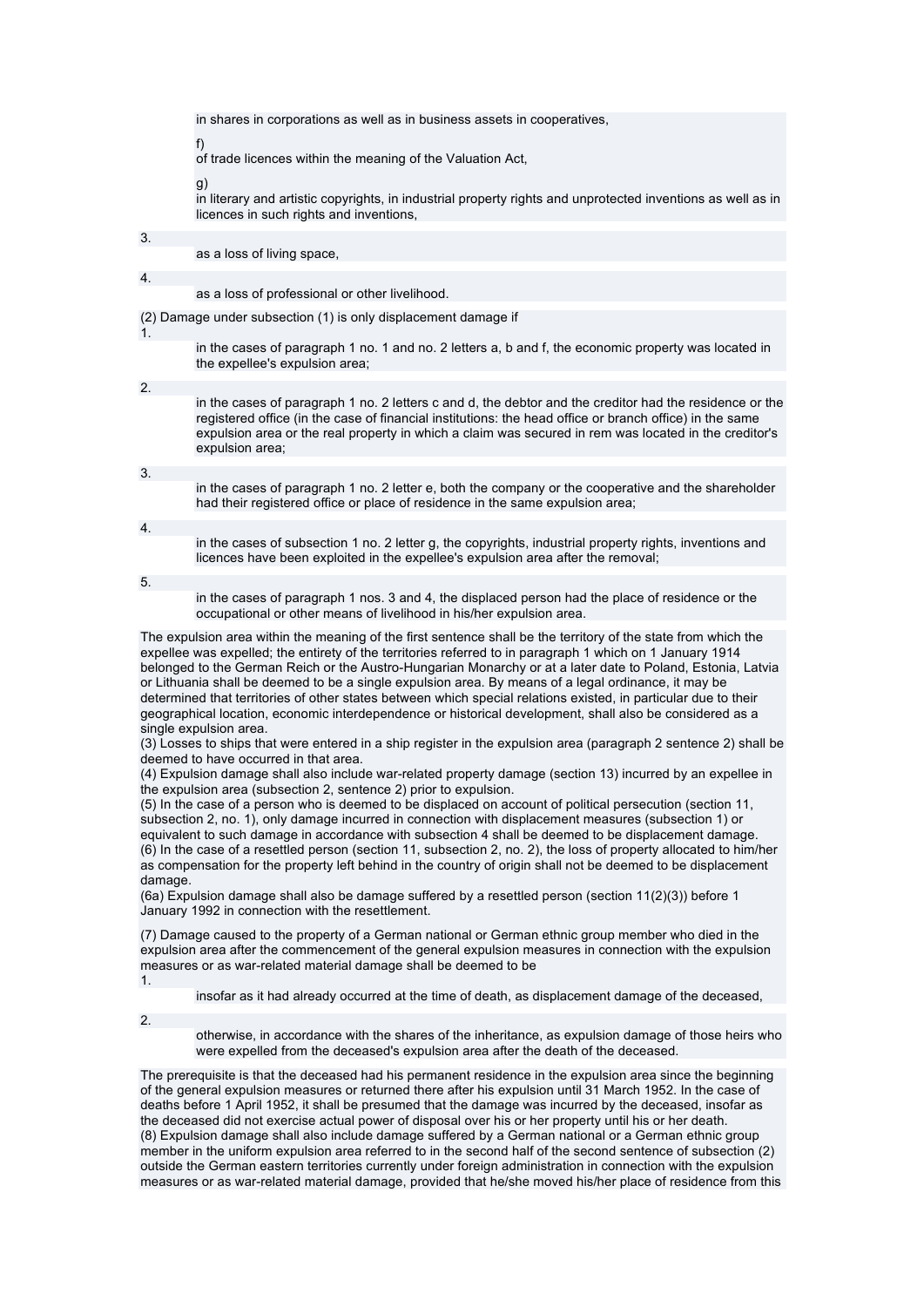area to the territory of the German Reich (territorial status on 31 December 1937) after 31 December 1937 and before the beginning of the general expulsion measures.

(9) A deposit of money with a financial institution with its registered office in the expulsion area (paragraph 2 no. 2) shall also be deemed to be a deposit of money with a main or branch office of a financial institution that was located in the area of a municipality bisected by the Oder-Neisse line.

(10) A share in a company or cooperative with its registered office in the expulsion area (subsection 2, no. 3) shall also be deemed to be a share in a corporation or in a commercial and industrial cooperative which had its registered office in the territory of the Reich according to the territorial status on 31 December 1937 west of the Oder-Neisse line, but whose management and all of its permanent establishments were located in the expulsion area.

(11) The displacement damage shall be deemed to have occurred

1.

in the case of expellees, refugees and resettlers, at the time when they left the German eastern territories currently under foreign administration or the territory of the state from which they were expelled,

2.

in the cases of paragraph 7 no. 1, at the time of death,

3.

in the cases of paragraph 8, of section 11, paragraph 2, nos. 1 and 2, as well as in the case of persons who could not return to their place of residence in the expulsion area due to expulsion measures, on 8 May 1945; in the case of persons who died before 8 May 1945, this date shall be replaced by the date of death, if at that time the return to the expulsion area was no longer possible due to expulsion measures.

(12) If economic goods other than household effects are left behind after 31 March 1952 in a resettlement area (section 11 subs. 2 No. 3) in the power of disposal of persons entitled to inherit, not displacement damage to these economic goods but damage to an entitlement to benefits shall be deemed to have occurred which are usually agreed upon in the transfer of property by way of anticipated succession in favour of the transferor; if displacement damage occurs to such economic goods in the person of the transferee or his heirs, these benefits shall be deemed to be a liability.

(13) If displacement damage, Eastern damage or damage within the meaning of section 2(1)(1) and (2)(a) and (c) to (g) occurred to an asset within the meaning of subsection  $(1)(1)$  and  $(2)(a)$  and  $(c)$  to  $(g)$ , the following shall be taken into account as displacement damage in the case of a subsequent acquirer of that asset or of his or her heirs or further heirs, insofar as it is not an exchange 1.

a purchase price actually paid, not consisting in the assumption of liabilities, as damage to a pecuniary claim under private law,

2.

the increase in value of the acquired asset resulting from the expenditure of own funds as damage to the asset.

Unofficial table of contents

## **§ 13 War property damage**

(1) War property damage within the meaning of this Act shall be damage directly caused by acts of war in the period from 26 August 1939 to 31 July 1945. 1.

in assets belonging to agricultural and forestry assets, real property or business assets within the meaning of the Valuation Act,

2.

in the following assets, insofar as they do not fall under number 1:

on objects required for the exercise of the profession or for scientific research,

b) of household effects,

a)

3.

as a loss of living space,

4.

1.

as a loss of professional or other livelihood.

(2) Acts of war within the meaning of paragraph 1 are

the action of weapons or other means of warfare or military measures directly related thereto,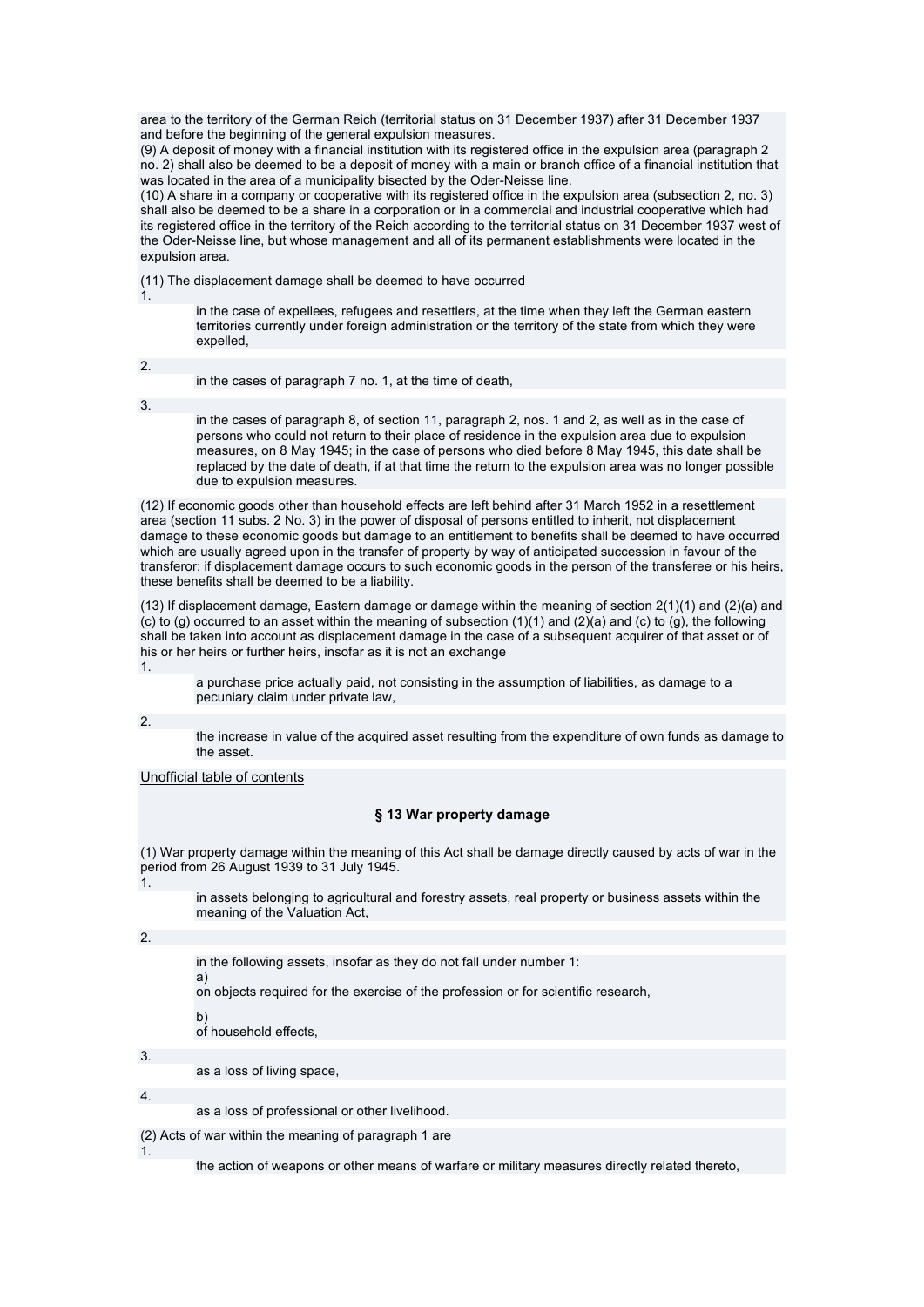the damage, removal or looting of property in connection with warlike events in the territories directly attacked, directly threatened or occupied by the enemy,

3.

the deprivation of possession of a ship by enemy action and its self-sinking if this has taken place in order to escape enemy boarding.

(3) War property damage shall also include damage caused by damage to, destruction or removal of property due to official measures taken in connection with the events of war. Unofficial table of contents

## **§ 14 Eastern damage**

(1) Damage to the East within the meaning of this Act is damage that has arisen in the German eastern territories currently under foreign administration in connection with the events of the Second World War as a result of the confiscation of property or as material war damage (section 13) to economic goods of the type specified in section 12, paragraph 1, no. 1, no. 2 letters a to f and no. 4, provided that the damage is not expulsion damage. Damage to the East shall be deemed to be damage caused by the fact that, in the case of deaths occurring before 1 January 1969 in the German Eastern territories under foreign administration, the heirs are denied the right of inheritance to economic goods of the kind referred to in sentence 1 which were not taken away from the deceased or are denied the right of inheritance in this respect. In the cases of sentence 2, however, there is no damage insofar as the inheritance share has been transferred to a co-heir on the basis of subsequent legal declarations; if the transferred economic goods are taken away from the co-heir or his or her heirs, there is damage in their person. In the case of damage of the kind described in section 12 subs. 1 No. 2 letters c and d, the debtor, and in the case of damage of the kind described in section 12 subs. 1 No. 2 letter e, the corporation or the commercial and industrial cooperative must have had its domicile or registered office (in the case of financial institutions: the head office or branch office) in the German Eastern territories currently under foreign administration when the general expulsion measures began; in the case of claims secured in rem, section 12 subs. 2 No. 2, in the case of deposits with a financial institution § 12 par. 9 and in the case of shares in a company or cooperative § 12 par. 10 shall apply mutatis mutandis. Section 12 (12) and (13) shall apply mutatis mutandis.

(2) Losses to ships that were entered in a ship register in the eastern territories shall be deemed to have occurred in the eastern territories.

(3) The Eastern loss shall be deemed to have occurred on 8 May 1945, in the cases of paragraph 1 sentence 2 as at the time of the death of the deceased.

Unofficial table of contents

## **§ 15 Savings damages**

(1) A saver's loss is the reduction of the nominal amount of savings deposits which has occurred because the savings deposits were converted to German marks at a ratio of 10 to 1 or at a less favourable ratio during the reorganisation of the monetary system in the area of application of the Basic Law including Berlin (West) or were not converted to German marks in accordance with § 14 of the Conversion Act.

(2) Savings investments within the meaning of paragraph 1 are

Savings deposits within the meaning of § 22 of the Banking Act of 25 September 1939 (Reichsgesetzblatt I p. 1955), including postal savings deposits, unless the savings deposits were not established by crediting cash deposits until after the introduction of the Deutsche Mark, and including building society savings,

2.

1.

Pfandbriefe, annuity bonds, municipal bonds and other bonds issued by basic credit institutions, municipal credit institutions, ship lending banks and redemption institutions, irrespective of whether, in the individual case, registration in a debt register has taken the place of the issue of a bond,

3.

Debt securities and interest-bearing treasury bonds of the Reich and the Länder, the Reichsbahn and the Reichspost, the municipalities and the municipal associations, including debt register claims and claims to preferential pensions,

4. Industrial and similar debt securities,

5.

6.

Claims from life insurance contracts,

claims under private law secured by the creation of real estate liens, insofar as these are not claims from current account.

2.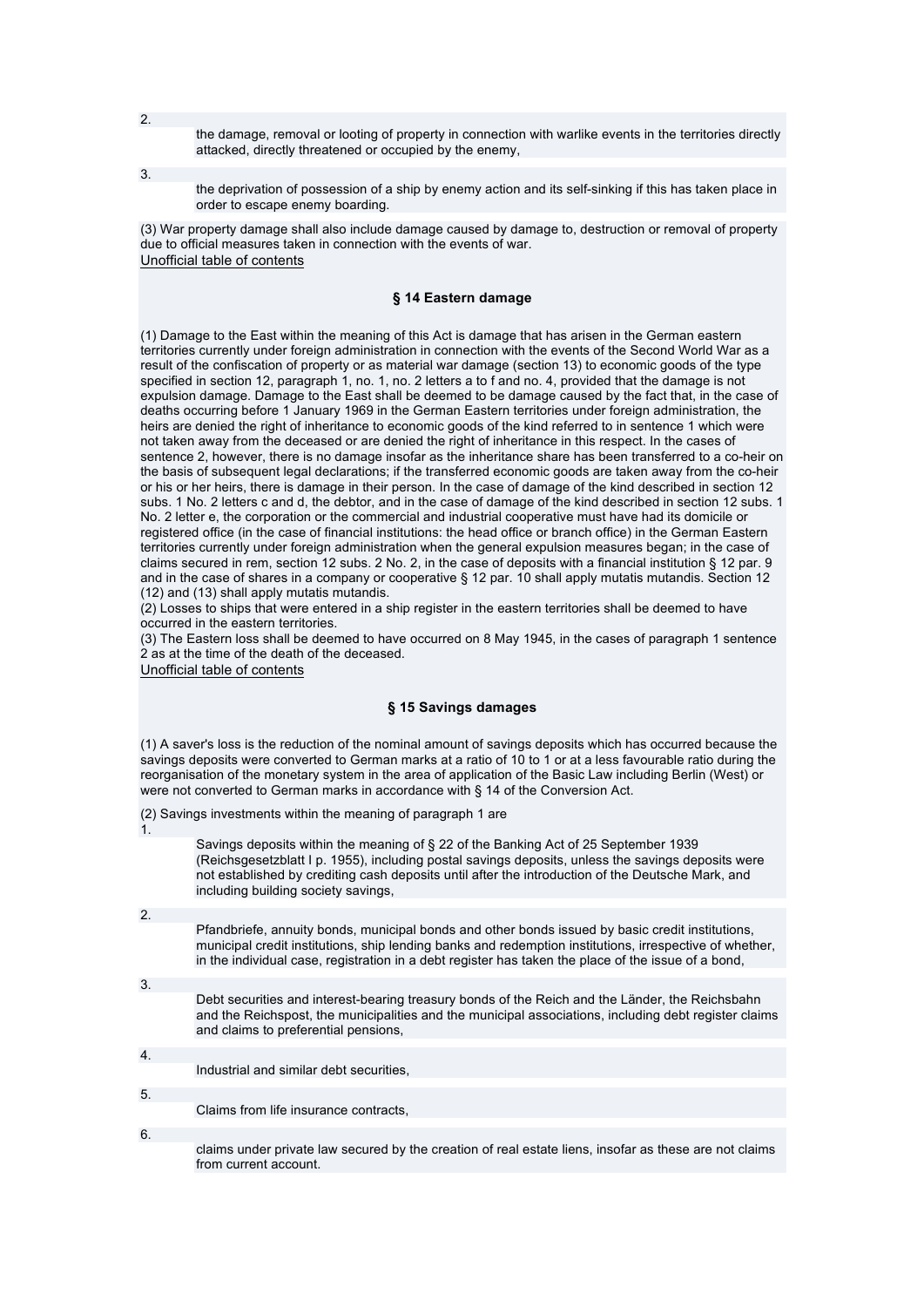Cash deposits for which a notice period or investment period had been agreed shall be treated in the same way as the savings deposits referred to in No. 1 if deposit books or corresponding documents had been issued for them in which entries on deposits and withdrawals could only be made by the financial institution. (3) The discontinuation of the payment of Reich allowances to small pensioners as well as the discontinuation of pension payments granted from Reich funds to compensate for liquidation damages and damages caused by violence suffered during the First World War shall be treated as equivalent to a savings loss. (4) By statutory order, other financial investments may be treated as equivalent to savings investments within the meaning of subsection (2), provided that they served the purpose of capital investment or provision. Unofficial table of contents

### **§ 15a Zone damage**

(1) A zonal loss within the meaning of this Act is a pecuniary loss that has occurred in the area of loss (section  $3(1)$  of the Act on the Preservation and Establishment of Evidence) 1.

- as damage within the meaning of § 3 para. 1 no. 1 of the Act on the Preservation and Establishment of Evidence,
- 2. as damage that could be taken into account in accordance with the provisions of the Reparation Damages Act if the territorial restrictions of § 12 of the Reparation Damages Act were not opposed to this,

3.

as war property damage within the meaning of § 13, which could be determined in accordance with the provisions of the Feststellungsgesetz if it had occurred within the scope of this Act,

4.

as damage suffered by a persecuted person as a result of deprivation due to measures of National Socialist tyranny.

(2) Damage must have occurred

in assets belonging to agricultural and forestry assets, real property or business assets within the meaning of the Valuation Act,

### 2.

1.

in the following assets, insofar as they do not fall under number 1:

a)

to objects required for the exercise of the profession or for scientific research, as well as to own products equivalent thereto pursuant to section 15 subsection 2 of the Feststellungsgesetz and the Thirteenth Ordinance for the Implementation of the Feststellungsgesetz of 8 November 1960 (Bundesgesetzblatt I p. 838),

b)

to pecuniary claims under private law, insofar as their valuation was permissible pursuant to §§ 4, 5 (1) and § 8 of the Valuation Act,

c)

in shares in corporations or in business assets of members of cooperatives,

d)

of trade licences within the meaning of the Valuation Act,

e)

to literary and artistic copyrights, to industrial property rights and unprotected inventions as well as to licences to such rights and inventions, insofar as these have been exploited in the area of damage after the occurrence of the damage.

(3) Where damage has been caused to an asset within the meaning of subsection (2), only the following shall be taken into account as damage in the case of a subsequent acquirer of that asset or of his heirs or further heirs, provided that it is not a case of exchange

1.

a purchase price actually paid, not consisting in the assumption of liabilities, as damage to a pecuniary claim under private law,

2.

the increase in value of the acquired asset resulting from the expenditure of own funds as damage to the asset.

(4) A loss suffered by the property of a deceased person in the area of loss shall apply,

1.

insofar as it had already occurred at the time of death, as zonal damage of the deceased,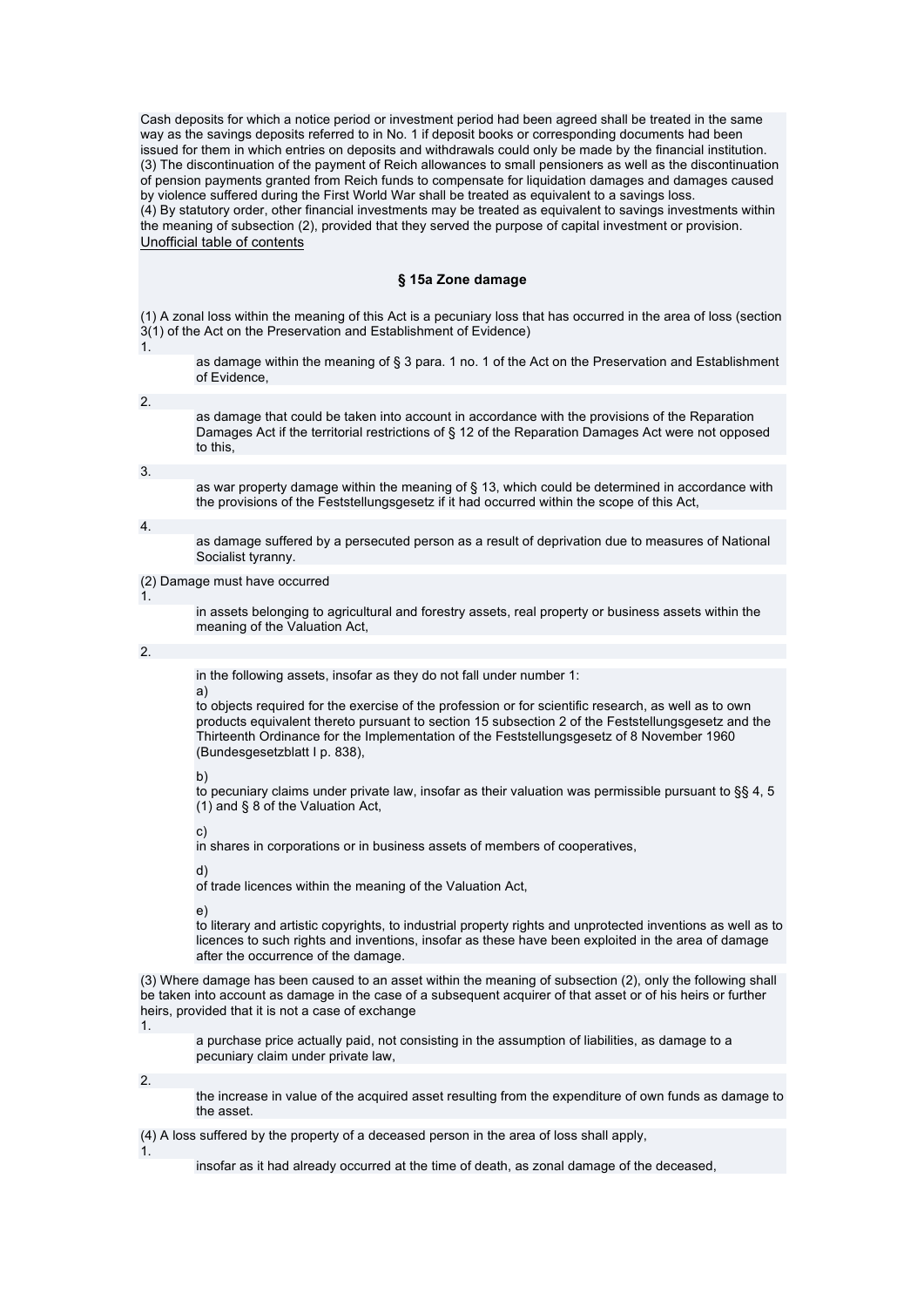2.

otherwise in accordance with the inheritance shares as zonal damage of the heirs.

## **Part TwoCompensatory levies**

- Unofficial table of contents

## **§§ 16 to 227 (not reprinted)**

## **Section Eight**

Unofficial table of contents

### **§ 227a Application of Part Two for the period after 31 December 2001**

For the calculation of equalisation levies under this Act, the German mark shall continue to be the basis of calculation after 31 December 2001. The result shall be converted into euro for the redetermination of equalisation levies at the irrevocably fixed conversion rate in Council Regulation (EC) No. 2866/98 of 31 December 1998 (OJ EC No. L 359 p. 1) on the conversion rates between the euro and the Member States adopting the euro.

## **Part ThreeCompensation**

# **First SectionGeneral Provisions**

Unofficial table of contents

### **Section 228 Damages**

| $\mathbf{1}$ .   | (1) Compensation benefits under Part Three of this Act shall be granted on the basis of |
|------------------|-----------------------------------------------------------------------------------------|
|                  | displacement damage $(S, 12)$ ,                                                         |
| 2.               | War property damage (§ 13),                                                             |
| 3.               | Eastern damage $(\S$ 14),                                                               |
| $\overline{4}$ . | Savings damages (§ 15),                                                                 |
| 5.               | Zone damage $(\S$ 15a).                                                                 |

(2) Compensation for war-related damage in kind shall be granted only if such damage occurred within the territory of the Basic Law or in Berlin (West); section 39, subsection 1, no. 1 shall apply to war-related damage in kind incurred by shipping. Damage to household effects caused by war events which have been relocated from these areas for war-related reasons shall also be deemed to be war property damage incurred in the area of application of the Basic Law or in Berlin (West), provided that the owner has maintained his or her permanent residence in the area of application of the Basic Law or in Berlin (West) or has returned there as an evacuee until the Federal Evacuee Act comes into effect or returns in accordance with the Federal Evacuee Act.

(3) In order to mitigate hardship, compensation may also be granted in accordance with sections 301, 301a. Unofficial table of contents

### **§ 229 Aggrieved party**

(1) Compensation benefits shall be granted to injured parties, to heirs of injured parties or for the benefit of injured parties in accordance with the provisions of this Act. The directly injured party and, if he died before 1 April 1952, those persons who were his heirs or further heirs on 1 April 1952 shall be deemed to be injured parties; if, in the cases referred to in section 12 subs. 7 No. 1 or section 15a subs. 4 No. 1, the directly injured party died after 31 March 1952 and before 1 January 1993, his heirs shall be deemed to be injured parties. If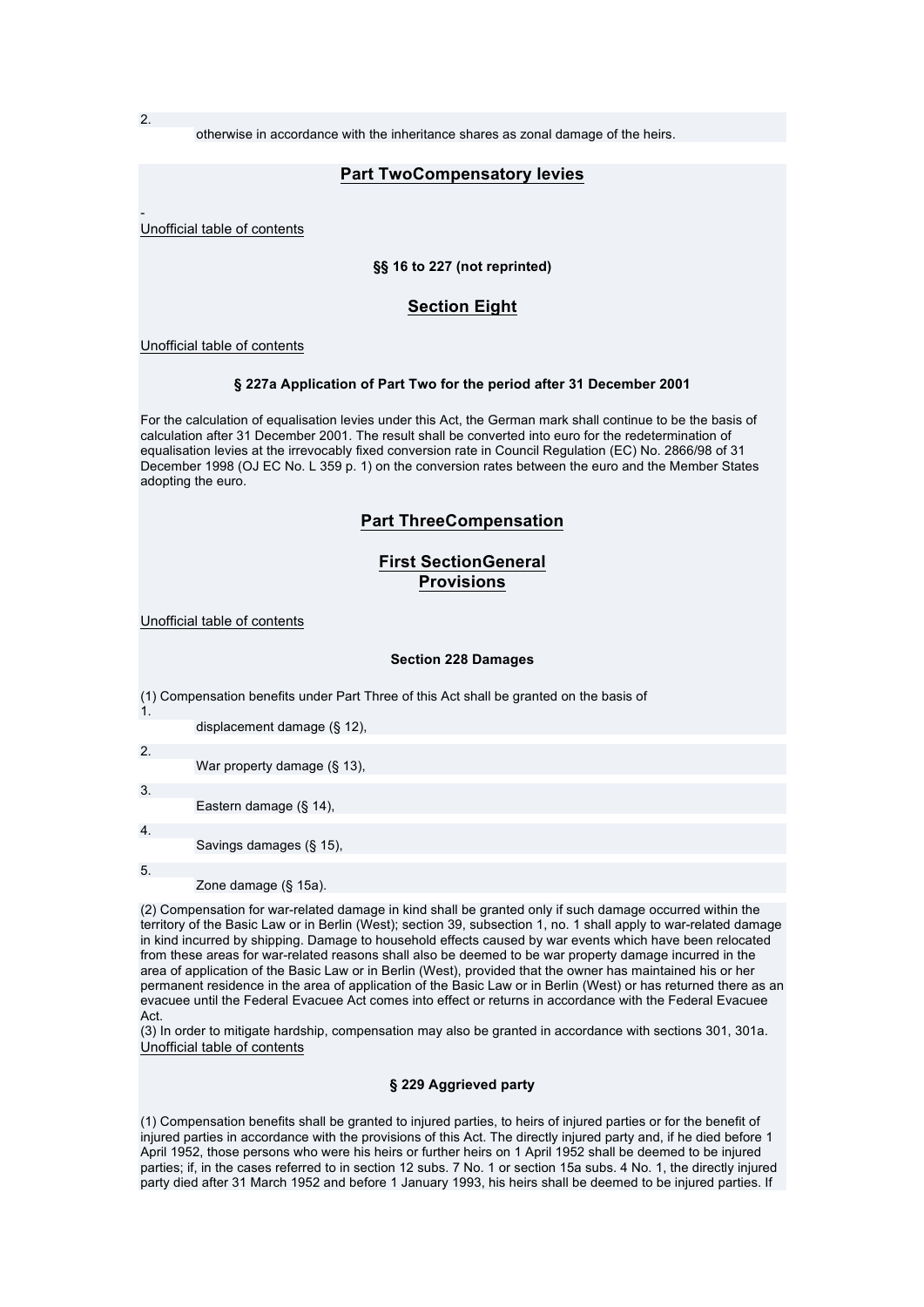the directly injured party is the previous heir of a testator who died before the damage occurred and if the succession occurred before 1 April 1952, the successor heir and, if he died before 1 April 1952, those persons who were his heirs or further heirs on 1 April 1952 shall be deemed to be injured parties with regard to the damage to the property subject to the succession. With regard to the war property damage incurred to agricultural and forestry property, real property or business assets and with regard to the expulsion damage, East damage and zone damage incurred to business assets, the assumption of such property during the lifetime of the directly aggrieved party (anticipated succession) is equivalent to succession. (2) In the case of pecuniary loss, the directly aggrieved party shall be the person who was the owner or other legal owner of the economic good at the time of the occurrence of the loss; in the cases of section 14 subsection (1) sentence 2, the directly aggrieved party shall be the heir or the person who would have become the heir if the right of inheritance had not been denied. If the destroyed, damaged or lost economic goods are or would be attributable to the assets of another person if section 39 (2) of the Fiscal Code were applied, that person shall be deemed to be the directly aggrieved party. (3) Only a natural person may be the injured party.

Unofficial table of contents

### **§ 230 Key date**

(1) The aggrieved party may only claim expulsion damages if he/she had his/her permanent residence in the area of application of the Basic Law or in Berlin (West) on 31 December 1952. Anyone who had his permanent residence in the area of application of the Basic Law including Berlin (West) on 31 December 1950 or who has had his permanent residence in this area for at least one year since the occurrence of the damage and before 31 December 1952 and has moved from there to a state which does not belong to the resettlement areas (section 11 subs. 2 No. 3) shall be deemed to have the same status. Furthermore, anyone who has moved from the Soviet occupation zone of Germany or from the Soviet sector of Berlin, without having violated the principles of humanity or the rule of law by his or her conduct there, by way of emergency admission or a comparable procedure, and who had his or her permanent residence in the area of application of the Basic Law or in Berlin (West) on 31 December 1961 or on 31 December 1964, shall be deemed to have the same status. The prerequisite of sentence 1 shall also be deemed to have been fulfilled if the injured party 1.

had his permanent residence abroad on 31 December 1952 and

2.

has demonstrably endeavoured in good time before that date to take up permanent residence within the territory of the Basic Law or in Berlin (West), but was prevented from actually taking up residence by the fact that the documents required for departure or entry were not handed over to him in good time, and

3.

has taken up permanent residence in the area of application of the Basic Law or in Berlin (West) without delay after delivery of these documents.

(2) If the requirements of subsection (1) are not met, an aggrieved person may only claim expulsion damages if he or she took up permanent residence in the territory covered by the Basic Law or in Berlin (West) after 31 December 1952 and before 1 January 1993

1.

no later than six months after the date on which he/she left the German eastern territories currently under foreign administration or the territory of the State from which he/she was expelled or resettled, or

2.

before 28 December 1991 as a repatriate in accordance with the provisions of the Repatriates Act of 19 June 1950 (BGBl. p. 221), as amended, or

3.

as a Soviet zone refugee (§ 3 of the Federal Expellees Act) or as a returned evacuee within the meaning of the Federal Evacuees Act, or

### 4.

by way of family reunification with a person falling under number 1, 2 or 3 or under paragraph 1. Family reunification means the reunification

a) of spouses,

b)

of minor children to the parents,

c)

from parents in need of assistance to children, whereby children-in-law are also to be taken into account if the only or last child is deceased or missing,

d)

from grandparents in need of help to grandchildren,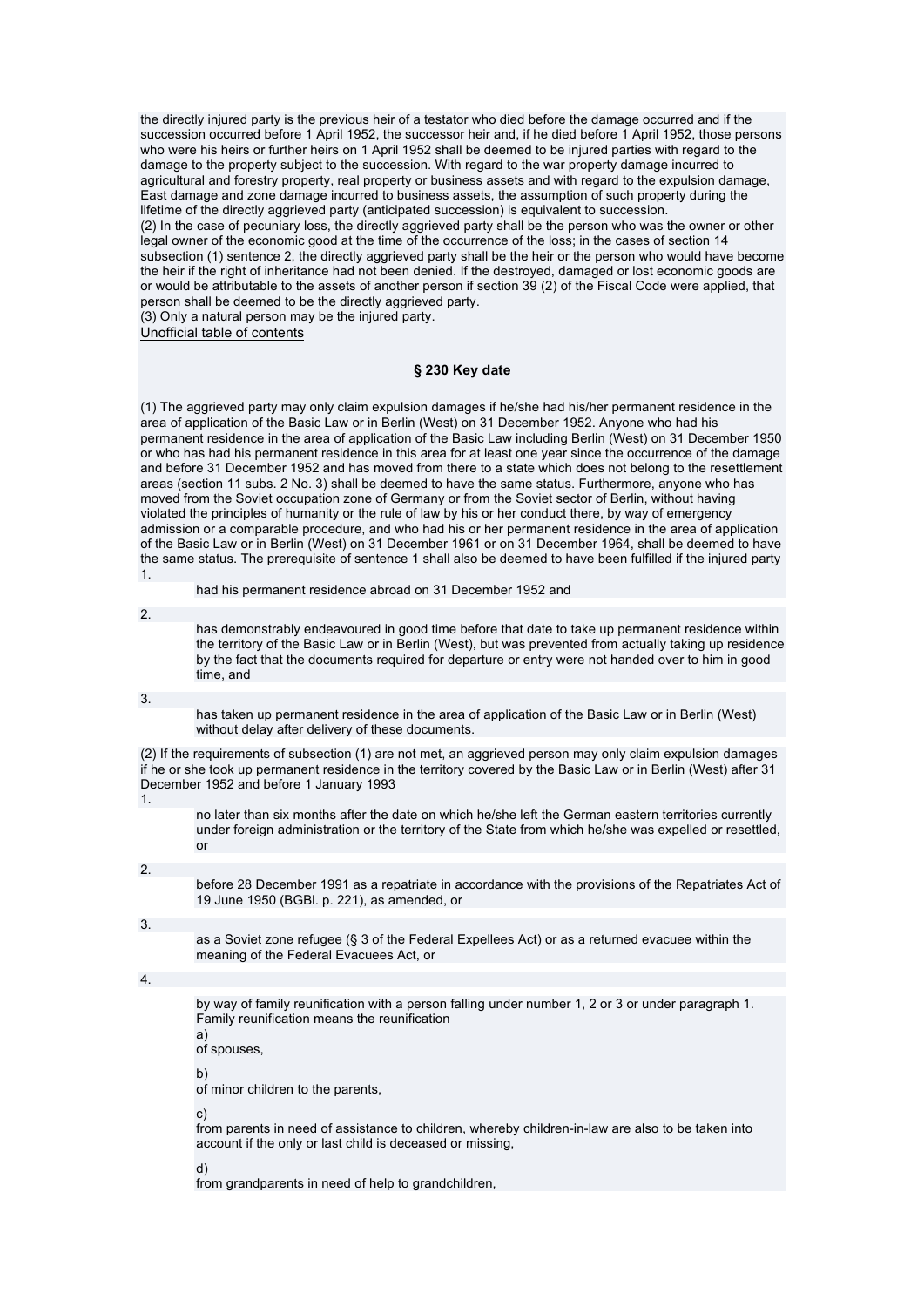of adult children in need of assistance or in education to the parents,

f)

e)

of minor children to the grandparents if the parents are no longer alive or cannot take care of them, g)

of minor children to relatives of the collateral line up to the third degree, if relatives of the ascending line are no longer alive or cannot take care of them,

h)

of injured persons in need of assistance to relatives of the collateral line up to the third degree, if closer relatives are no longer alive or cannot take care of them.

Anyone who has reached the age of 65 is always considered to be in need of assistance if they did not and could not receive sufficient care in their previous area of residence. In the case of immigration from abroad, family reunification must have been completed by 31 December 1961 at the latest.

For the purposes of the period referred to in No. 1, periods shall not be counted during which an expellee, after leaving one of the states referred to in Section 11, Subsection 2, No. 3, has resided in another of the states referred to therein. 3, from which he/she has been expelled or resettled, in another of the states specified therein, nor shall such periods be counted during which he/she or a member of his/her family resettled with him/her became ill following the resettlement and was consequently unable to continue the journey, nor such periods during which he/she or a member of his/her family resettled with him/her was forcibly detained in the Soviet occupation zone of Germany or in the Soviet sector of Berlin for reasons for which he/she was not responsible; the time limit referred to in No. 1 shall also be deemed to have been observed if, after expulsion or resettlement, an expellee has stayed in the Soviet occupation zone of Germany or in the Soviet sector of Berlin or in a state to whose benefits for damage within the meaning of this Act the Federal Republic of Germany does not contribute by way of any financial expenditure on the basis of special treaties, and demonstrably endeavoured in good time before the expiry of the time limit to take up permanent residence within the area of application of this Act, but was prevented from doing so by the fact that the documents required for onward travel were not issued to him or her in good time, and if he or she immediately took up permanent residence within the area of application of this Act after they had been issued. (3) Irrespective of the cut-off date referred to in subsection 1, an aggrieved party may claim displacement damages if, as a member of the public service, he or she transferred his or her permanent residence within the territory of the Basic Law or in Berlin (West) to a foreign country before 31 December 1952. (4) If the aggrieved party has died as a prisoner of war or an internee within the meaning of the Repatriation Act or as a person held in forced labour in the custody of a third party following captivity, his heirs may claim the expulsion damage, provided that they fulfil the requirements of paragraphs 1 to 3 before 28 December 1991. If an aggrieved person with permanent residence in the Soviet occupation zone of Germany or in the Soviet sector of Berlin has died before 1 January 1965, his heirs or further heirs existing on 31 December 1964 may claim the expulsion damage insofar as they or previous heirs of the aggrieved person fulfil in their person the requirements of paragraphs 1 to 3.

(5) Paragraphs 1 to 4 shall apply mutatis mutandis to eastern damage, and paragraphs 1 to 3 and 4 sentence 1 shall apply mutatis mutandis to zonal damage.

(6) Paragraphs 1 to 3 shall apply mutatis mutandis to savings losses on bonds and interest-bearing treasury notes of the Reich, the Reichsbahn, the Reichspost and the Land of Prussia including debt register claims and claims to preferential pensions (section 15 subs. 2 No. 3) as well as to savings losses within the meaning of section 15 subs. 3.

Unofficial table of contents

## **Section 230a Special personal requirements**

(1) Damage outside the scope of this Act must have occurred to a person who, at the time of the damage, was 1.

was a German citizen

or

2.

as a member of the German nationality had no nationality or only that of a state in whose territory expulsion or deprivation measures were taken against this person because of his or her German nationality.

(2) Persons covered by the laws regulating questions of nationality of 22 February 1955 (Federal Law Gazette I p. 65), last amended by the law of 28 December 1959 (Federal Law Gazette I p. 829), and of 17 May 1956 (Federal Law Gazette I p. 431), shall not be deemed to be German nationals within the meaning of paragraph 1, No. 1, if they have renounced German nationality in accordance with the provisions of these laws or have not retroactively reacquired it, unless they possessed German nationality on 1 January 1967 for other reasons. If a directly aggrieved person who belongs to the group of persons covered by the aforementioned laws has died before their entry into force or before the expiry of the declaration period applicable to him or her, it is a prerequisite that the heirs of the deceased possessed German nationality at the time of the succession or re-acquired it by declaration or possessed it on 1 January 1967 for other reasons.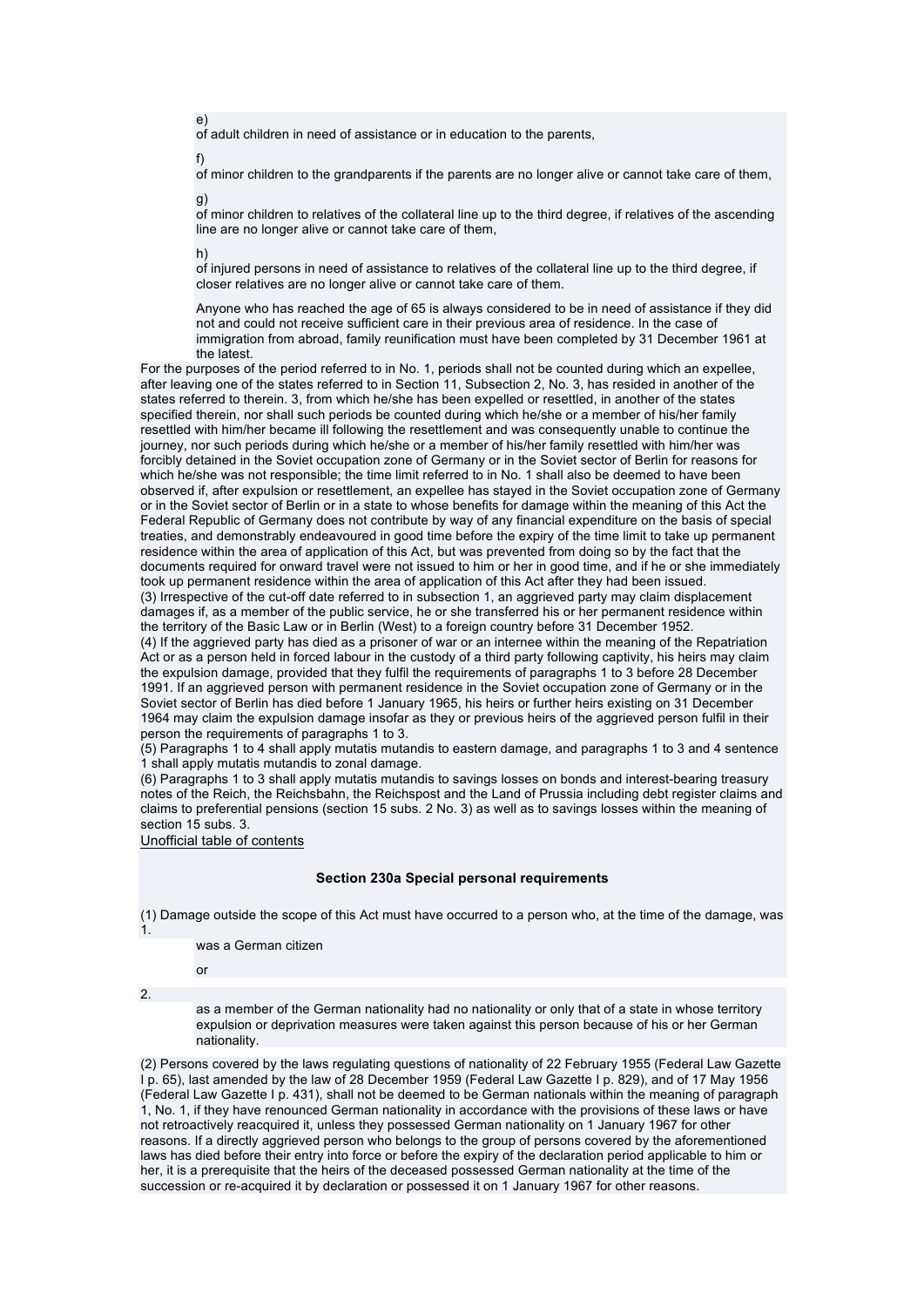(3) Damage outside the scope of this Act shall not be taken into account if the directly injured party acquired a foreign nationality after the time of the damage and before the requirements of section 230 were fulfilled; if the directly injured party has died without fulfilling the requirements of section 230 and without having acquired a foreign nationality, his or her damage shall not be taken into account in the case of heirs who themselves possessed a foreign nationality or acquired one before the requirements of section 230 were fulfilled. Sentence 1 does not apply if the state whose nationality the directly injured party acquired or the heir possessed or acquired has not brought about or is not bringing about a reduction in damage either by granting benefits or in any other way and the Federal Republic of Germany does not contribute to the granting of benefits for damage within the meaning of this Act by making any financial expenditure on the basis of special agreements. Sentence 1 shall furthermore not apply to damage suffered by persecuted persons to seized economic goods (section 359 (2)).

(4) Article 4 of the Act on the Treaty of 27 November 1961 between the Federal Republic of Germany and the Republic of Austria on the Settlement of Damages of Expellees, Resettlers and Persecutees, on Other Financial Questions and Questions in the Social Field (Finance and Compensation Treaty) of 21 August 1962 (Federal Law Gazette II p. 1041) shall remain unaffected. Unofficial table of contents

## **Section 231 Legal nature of the compensation payments**

### The following are granted

1.

2.

Compensation benefits with legal entitlement,

Compensation benefits without legal entitlement.

## Unofficial table of contents

## **Section 232 Compensatory benefits with legal entitlement**

(1) The following shall be granted as compensation benefits with legal entitlement

main compensation (§§ 243 to 252),

2.

1.

War damage pension (§§ 261 to 292c),

3.

Compensation for household effects (§§ 293 to 297),

4.

Compensation in currency compensation for savings of displaced persons (§ 304),

5.

Compensation under the Old Savers Act.

(2) The legal claim shall be deemed to have arisen in the person of the aggrieved party (section 229) as of 1 April 1952; in the cases of subsection 1, nos. 4 and 5, the corresponding provisions of the Currency Compensation Act and the Old Savers Act shall apply in this respect. Unofficial table of contents

## **Section 233 Compensation without legal entitlement**

(1) The following shall be granted as compensation without legal entitlement, subject to the available funds

Inclusion loans (§§ 253 to 260),

2.

3.

1.

Housing assistance (§§ 298 to 300),

Hardship benefits (§§ 301, 301a),

4.

Benefits due to other support measures (§§ 302, 303).

(2) Compensation benefits without legal entitlement may also be granted to heirs of injured parties. Unofficial table of contents

## **§ 233a Limitation**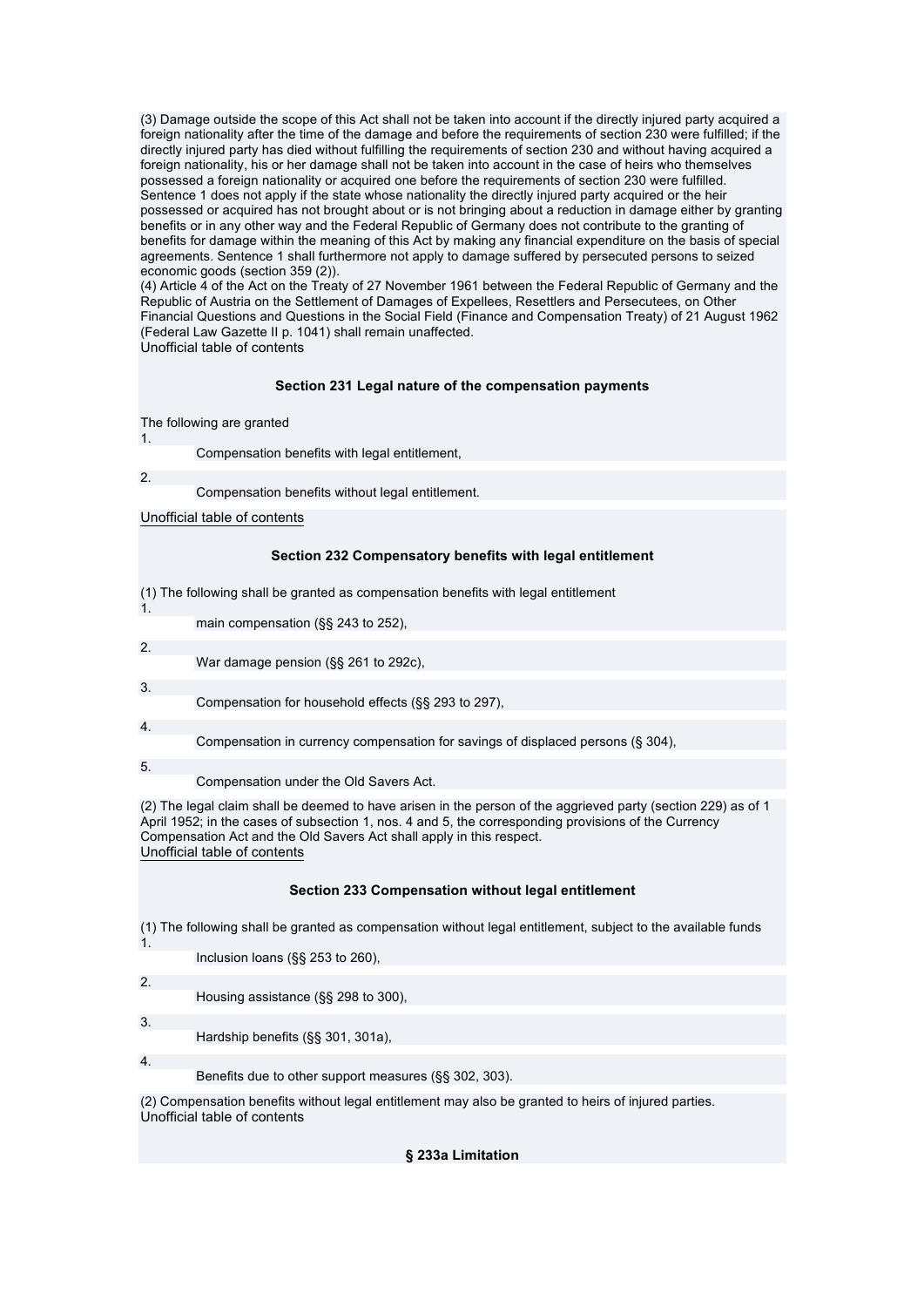(1) Claims for the fulfilment or payment of compensation benefits shall become time-barred after four years. The claims shall expire by limitation.

(2) In the case of one-off benefits, the limitation period shall commence at the end of the calendar year in which the decision on which the claim is based became final; if a claim is awarded in several instalments, this shall apply to each instalment. In the case of death grants, the end of the calendar year in which the death occurred shall be decisive. The limitation period for a claim to main compensation against which a construction loan or a current benefit is to be offset shall commence at the end of the calendar year in which the offsetting decision has become incontestable or legally binding.

(3) In the case of ongoing benefits, the limitation period shall begin at the end of the calendar year in which the ongoing payment fell due; paragraph 2 sentence 1 shall apply mutatis mutandis to subsequent payments. (4) The provisions of the Civil Code shall apply mutatis mutandis to the suspension and interruption of the limitation period.

(5) Until 31 July 1996, the provisions of the Civil Code on the statute of limitations shall apply mutatis mutandis in place of paragraphs 1 to 4.

Unofficial table of contents

## **§ 234 Request**

(1) Compensation shall only be granted upon application.

(2) If the aggrieved person is a prisoner of war or interned outside the area of application of the Basic Law or of Berlin (West), or if he is held in a forced labour relationship following his captivity, or if he has disappeared, the following relatives shall be entitled to apply for main compensation and household effects compensation on his behalf until 31 December 1970 1.

the spouse,

if there is no spouse, any descendant,

3.

2.

if there is neither a spouse nor descendants, each parent.

The application may, if displacement damage, eastern damage or zonal damage is claimed, only be filed if the applicant fulfils the requirements of section 230. Section 230 (4) remains unaffected. If it becomes apparent after the application has been filed that the requirements of section 230 subs. 4 are met, the rights arising from the application shall pass to the heirs. However, insofar as household effects compensation has previously been paid to the applicant, this shall be the end of the matter.

(3) Applications for main compensation and household contents compensation may only be filed until the expiry of two years after the end of the relevant period for the application for the assessment of damage under section 28, paragraph 2 of the Assessment Act and under section 30, paragraph 3 of the Preservation of Evidence and Assessment Act. In the case of applicants for whom a claim under the Feststellungsgesetz is first established after 31 December 1971 or a claim under the Beweissicherungs- und Feststellungsgesetz is first established after 31 December 1973, the time limit for the application for main compensation shall end at the earliest one year after the end of the month in which the decision on the assessment of damage becomes final or non-appealable.

(4) Subject to section 264, subsection 2, second sentence, no. 2 and third sentence, and section 265, subsection 4, third sentence, no. 2, applications for compensation benefits may be filed only until 31 December 1995, but not later than three years after entitlement to file an application. Paragraph 3 sentence 2 and provisions of this Act which determine the expiry of application periods prior to the relevant date according to sentence 1 shall remain unaffected.

# **Section TwoDetermination of Damage**

# **First TitlePrinciples**

Unofficial table of contents

## **§ 235 Assessment of damage as a prerequisite for compensation payments**

Compensation to which a legal claim exists under this Act shall only be granted once the damage has been established.

Unofficial table of contents

## **§ 236 Determination of damage under the Determination of Damage Act and the Preservation of Evidence and Determination of Damage Act**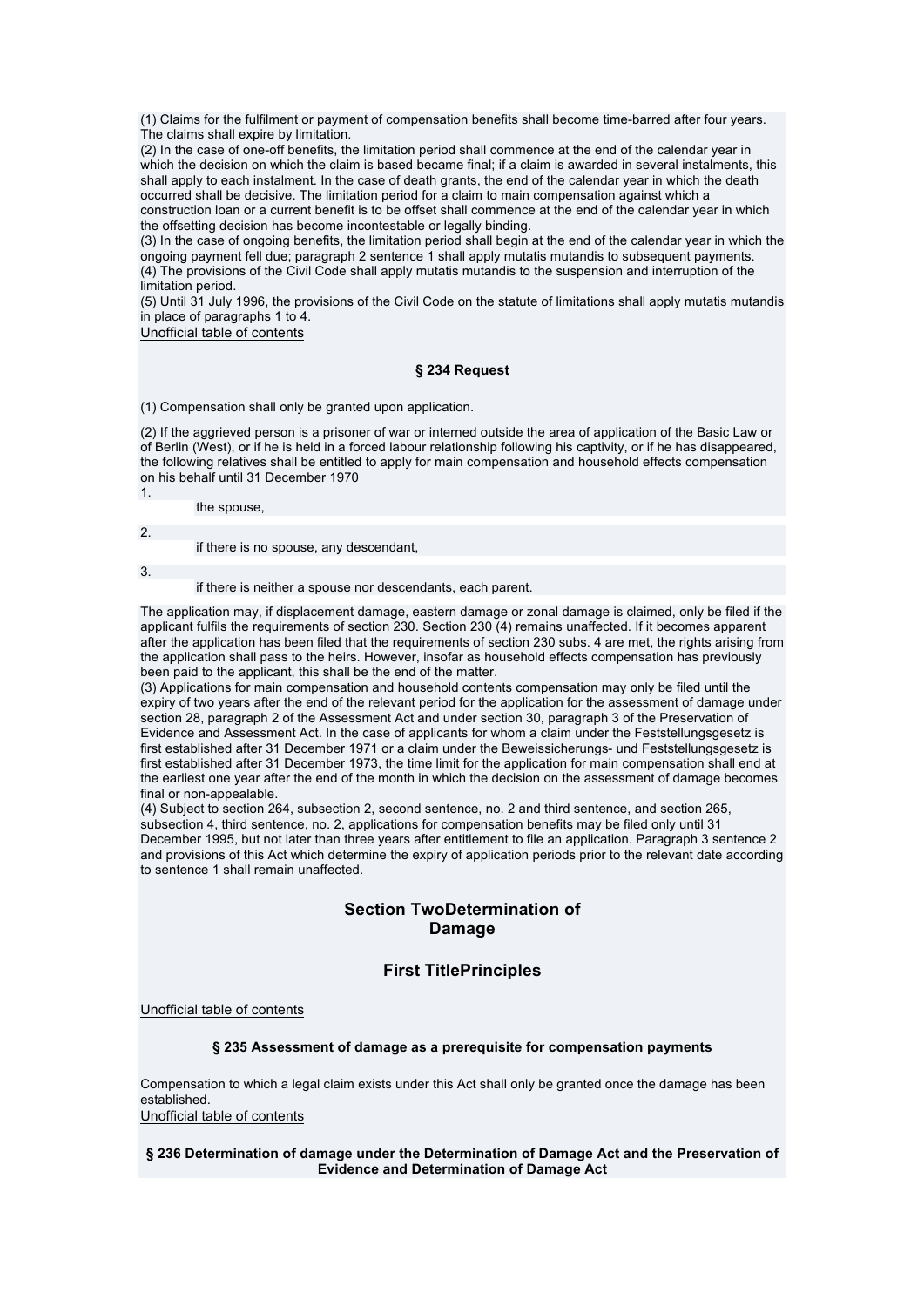In the case of damage within the meaning of sections 3 to 5 of the Assessment Act and damage within the meaning of the Second Section of the Preservation of Evidence and Assessment Act, the assessment of damage in accordance with these Acts shall be a prerequisite for the granting of compensation benefits with a legal claim. This assessment of damage is binding. Unofficial table of contents

### **§ 237 Assessment of damage outside the Assessment Act**

(1) The following shall be subject to determination in accordance with the special provisions of this Act 1.

Expulsion damage, war property damage and damage to the East due to loss of occupation or other means of livelihood (section 12 subsection 1 no. 4, section 13 subsection 1 no. 4, section 14),

## 2.

Savings damages (§ 15).

(2) Savings claims whose total amount does not exceed 500 Reichsmark shall not be determined. (3) Insofar as damages pursuant to paragraph 1 form the prerequisite for the granting of compensation benefits with a legal claim, the application for the granting of such compensation benefits shall at the same time be deemed to be an application for the determination of the damage. A separate application for a determination of the damage shall be excluded in such cases.

## **Title TwoCalculation of Damages**

#### Unofficial table of contents

### **Section 238 Calculation of damages under the Declaratory Judgement Act and the Preservation of Evidence and Declaratory Judgement Act**

The provisions of these Acts shall apply to the calculation of damage to be ascertained under the Feststellungsgesetz or the Beweissicherungs- und Feststellungsgesetz. Unofficial table of contents

### **Section 239 Calculation of damages in case of loss of professional or other livelihood**

(1) In determining the loss suffered by a displaced person, war property victim or East German victim as a result of the loss of occupational or other means of livelihood (section 12 subs. 1 no. 4, section 13 subs. 1 no. 4, section 14), the income to be taken into account shall be that which the directly injured person and his or her spouse received on average in 1937, 1938 and 1939. 4, section 14) shall be based on the income which the directly aggrieved person and his spouse received on average in the years 1937, 1938 and 1939 and lost as a result of the injury; if the directly aggrieved person and his spouse received income only after the year 1937, the years 1937, 1938 and 1939 shall be replaced by the three years following the year in which they first received income. If there are no documents on the income relevant according to sentence 1, the occupation of the aggrieved person at the time of the injury shall be assumed. A non-occupational use caused by the war conditions or by measures of the National Socialist tyranny shall not be taken into account when calculating the damage. Upon application, the average income of the years 1939 and 1940 or of the years 1940 and 1941 shall be taken into account if the aggrieved person has lost his or her occupational or other means of livelihood in the uniform expulsion area outside the German eastern territories currently under foreign administration as defined in section 12, paragraph 2, sentence 2, second half-sentence. (2) Income within the meaning of subsection 1 shall not include benefits from public welfare. Income lost as a result of the injury which did not exceed 35 Reichsmark per month shall not be determined. In the case of displaced persons who did not earn their living entirely or predominantly from public welfare benefits, it shall be presumed that they have lost their occupational or other means of livelihood as a result of the injury. (3) By statutory order, provisions shall be made on the calculation and proof of income and on the income reference rates to be adopted for the individual occupational groups. Unofficial table of contents

## **§ 240 Calculation of damage in the case of damage to savings**

(1) Savings losses shall be assessed at the nominal Reichsmark amount of the claim affected by the conversion less the conversion amount. Savings losses on claims against the Reich, the Reichsbahn and the Reichspost as well as the Land Prussia shall be assessed at the full Reichsmark nominal amount. (2) A statutory instrument shall determine the details of the determination of the nominal amount of the Reichsmark for those claims whose nominal amount of the Reichsmark is not readily fixed. Unofficial table of contents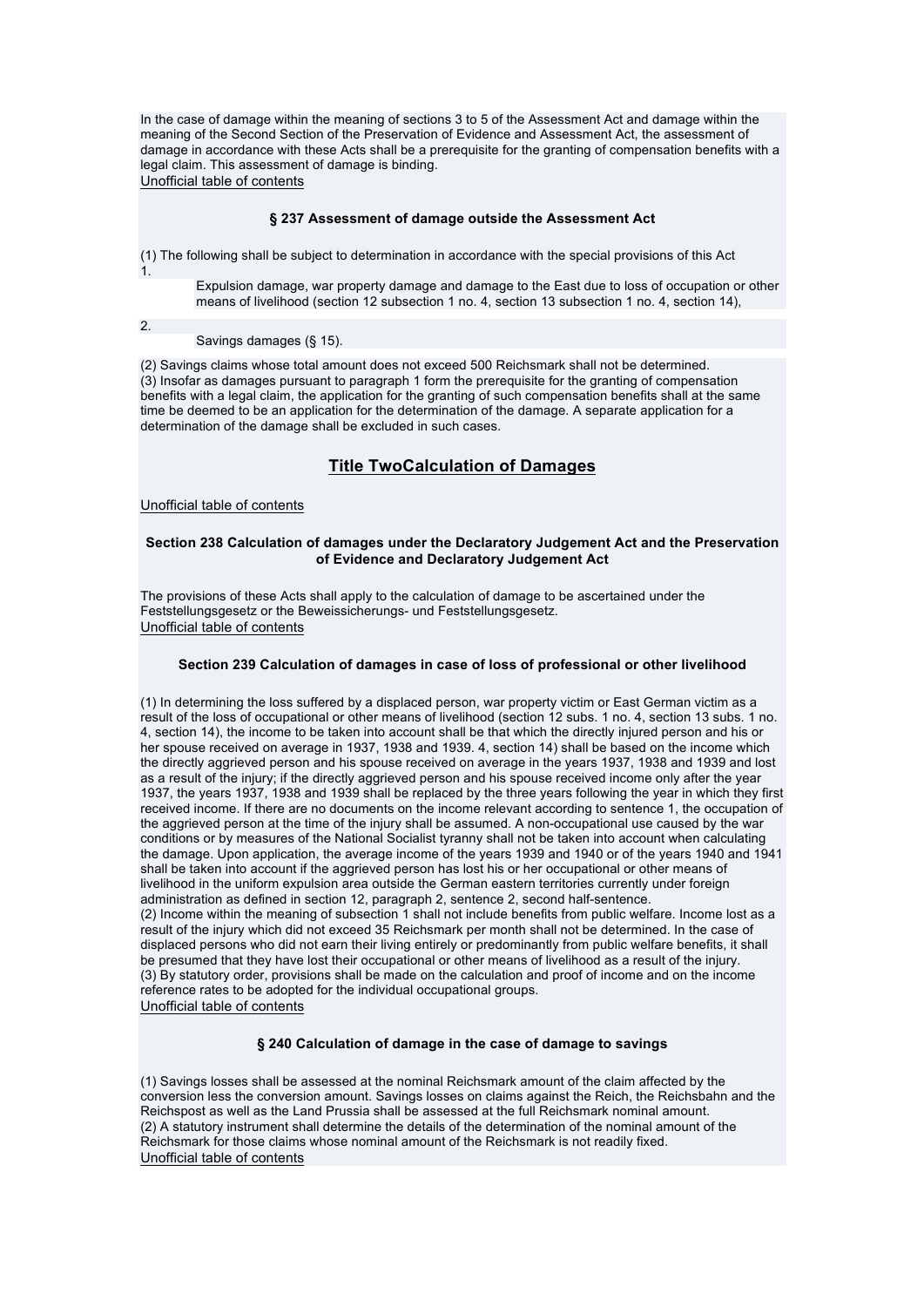(omitted) Unofficial table of contents

### **§ 242 Summary of individual findings**

For the purpose of granting compensation, the damages to be taken into account in each case for the granting of compensation which have been incurred by the directly injured party shall be grouped together.

## **Section ThreeMain Compensation**

#### Unofficial table of contents

### **§ 243 Prerequisites**

Main compensation is granted to compensate for

1.

Expulsion damage, war property damage and East German damage to economic assets that belong to agricultural and forestry assets, real property or business assets within the meaning of the Valuation Act, as well as to objects that are necessary for the exercise of a profession or for scientific research,

2.

Expulsion damage and East German damage to Reichsmark savings deposits, to other pecuniary claims under private law, to trade licences within the meaning of the Valuation Act as well as to shares in corporations and to business assets in cooperatives, insofar as these are not Reichsmark savings deposits from which compensation is granted in currency compensation for savings deposits of expellees,

3.

Distribution damage to literary and artistic copyrights, to industrial property rights and unprotected inventions as well as to licences to such rights and inventions,

4.

Zone damage.

Unofficial table of contents

### **§ 244 Transferability**

Subject to sections 258, 278a, 283 and 283a, the claim to principal compensation is heritable and transferable; however, it is not subject to execution in the person of the injured party. If the injured party is the previous heir of a testator who died before the occurrence of the damage or before 1 April 1952, the claim to main compensation, insofar as it is based on damage to the property subject to succession, shall pass to the subsequent heir or his or her heirs upon the occurrence of the event of succession; if the claim to main compensation is only partly based on damage to the property subject to succession, it shall be divided in proportion to the amounts of damage to each other resulting from the damage to the various parts of the property in accordance with section 245. The claim shall pass to the Treasury as the legal heir only to the extent that estate liabilities could not be satisfied without its fulfilment. Unofficial table of contents

### **§ 245 Amount of damage**

For the assessment of the main compensation, the ascertained damages of the directly injured party (section 243), subject to section 249a, shall be combined into one amount of damages. The following shall apply: 1.

- Damage to agricultural and forestry property shall be assessed at an amount increased by one third.
- $\overline{2}$

From expulsion damage, damage to the East and zonal damage to agricultural and forestry property as well as to real property, established long-term liabilities which were economically connected with this property at the time of the damage or were secured in rem against it shall be deducted at half their established amount.

3.

Liabilities secured by mortgages on real property of the damaged economic unit or mortgages or annuity debts encumbering them shall be deducted from war damage to agricultural and forestry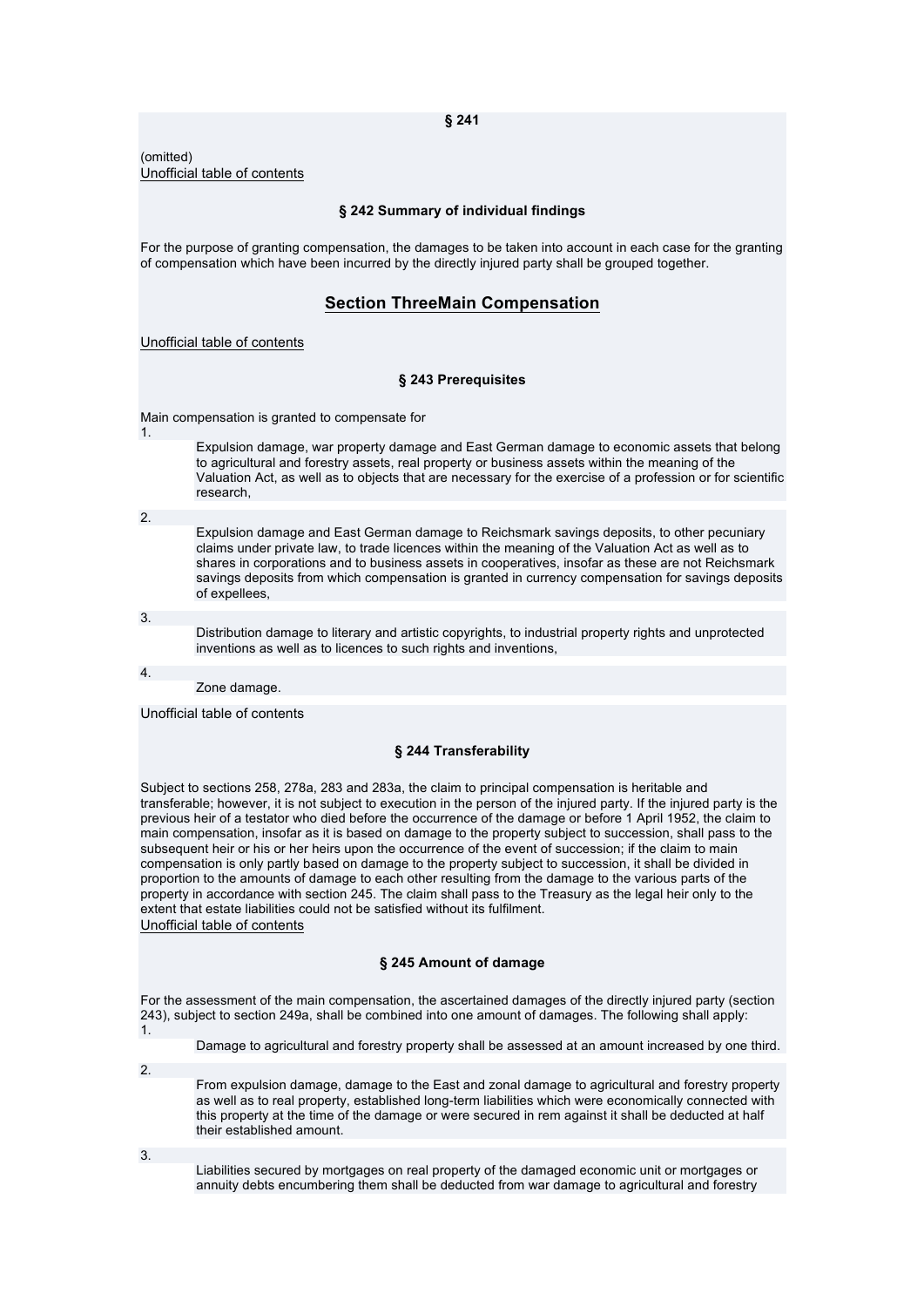property as well as real property at half the amount by which the mortgage profit levy incurred on the basis of these liabilities has been reduced in accordance with section 100.

4.

Expulsion losses and losses suffered in the East in respect of Reichsmark savings deposits and other pecuniary claims under private law shall be assessed at the amount at which they would have had to be converted to German marks if the conversion provisions applicable to the area of application of the Basic Law had been applied. By statutory order, deviating provisions may be made for claims in such currencies which until 31 March 1952 were not exposed to a currency decline comparable to the conversion ratio of the Reichsmark; the same shall apply to claims in such currencies for which a provision is made in accordance with section 20 subs. 2 No. 3 or sentence 2 of the Feststellungsgesetz.

5.

Zone damage to pecuniary claims under private law shall be assessed,

a) if they were denominated in Reichsmark, at the amount at which they would have had to be revalued in Deutsche Marks of the German Central Bank; in this connection, a revaluation ratio of 100 to 10 shall be taken as a basis for claims from purchase prices within the meaning of section 15a subs. 3  $N<sub>0</sub>$  1

b)

otherwise with the established amount.

If damages have been determined in a German currency other than Reichsmark, they shall be assessed unchanged as Reichsmark for the aggregation to the amount of damages after application of numbers 1 to 5. Unofficial table of contents

### **§ 246 Damage groups and basic amounts**

(1) On the basis of the assessment of the damage, the directly injured party shall be classified in one of the following damage groups. The main compensation shall be calculated on the basis of a basic amount corresponding to the damage group in which the directly injured party has been classified. (2) The following damage groups shall be formed and the following basic amounts shall be determined:

| Damage<br>group         |    | Damage amount in<br>Reichsmark RM |                                                       | Basic amount in<br><b>EUR EUR</b> | Included<br>increase<br>amount EUR |
|-------------------------|----|-----------------------------------|-------------------------------------------------------|-----------------------------------|------------------------------------|
| $\mathbf{1}$            |    | $\overline{2}$                    |                                                       | $\overline{3}$                    | $\overline{4}$                     |
| 1                       | to | 5.000                             | the amount of damage,                                 | 2.454,20                          |                                    |
| $\overline{c}$          | to | 5.500                             | assessed with the divisor<br>1.95583 in Euro, at most | 2.633,15                          |                                    |
| $\overline{\mathbf{3}}$ | to | 6.200                             |                                                       | 2.837,67                          |                                    |
| 4                       | to | 7.200                             |                                                       | 3.118,88                          |                                    |
| 5                       | to | 8.500                             |                                                       | 3.630,17                          | 153,39                             |
| 6                       | to | 10.000                            |                                                       | 4.115,90                          | 230,08                             |
| 7                       | to | 12.000                            |                                                       | 4.652,76                          | 281,21                             |
| $\,8$                   | to | 14.000                            |                                                       | 5.240,74                          | 357,90                             |
| 9                       | to | 16.000                            |                                                       | 5.752,03                          | 460,16                             |
| 10                      | to | 18.000                            |                                                       | 6.212,20                          | 562,42                             |
| 11                      | to | 20.000                            |                                                       | 6.672,36                          | 664,68                             |
| 12                      | to | 23.000                            |                                                       | 7.055,83                          | 690,24                             |
| 13                      | to | 26.000                            |                                                       | 7.490,43                          | 715,81                             |
| 14                      | to | 29.000                            |                                                       | 7.873,89                          | 715,81                             |
| 15                      | to | 32.000                            |                                                       | 8.257,36                          | 766,94                             |
| 16                      | to | 36.000                            |                                                       | 8.666,40                          | 818,07                             |
| 17                      | to | 40.000                            |                                                       | 9.024,30                          | 818,07                             |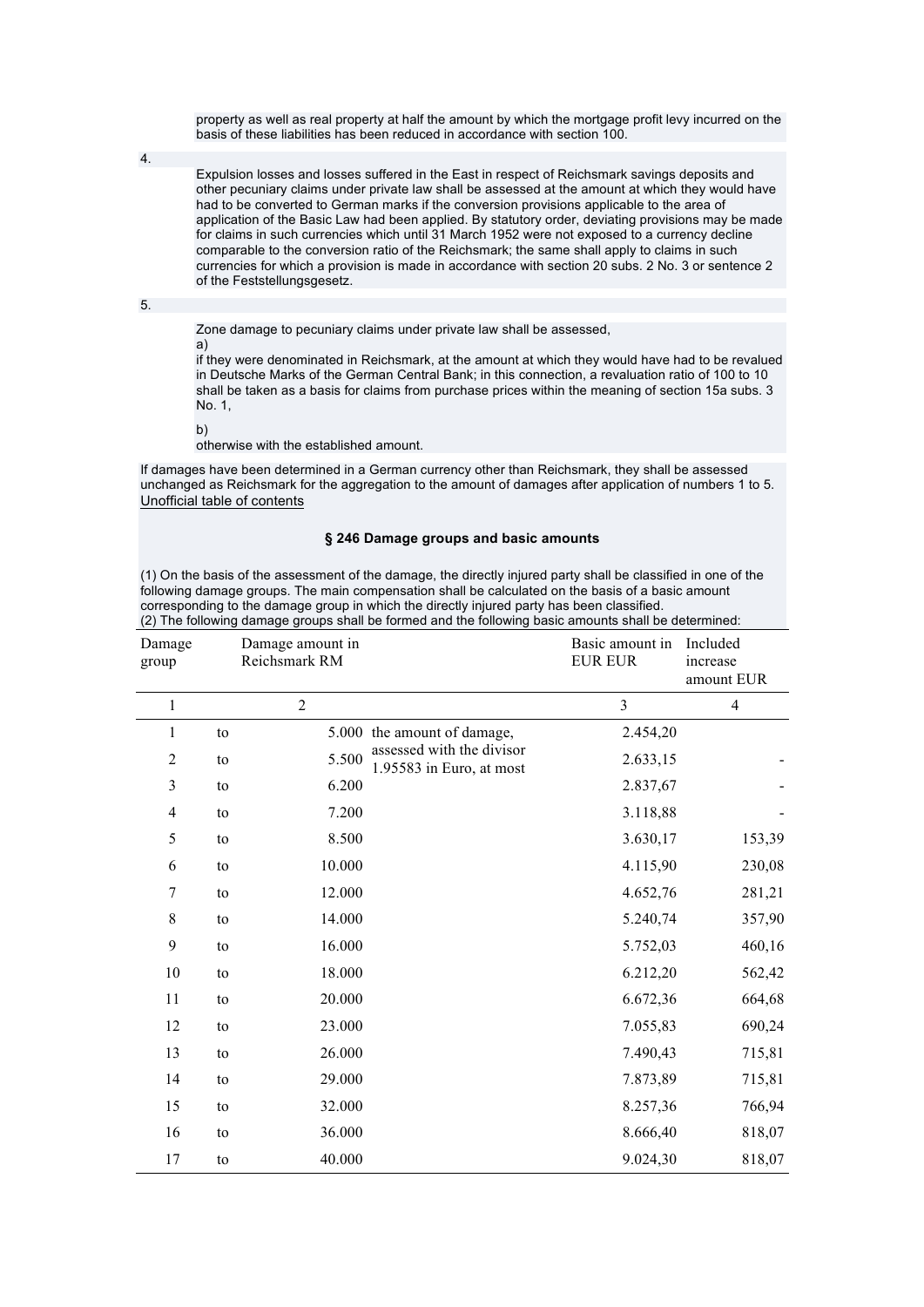| Damage<br>group |     | Damage amount in<br>Reichsmark RM | Basic amount in<br><b>EUR EUR</b>                                                                                 | Included<br>increase<br>amount EUR |
|-----------------|-----|-----------------------------------|-------------------------------------------------------------------------------------------------------------------|------------------------------------|
| $\mathbf{1}$    |     | $\overline{2}$                    | $\overline{3}$                                                                                                    | $\overline{4}$                     |
| 18              | to  | 44.000                            | 9.331,08                                                                                                          | 818,07                             |
| 19              | to  | 48.000                            | 9.637,85                                                                                                          | 869,20                             |
| 20              | to  | 53.000                            | 9.919,06                                                                                                          | 920,33                             |
| 21              | to  | 58.000                            | 10.225,84                                                                                                         | 971,45                             |
| 22              | to  | 63.000                            | 10.532,61                                                                                                         | 1.022,58                           |
| 23              | to  | 68.000                            | 10.839,39                                                                                                         | 1.073,71                           |
| 24              | to  | 74.000                            | 11.171,73                                                                                                         | 1.124,84                           |
| 25              | to  | 80.000                            | 11.529,63                                                                                                         | 1.175,97                           |
| 26              | to  | 86.000                            | 11.887,54                                                                                                         | 1.227,10                           |
| 27              | to  | 93.000                            | 12.271,01                                                                                                         | 1.278,23                           |
| 28              | to  | 100.000                           | 12.680,04                                                                                                         | 1.329,36                           |
| 29              | to  | 110.000                           | 13.165,77                                                                                                         | 1.380,49                           |
| 30              | to  | 2.000.000                         | 13.165,77                                                                                                         | 1.431,62                           |
|                 |     |                                   | + 10 per cent of the amount of damage<br>exceeding RM 110,000, calculated with the<br>divisor 1.95583 in Euro     |                                    |
| 31              | via | 2.000.000                         | 109.799,93                                                                                                        | 1.431,62                           |
|                 |     |                                   | $+6.5$ per cent of the amount of damage<br>exceeding RM 2,000,000, calculated with the<br>divisor 1.95583 in Euro |                                    |

## Unofficial table of contents

## **§ 247 Division of the basic amount**

If the directly injured party died before 1 April 1952, the basic amount attributable to the amount of damage calculated for the directly injured party shall be divided among the heirs (section 229 subs. 1) in proportion to their shares of the inheritance. In the cases of section 12 subs. 7 No. 1 and section 15a subs. 4 No. 1, this shall also apply if the directly injured party died after 31 March 1952; in the cases of section 230 subs. 4, the first sentence shall also apply to the apportionment of the basic amount among the heirs of the injured party. Unofficial table of contents

## **§ 248 Supplement to the basic amount**

The basic amount resulting for the aggrieved party under sections 246, 247 shall be increased by 10 per cent for 1.

Displaced persons within the meaning of § 2 of the Federal Displaced Persons Act,

2.

Soviet zone refugees within the meaning of section 3 of the Federal Expellees Act and persons treated as such under section 4 of the Federal Expellees Act; where section 4(2) in conjunction with section 1(2)(1) of the Federal Expellees Act applies, the conditions of endangerment within the meaning of section 4(1) of the Federal Expellees Act shall be deemed to have been met.

3.

War property victims who were unable to return to the town or district in which they lived at the time of the injury by 1 April 1952 and who have not been able to regain an adequate livelihood at their new place of residence by that date.

Unofficial table of contents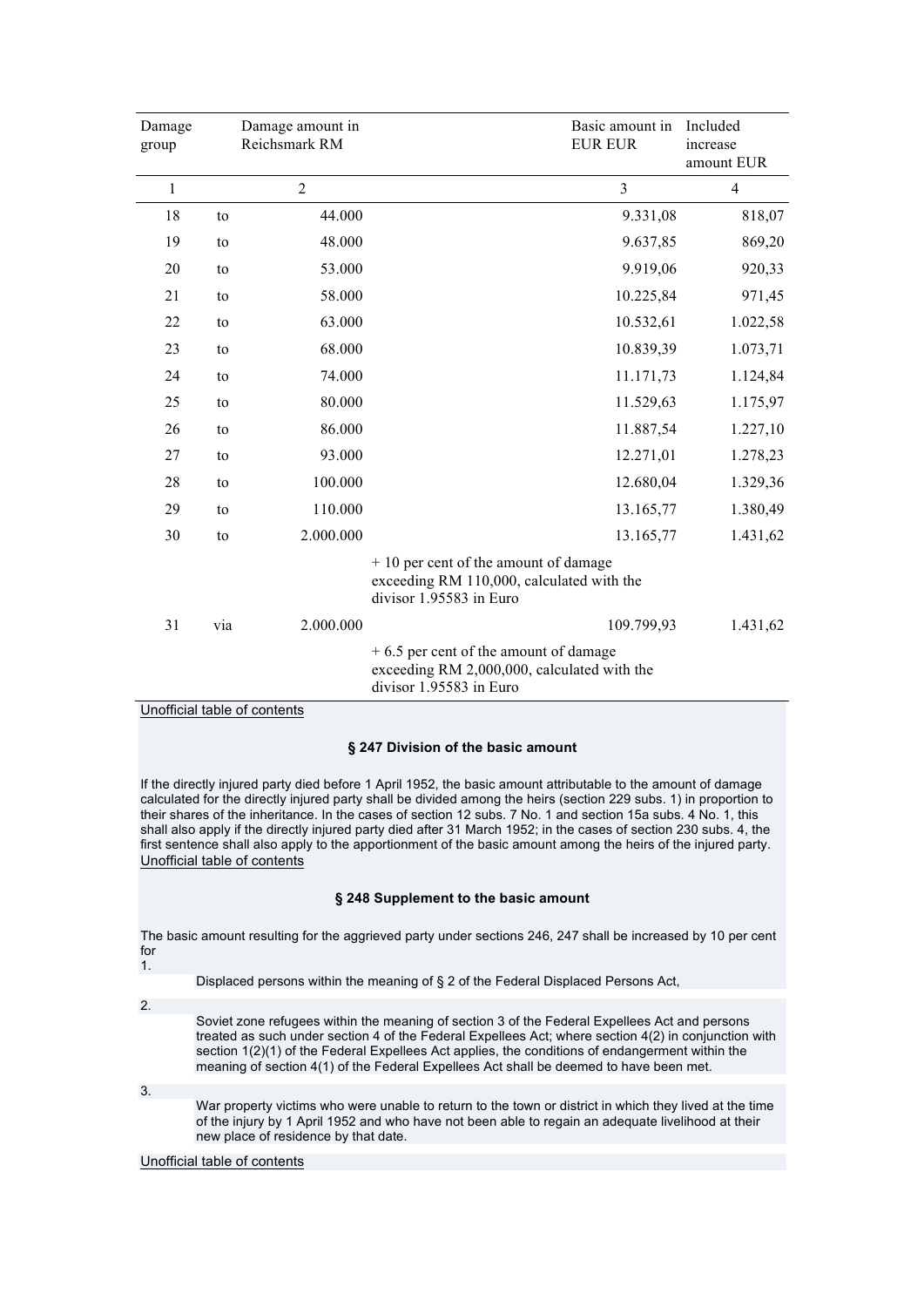#### **§ 249 Reduction of the basic amount**

(1) The basic amount shall be reduced insofar as its inclusion in the final assets would result in a sum exceeding 50 per cent of the initial assets. The final assets shall be deemed to be the assets of the directly injured party on 21 June 1948, reduced by 40 per cent. The initial assets shall be the sum of the amount of the loss and the assets of the directly aggrieved party on 21 June 1948 plus twice the amount of the increase in accordance with section 246 subs. 2. The amount of the reduction in accordance with sentence 1 may not exceed 50 per cent of the assets of the directly aggrieved party on 21 June 1948. If losses were not incurred until after 20 June 1948, the assets which would have resulted on this reference date if the losses had been incurred earlier shall take the place of the assets on 21 June 1948.

(2) The basic amount shall furthermore be reduced by those compensation payments which have been granted for the damages taken into account in the amount of damages on the basis of the War Property Damage Ordinance, the Reich Benefits Act or other domestic German regulations, unless a deviating regulation exists for the treatment of the compensation payments or unless the corresponding economic goods procured again from the compensation payments have been lost again due to war events. Reichsmark payments shall be assessed at 10 per cent. The amount of the reduction may not be higher than the amount by which the basic amount (section 246) would be reduced if the economic units or the other economic goods for which compensation payments have been granted had not been taken into account in the calculation of the amount of the loss.

(3) If damage included in the amount of damage (section 245) has also been taken into account in the property levy under sections 39 to 47b, the following shall be deducted from the basic amount 1.

the current value of the amount by which the property levy has been reduced in accordance with sections 39 to 47,

2.

thirty-three times the amount by which the original quarterly amount of the property levy has been reduced under section 47a, and

3.

seventeen times the amount by which the quarterly amount of the property levy has been reduced in accordance with section 47b.

If damage included in the amount of damage (section 245) has also been taken into account in accordance with section 55a, thirteen times the amount that has been remitted from the quarterly amount of the property levy in accordance with section 55a, subsection 2, shall also be deducted from the basic amount. The current value within the meaning of No. 1 shall be the amount of the reduction pursuant to sections 39 to 47 in the case of a quarterly amount of

from 1 of one hundred with 50 of one hundred,

from 1.1 of one hundred with 54 of one hundred,

from 1.2 of one hundred with 58 of one hundred,

from 1.25 of one hundred with 60 of one hundred,

from 1.3 of one hundred with 62 of one hundred,

from 1.4 of one hundred with 66 of one hundred,

from 1.5 of one hundred with 71 of one hundred,

from 1.6 of one hundred with 75 of one hundred,

from 1.7 of one hundred with 79 of one hundred.

(4) The reductions under subsections (1) to (3) shall be made in the order of those subsections. When dividing the basic amount (section 247) and when calculating the supplement to the basic amount (section 248), the basic amount reduced according to paragraphs 1 and 2 shall be taken as a basis.

(5) Further details may be determined by statutory instrument

1.

on the delimitation and valuation of the assets to be taken as a basis in accordance with subsection 1 for 21 June 1948 and on the date for which the assets are to be determined in the event of the death of the directly aggrieved person before this reference date,

2.

on which aggrieved persons under sections 39 to 47b reductions or remission of the property levy under section 55a (2) are to be taken into account in cases of doubt by reducing the basic amount,

3.

the extent to which reductions of the basic amount under subsection 3 are to be taken into account in advance when dividing the basic amount (section 247) and when calculating the supplement to the basic amount (section 248).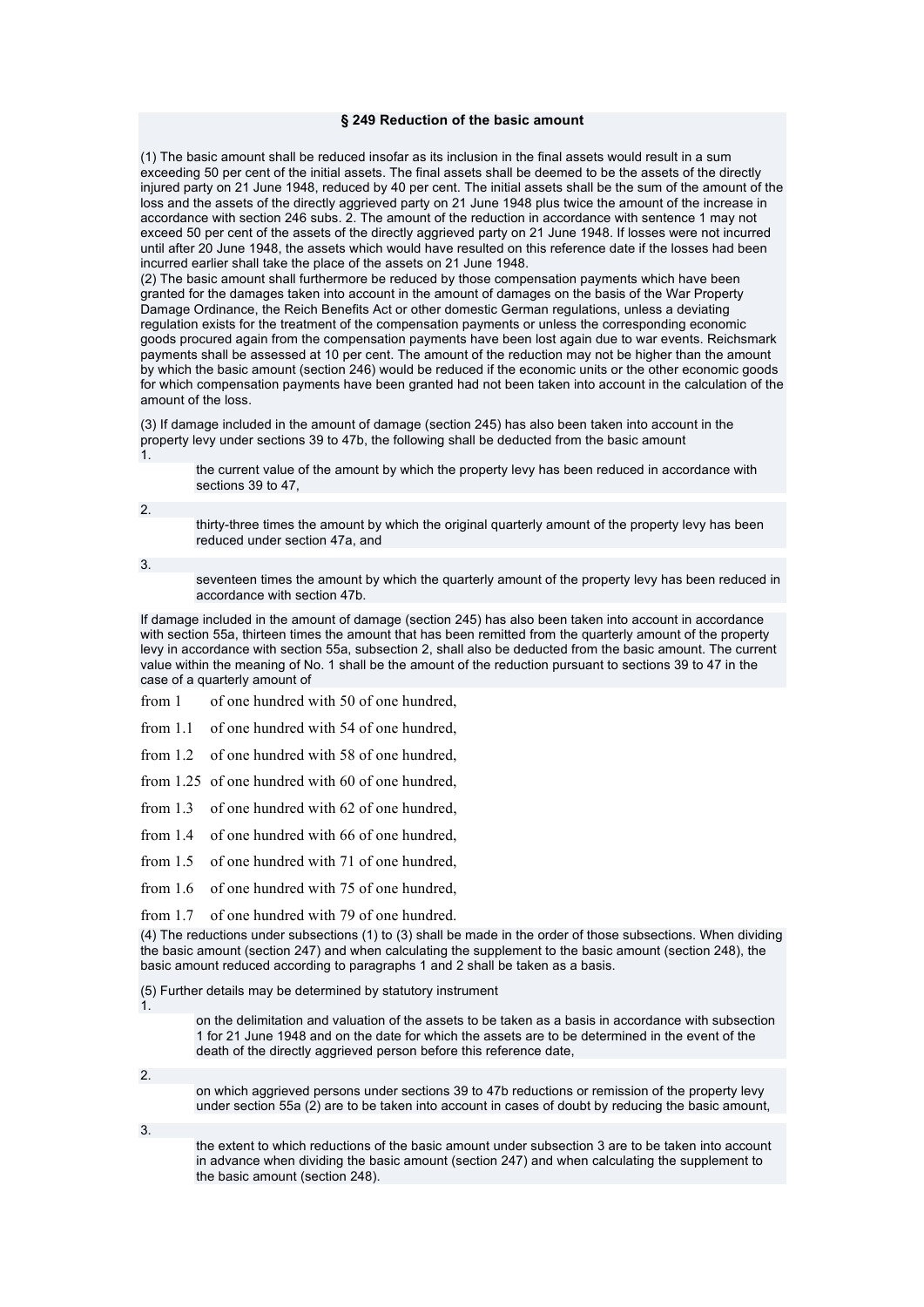(6) For decisions taken after 31 December 2001, the following shall be taken into account in the reduction of the basic amount 1.

in accordance with paragraph 1, the assets of the directly injured party on 21 June 1948 and the amount of the loss,

2.

in accordance with paragraph 2, the compensation payments to be taken into account in the reduction; and

3.

in accordance with paragraph 3, the amounts to be deducted from the basic amount

in each case with the divisor 1.95583 in euros. Unofficial table of contents

### **Section 249a Savings Surcharge**

(1) Insofar as the principal compensation is granted to compensate for losses on claims which are savings investments within the meaning of the Old Savers' Act, the loss shall not be taken into account when calculating the amount of loss pursuant to § 245. Because of these claims, a basic amount (saver's surcharge) is additionally granted. In the case of damage caused by expulsion and damage caused by the East, this is to be assessed at the amount that results from 1.

in the case of savings investments which would have had to be converted in accordance with the provisions applicable in the area of application of the Basic Law, by applying the conversion rate applicable hereunder,

2.

in the case of savings in such currencies for which the statutory instrument provided for in section 245 provides for a more favourable conversion than 100 to 10, by applying the rate of one hundred specified in such statutory instrument

to the amount determined in accordance with the Feststellungsgesetz; in the case of zonal claims, the saver's surcharge shall be assessed at the amount resulting from the application of section 245 no. 5. Sentences 1 to 3 shall also apply to losses on claims within the meaning of section 12 subs. 13 No. 1, section 14 subs. 1 fifth sentence and section 15a subs. 3 No. 1; for these, a conversion ratio of 100 to 10 shall be taken as a basis when applying sentence 3 No. 1.

(2) In the case of expulsion losses and losses in the East, the savings surcharge shall be increased by an old savers' surcharge insofar as the savings investments were already due to the directly injured party or a legal predecessor (§ 3 of the Old Savers' Act) at the beginning of 1 January 1940. This amounts to 10 per cent of the nominal amount of the savings investment on 1 January 1940 in the case of savings investments which would have had to be converted at a ratio of 100 to 10 in accordance with the conversion regulations applicable in the area of application of the Basic Law, and 13.5 per cent in the case of savings investments which would have had to be converted at a ratio of 100 to 6.5. In the case of savings deposits in such currencies for which a regulation is made in the statutory order provided for in § 245, the old savers' surcharge shall be calculated at that percentage of the nominal amount of the savings deposit on 1 January 1940 converted in accordance with § 20 of the Feststellungsgesetz which remains after deduction of the conversion rate determined in the statutory order from the figure 20. Savings investments existing at the beginning of 1 January 1940 shall be deemed to exist unless the aggrieved party provides evidence of a higher amount,

| 1. Savings deposits, postal savings deposits and building society deposits with                                                                                                                                  | 20 <sub>per</sub><br>cent. |
|------------------------------------------------------------------------------------------------------------------------------------------------------------------------------------------------------------------|----------------------------|
| 2. Pfandbriefe, Rentenbriefe, Schiffspfandbriefe, municipal bonds as well as other bonds and<br>interest-bearing treasury notes issued by legal persons under public law, including debt<br>register claims with | 80 per<br>cent.            |
| 3. Claims from corporate bonds with                                                                                                                                                                              | 50 per<br>cent.            |
| 4. Claims from life insurance contracts with other private-law claims                                                                                                                                            | 60 <sub>per</sub><br>cent. |
| 5. Claims that were secured by mortgages, land charges or annuity debts, with                                                                                                                                    | $100$ per<br>cent          |
|                                                                                                                                                                                                                  |                            |

### of the amount of the savings investment.

(3) The saver's surcharge shall also be granted if the loss has been ascertained but a basic amount is otherwise omitted. The saver's surcharge shall be reduced to the extent that its allocation would exceed the basic amount resulting without the application of § 245 nos. 4 and 5 to the savings deposits in accordance with § 246; in this connection, the Reichsmark amount underlying the claim existing at the time of the damage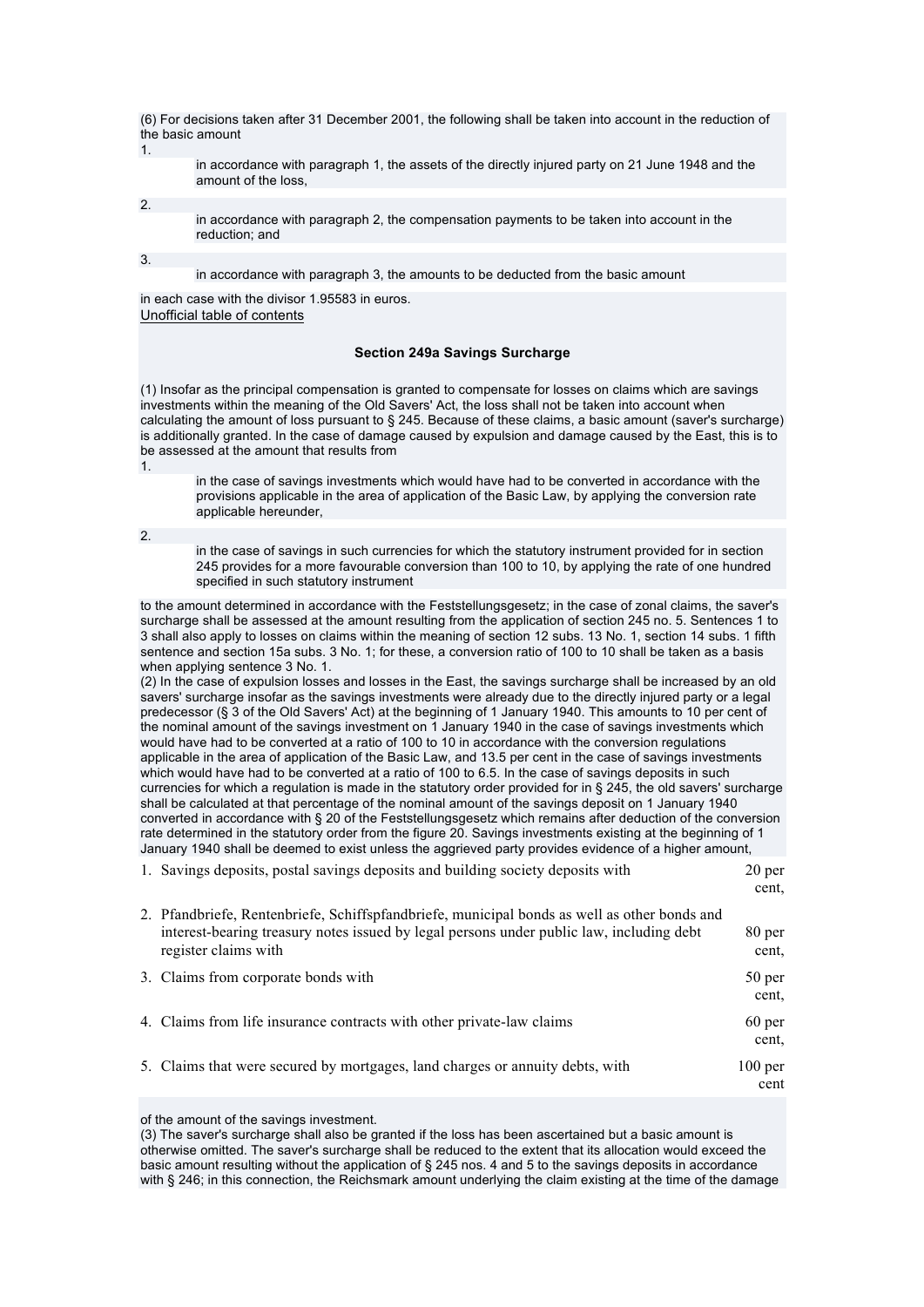shall be applied to zonal damage to savings deposits to the extent that these arose from the conversion of Reichsmarks into Deutsche Marks of the German Central Bank. In the cases of § 247, it shall be divided in proportion to the shares of the inheritance; §§ 248 and 249 shall not apply to it.

(4) The saver's surcharge shall not be granted if, without the application of subsections 1 to 3, a higher final basic amount (section 250(2)) results.

(5) For decisions after 31 December 2001, the saver's surcharge resulting from subsections (1) to (3) for the loss of savings investments within the meaning of the Old Savings Act shall be set at the divisor 1.95583 in euro.

Unofficial table of contents

## **249b Particularities of the basic amount calculation in the case of coincidence of zonal damage with damage within the meaning of the Reparation Damage Act**

If a directly injured party has suffered both zonal damage and damage within the meaning of the Reparation Damage Act, the following applies:

1.

To the amount of damage under section 245, the amount of damage under section 32 (1) of the Reparation Damages Act shall be added and section 246 shall apply to the aggregate amount of damage.

2.

§ 249 par. 1 shall apply to the basic amount according to no. 1. The basic amount remaining thereafter shall be deducted before the application of sections 247, 248, 249 paras. 2 and 3 and sections 249a and 250,

a)

if only zonal damage coincides with damage within the meaning of the Reparation Damage Act, the basic amount resulting from the application of § 35 para. 1 no. 1 of the Reparation Damage Act,

b)

if damage within the meaning of the Reparation Damage Act includes both zonal damage and expulsion damage, war property damage and damage to the East, the basic amount resulting from the application of § 35 para. 1 nos. 1 and 2 in conjunction with § 36a of the Reparation Damage Act.

3.

If damage to savings has occurred both within the meaning of the Reparation Damage Act and within the meaning of this Act, § 249a shall be applied to all damage to savings and the saver's surcharge pursuant to § 36 of the Reparation Damage Act shall be deducted from the saver's surcharge calculated hereunder.

### Unofficial table of contents

### **§ 250 Award of the claim and interest surcharge**

(1) The claim for main compensation shall be awarded to the injured party with the resulting basic amount; it shall be stated how the basic amount is calculated from the amount of the damage. In the cases of section 12, paragraph 13, section 14, paragraph 1, sentence 5, and section 15a, paragraph 3, the maximum basic amount awarded shall be that which would result if the value of the acquired asset were taken as a basis.

(2) The basic amount resulting from sections 246 to 249b shall be rounded up to the next full euro amount divisible by 5 (final basic amount). The following shall be deducted from the final basic amount 1.

Compensation payments under federal laws for losses that are taken into account in the loss amount or the saver's surcharge, provided that these payments have not already been deducted elsewhere from the loss or basic amount,

 $\overline{2}$ 

Redemption amounts pursuant to Part Three of the General Act on the Consequences of War of 5 November 1957 (Federal Law Gazette I p. 1747) and compensation payments pursuant to the Old Savings Act that are attributable to replacement assets that have been allocated to resettled persons,

3.

Amounts arising from the settlement of claims under the Act on the Settlement of Assets of Credit Institutions, Insurance Companies and Building Societies under Special Administration of 21 March 1972 (Federal Law Gazette I p. 465), insofar as this does not involve interest.

(3) The final basic amount awarded shall be supplemented by an interest surcharge of one per cent for each quarter year or part thereof; the interest surcharge shall be granted as from 1 January 1953, unless a later date results from paragraphs 4 to 6.

(4) Insofar as the final basic amount awarded is based on damage actually incurred after 31 December 1952, the interest supplement shall be granted subject to paragraph 6,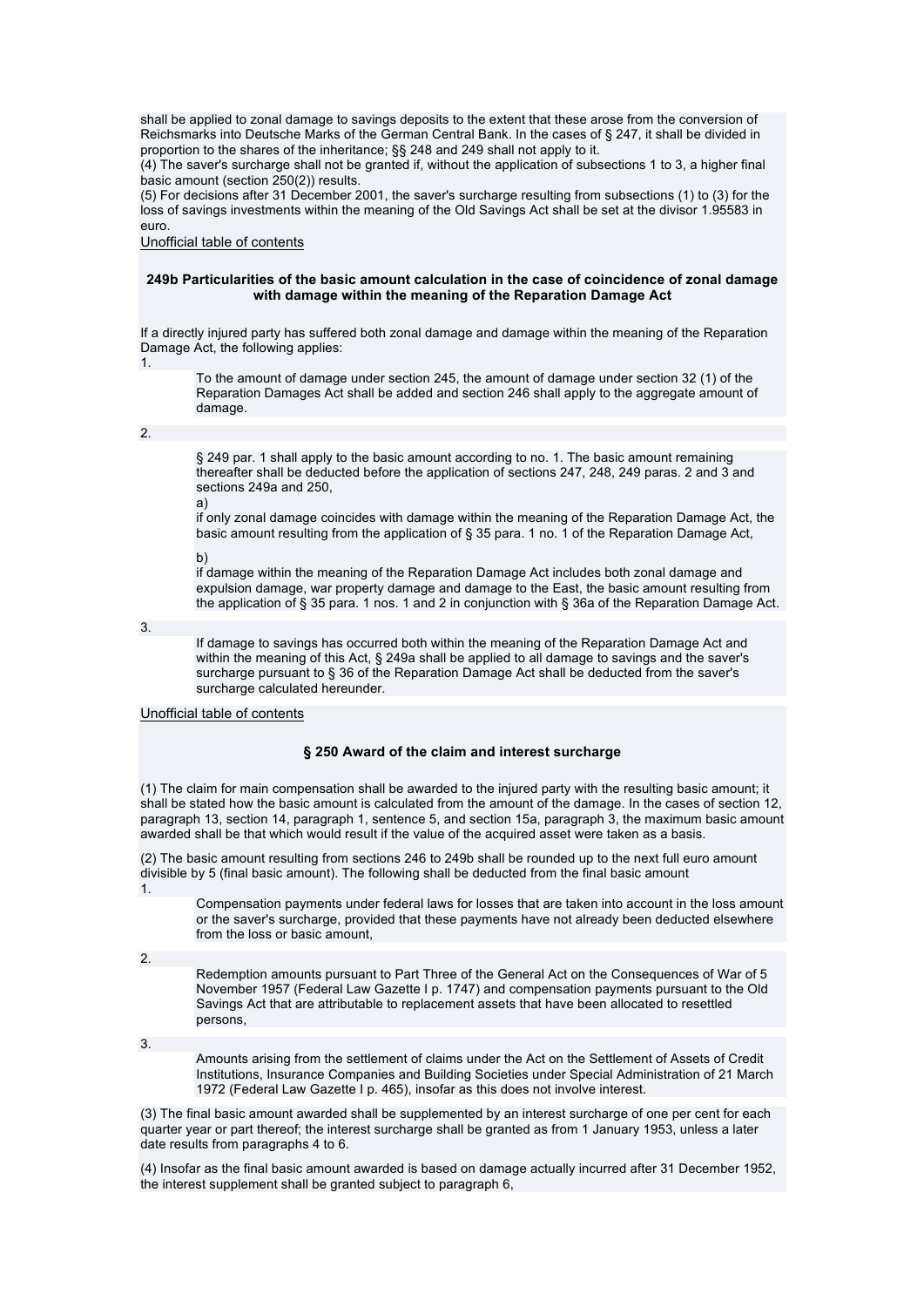if the directly aggrieved party has left the expulsion area within the meaning of section 12, paragraph 2, sentence 2, or the damage area within the meaning of section 3, paragraph 1, of the Act on the Preservation and Establishment of Evidence, for that part of the final basic amount that is attributable to damage that had already occurred up to the time of leaving these areas or that occurred in direct connection with the leaving of these areas, from the beginning of the quarter in which the time of leaving these areas falls,

2.

1.

if the directly aggrieved person died in the expulsion area within the meaning of section 12 subs. 2 second sentence or in the damage area within the meaning of section 3 subs. 1 of the Act on the Preservation and Establishment of Evidence (section 12 subs. 7 No. 1, section 15a subs. 4 No. 1), and in the cases of section 14 subs. 1 second sentence from the beginning of the quarter in which the time of death falls,

3.

otherwise, for that part of the final basic amount which is based on damage occurring before 1 January 1968, from 1 January 1967, and for that part of the final basic amount which is based on damage occurring after 31 December 1967, in each case from the beginning of the year in which the time of the occurrence of the damage falls.

In the case of zonal damage, the time of occurrence of the damage as determined in the notice of damage assessment pursuant to § 14 para. 1 of the Preservation of Evidence and Assessment Act shall be decisive.

(5) Subject to subsection (6), where more than one point in time is relevant to the granting of the interest supplement to a final base amount under subsections (3) and (4), the interest supplement shall be granted 1.

from the earliest relevant date for that part of the final basic amount awarded which alone would have resulted as the final basic amount for the losses to be taken into account at that time,

2.

from the following relevant point in time for that part of the final basic amount awarded which would have resulted as the total final basic amount for the losses to be taken into account at that point in time and at previous points in time, reduced by the parts of the basic amount for which the interest supplement is to be granted from earlier points in time.

(6) If the final basic amount awarded exceeds the final basic amount which results on the basis of the groups of claims and basic amounts listed in subsection 6a without adding the double increase amount according to section 246 subs. 2 to the initial assets (section 249 subs. 1) (old basic amount), the interest supplement for the exceeding amount (additional basic amount) shall be granted from 1 January 1967, unless the interest supplement according to subsection 4 is to be granted from a later date. If, in the cases referred to in paragraph 5, the interest supplement for parts of the final basic amount is to be granted from dates after 1 January 1967, these dates shall also apply to the corresponding parts of the additional basic amount. (6a) The calculation according to paragraph 6 shall be based on the following damage groups and basic amounts:

| Damage<br>group |        | Damage amount in<br>Reichsmark RM |                                         | Basic amount in<br><b>EUR EUR</b> |
|-----------------|--------|-----------------------------------|-----------------------------------------|-----------------------------------|
| 1               |        | $\overline{2}$                    |                                         | 3                                 |
|                 | $1$ to | 5.000                             | the amount of damage, assessed with the | 2.454,20                          |
| $\overline{2}$  | to     | 5.500                             | divisor 1.95583 in Euro, at most        | 2.633,15                          |
| $\mathfrak{Z}$  | to     | 6.200                             |                                         | 2.837,67                          |
| $\overline{4}$  | to     | 7.200                             |                                         | 3.118,88                          |
| 5               | to     | 8.500                             |                                         | 3.476,78                          |
| 6               | to     | 10.000                            |                                         | 3.885,82                          |
|                 | $7$ to | 12.000                            |                                         | 4.371,55                          |
| 8               | to     | 14.000                            |                                         | 4.882,84                          |
| 9               | to     | 16.000                            |                                         | 5.291,87                          |
| $10$ to         |        | 18.000                            |                                         | 5.649,78                          |
| 11              | to     | 20.000                            |                                         | 6.007,68                          |
| $12$ to         |        | 23.000                            |                                         | 6.365,58                          |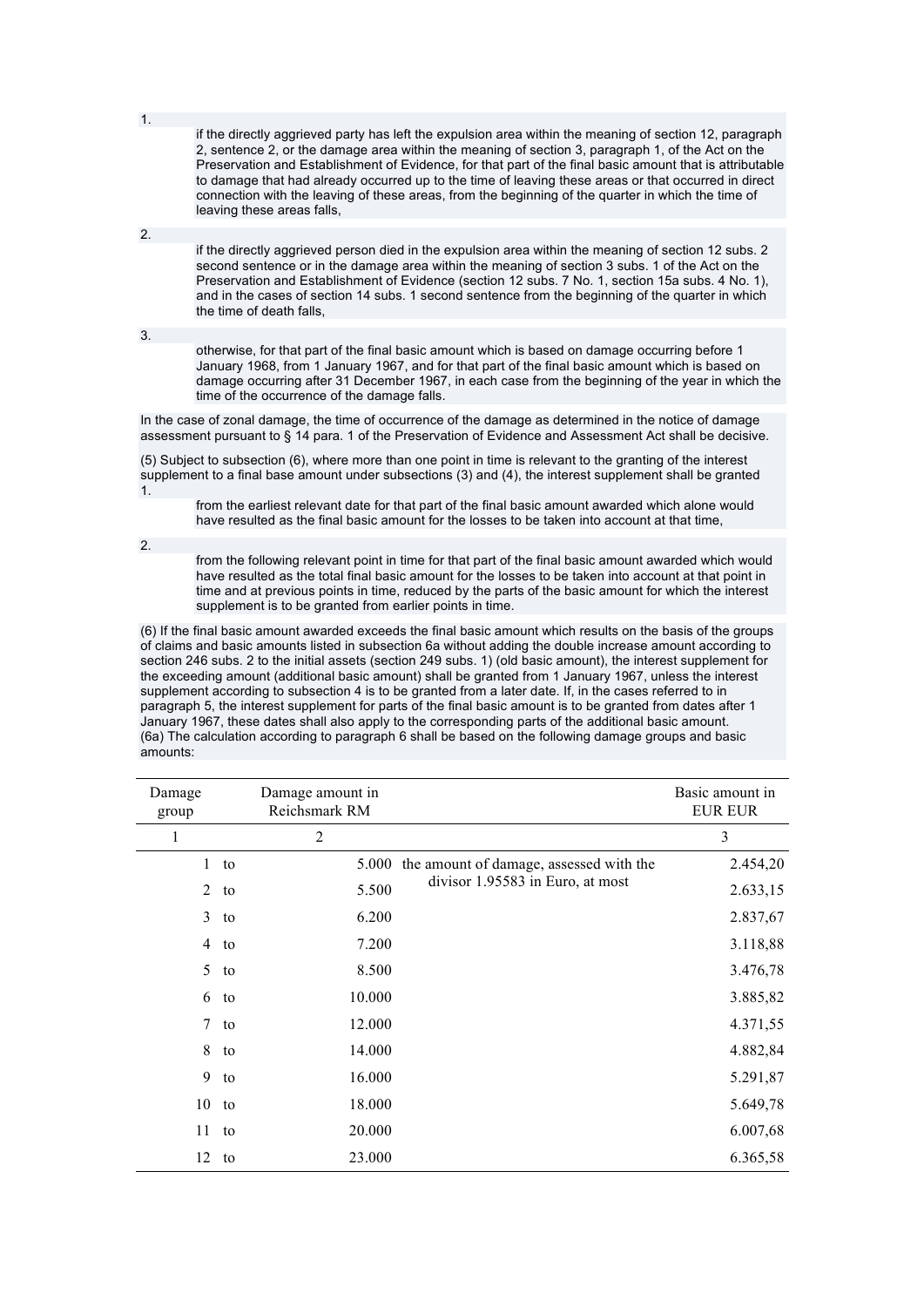| Damage<br>group |    | Damage amount in<br>Reichsmark RM | Basic amount in<br><b>EUR EUR</b>                                                                         |
|-----------------|----|-----------------------------------|-----------------------------------------------------------------------------------------------------------|
| $\mathbf{1}$    |    | $\boldsymbol{2}$                  | $\mathfrak{Z}$                                                                                            |
| 13              | to | 26.000                            | 6.774,62                                                                                                  |
| 14              | to | 29.000                            | 7.158,09                                                                                                  |
| 15              | to | 32.000                            | 7.490,43                                                                                                  |
| 16              | to | 36.000                            | 7.848,33                                                                                                  |
| 17              | to | 40.000                            | 8.206,23                                                                                                  |
| 18              | to | 44.000                            | 8.513,01                                                                                                  |
| 19              | to | 48.000                            | 8.768,66                                                                                                  |
| $20$ to         |    | 53.000                            | 8.998,74                                                                                                  |
| 21              | to | 58.000                            | 9.254,38                                                                                                  |
| 22              | to | 63.000                            | 9.510,03                                                                                                  |
| 23              | to | 68.000                            | 9.765,67                                                                                                  |
| 24              | to | 74.000                            | 10.046,89                                                                                                 |
| 25              | to | 80.000                            | 10.353,66                                                                                                 |
| 26              | to | 86.000                            | 10.660,44                                                                                                 |
| 27              | to | 93.000                            | 10.992,78                                                                                                 |
| 28              | to | 100.000                           | 11.350,68                                                                                                 |
| 29              | to | 110.000                           | 11.785,28                                                                                                 |
| 30              | to | 120.000                           | 12.271,01                                                                                                 |
| 31              | to | 130.000                           | 12.756,73                                                                                                 |
| 32              | to | 140.000                           | 13.216,90                                                                                                 |
| 33              | to | 150.000                           | 13.677,06                                                                                                 |
| 34              | to | 160.000                           | 14.111,66                                                                                                 |
| 35              | to | 170.000                           | 14.546,25                                                                                                 |
| $36$ to         |    | 180.000                           | 14.955,29                                                                                                 |
| 37              | to | 190.000                           | 15.364,32                                                                                                 |
| 38              | to | 200.000                           | 15.747,79                                                                                                 |
| 39 to           |    | 1.000.000                         | 15.747,79                                                                                                 |
|                 |    |                                   | + 7 per cent of the amount of damage exceeding RM<br>200,000, calculated with the divisor 1.95693 in Euro |

40 via 1.000.000 44.380,14

+ 6.5 per cent of the amount of damage exceeding RM 1,000,000, calculated with the divisor 1.95583 in Euro

 $(7)$  Insofar as the interest surcharge is attributable to a basic amount based on zone damage, those amounts from the use of economic goods taken away (section 14 (2) of the Act on the Preservation and Assessment of Evidence) shall be credited against it which the directly injured party or his or her heir disposed of after the point in time decisive for the granting of the interest surcharge. If zone damage coincides with other damage, the part of the basic amount based on zone damage (partial basic amount for zone damage) shall be determined by deducting from the total basic amount that amount which would result as the basic amount for the other damage alone without the application of section 249 subs. 1 fifth sentence and subs. 3 second sentence.

(8) For decisions after 31 December 2001, the deductions and credits according to subsection 2, second sentence, and subsection 7, first sentence, shall be set at the divisor 1.95583 in euros. Unofficial table of contents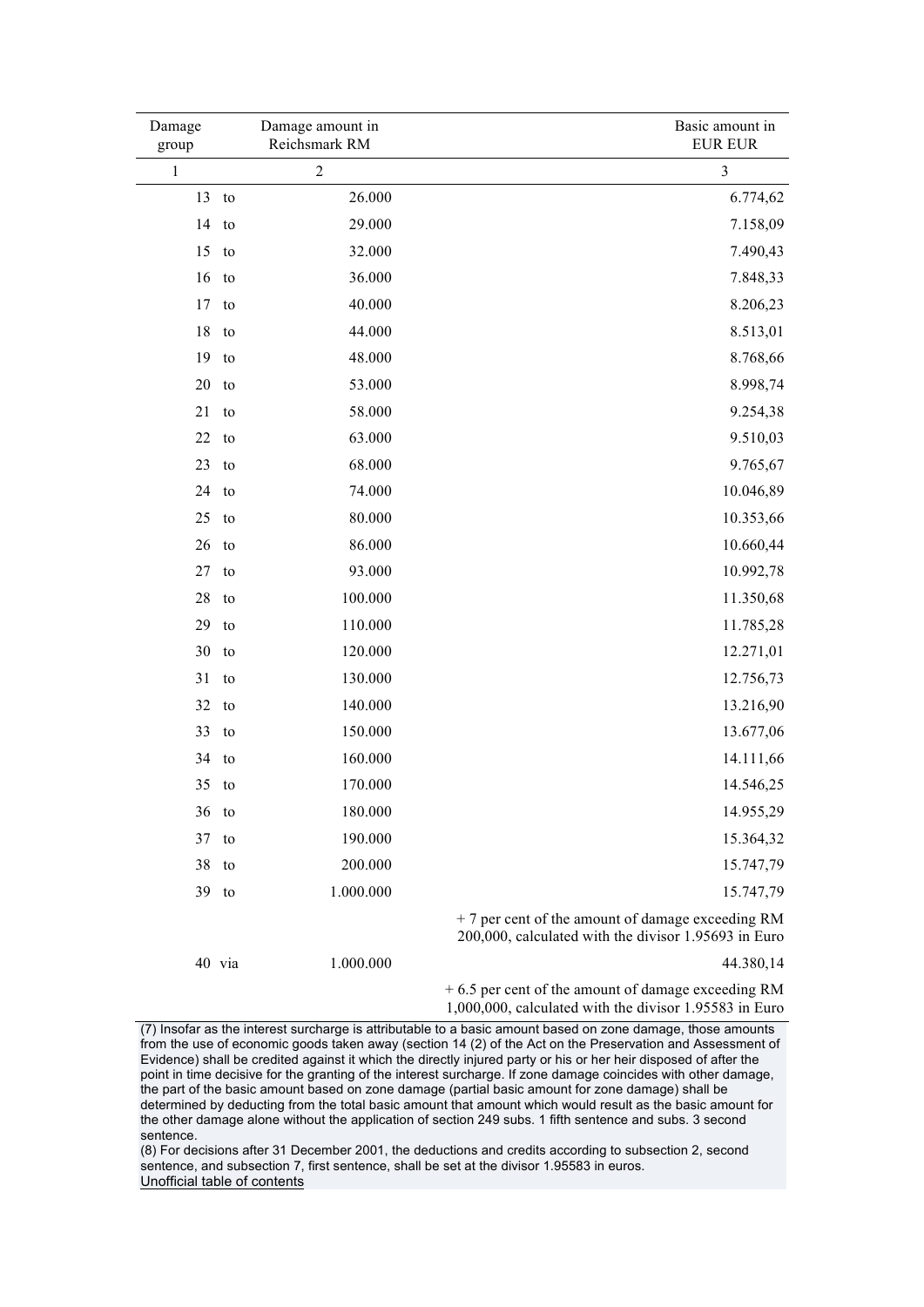#### **§ 251 Fulfilment of the claim**

(1) Subject to sections 278a, 283 and 283a, the claim for principal compensation shall be satisfied in the amount resulting from the addition of the interest surcharge to the final basic amount awarded (payment amount). Subject to section 278a subs. 2 and the provisions enacted on the basis of section 278a subs. 7 and section 283a subs. 2, settlement amounts shall first be credited against the interest surcharge contained in the payment amount. If the interest surcharge increases due to the award of a further basic amount, this increase shall not be taken into account for the crediting of the previously paid settlement amounts.

(2) If loans under § 258 as well as payments of war damage pensions or corresponding current allowances under §§ 278a, 283 and 283a are to be credited against the main allowance with effect from a date prior to 1 January 1967, the crediting of the old basic amount shall take precedence over the crediting of the additional basic amount (§ 250, para. 6). This shall apply mutatis mutandis to the cases of § 250, paras. 4 and 5. (3) Any person who has applied for the award of entitlement to main compensation under section 234(2) on behalf of another person may claim fulfilment on that person's behalf. The fulfilment shall have discharging effect for the Federation.

(4) If, in the cases referred to in section 234(2), the requirements for the fulfilment of the entitlement to main compensation were not met by 31 July 1996, the entitlement shall expire on that date, but not earlier than four years after the end of the calendar year in which the decision on the award of the entitlement became final. Unofficial table of contents

#### **§ 252 Order and time of fulfilment**

(1) Subject to paragraphs 5 and 6, claims for main compensation shall be satisfied as from 1 April 1957 in accordance with the available funds. Priority shall be given to the claims of injured persons of advanced age and to claims for which the main compensation serves to avert or alleviate social hardship. Furthermore, priority shall be given to those claims where the main compensation serves to pay voluntary contributions to the statutory pension insurance or can demonstrably contribute to the formation of agricultural and forestry assets, real property or business assets or to the establishment or consolidation of economic independence. The claims can also be met in partial amounts. Small amounts can be paid out early.

(2) The interest surcharge accruing for periods after 31 December 1962 (§ 250 paras. 3 to 7) shall be paid out annually, subject to paras. 5 and 6. The details concerning the implementation and the time of payment shall be regulated by statutory order; in this context, a half-yearly payment may also be provided for.

(3) Interest and redemption payments on liabilities incurred by the Equalisation Fund under section 252(3) and (4) of this Act in the version in force until 1 January 2005 shall be borne by the Federation.

(4) (omitted)

(5) Additional basic amounts (§ 250 para. 6) plus the interest surcharges thereon shall be paid as from 1 January 1972. Provided that funds are available for this purpose, it may be determined by statutory order that such claims may be settled before that date.

(6) Final basic amounts or partial basic amounts based on zonal damage (§ 250, para. 7, sentence 2) plus the interest surcharges thereon shall only be paid in cash as from 1 January 1970; para. 1, sentences 2 to 5 shall apply to the order of payment. Payment in accordance with paras. 3 and 4 may also be permitted by statutory order.

(7) Claims for principal compensation may be met in accordance with subsections (3) and (4) up to a total amount of six billion Deutschmarks; the respective macroeconomic conditions shall be taken into account in the regulation by the reserved statutory instruments.

## **Fourth SectionIntegration Loan**

# **First TitleGeneral Provisions**

Unofficial table of contents

### **§§ 253 to 257 (omitted)**

# **Title TwoIntegration Loans to Individual Aggrieved Parties (Construction Loans)**

Unofficial table of contents

### **§ 258 Relationship to the main compensation**

(1) To the extent that the recipient of a construction loan is entitled to principal compensation, the amount of the loan shall be credited against the entitlement to principal compensation as follows: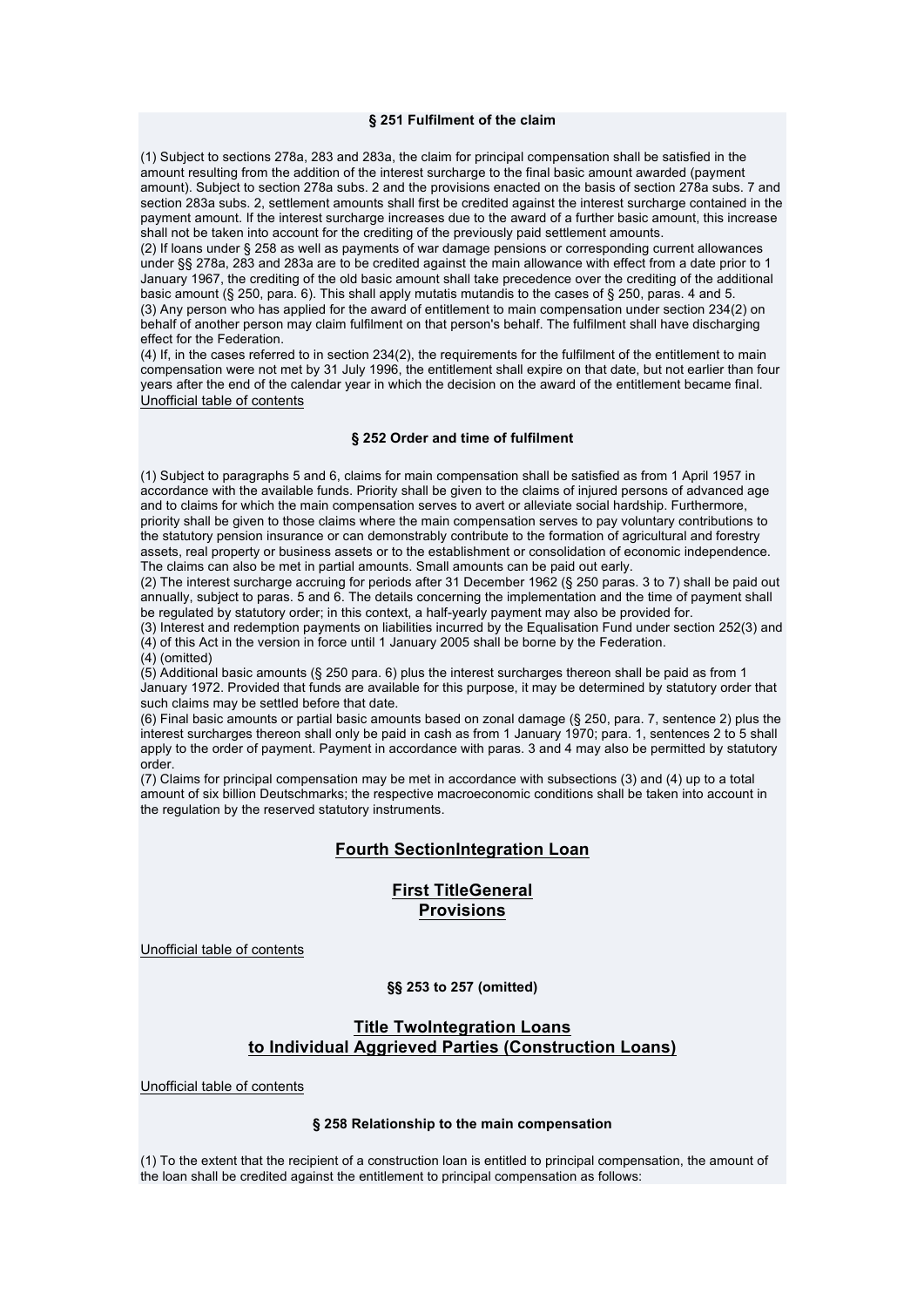| 1. | If the entitlement to main compensation is awarded prior to the granting of the construction loan, the                                                                                                                                                                                                                                                                                                                                                                       |
|----|------------------------------------------------------------------------------------------------------------------------------------------------------------------------------------------------------------------------------------------------------------------------------------------------------------------------------------------------------------------------------------------------------------------------------------------------------------------------------|
|    | fulfilment of the entitlement to main compensation shall take the place of the granting of the loan to<br>the extent of the amount paid out (section 251 (1)).                                                                                                                                                                                                                                                                                                               |
| 2. |                                                                                                                                                                                                                                                                                                                                                                                                                                                                              |
|    | If the entitlement to principal compensation is awarded after the construction loan has been granted,<br>the entitlement to principal compensation shall be deemed to have been fulfilled in the amount of the<br>loan at the time the loan was granted. The loan liability shall be deemed not to have arisen to that<br>extent. Interest and redemption payments made shall be added to the principal compensation with<br>effect from the time of the award of the claim. |
| 3. |                                                                                                                                                                                                                                                                                                                                                                                                                                                                              |
|    | If the construction loan under section 254(3) has been granted for the construction of a rented flat or<br>a cooperative flat, the crediting shall only occur upon application.                                                                                                                                                                                                                                                                                              |
| 4. |                                                                                                                                                                                                                                                                                                                                                                                                                                                                              |
|    | Upon application and with the consent of the person entitled to main compensation, the loan amount<br>shall also be credited against such claims to main compensation which have been assigned by the<br>spouse or by relatives or in-laws of the first or second degree to the borrower or to the Federal<br>Government for his or her benefit; in the case of pledging, the consent of the pledgee shall be<br>required.                                                   |
|    | (2) Paragraph 1 shall apply mutatis mutandis to loans that have been granted                                                                                                                                                                                                                                                                                                                                                                                                 |
| 1. | as hardship benefits (§§ 301, 301a),                                                                                                                                                                                                                                                                                                                                                                                                                                         |
|    |                                                                                                                                                                                                                                                                                                                                                                                                                                                                              |
| 2. | under section 44 of the Emergency Assistance Act,                                                                                                                                                                                                                                                                                                                                                                                                                            |
| 3. |                                                                                                                                                                                                                                                                                                                                                                                                                                                                              |
|    | in accordance with the provisions of the Refugee Settlement Act,                                                                                                                                                                                                                                                                                                                                                                                                             |
| 4. |                                                                                                                                                                                                                                                                                                                                                                                                                                                                              |
|    | under the Fourth and Fifth Parts of the General War Consequences Act,                                                                                                                                                                                                                                                                                                                                                                                                        |
| 5. |                                                                                                                                                                                                                                                                                                                                                                                                                                                                              |
|    | in accordance with § 10 of the Fourteenth Law Amending the Equalisation of Burdens Act of 26 June<br>1961 (Federal Law Gazette I p. 785).                                                                                                                                                                                                                                                                                                                                    |
| 6. |                                                                                                                                                                                                                                                                                                                                                                                                                                                                              |
|    | under Section IV of the Refugee Assistance Act,                                                                                                                                                                                                                                                                                                                                                                                                                              |
| 7. |                                                                                                                                                                                                                                                                                                                                                                                                                                                                              |
|    | according to § 45 of the Reparation Damages Act.                                                                                                                                                                                                                                                                                                                                                                                                                             |
|    | (3) The credit under subsections (1) and (2) shall not apply if the decision on the award of the entitlement to<br>main compensation has been issued with reservation (section 335a).<br>$(4)$ If the continued person is graphed a wer demage pension before at effect the graphing of a leap (personal)                                                                                                                                                                    |

(4) If the aggrieved person is granted a war damage pension before or after the granting of a loan (paragraphs 1 and 2), the crediting of the loan against the main compensation according to paragraphs 1 and 2 shall only occur after the crediting of the war damage pension against the main compensation according to sections 278a, 283 and 283a has been carried out. The crediting shall, however, be carried out before the time stipulated in sentence 1 if and to the extent that the claim to main compensation under sections 278a(4) and (7), 283(3) and 283a(1)(3) and (2) can be met.

(5) The fulfilment of the entitlement to main compensation shall not preclude the granting of a construction loan.

(6) Insofar as a loan is also to be credited against the claim for compensation under the Reparation Damages Act pursuant to section 40, paragraph 2, nos. 4, 5 and 7, the crediting against the compensation under the Reparation Damages Act shall take precedence in the cases of paragraph 2, nos. 4, 5 and 7, otherwise the crediting against the main compensation.

# **Third titleIntegration loan for the creation of permanent jobs (job loan)**

Unofficial table of contents

**§§ 259 and 260 (omitted)**

# **Section FiveWar Damage Pension**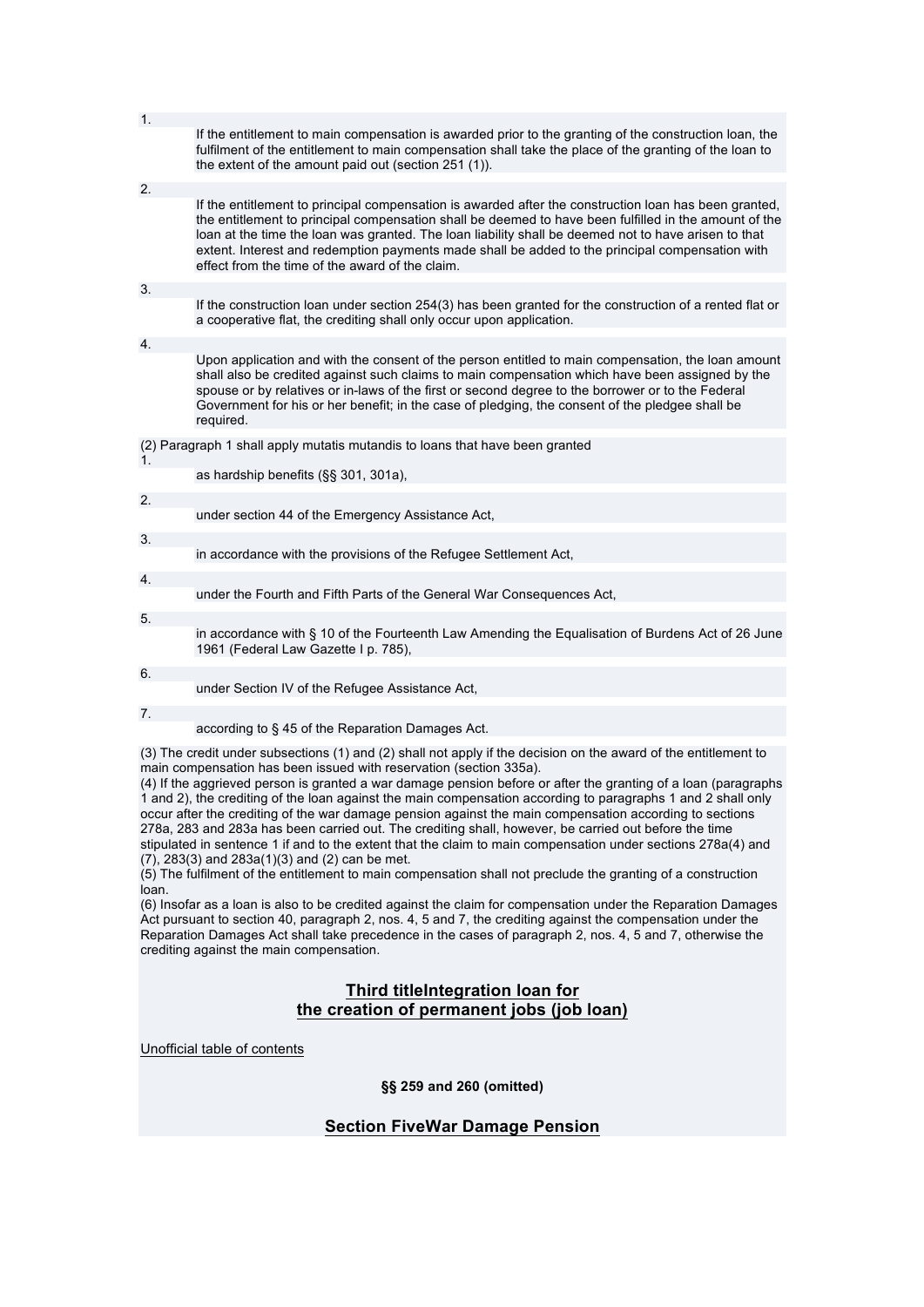# **First TitleGeneral Provisions**

Unofficial table of contents

### **§ 261 Prerequisites**

(1) War damage pensions shall be granted to compensate for expulsion damage, damage in kind caused by the war, damage caused by the East and, insofar as nothing to the contrary results from the provisions of this section, damage caused by savings if 1.

the injured party is of advanced age or is permanently incapacitated as a result of illness or infirmity, and

2.

it is not possible or reasonable for him/her to meet his/her living expenses according to his/her income circumstances; in this context, due claims for benefits in money or money's worth shall also be taken into account if and to the extent that their realisation is possible.

(2) War damage pensions shall be paid only to the directly injured party or, if the latter is deceased, to his or her spouse, provided that the spouse was not living permanently apart from the injured party at the time of his or her death. If the directly injured person and his spouse are deceased, a war damage pension shall also be granted to a single daughter who lived in the same household as her parents or one of their parents for at least one year until the death of the latter and during this period performed domestic work for her relatives in lieu of her own gainful employment, provided that she acquired or would have acquired, by reason of death, livelihood-bearing property affected by the injury or rights to such property securing her old-age pension. (3) War damage pensions shall not be granted for the loss of household effects, insofar as this loss is not the cause of the destruction of the livelihood of the aggrieved person, for the loss of living space and on account of damage to the East within the meaning of section 14, paragraph 1, sentence 2.

(4) If the prerequisites for the granting of a war damage pension under this Act or under the Reparations Damages Act or for the granting of current assistance under sections 301, 301a of this Act or under the Refugee Assistance Act coincide in the person of a beneficiary, the damages and basic amounts shall be aggregated within the meaning of these provisions; section 1, paragraph 1, sentence 2 of the latter Act shall not apply in this respect. The details concerning the aggregation of the damages and basic amounts and the granting of benefits shall be regulated by ordinance; in this connection, the calculation of a uniform benefit shall be provided for and the relationship of this benefit to the main compensation as well as to the compensation under the Reparation Damages Act shall be determined in accordance with the principles of sections 278a, 283 and 283a. Furthermore, it may be determined that the benefit is to be allocated to that damage on which the greater part of the basic amount is based.

(5) War damage pensions shall only be granted if the preconditions for granting them are met by 31 December 1999 at the latest and the application is submitted by 30 June 2000.

Unofficial table of contents

## **§ 262 Transferability**

Unless otherwise provided for in this section, the entitlement to a war damage pension may not be transferred, attached or pledged; this shall not apply, subject to sections 290 and 350a, to amounts that have been legally granted for a period in the past. Unofficial table of contents

## **§ 263 Forms of war damage pension**

(1) War damage pensions shall be granted as

Maintenance assistance (§§ 267 to 278a),

2.

1.

Compensation pension (§§ 279 to 285).

(2) The maintenance assistance shall serve to secure the social basis of life. The compensation pension shall be granted in accordance with the provisions of this section either with the subsistence allowance or independently.

(3) As soon as the requirements for both maintenance assistance and compensation pension are met, the beneficiary shall choose in which form he wishes to receive war damage pension; the choice may be exercised only once after 31 December 1992 and only until 30 June 2000. If the beneficiary applies for a compensation pension in addition to maintenance assistance or exclusively for a compensation pension, he/she may claim either only pecuniary losses or only the loss of occupational or other means of livelihood. Unofficial table of contents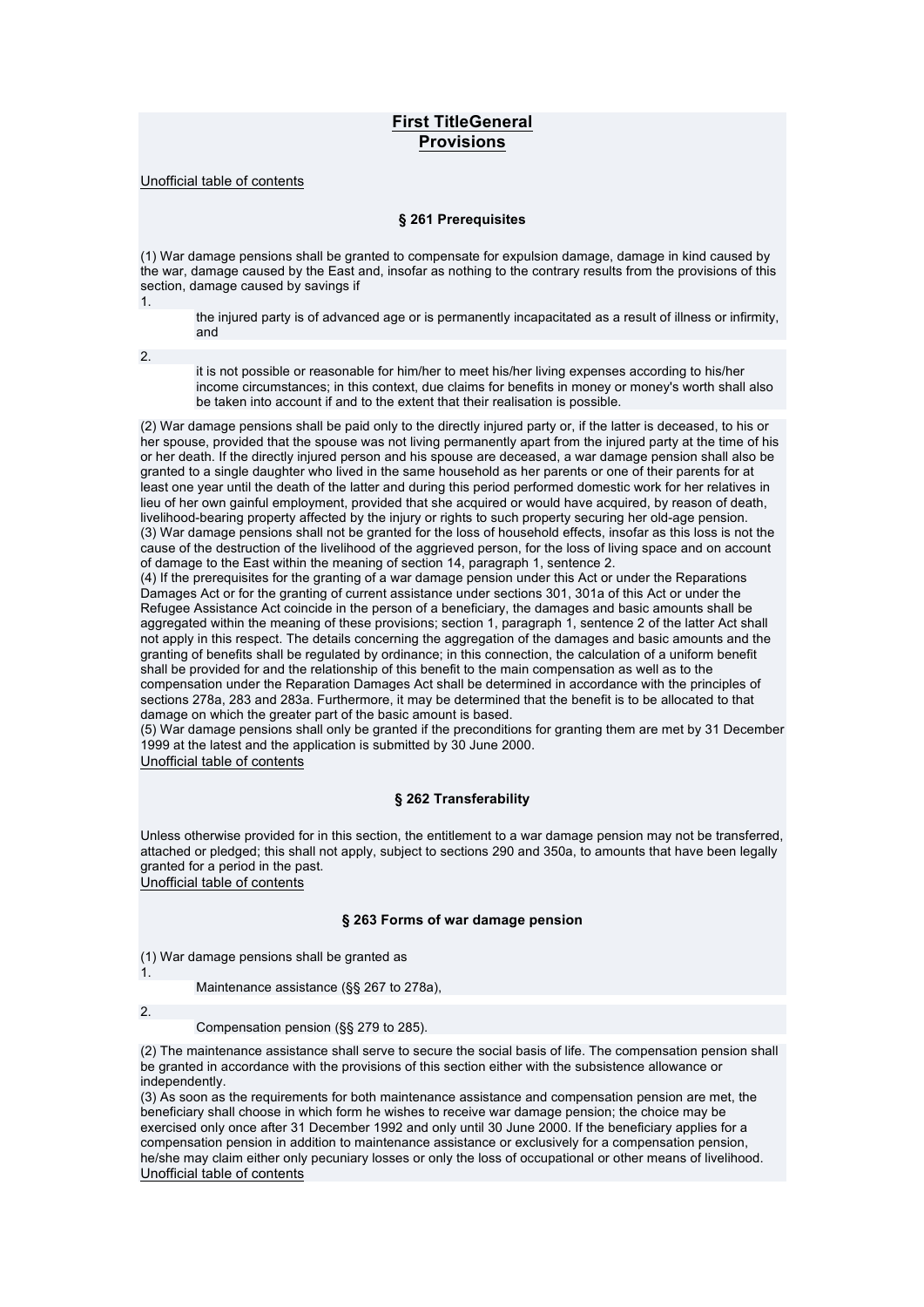#### **§ 264 Age**

(1) Due to advanced age, war damage pensions shall only be granted if the injured party has reached the age of 65 (a woman the age of 60) at the time of application. A further condition, subject to § 273, paras. 5 to 7, § 282, paras. 4 and 5, and § 284, para. 2, is that the claimant was born before 1 January 1890 (a woman before 1 January 1895). The requirement of sentence 2 shall not apply if the aggrieved person is entitled to file an application under section 230 subs. 2 No. 1 and has reached the age of 65 (a woman the age of 60) at the time of taking up residence within the area of application of this Act, but not later than 31 December 1971.

(2) The application for a war injury pension due to advanced age may only be filed until 31 December 1970. However, the application period shall end subject to § 261, para. 5 1.

in the case of persons entitled to file an application under section 230(2), at the earliest two years after the end of the month in which the aggrieved person took up permanent residence within the area of application of this Act,

2.

in the case of persons entitled to file an application under section 273 subs. 5 to 7, section 282 subs. 4 and 5 and section 284 subs. 2 second sentence, at the earliest two years after the end of the month in which the aggrieved person has reached the age of 65 (a woman the age of 60).

Persons who, at the expiry of the application period applicable to them under sentences 1 and 2, could not be granted a war injury pension because they received income within the meaning of section 267(2)(3) may, subject to section 261(5), apply for a war injury pension for two years after the expiry of the month in which such income ceased to preclude the granting of a war injury pension for the first time. Unofficial table of contents

### **§ 265 Disability**

(1) War disability pensions shall only be granted if the injured person is permanently unable to earn half of what physically and mentally healthy persons of the same kind with similar training in the same region are used to earn by working in an occupation which corresponds to his or her strength and abilities and which he or she can reasonably be expected to perform, taking into account his or her training and previous occupation.

(2) A single woman shall be treated in the same way as an incapacitated person, irrespective of her age, provided that at the time of application she has to care for at least three children belonging to her household on the day of the entry into force of this Act. Equal status shall cease when the single woman no longer has to care for at least one child, unless at that time she has reached the age of 45 or is incapacitated within the meaning of paragraph 1. Stepchildren as well as foster children and, if the parents are deceased or unable to fulfil their maintenance obligation, grandchildren living with the injured party shall also be taken into account as children, 1.

if they have not yet reached the age of 16, or

2.

if they are in school or vocational training or are doing a voluntary social year or a voluntary ecological year within the meaning of the Youth Volunteer Service Act and have not yet reached the age of 27, or

3.

if they are unable to support themselves due to physical, mental or psychological disability.

In the cases of sentence 3 no. 1, section 2 subsection 4 of the Federal Child Benefit Act shall apply accordingly, and in the cases of sentence 3 nos. 2 and 3, section 2 subsection 3 sentence 2 of the Federal Child Benefit Act shall apply accordingly.

(3) Orphans shall also be deemed to be incapable of working under the conditions of subsection 2, sentence 3, nos. 1 and 2; children whose parents are prisoners of war or are detained outside the area of application of the Basic Law or of Berlin (West) or whose whereabouts are unknown shall be treated as orphans.

(4) Incapacity for work within the meaning of subsection 1 must, subject to § 273 paras. 5 to 7, § 282 paras. 4 and 5 and § 284 para. 2, have existed at the latest one year after the entry into force of this Act, and in the case of subsequent residence within the area of application of this Act in accordance with § 230 para. 2 No. 1 at the time of residence, but at the latest on 31 December 1971. An application for a war damage pension due to incapacity for work within the meaning of paragraphs 1 to 3 may only be submitted until 31 December 1955. However, subject to § 261, para. 5, the application period shall expire on

1.

in the case of persons entitled to file an application under section 280 subs. 2, at the earliest two years after the end of the month in which the aggrieved person took up permanent residence within the area of application of this Act,

2.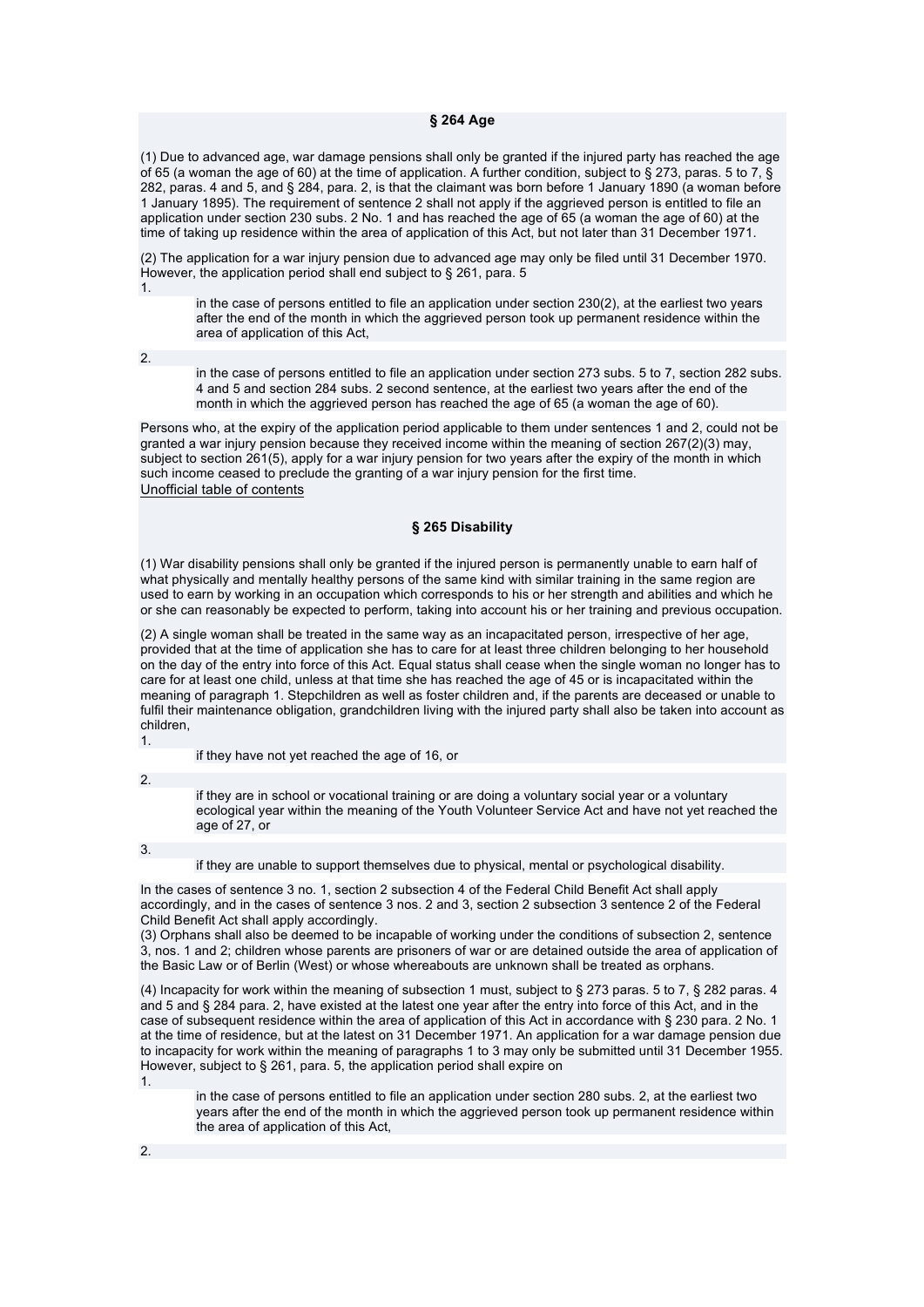in the case of persons entitled to apply under § 273 paras. 5 to 7, § 282 paras. 4 and 5 and § 284 para. 2 sentence 2, at the earliest two years after the end of the month in which incapacity for work occurred, but not before 31 December 1968.

(5) If there is any doubt as to whether the injured party is incapable of working, an expert opinion shall be obtained from the health authority responsible for his/her permanent residence. If necessary, a higher expert opinion shall be obtained. University hospitals are obliged to prepare such higher expert opinions upon request. The higher expert opinions shall be remunerated in accordance with the Judicial Remuneration and Compensation Act (Justizvergütungs- und -entschädigungsgesetz). The same shall apply if the expert opinion of other bodies which are not obliged to cooperate free of charge is required for the preparation of expert opinions of the public health authorities.

Unofficial table of contents

### **§ 266 Determination of the damage and the basic amount**

(1) Insofar as the determination of an amount of damage is necessary for the purposes of the war damage pension, the ascertained damages of the directly injured party (§ 261) shall be combined into one amount of damage; § 245 nos. 1 to 4 shall apply accordingly. Expulsion losses and East German losses to Reichsmark savings deposits and to other pecuniary claims under private law, insofar as these are savings deposits within the meaning of § 15 paras. 2 and 4, shall, in deviation from § 245 no. 4, be assessed at the amount determined in this respect in accordance with the Feststellungsgesetz, less any amount converted to Deutschmarks or credited in accordance with § 3 para. 1 of the Währungsausgleichsgesetz. (2) In the case of pecuniary losses, the calculation of the war damage pension shall be based on the basic amount resulting from the corresponding application of sections 246, 248, 249 and 250, paragraph 2. The basic amounts of spouses who are not permanently separated shall be added together, even if one of the spouses has died after the damage; the surviving spouse may also apply for the determination of the damage of the deceased spouse for the purposes of the war damage pension. If, in the cases of § 261, para. 2, sentence 2, the single daughter is herself the directly injured party, her basic amount shall be added to that of her parents, unless she applies for the basic amounts not to be added together; this application shall be combined with the application for war damage pension.

(3) Damages due to loss of occupational or other livelihood shall be determined on the merits and in terms of amount for the application of section 269a and section 273 subs. 5 as well as for the purposes of the compensation pension, otherwise only on the merits for the purposes of maintenance assistance; for the determination of the amount of the damage, the income of spouses who are not permanently separated shall be added together, even if one of the spouses has died after the injury. Paragraph 2 sentence 3 shall apply accordingly.

(4) In applying subsections (1) and (2), subject to the statutory order under section 261(4), the amounts of damage and basic amounts shall not be taken into account insofar as they are based on zonal damage (section 250(7), second sentence).

## **Title TwoMaintenance assistance**

Unofficial table of contents

### **§ 267 Maximum income amount**

(1) Maintenance assistance shall be granted if the income of the entitled person (§ 261) does not exceed a total of 745 German marks <adjusted to 451 euros> \*) per month. This amount shall be increased 1.

| for the spouse who is not permanently separated from the beneficiary by 497 Deutsche Marks |
|--------------------------------------------------------------------------------------------|
| <adjusted 300="" euros="" to=""> *) per month,</adjusted>                                  |

2.

for each child within the meaning of section 265 subs. 2, provided that the child is predominantly maintained by the beneficiary, by 252 Deutsche Marks <adjusted to 153 Euros> \*) per month,

3.

by the self-employed supplement according to § 269a,

4.

by the social supplement according to § 269b.

The maximum income amount shall also be increased by a care allowance of 26 euros, or 11 euros per month in the case of institutional accommodation, if the single entitled person or, in the case of spouses who are not permanently separated, both spouses are so helpless as a result of physical or mental infirmity at the latest at the time of the decision on the care allowance that they cannot exist without outside maintenance and care. The same shall apply if one spouse, as a result of physical handicap, is unable to take over the maintenance and care of the helpless other spouse at the latest at the time specified in sentence 3. A prerequisite for the care allowance is that a caregiver is available for constant maintenance and care. The care allowance of 26 Euro per month shall be increased by 291 Deutsche Marks <adjusted to 159 Euro> \*) per month if care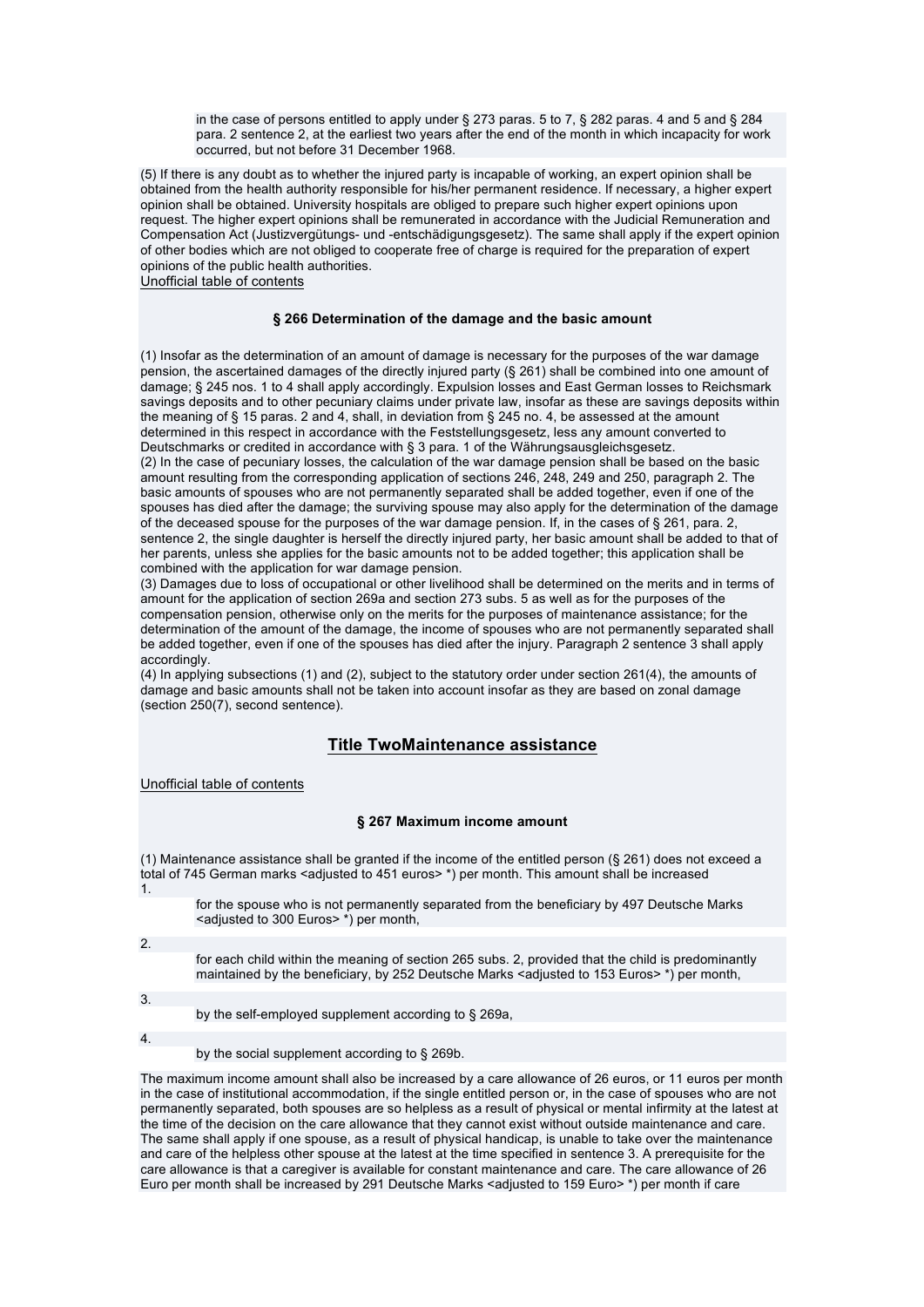allowance, care allowance or a care benefit in kind according to other regulations is not granted. The care allowance of 26 Euros, in case of institutional accommodation of 11 Euros per month, is not to be granted if persons in need of care receive care allowance or a care benefit in kind according to the provisions of the Eleventh Book of the Social Code or, in the cases of § 276 para. 3a, comparable benefits from a private insurance company.

(2) Income shall be deemed to be all emoluments in money or money's worth remaining to the entitled person and his or her spouse who is not permanently separated from him or her as well as his or her children within the meaning of subsection 1 no. 2 after deduction of the expenses to be taken into account as income-related expenses in accordance with the principles of income tax law; however, the following exceptions shall apply: 1.

Statutory and voluntary maintenance payments by relatives as well as charitable benefits shall not be regarded as income. The same applies to honorary gifts from the Federal President and the Minister Presidents of the Länder as well as to other honorary gifts granted from public funds as a reward for rescue from danger, as a loyalty bonus, on the occasion of marriage or old-age anniversaries or of sponsorships or on similar occasions. Benefits for bringing up children which are granted by an institution of the statutory pension insurance as benefits of their own kind shall also not be regarded as income.

2.

Special benefits of a one-off or ongoing nature for a specific purpose, such as care allowances, care allowances, care benefits in kind, reimbursement of extraordinary costs for increased wear and tear of clothing and linen, maintenance amounts for a guide dog for the blind, shall not be taken into account. In addition, the following persons shall be granted allowances for expenses directly incurred by them as a result of their special circumstances, namely a)

Persons who receive pensions under the Federal Pensions Act or under the Criminal Rehabilitation Act or under the Administrative Rehabilitation Act in corresponding application of the Federal Pensions Act, allowances in the amount of their basic pension as well as their severely disabled person's allowance, persons who receive care allowance under the Federal Pensions Act or under the Criminal Rehabilitation Act or under the Administrative Rehabilitation Act in corresponding application of the Federal Pensions Act, but at least an allowance of 39 euros per month;

#### b)

The following allowances apply to persons who are restricted from working as a result of an accident:

in the event of a purchase restriction

from 30 to 60 per cent = 45 euros per month,

-

-

-

over 60 to 80 per cent = 48 euros per month,

over 80 % = 53 euros per month;

#### c)

persons who are so helpless as a result of physical or mental infirmity that they cannot exist without outside maintenance and care, an allowance of 39 euros per month, unless they receive care allowance or a care benefit in kind in accordance with the provisions of Book Eleven of the Social Code or comparable benefits from a private insurance company;

#### d)

Parents or parents who receive a parental pension under the Federal Pensions Act or under the Criminal Rehabilitation Act or under the Administrative Rehabilitation Act in corresponding application of the Federal Pensions Act, under the Acts for the Reparation of National Socialist Injustice or on the occasion of the death of children caused by accident, an allowance amounting to 30 per cent of the rate of the parental pension under section 51 para. 1 of the Federal Pensions Act in the version applicable on 1 January 1972; this amount shall be increased by the amounts by which the parental pension under the Federal Pensions Act in the version applicable on 1 January 1972 is increased on account of the loss of several, all or at least three children, the only child or the last child. The allowance may not exceed the amount paid out for the parental pension;

#### e)

Persons who are restricted in their ability to work as a result of damage to their body or health suffered as victims of persecution within the meaning of the statutory or extra-statutory regulations of the Federation and the Länder on the redress of National Socialist injustice, allowances for their pensions or current allowances up to the amount of the comparable basic pension under the Federal Pensions Act, but at least the allowances under letter b.

3.

Income from agriculture and forestry, from trade or business, from self-employment and from a current employment relationship shall be assessed at half. This does not apply to income up to the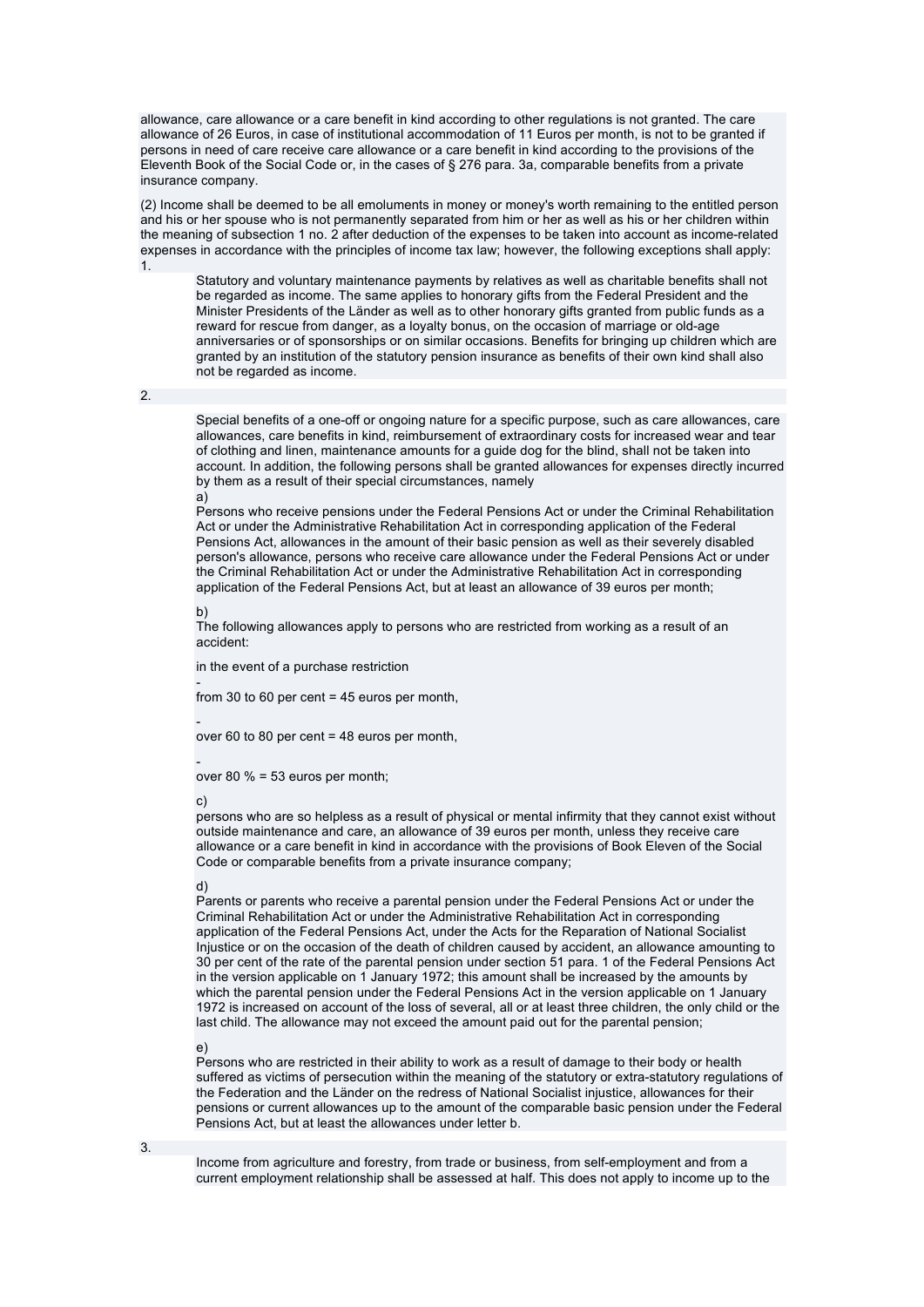rates of maintenance assistance according to sections 269, 269a; in these cases a tax-free allowance amounting to half of these rates shall be granted. Income which has been earned with lasting damage to health up to the time when a decision is made on the award of maintenance assistance shall not be taken into account.

4.

State gratuities which are not disregarded in accordance with number 1, sentence 2, as well as voluntary benefits which are granted in consideration of a former service or employment relationship or a former self-employed occupation or as an additional benefit of a professional organisation shall only be deemed to be income if they exceed half of the rates of maintenance assistance in accordance with sections 269, 269a, at 50 per cent of the additional amount; this shall also apply if a legal entitlement is assumed on the basis of company practice or a grant made over a longer period of time in accordance with case law.

5.

Allowances for children, in particular child benefit, child supplement and child allowance, shall not be deemed income insofar as they exceed the supplement according to paragraph 1, no. 2 plus the increase amount to the social supplement according to section 269b, paragraph 2, no. 2.

6.

Pensions from the statutory pension insurance are to be recognised as income with the amounts reduced by the following allowances:

- 45 euros per month when receiving insured persons' pensions,

 in the case of receipt of survivors' pensions other than orphans' pensions, 33 euros per month,

- 16 euros per month when receiving orphans' pensions.

In the case of comparable other pensions, corresponding allowances shall be granted, insofar as no provision has already been made in No. 2 letters a, b and d or No. 4.

For income from renting and leasing, an allowance of 26 euros per month is granted, but not more than the amount of this income.

8.

7.

For income from capital assets, a tax-free allowance of 21 euros per month is granted, but not more than the amount of this income. The interest surcharges paid according to section 252 (2) are not considered as income.

The allowances and benefits under No. 2 letters a to e, Nos. 3, 4, 6 to 8, with the exception of allowances for basic pensions and severely disabled persons' allowances under the Federal Pensions Act or under the Criminal Rehabilitation Act or under the Administrative Rehabilitation Act in corresponding application of the Federal Pensions Act and allowances under letter e for pensions or current allowances under the statutory or extra-statutory regulations of the Federation and the Länder for the redress of National Socialist injustice to body or health, shall be granted only to the extent that they exceed the social supplement under section 269b. (3) By statutory order, further details on the delimitation and calculation of income and allowances may be determined. In this connection, with effect from 1 January 1983, the reduction of income by the deduction of contributions to statutory health insurance and, to an appropriate extent, to private health insurance shall be regulated.

Unofficial table of contents

**§ 268** 

(omitted) Unofficial table of contents

## **§ 269 Amount of maintenance assistance**

(1) The maintenance assistance shall amount to 745 Deutsche Marks <adjusted to 451 Euro> \*) per month for the entitled person.

(2) The maintenance assistance shall be increased by 497 Deutsche Marks <adjusted to 300 Euros> \*) per month for the spouse who is not permanently separated and by 252 Deutsche Marks <adjusted to 153 Euros> \*) per month for each child within the meaning of section 265, paragraph 2, provided that the child is predominantly maintained by the entitled person; in the case of section 267, paragraph 1, sentences 3 to 6, the maintenance assistance shall be increased by the care allowance. Unofficial table of contents

## **§ 269a Self-employed supplement**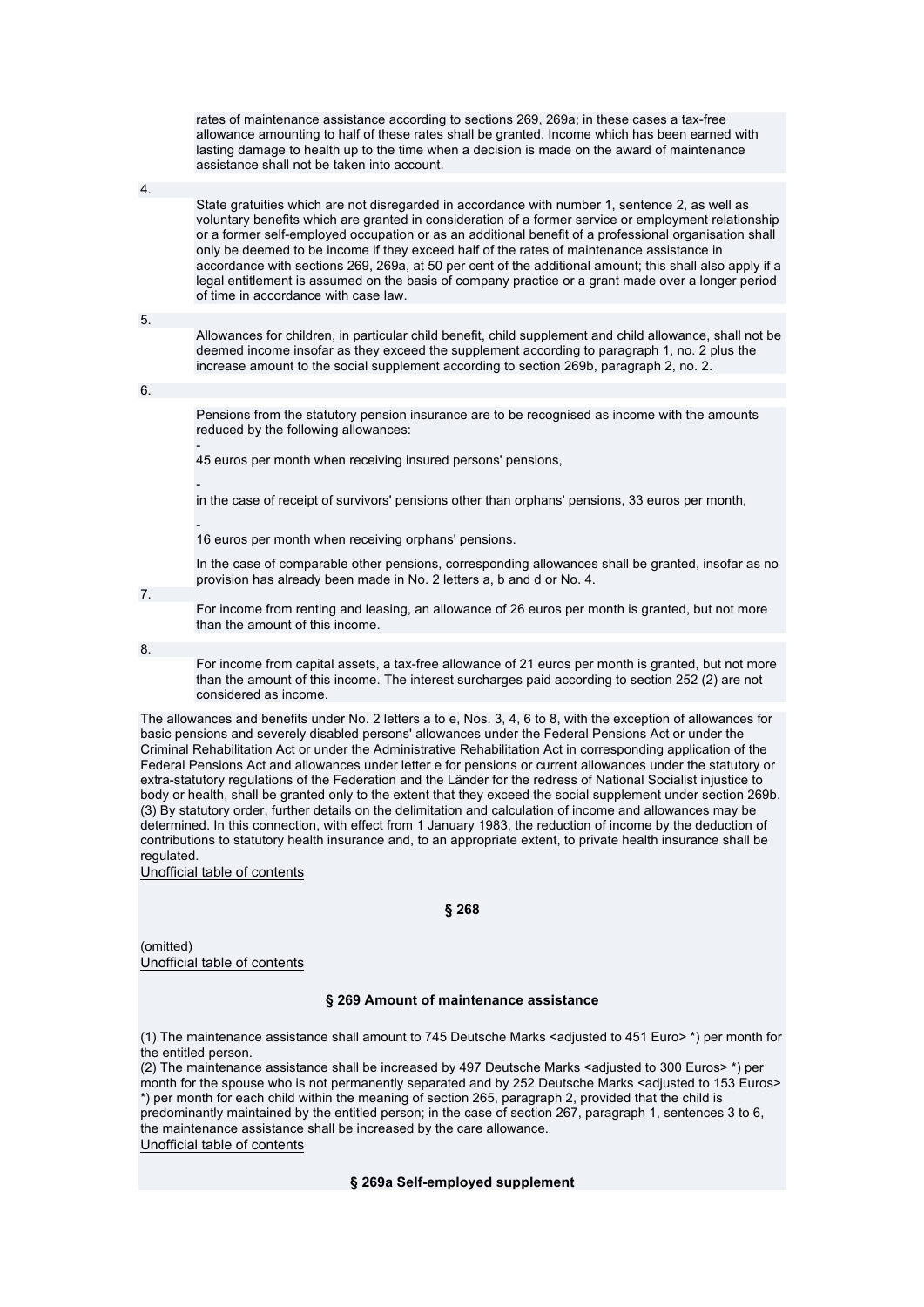(1) The maintenance assistance resulting from section 269 shall be increased by a self-employment supplement for former self-employed persons within the meaning of section 273 subs. 5 nos. 1 and 2. The supplement under subsection (2), step 1, shall also be paid on application to persons entitled under section 273(6), no. 2, who, as future heirs to an agricultural or commercial enterprise, were not self-employed at the time of the injury only because no further transfer of assets had taken place by that time. (2) The self-employed supplement shall be

| in<br>stage | in the case of a final basic<br>amount of the main allowance<br>(section 273 $(5)$ no. 2 sentences 1<br>and $2)$ | in the case of average annual income<br>from self-employment under section<br>239 (section 273 (5) no. 2 sentence 3) | monthly                                                                    |
|-------------|------------------------------------------------------------------------------------------------------------------|----------------------------------------------------------------------------------------------------------------------|----------------------------------------------------------------------------|
| 1           |                                                                                                                  | up to RM $4,000$                                                                                                     | 170 DM <adjusted<br>to 102 Euro <math>\ast</math>)</adjusted<br>           |
| 2           | up to EUR 2,351.94                                                                                               | up to RM $5,200$                                                                                                     | 215 DM <adjusted<br>to 130 Euro <math>\geq</math> *)</adjusted<br>         |
| 3           | up to EUR 2,863.23                                                                                               | up to RM $6,500$                                                                                                     | 258 DM <adjusted<br>to 157 Euro <math>\ast</math>)</adjusted<br>           |
| 4           | up to EUR 3,885.82                                                                                               | up to RM 9,000                                                                                                       | 286 DM <adjusted<br>to 173 Euro <math>\ast</math>)</adjusted<br>           |
| 5           | up to EUR 4,908.40                                                                                               | up to RM 12,000                                                                                                      | 315 DM <adjusted<br>to 191 Euro <math>\ast</math>)</adjusted<br>           |
| 6           | over EUR 4,908.40                                                                                                | over RM 12,000                                                                                                       | 345 DM. <adjusted<br>to 208 Euro <math>\rightarrow</math> *)</adjusted<br> |

(3) The self-employed supplement shall increase for the spouse who is not permanently separated in overhead rate by monthly

| 1                           | 90 DM <adjusted 54="" euro="" to="">*)</adjusted>                |
|-----------------------------|------------------------------------------------------------------|
| $\mathcal{D}_{\mathcal{L}}$ | 103 DM <adjusted 63="" euro="" to="">*)</adjusted>               |
| 3                           | 115 DM <adjusted 70="" euro="" to="">*)</adjusted>               |
| 4                           | 129 DM <adjusted 78="" euro="" to="">*)</adjusted>               |
| 5                           | 148 DM <adjusted 89="" euro="" to="">*)</adjusted>               |
| 6                           | DM 175. <adjusted 107="" <math="" euro="" to="">\ast)</adjusted> |

(4) If the beneficiary and his dependants entitled to a supplement (§ 269 par. 2) receive pension benefits within the meaning of § 267 par. 2 no. 6, the self-employed supplement shall be increased by 1.

by 31 euros per month in the case of receipt of insured persons' pensions and comparable other pension benefits,

2.

by 23 euros per month for survivors' pensions other than orphans' pensions and comparable other pensions,

3.

by 11 euros per month for orphans' pensions and comparable other pensions,

but by no more than the amount by which the pension benefit exceeds 14 euros per month in the case of number 1, 10 euros per month in the case of number 2 and 5 euros per month in the case of number 3. The granting of allowances under section 267(2)(6) shall not apply if the allowances do not exceed the selfemployment supplement.

Unofficial table of contents

## **§ 269b Social supplement**

(1) The maintenance assistance resulting from sections 269, 269a shall be increased by a social supplement.

(2) The social supplement shall amount to 103 Deutsche Mark <adjusted to 63 Euro> \*) per month for the entitled person. It shall increase

1.

for the spouse who is not permanently separated from the beneficiary by 129 Deutsche Marks <adjusted to 78 Euros> \*) per month,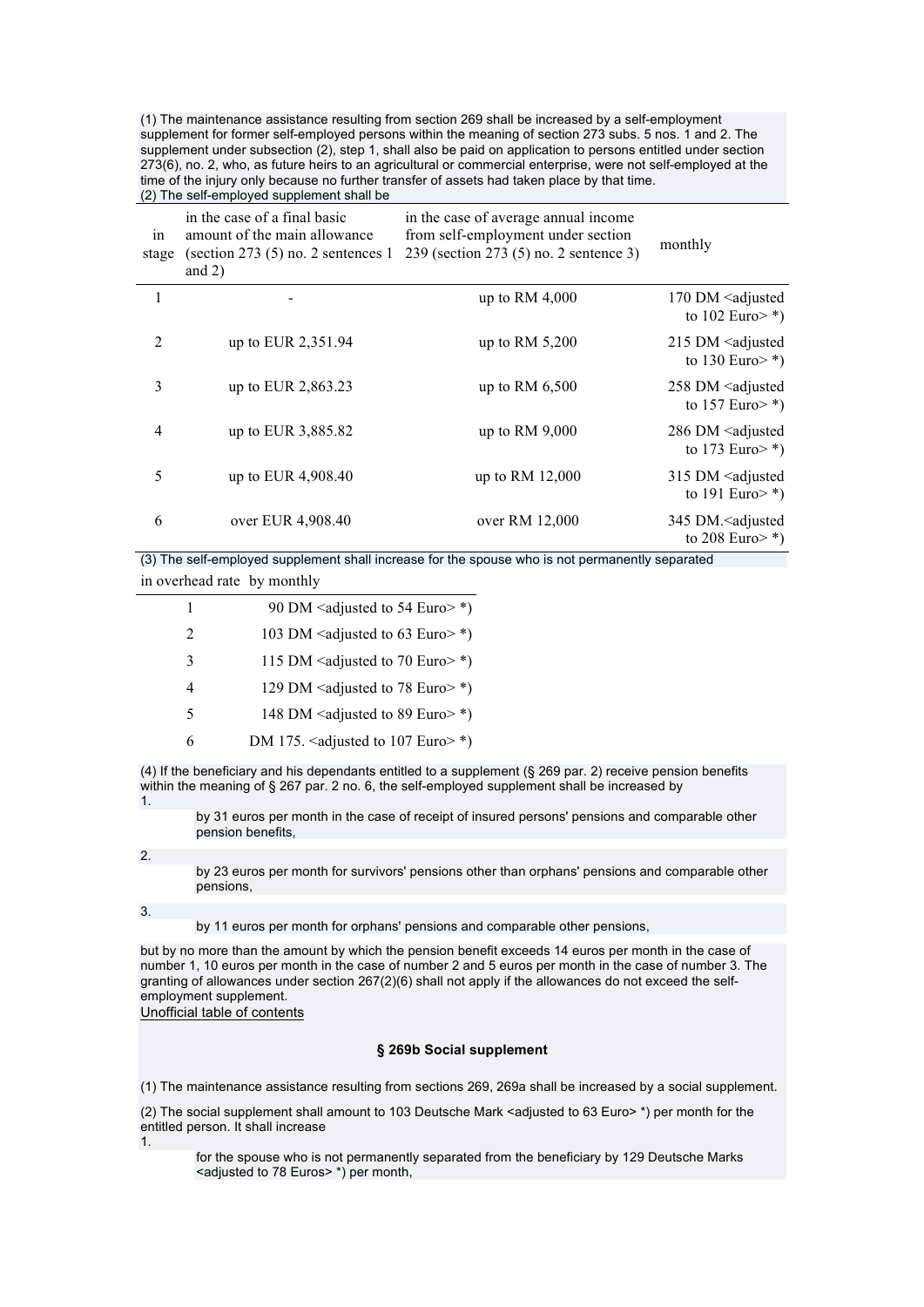for each child within the meaning of section 265 subs. 2, provided that the child is predominantly maintained by the beneficiary and has reached the age of seven, by 162 Deutsche Marks <adjusted to 97 Euros> \*) per month.

(3) The social supplement shall be granted only to the extent that it exceeds the self-employed supplement under section 269a.

Unofficial table of contents

### **§ 270 Crediting of income**

(1) Pension benefits and other income shall be offset against the maintenance assistance to the extent that they are deemed to be income in accordance with section 267(2). The amount to be offset shall be rounded down to full euros. If the allowance under section 267(2) no. 2 letter d is reduced because the parental pension has been reduced as a result of the granting of or increase in other income, the income to be offset shall be reduced by the amount by which the sum of the income under subsection 2 and the maintenance assistance would fall short of the previous total income due to the reduction in the allowance; the reduction in the income to be offset shall cease as soon as and to the extent that an increase in the total income occurs. (2) If the total income under section 267 subs. 2, adding those amounts which are to be exempted from offsetting under section 267 subs. 2 no. 2 second sentence, nos. 3, 4, 6, 7 and 8, together with the maintenance assistance resulting under sections 269 to 269b and under subsection 1, exceeds twice the maximum income amount under section 267 subs. 1, the maintenance assistance shall be reduced by the amount exceeding twice the maximum income amount.

(3) Pension benefits granted for past months shall be credited retrospectively against the maintenance assistance granted for those months.

(4) Maintenance assistance shall not be granted if a payment amount of less than 3 euros per month would result according to paragraphs 1 to 3.

Unofficial table of contents

## **Section 271 Duration of maintenance assistance**

Maintenance assistance is granted for life or for a fixed term. Unofficial table of contents

### **§ 272 Maintenance assistance for life**

(1) Maintenance assistance for life shall be granted if the injury has permanently destroyed the livelihood of the person entitled. This condition shall always be deemed to be fulfilled if the damage has been established as a loss of occupational or other means of livelihood and this loss is still having an effect. In the case of pecuniary loss, the permanent destruction of the livelihood of the beneficiary is presumed if the beneficiary is a displaced person; in the case of war victims, victims of the East and savers, the existence of these preconditions is always presumed if the basic amount resulting from section 266 reaches 2,863.23 euros.

(2) In the event of the death of the beneficiary, payment shall cease on the last day of the month following the date of death. From the beginning of the month following the day after the day of death, the beneficiary shall be replaced without a new application by his or her spouse who is not permanently separated from him or her. The prerequisite for this is that

1.

the marriage has existed for at least one year or has already existed at the time from which maintenance assistance has been awarded under this Act, and

2.

the surviving spouse has reached the age of 65 (the wife the age of 45) at the time of the death of the previous beneficiary or is incapacitated within the meaning of section 265 subs. 1 at that time; incapacity shall be deemed to exist if and for as long as a widow has to care for at least one child within the meaning of section 265 subs. 2 belonging to her household at the time of the death of the spouse.

Sentences 2 and 3 shall apply mutatis mutandis to a single daughter under the conditions of section 261 subs. 2 second sentence; section 266 subs. 2 third sentence and subs. 3 second sentence shall apply with the proviso that the application not to add up the basic amounts or the lost income must be made by the expiry of one year after the decision changing the maintenance assistance to the single daughter has become final. (3) If a recipient of maintenance assistance receives supplements for children at the time of his death and if these children become orphans as a result of the death, they shall take the place of the deceased as long as the requirements of section 265, subsection 2, sentence 3, nos. 1 and 2 are met; they shall receive the amounts determined in section 275. Paragraph 2 sentence 1 shall apply accordingly. Unofficial table of contents

### **§ 273 Temporary maintenance assistance**

2.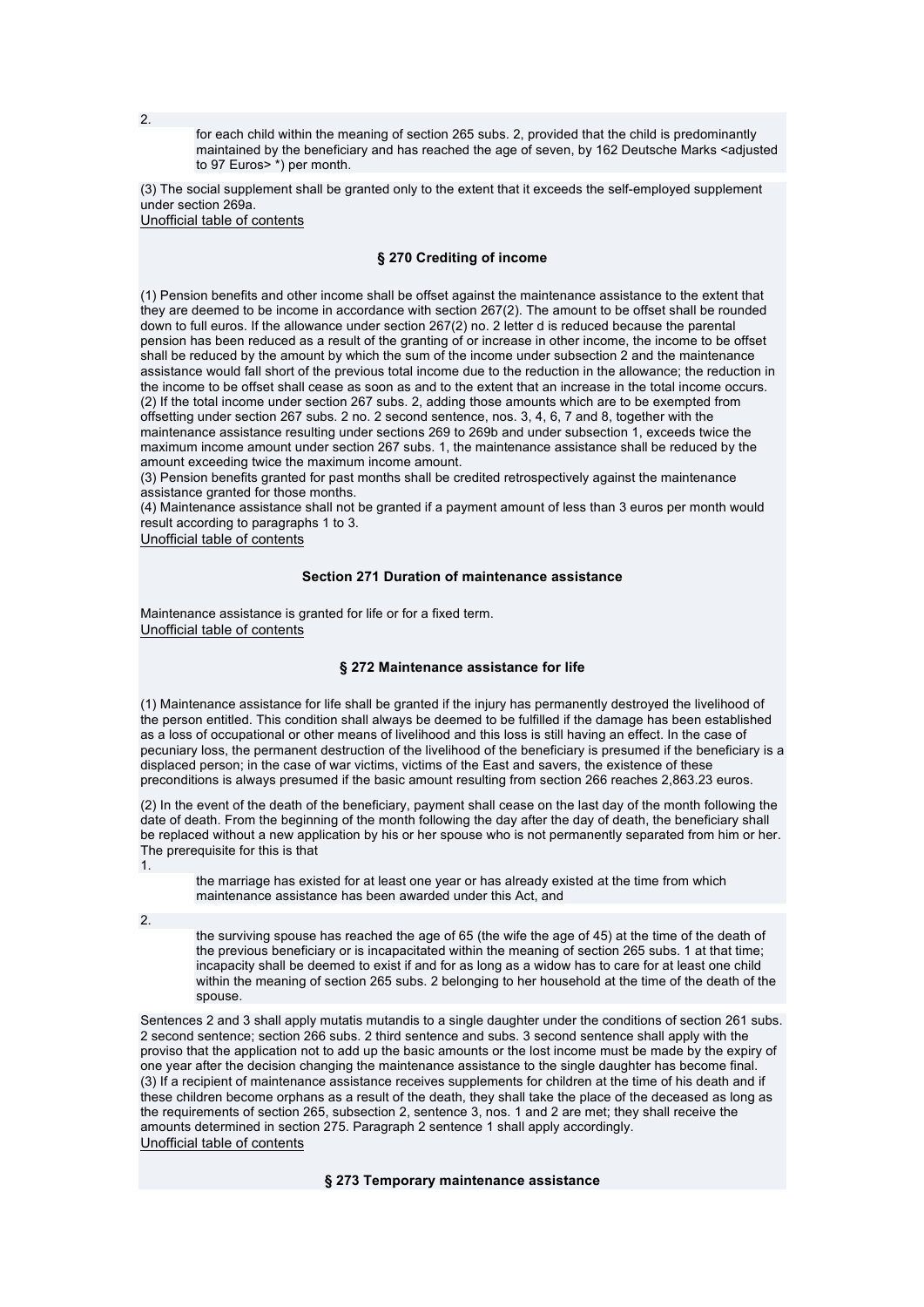(1) Temporary maintenance assistance shall be granted if the special conditions for granting it for life under section 272 are not met.

(2) Temporary maintenance assistance shall be granted until the sum of the payments to be credited has reached the basic amount (section 266 subs. 2); the following shall be credited 1.

|                  | for the period up to 31 March 1952, maintenance assistance benefits granted under the Emergency<br>Assistance Act with the amounts under § 38 of the Emergency Assistance Act.                                                                    |
|------------------|---------------------------------------------------------------------------------------------------------------------------------------------------------------------------------------------------------------------------------------------------|
|                  |                                                                                                                                                                                                                                                   |
| 2.               |                                                                                                                                                                                                                                                   |
|                  | for payments made for the period from 1 April 1952 to 31 March 1957 (maintenance assistance<br>under this Act and under the Emergency Assistance Act, cost-of-living allowances under the<br>Emergency Assistance Adjustment Act) at 50 per cent. |
|                  |                                                                                                                                                                                                                                                   |
| 3.               |                                                                                                                                                                                                                                                   |
|                  | for payments made for the period from 1 April 1957 to 31 May 1961 (maintenance assistance under<br>this Act and under the Emergency Assistance Act) at 40 per cent.                                                                               |
|                  |                                                                                                                                                                                                                                                   |
| $\overline{4}$ . |                                                                                                                                                                                                                                                   |
|                  | for payments made for the period from 1 June 1961 to 31 May 1965 (maintenance assistance under<br>this Act and under the Emergency Assistance Act) at 20 per cent.                                                                                |
|                  |                                                                                                                                                                                                                                                   |
| 5.               |                                                                                                                                                                                                                                                   |
|                  | payments made for the period from 1 June 1965 onwards at a rate of 10 per cent.                                                                                                                                                                   |
|                  |                                                                                                                                                                                                                                                   |
| 6.               |                                                                                                                                                                                                                                                   |

Maintenance allowance according to § 37 of the Emergency Assistance Act always with the full amount.

Maintenance assistance shall be granted at the longest until the death of the entitled person or, in the case of legal succession pursuant to section 272 subs. 2 second to fourth sentences, until the death of the spouse or the single daughter, in the case of section 272 subs. 3 until the death of the orphan, at the longest until the age limits are reached.

(3) Recipients of maintenance allowance under section 37 of the Emergency Assistance Act shall continue to receive maintenance allowance, insofar as they do not receive maintenance assistance under this Act, until the total amount of benefits resulting from section 33 of the Emergency Assistance Act is reached. (4) Persons who, on the basis of the regulations issued under section 357 (1), have received maintenance assistance under the Emergency Assistance Act up to 30 June 1953, but who do not meet the requirements for the granting of war damage pensions under this Act, shall continue to receive maintenance assistance beyond 30 June 1953 if the grant is made because of loss of household effects and the maximum amount of benefits under section 33 of the Emergency Assistance Act had not been reached on 30 June 1953. The maintenance assistance shall continue to be granted, as from 1 July 1953, with full crediting of the amount paid out including the cost-of-living allowances, until the part of the maximum amount under Section 33 of the Emergency Assistance Act not yet used on 30 June 1953 is reached by the sum of the payments to be credited as from 1 July 1953.

(5) If the injured person was born after 31 December 1889 (a woman after 31 December 1894) and before 1 January 1907 (a woman before 1 January 1912) or became incapable of work within the meaning of section 265, subsection 1, not later than 31 December 1971, temporary maintenance assistance shall be granted subject to the following conditions:

1.

At the time of the occurrence of the damage, the livelihood of the directly injured party and his or her spouse to be taken into account in accordance with section 266 subs. 2 second sentence must have been predominantly based on a)

on the exercise of a self-employed activity or

b)

on claims and other counter-values from the transfer, other realisation or leasing of the property serving such activity, or

c)

on a pension plan that had been established from the earnings of such activity.

2.

A claim for main compensation with a final basic amount of at least 1,840.65 Euros must have been awarded for the damages of the directly injured party and his spouse to be taken into account according to section 266, paragraph 2, sentence 2; subject to the statutory order according to section 261, paragraph 4, the basic amount or partial basic amount based on zone damages (section 250, paragraph 7, sentence 2) shall not be taken into account. If several claims for main compensation have arisen for these losses, the final basic amounts shall be added together; this shall also apply if an heir took the place of the directly injured party or his spouse before 1 April 1952. The award of a claim to main compensation with a final basic amount of at least 1,840.65 Euros is equivalent to a loss of professional or other livelihood with an average annual income from self-employment of at least 2,000 Reichsmark pursuant to section 239; this condition is also deemed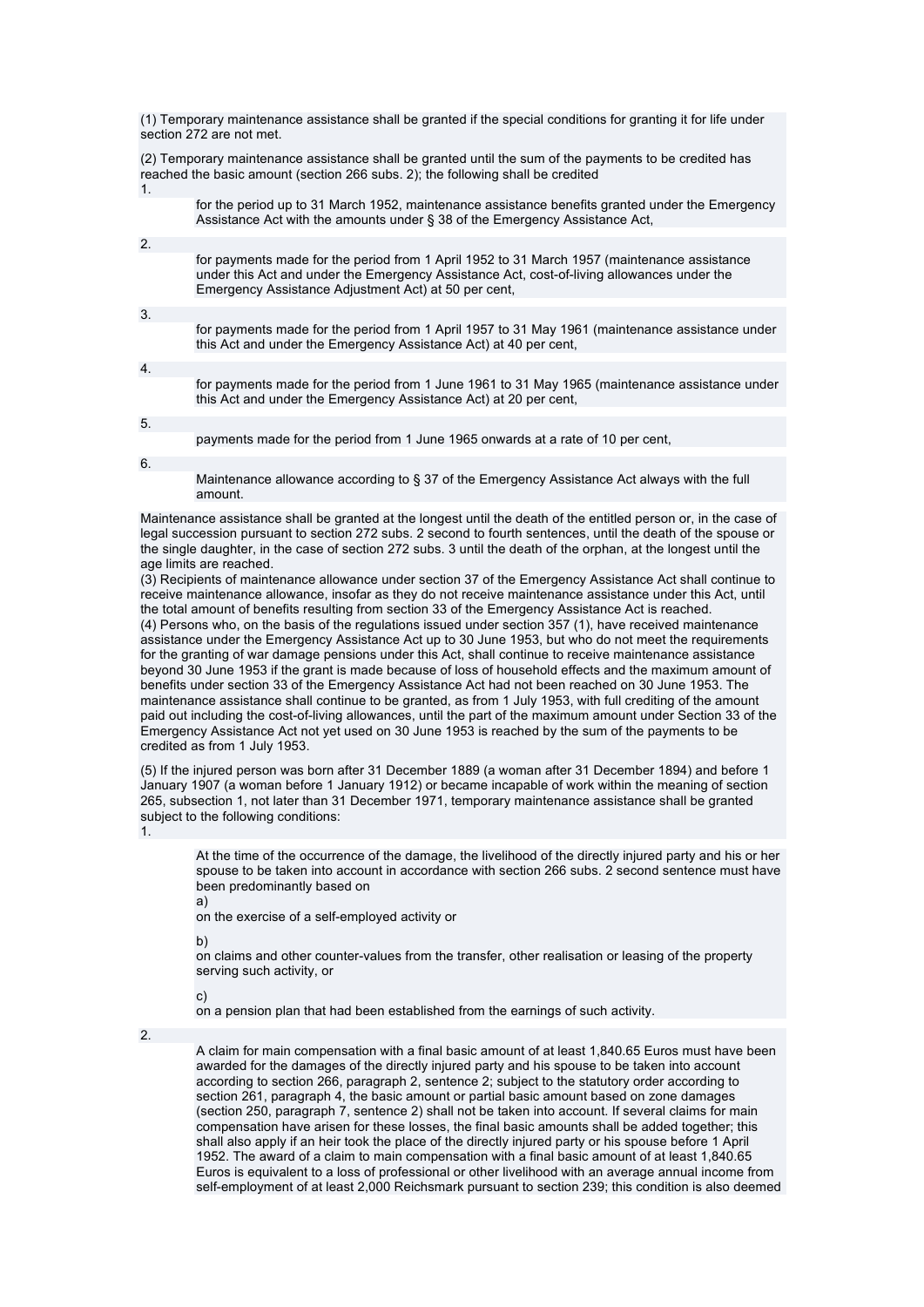to be fulfilled if, in addition to self-employment, another paid activity was not carried out or was carried out only to a small extent and the livelihood was not or only insignificantly supported by other income.

Temporary maintenance assistance shall be granted until the sum of the payments to be credited (paragraph 2) reaches the final basic amount of the main allowance (number 2). Maintenance assistance shall be granted by analogous application of the provisions on maintenance assistance for life if the final basic amount of the main allowance (number 2, sentences 1 and 2) reaches 2,863.23 euros or if it is based on damage to property on which the livelihood (number 1) was based or if the condition of number 2, sentence 3 is met.

(6) Under the vintage and disability prerequisites of subsection 5 sentence 1, maintenance assistance shall be granted in corresponding application of the provisions on maintenance assistance for life 1.

to persons who meet the requirements of section 284(2) sentence 1,

2.

to persons whose livelihood lost as a result of the injury was based on the fact that prior to the injury they lived in a household with a family member who met the requirements of paragraph 5 nos. 1 and 2 and were economically dependent on him or her.

(7) If the aggrieved person was born after 31 December 1906 (a woman after 31 December 1911) or became incapable of work within the meaning of section 265, subsection 1, after 31 December 1971, maintenance assistance shall be granted in accordance with subsection 5 and subsection 6, no. 2, if a livelihood within the meaning of these provisions existed for a total of at least 10 years after reaching the age of 16 until the loss of this livelihood. In the event of loss of a livelihood within the meaning of subsection 5, no. 1, periods of existence of a livelihood within the meaning of subsection 6, no. 2, and in the event of loss of a livelihood within the meaning of subsection 6, no. 2, periods of existence of a livelihood within the meaning of subsection 5, no. 1, shall also be taken into account. Unofficial table of contents

## **Section 274 Special regulation in case of discontinuation of public pensions**

(1) If the beneficiary's claim is based on a savings loss caused by failure to convert claims to draw or re-draw preferential pensions or by cessation of payment of liquidation pensions of the First World War or of Reich allowances to small pensioners (§ 15, para. 3), and if the beneficiary's income (§ 267, para. 2) does not exceed the maximum income amount according to § 279, para. 1, sentences 1 to 3, maintenance assistance shall be granted for life. The calculation of a damage amount and a basic amount shall be omitted. (2) The beneficiary shall receive maintenance assistance in the amount of the monthly payment discontinued and a supplement in the amount of 891 <adjusted to 1,073>\*) per cent, but not more than in the amount of the rates of maintenance assistance according to § 269; in this case, if the beneficiary has received a simple preferential pension, the monthly payment discontinued shall be assessed at 125 per cent, or, if he was over 65 years of age on the currency reference date, at 150 per cent. The bond redemption debt with drawdown rights on which the preferential pension is based shall be extinguished by claiming the maintenance assistance. An amount of 20 Reichsmark per month for a single person and 30 Reichsmark per month for a married person shall be deemed to be a lapsed payment in the case of small pensioners. Section 270 shall not apply; however, the total amount of income, including maintenance assistance, may not exceed the maximum income amount under subsection 1, first sentence. The maintenance assistance shall be rounded up to full euros; it shall not be granted if a payment amount of less than three euros per month would result. (3) If another damage giving rise to a claim for maintenance assistance coincides with a savings damage of the kind referred to in paragraph 1, the beneficiary shall have the choice of claiming a war damage pension in accordance with the general provisions on account of his other damage or of claiming the special provision in accordance with paragraphs 1 and 2 on account of the damage referred to in paragraph 1. Unofficial table of contents

### **§ 275 Maintenance assistance for orphans**

(1) Directly injured orphans within the meaning of section 265(2) shall receive temporary maintenance assistance in accordance with the provisions of this section. The amount specified in § 267, para. 1 and in § 269, para. 1 shall be replaced by a rate of 410 Deutsche Marks per month <adjusted to 249 Euros>\*). Section 269b shall only apply to orphans who have reached the age of 15; a monthly amount of 60 Deutsche Marks <adjusted to 36 Euro> \*) shall be applied as a social supplement.

(2) The granting of maintenance assistance shall end at the end of the month in which the requirements of section 265 subs. 2 third sentence nos. 1 and 2 cease to apply, unless an earlier date results from section 273 subs. 2.

Unofficial table of contents

#### **Section 276 Health care, long-term care insurance**

(1) Recipients of maintenance assistance shall receive as an additional benefit sickness treatment which corresponds in type, form and extent to the sickness treatment granted to uninsured recipients of current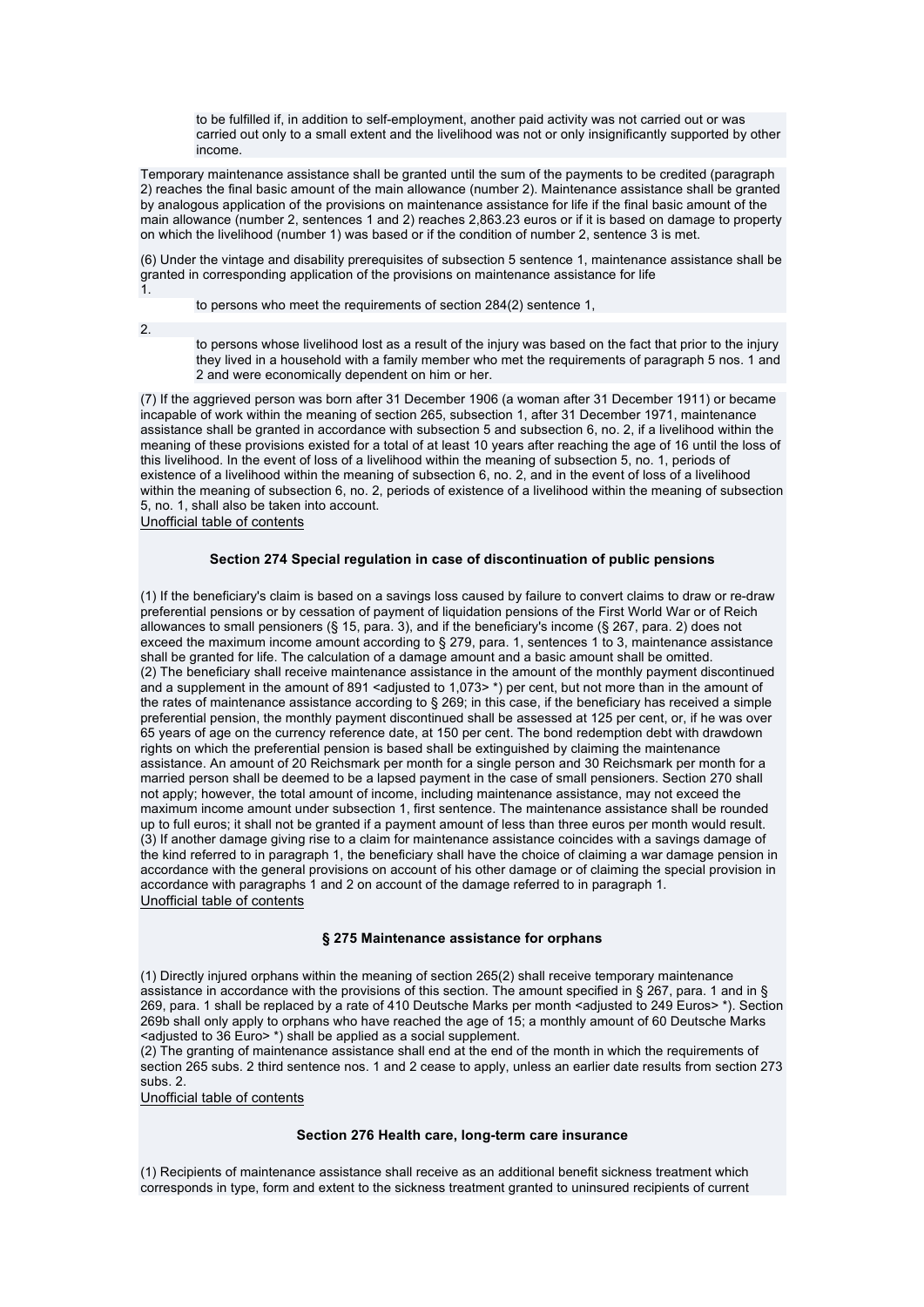subsistence benefits under the Third Chapter of the Twelfth Book of the Code of Social Law; persons who have their permanent residence abroad shall receive sickness benefits only if they would be granted social assistance under the Twelfth Book of the Code of Social Law if they had no income or assets. The sickness benefit according to sentence 1 also includes the dependants for whom supplements are granted according to section 269 subs. 2, in the case of section 274 the spouse who is not permanently separated. Sickness assistance shall not be provided as long as sickness assistance is granted in accordance with the provisions of social insurance or other statutory provisions or if there is an entitlement to corresponding benefits in accordance with the Federal Pensions Act with the exception of the provisions on the welfare of war victims; if it is stipulated in the aforementioned provisions that benefits in accordance with other laws take precedence, this shall not apply in relation to sickness assistance in accordance with this Act. If the recipient of maintenance assistance for life has given up his voluntary sickness insurance after first receiving maintenance assistance under this Act and if the maintenance assistance is discontinued or the entitlement to the maintenance assistance lapses, the sickness benefit shall continue to be granted even after the maintenance assistance is discontinued or the entitlement to the maintenance assistance lapses.

(2) Insofar as the recipient of maintenance assistance is voluntarily insured against illness with a statutory health insurance fund, a substitute health insurance fund or a private health insurance company together with his or her dependants referred to in subsection 1 on 1 January 2005, he or she shall receive an allowance of 150 euros per month for each person insured on that day to continue health insurance.

(3) The President of the Federal Equalisation Office shall commission a health insurance fund to take over the provision of health care pursuant to subsection 1, first sentence, first half-sentence. Section 264, subsections 4 and 6 of the Fifth Book of the Code of Social Law shall apply mutatis mutandis to the provision of health care. If the provision of health care ceases, in particular because the maintenance assistance is discontinued or suspended, the procedure shall be in accordance with section 264(5) of the Fifth Book of the Code of Social Law. Section 264(7) of the Fifth Book of the Code of Social Law shall apply to the expenses and costs arising from the provision of health care pursuant to subsection 1, with the proviso that 75 per cent thereof shall be borne by the competent social assistance institutions; the remaining amount shall be reimbursed to the health insurance fund by the Federation.

(3a) Recipients of maintenance assistance who are subject to compulsory insurance pursuant to Section 20(3) of Book Eleven of the Social Code or who are insured against the need for long-term care with a private insurance company pursuant to Section 22 or Section 23 of Book Eleven of the Social Code shall receive a subsidy towards the costs of long-term care insurance as part of the maintenance assistance. The monthly allowance shall be paid in the amount of the contribution which the benefit provider has to bear as a long-term care insurance contribution for benefit recipients who are compulsorily insured under the social long-term care insurance scheme.

(3b) For recipients of maintenance assistance who are subject to compulsory insurance in the social long-term care insurance pursuant to section 21 no. 2 of the Eleventh Book of the Social Code, the contribution supplement for childless persons pursuant to section 55 subsection 3 of the Eleventh Book of the Social Code shall be borne by the Federation.

(4) Section 132 (1) and (2) of the Twelfth Book of the Code of Social Law shall apply mutatis mutandis to the examination of eligibility for benefits under subsection 1, first sentence, second half-sentence, whereby the receipt of maintenance assistance shall be deemed equivalent to benefits under sections 119 and 147b of the Federal Social Assistance Act prior to 1 January 2004. The implementation of health care is the responsibility of the supra-local social welfare agencies, which also bear the costs. The Federation shall reimburse 25 per cent of these costs. The provisions applicable to social assistance concerning responsibility and

reimbursement of costs between the social assistance institutions shall apply mutatis mutandis. (5) The Social Code and the Social Court Act shall apply to the relationship between the entitled person on the one hand and the health insurance fund (paragraph 1, sentence 1, half-sentence 1) or the supra-local social welfare agency (paragraph 1, sentence 1, half-sentence 2) on the other hand. Accordingly, the health insurance fund or the supra-local social welfare agency shall have passive legitimacy in preliminary and legal action proceedings.

(6) By statutory order, the amount determined in subsection 2 may be adjusted to the development of contributions to voluntary health insurance.

Unofficial table of contents

### **§ 276a**

(omitted) Unofficial table of contents

### **§ 277 Death grant**

(1) Recipients of maintenance assistance may apply to be granted a death grant of 520 euros each in the event of their death or the death of their spouse. The recipient of maintenance assistance shall contribute 1 Euro per month and his spouse 0.50 Euro per month to the costs incurred; these amounts shall be withheld from the current payments of war damage pensions. For the rest, the costs are borne by the Federal Government.

(2) If the suspension of the maintenance assistance is ordered, the death provision shall be maintained. The contributions due during the suspension shall, insofar as they cannot be withheld from current payments of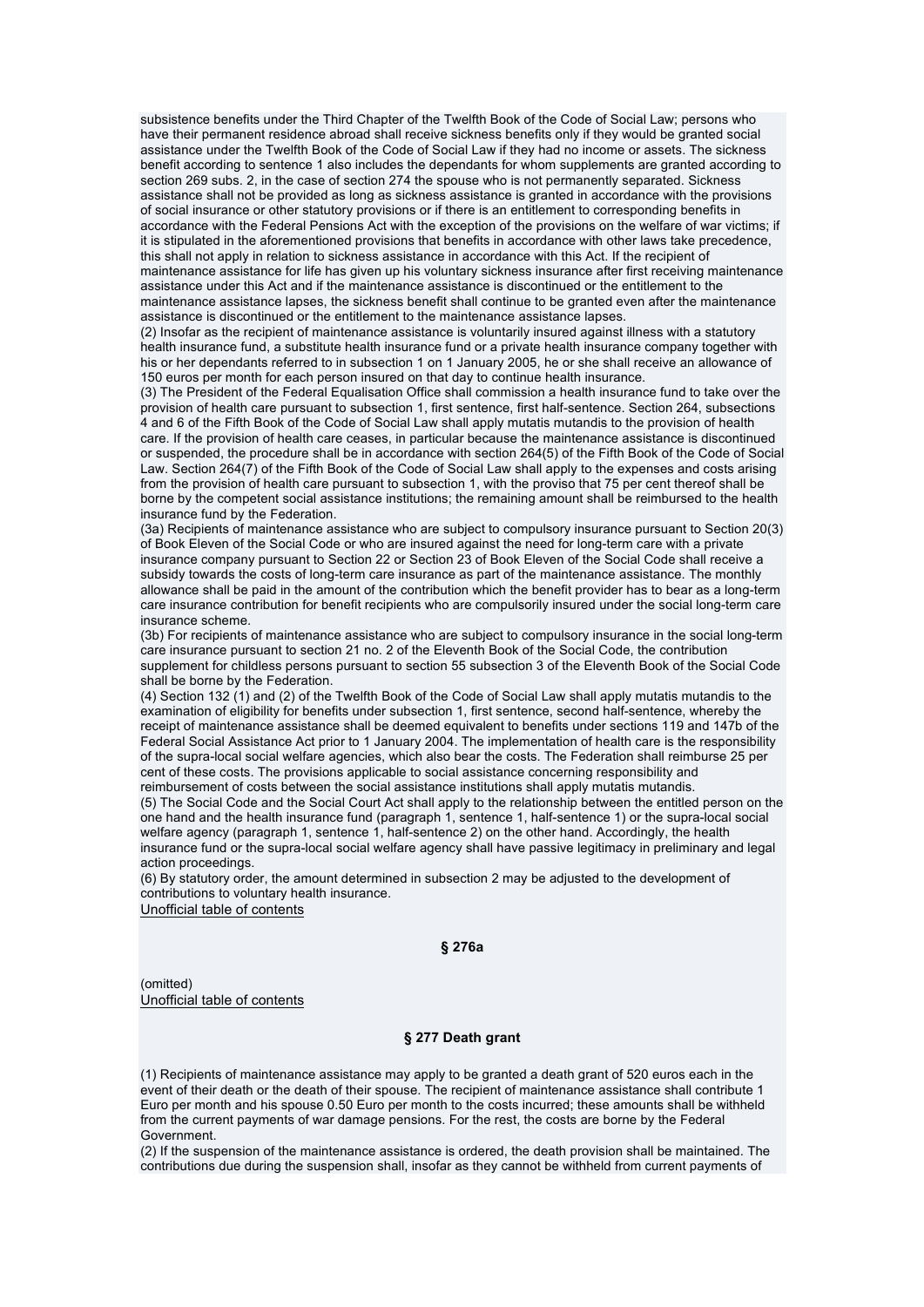compensation pension, be withheld from the maintenance assistance after resumption of payments or, if the death occurred during the suspension, from the death grant.

(3) The provision for death shall cease to apply if the maintenance assistance ceases to be permanent without the death having occurred; contributions paid shall be refunded. This shall not apply if and as long as a compensation pension or current allowance pursuant to § 301b is paid after the cessation of maintenance assistance; in this case, the contributions due shall be withheld from the current payments of compensation pension or current allowance. Sentences 1 and 2 shall also apply to cases in which maintenance assistance had already ceased permanently on 1 January 1993 and the death had not yet occurred.

(4) The application in accordance with subsection 1 may only be made until the expiry of one year after the decision on the granting of maintenance assistance has become final. The persons referred to in section 272, subsection 2, sentences 2 to 4 may still apply for the granting of death grants until the expiry of one year after the decision changing the maintenance grant to them has become final.

(5) The death grant shall be paid to the person whom the maintenance assistance recipient has declared to be entitled to receive it, in case of doubt to those persons, institutions or bodies who have demonstrably borne the funeral costs.

(6) The death grant shall not be offset against comparable benefits. It is also not subject to offsetting against overpaid other benefits.

Unofficial table of contents

**§ 277a** 

(omitted) Unofficial table of contents

### **§ 278 Relationship to the compensation pension**

(1) The basic amount determined in accordance with section 266(2) shall be deemed to have been taken up by the granting of lifetime subsistence allowance in the following amount (blocked amount):

| Age of majority at the relevant<br>time in accordance with | Monthly payment amount of the maintenance assistance at the<br>relevant time according to paragraph 2 |                    |                    |                    |                   |
|------------------------------------------------------------|-------------------------------------------------------------------------------------------------------|--------------------|--------------------|--------------------|-------------------|
| paragraph 2                                                | up to EUR<br>7.67                                                                                     | up to EUR<br>15.34 | up to EUR<br>25.56 | up to EUR<br>51.13 | over EUR<br>51.13 |
| 80                                                         | 306,78                                                                                                | 613,55             | 1.022,58           | 1.687,26           | 1.994,04          |
| 75                                                         | 409,03                                                                                                | 869,20             | 1.431,62           | 1.994,04           | 2.300,81          |
| 70                                                         | 562,42                                                                                                | 1.175,97           | 1.994,04           | 2.300,81           | 2.607,59          |
| 65                                                         | 766,94                                                                                                | 1.533,88           | 2.300,81           | 2.607,59           | 2.812,11          |
| 60                                                         | 971,45                                                                                                | 1.994,04           | 2.812,11           | 2.812,11           | 2.812,11          |
| 55                                                         | 1.227,10                                                                                              | 2.454,20           | 2.812,11           | 2.812,11           | 2.812,11          |
| 50                                                         | 1.891,78                                                                                              | 2.812,11           | 2.812,11           | 2.812,11           | 2.812,11          |
| under 50                                                   | 2.812,11                                                                                              | 2.812,11           | 2.812,11           | 2.812,11           | 2.812,11          |

(2) The following shall be decisive for the amount of the blocked amount

1.

the age of the beneficiary at the time when maintenance assistance was first granted to him under this Act, and

## 2.

the amount paid out for maintenance assistance

in the case of persons entitled who have received maintenance assistance for the first time with effect from 1 January 1955 or from an earlier date, on the average of the first three months of the calendar year 1955 or, if maintenance assistance has been suspended in one of these months, of the three months following the resumption of payments,

#### b)

a)

for entitled persons who have been or will be admitted to maintenance assistance for the first time with effect from a date later than 1 January 1955, in the amount resulting from the first admission.

### Unofficial table of contents

### **§ 278a Relationship to main compensation**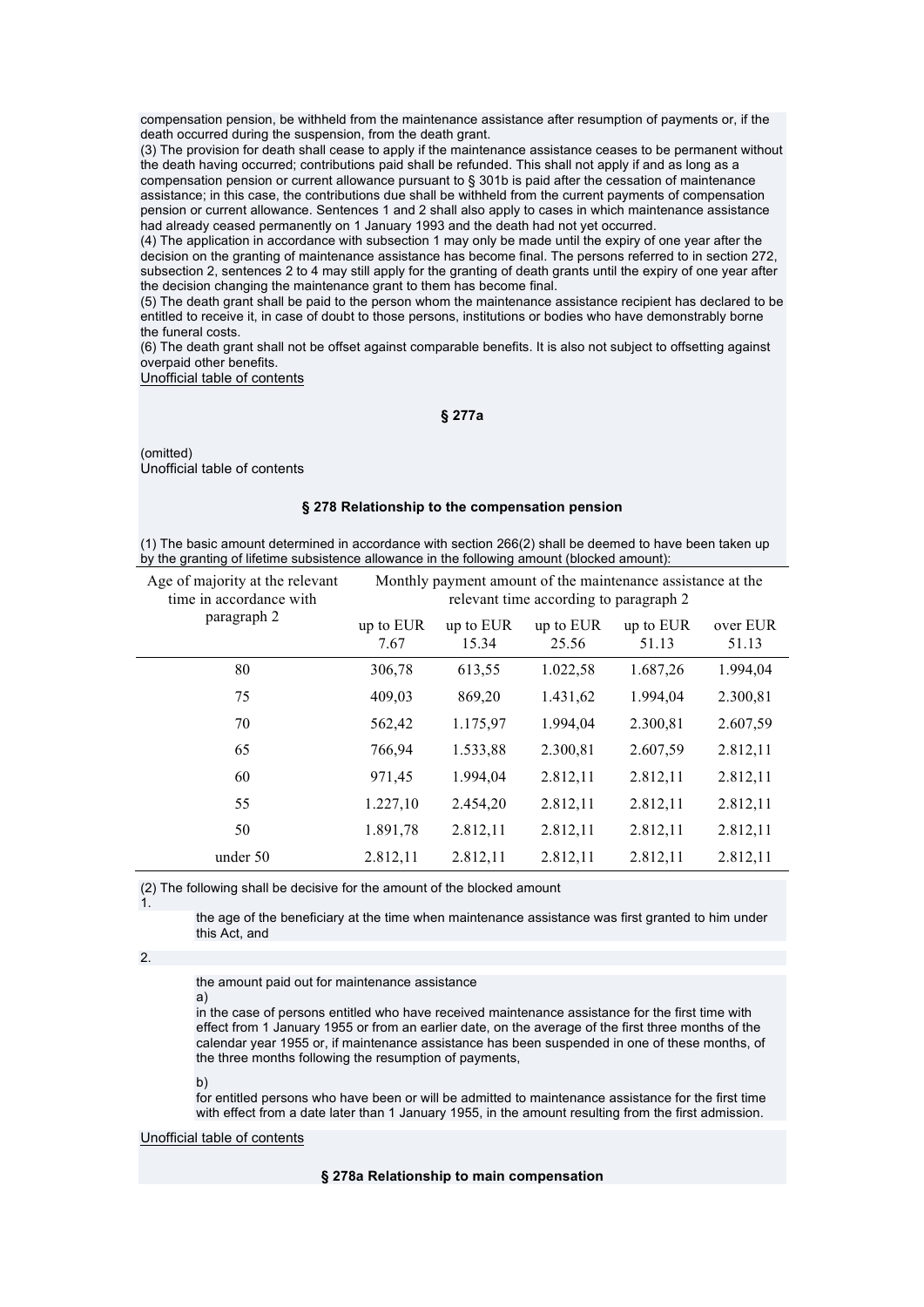| 1. | (1) Payments made to the beneficiary and to persons replacing him/her shall be credited against the basic<br>amount of the principal allowance as follows:                                                                                                                                                                                                                 |
|----|----------------------------------------------------------------------------------------------------------------------------------------------------------------------------------------------------------------------------------------------------------------------------------------------------------------------------------------------------------------------------|
|    | for the period up to 31 March 1952, maintenance assistance benefits granted under the Emergency<br>Assistance Act with the amounts under § 38 of the Emergency Assistance Act.                                                                                                                                                                                             |
| 2. |                                                                                                                                                                                                                                                                                                                                                                            |
|    | for payments made for the period from 1 April 1952 to 31 March 1957 (maintenance assistance<br>under this Act and under the Emergency Assistance Act, cost-of-living allowances under the<br>Emergency Assistance Adjustment Act) at 50 per cent,                                                                                                                          |
| 3. |                                                                                                                                                                                                                                                                                                                                                                            |
|    | for payments made for the period from 1 April 1957 to 31 May 1961 (maintenance assistance under<br>this Act and under the Emergency Assistance Act) at 40 per cent,                                                                                                                                                                                                        |
| 4. |                                                                                                                                                                                                                                                                                                                                                                            |
|    | for payments made for the period from 1 June 1961 to 31 May 1965 (maintenance assistance under<br>this Act and under the Emergency Assistance Act) at 20 per cent,                                                                                                                                                                                                         |
| 5. |                                                                                                                                                                                                                                                                                                                                                                            |
|    | payments made for the period from 1 June 1965 onwards, including the social supplement (§ 269b),<br>at 10 per cent.                                                                                                                                                                                                                                                        |
| 6. |                                                                                                                                                                                                                                                                                                                                                                            |
|    | Maintenance allowance according to § 37 of the Emergency Assistance Act always with the full<br>amount.                                                                                                                                                                                                                                                                    |
| 7. |                                                                                                                                                                                                                                                                                                                                                                            |
|    | Subsistence allowance under sections 301, 301a and under the Refugee Assistance Act at the rate<br>of one hundred resulting from numbers 2 to 5,                                                                                                                                                                                                                           |
| 8. |                                                                                                                                                                                                                                                                                                                                                                            |
|    | Maintenance assistance under the Reparation Damage Act and maintenance assistance under the<br>General War Consequences Act and section 10 of the Fourteenth Act Amending the Burden<br>Equalisation Act at the rate of one hundred resulting from numbers 3 to 5, insofar as these benefits<br>cannot be offset against the compensation under the Reparation Damage Act. |
|    |                                                                                                                                                                                                                                                                                                                                                                            |

For decisions made after 31 December 2001, the DM amounts to be credited in accordance with numbers 1 to 8 shall be calculated in euros using the divisor 1.95583. The crediting shall be carried out if, taking into account other settlement amounts, it leads to the full settlement of the claim to main compensation or if the maintenance assistance ends beforehand on a permanent basis or is discontinued in accordance with § 291, para. 2 or if the entitled person waives the further granting of the maintenance assistance in order to enable the settlement of the claim to main compensation. If, in cases where maintenance assistance was granted for life, the prerequisites for a crediting according to sentence 3 did not exist until 31 December 2000, the crediting shall be carried out as of 1 January 2001; in this case, the entitlement to main compensation shall be deemed to have been fulfilled by maintenance assistance paid or suspended beyond this date in the amount relevant according to subsection 4, last sentence. Changes in circumstances after 31 December 2000 shall not be taken into account for the purpose of offsetting; however, any main allowance awarded after that date shall be taken into account.

(2) The following shall be credited against the basic amounts of the main allowance awarded in accordance with sub-section 1

1.

for the damages of the directly injured party,

2.

for the damages of his spouse to be taken into account according to § 266 par. 2 sentence 2,

3.

-

for the damages of a single daughter to be taken into account under section 266(2) sentence 3, section 272(2) sentence 4;

this shall also apply if the claims to main compensation arose in the person of heirs who took the place of the directly injured person or his spouse before 1 April 1952. If, according to this, several basic amounts of the principal compensation are to be offset, the offset shall be made according to the ratio of these basic amounts; if, after the offset has been made, basic amounts of the principal compensation are awarded or changed, the offset shall be changed according to the resulting ratio of the basic amounts to each other.

(3) The interest surcharge on the principal compensation under section 250 attributable to the imputed amount shall be deemed to have been satisfied by the granting of maintenance assistance from the beginning of the calendar quarter following the date from which maintenance assistance has been awarded.

(4) Irrespective of whether maintenance assistance is being paid, is suspended or has been discontinued, entitlements to principal compensation to be offset in accordance with subsections (1) to (3) shall, in the case of basic amounts

from 1,020 to 1,534 euros in the amount of 154 euros,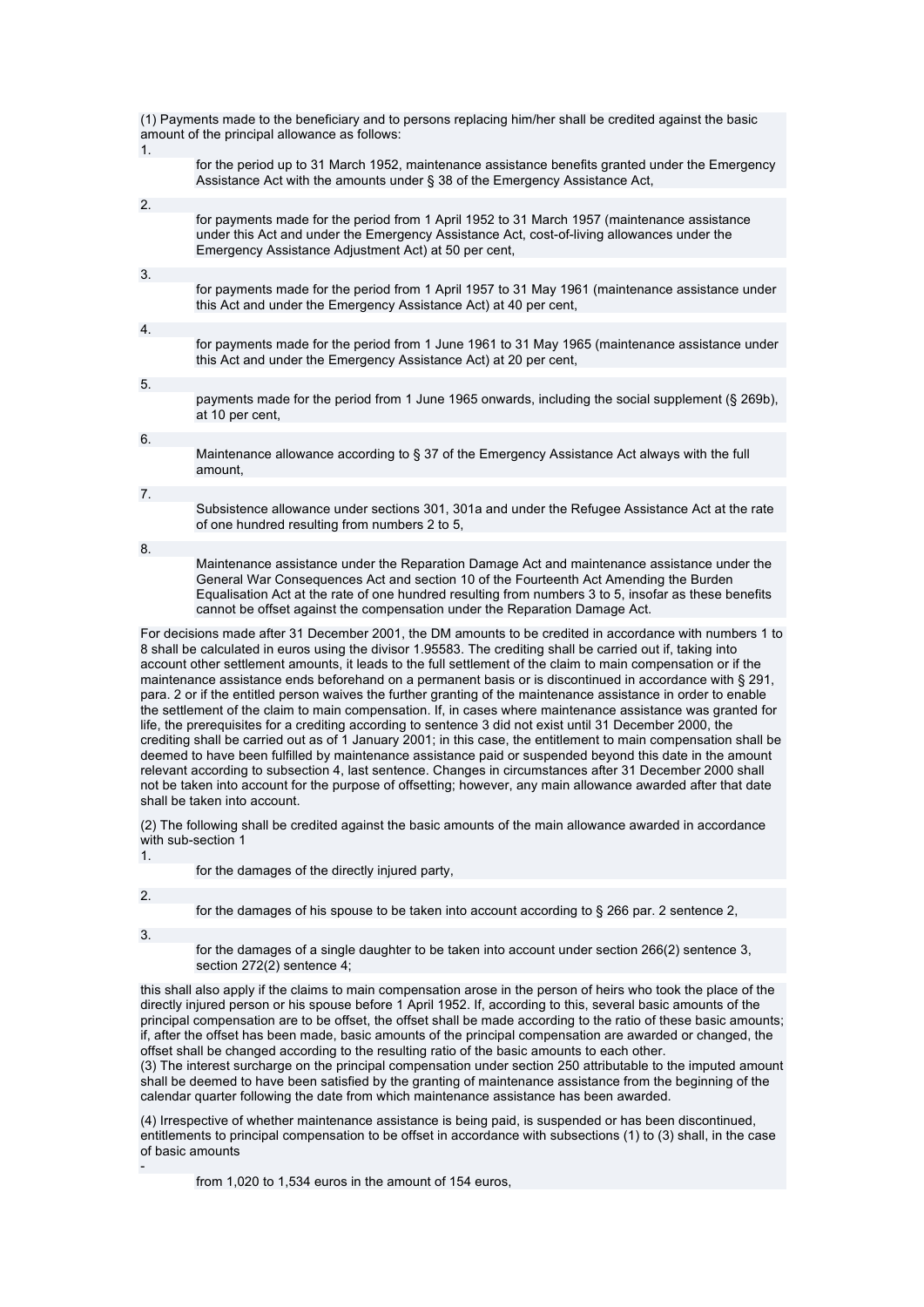| from 1,535 to 2,044 euros in the amount of 205 euros.                                          |
|------------------------------------------------------------------------------------------------|
|                                                                                                |
|                                                                                                |
| from 2,045 to 2,554 euros in the amount of 281 euros.                                          |
|                                                                                                |
| from 2,555 to 2,864 euros in the amount of 358 euros.                                          |
|                                                                                                |
|                                                                                                |
| from 2,865 to 3,339 euros in the amount of the part of the basic amount exceeding 2,505 euros, |
|                                                                                                |
|                                                                                                |
| of more than 3,339 euros amounting to 25 per cent of the basic amount                          |

(minimum settlement amount); if, pursuant to paragraph 2, several basic amounts of the main allowance are to be taken into account, the minimum settlement amount shall be calculated from the sum of these basic amounts and divided in proportion to the basic amounts. As long as the maintenance assistance is paid or suspended, the claims to the main allowance can only be met in excess of the minimum amount if an overpayment of the main allowance is not to be expected on average in the cases. Insofar as the claims to main compensation cannot be fulfilled before the crediting, they are provisionally claimed by the granting of maintenance assistance.

(5) Maintenance assistance may no longer be awarded after the entitlements to main compensation, which would have to be credited in the event of an award in accordance with paragraphs 1 to 3, have been fulfilled; after partial fulfilment of these entitlements in excess of the minimum fulfilment amount (paragraph 4), maintenance assistance may only be awarded to the extent that an overpayment of the main compensation is not to be expected on average in the cases.

(6) However, lifetime subsistence allowance may also be awarded after claims to principal compensation have been satisfied in accordance with the following provisions:

1.

If claims to principal compensation have been fulfilled by cash payment, registration of debt register claims, delivery of bonds, establishment of savings deposits or offsetting and if thereafter the prerequisites for the award of maintenance assistance have been created by extension of section 273, the fulfilment shall be reversed upon application insofar as it precludes the award of maintenance assistance for life in accordance with subsection 5. The settlement amount shall, if reasonable, be repaid to the equalisation fund within one year of the application. Maintenance assistance may be awarded at the earliest from the first day of the month following the date of the application to cancel the settlement; payment of maintenance assistance shall commence on the first day of the month following the repayment of the settlement amount. If repayment of the settlement amount cannot reasonably be expected within one year, maintenance assistance for life may be awarded subject to the proviso that the amount paid out in maintenance assistance shall be reduced by the imputation amount (paragraph 1) until the sum of the reduction amounts reaches the settlement amount which precludes the award of maintenance assistance for life.

2.

If claims to main compensation have been met by crediting loans within the meaning of section 291 (1) or if settlement amounts have demonstrably been used for a project within the meaning of section 291 (1), number 1, sentences 1 to 3 shall apply. If repayment of the settlement amount, insofar as it precludes the award of maintenance assistance for life, is unreasonable and a livelihood within the meaning of section 273 (5), no. 1 existed, maintenance assistance may be granted in accordance with number 1, sentence 4, if the creation or securing of the livelihood was not achieved because a)

an agricultural lease has expired or

b)

the beneficiary of the benefit has died or has been prematurely rendered unable by severe physical or mental infirmity to continue the project himself or with the help of his dependants.

3.

If claims to main compensation have been met by crediting loans within the meaning of section 291 (3) or if settlement amounts have demonstrably been used for a project within the meaning of section 291 (3), the first and second sentences of No. 1 shall apply. If repayment of the settlement amount is unreasonable to the extent that it precludes the award of maintenance assistance for life, the following shall apply:

a)

If a construction loan has been credited, the loan shall be restored to the amount not repaid with effect from the date of crediting.

b)

If a settlement amount has been used for a project within the meaning of section 291(3), a new loan relationship shall be established for the amount not repaid with effect from the time of settlement.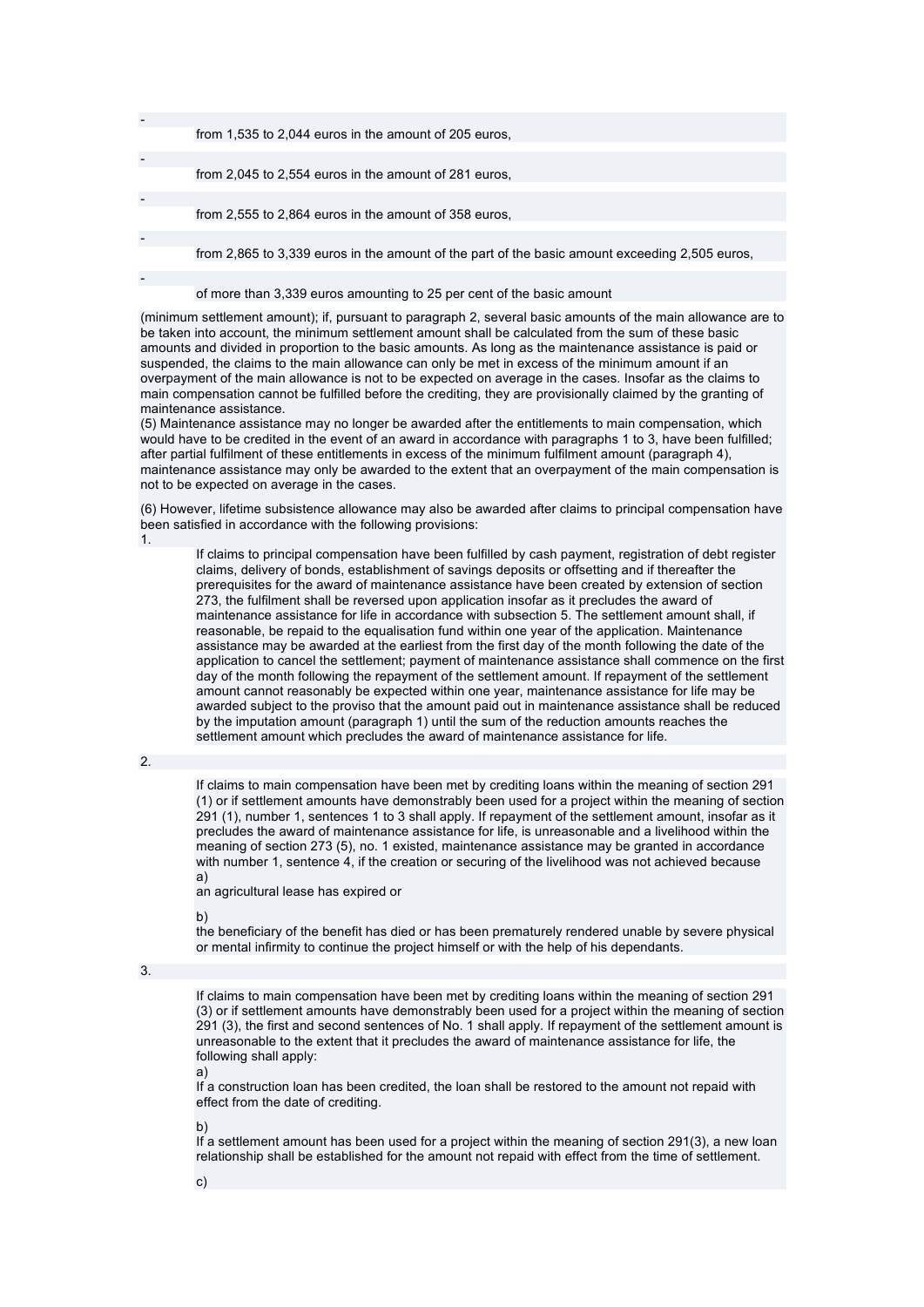The arrears of interest and redemption payments arising from the restoration or reestablishment of a loan relationship shall be set off against the maintenance assistance from the effective date of its award.

Maintenance assistance may be awarded at the earliest from the first day of the month following the date of the application to cancel performance; payment of maintenance assistance shall begin on the first day of the month following the repayment of the performance amount or the completion of the set-off of the arrears (letter c).

If claims to main compensation have been fulfilled by crediting loans to support a full-time agricultural business, if the recipient of the loan had to transfer the farm to a descendant or other aggrieved party due to advanced age or incapacity to work, and if the retirement provision associated with a farm transfer cannot be realised at this time due to the economic situation of the farm, number 1, sentences 1 to 3 shall apply. If repayment of the settlement amount is not reasonable, the settlement shall, with the consent of the transferee, be reversed on application, insofar as it precludes the award of lifetime maintenance assistance, in such a way that the loan relationship shall be restored vis-à-vis the transferee with effect from the time of the crediting; for this purpose, number 3, sentence 2 letter c and sentence 3 shall apply.

5.

4.

If claims for main compensation for damages of a deceased directly injured person have been fulfilled before the requirements of section 230 for the application for war damage pension were met in the case of his surviving spouse, the fulfilment shall be reversed upon application insofar as it precludes the award of lifetime subsistence allowance pursuant to subsection 5 and if it cannot be reversed pursuant to numbers 2 to 4. Number 1, sentences 2 to 4 shall apply.

(7) The details on the crediting of maintenance assistance (paragraph 1), on the fulfilment of claims to main compensation in addition to the continued granting of maintenance assistance (paragraph 4) and on the awarding of maintenance assistance after full or partial fulfilment of claims to main compensation (paragraphs 5 and 6) shall be determined by statutory order. With regard to paragraphs 4 and 5, the amount of maintenance assistance paid out and the average life expectancy of the beneficiary shall be taken as a basis; in the case of spouses who are not permanently separated and have different average life expectancies, the higher average life expectancy shall be taken as a basis for three fifths of the amount paid out and the lower average life expectancy for two fifths. For the application of paragraph 6, in particular, the consideration of the minimum settlement amount, the time of the award and payment of maintenance assistance, the amount of the reduction of maintenance assistance and the interest on the claim to main compensation in the case of repayment of settlement amounts may also be regulated.

# **Title ThreeCompensation Pension**

Unofficial table of contents

## **§ 279 Maximum income amount**

(1) Compensation pension is granted if the total income of the entitled person does not exceed 1,133 Deutsche Mark <adjusted to 659 Euro> \*) per month. This amount shall be increased 1.

for the spouse who is not permanently separated from the beneficiary by 701 Deutsche Marks <adjusted to 415 Euros> \*) per month.

2.

for each child within the meaning of section 267 subs. 1 No. 2 by 260 German marks <adjusted to 157 euros> \*) per month,

3.

for persons in need of care within the meaning of § 267 par. 1 sentences 3 to 6 by the care allowance,

4.

for former self-employed persons within the meaning of § 269a by the self-employment supplement.

In the case of directly injured full orphans within the meaning of § 265, para. 3, the maximum income amount is 475 German marks <adjusted to 282 euros> \*) per month. If the calculation of the compensation pension is based on the basic amount of the main compensation, the maximum income amount for the beneficiary increases to 1.363 Deutsche Marks <adjusted to 777 Euro>\*) per month and for a full orphan to 590 Deutsche Marks <adjusted to 341 Euro> \*) per month as well as the increase amount for the spouse to 756 Deutsche Marks <adjusted to 443 Euro> \*) per month and for each child to 311 Deutsche Marks <adjusted to 183 Euro> \*) per month. For children who have reached the age of seven and for orphans who have reached the age of 15, the amounts determined for them in sentences 2 to 4 shall be increased by the social supplement in accordance with section 269b subs. 2 no. 2 or section 275 subs. 1 sentence 3.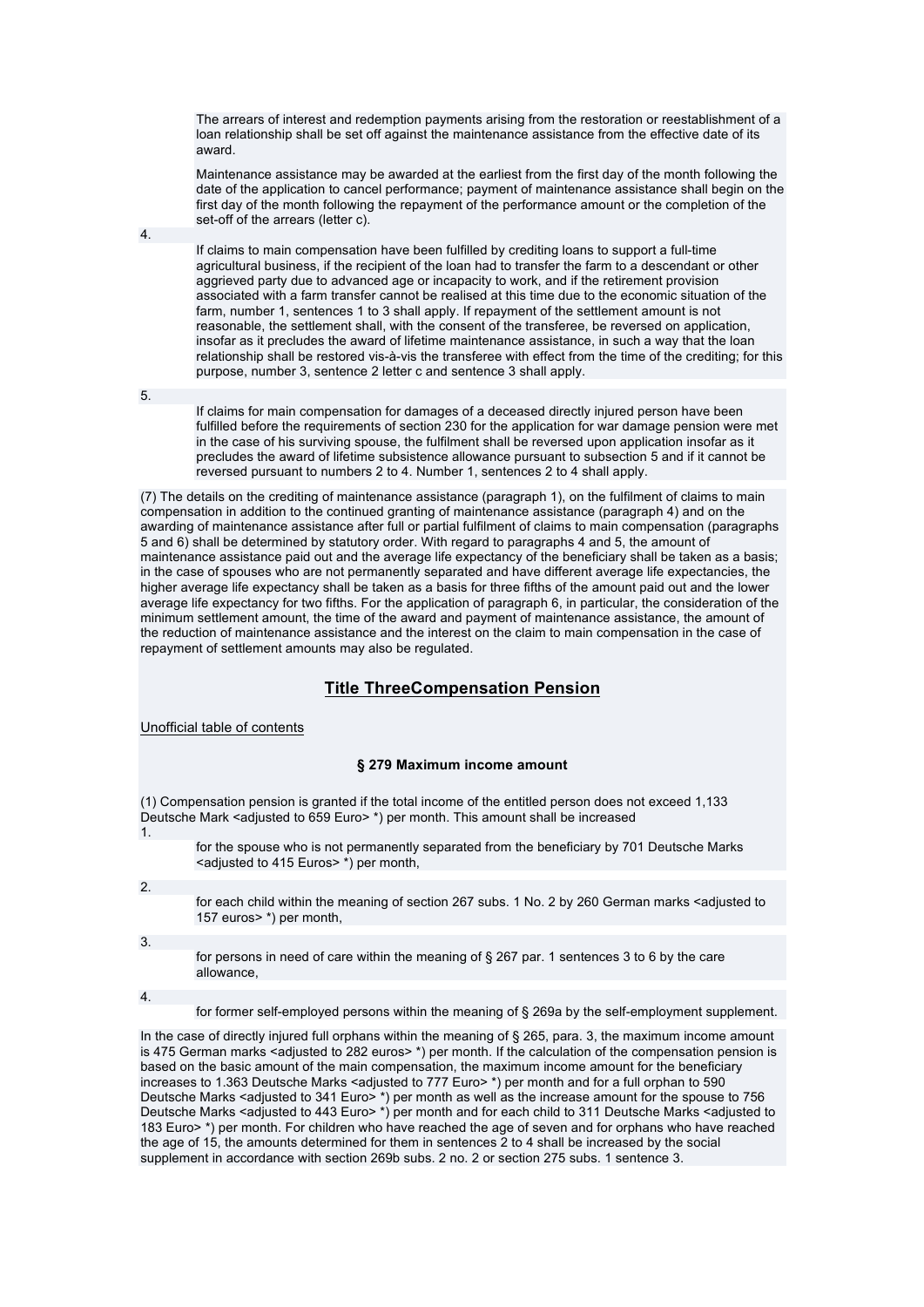(2) Section 267(2) and (3) shall apply to the calculation of income. The last sentence of section 267(2) (reduction of allowances by the social supplement) shall not apply.

(3) The rates of the maximum income amount under subsection (1) shall be adjusted by statutory order in each case by the amounts by which the rates of maintenance assistance including the social supplement are changed by adjustment under section 277a.

Unofficial table of contents

### **§ 280 Amount of the compensation pension**

(1) The compensation pension shall amount annually to four per cent of the basic amount according to section 266 subsection 2, in the cases of section 279 subsection 1 sentence 4, section 282 subsections 4 and 5 and section 283 no. 2 letter b, no. 3 sentence 4 and no. 4, four per cent per annum of the basic amount of the main compensation; subject to the statutory order under section 261 subs. 4, the basic amount or partial basic amount based on zone damage (section 250 subs. 7 second sentence) shall not be taken into account. If a compensation pension is granted in addition to maintenance assistance, it shall amount to four per cent of the basic amount insofar as this exceeds the blocking amounts specified in section 278 (1); if the basic amount is based predominantly on savings losses, the blocking amounts shall be increased by 30 per cent.

(2) The percentage rate of the compensation pension pursuant to subsection 1 shall be increased by one percent for each additional year of age completed at the time the beneficiary first receives the compensation pension. However, the percentage shall be at least 1.

if the basic amount is not predominantly based on savings claims, 8 per cent,

2.

7 per cent in the case of persons falling under section 267 subs. 2 no. 2 letters a and b and who are 80 per cent or more restricted in their ability to work,

3.

eight per cent for persons who receive nursing allowances, nursing allowances or benefits in kind under the Federal Pensions Act, the provisions of the Seventh or Eleventh Book of the Social Code or comparable benefits from a private insurance company or who fall under section 267 subs. 2 no. 2 letter c.

(3) If the total of the compensation pension and the other income (section 267(2)) of the beneficiary, including any maintenance assistance received by him/her, would result in a higher total amount than the maximum income amount under section 279, the compensation pension shall be reduced by the excess amount. (4) If the total income in accordance with section 267, paragraph 2, including those amounts which are to be exempted from imputation in accordance with section 267, paragraph 2, no. 2, sentence 2, nos. 3, 4, 6, 7 and 8, together with the resulting war damage pension, exceed 150 per cent of the maximum income amount in accordance with section 279, paragraph 1, the compensation pension shall be reduced by the amount exceeding 150 per cent of the maximum income amount.

(5) Compensation pensions shall not be granted if a payment amount of less than 3 euros per month would result according to paragraphs 1 to 4.

Unofficial table of contents

## **§ 281 Advance payments on the compensation pension**

If the prerequisites for the granting of the compensation pension are met and if the entitled person makes a credible case that he/she has suffered a pecuniary loss of more than 20,000 Reichsmark, advance payments on the compensation pension in the amount of 11 Euros per month may be granted until the entitlement to the compensation pension is determined. Unofficial table of contents

## **Section 282 Special requirements for the compensation pension**

(1) The compensation pension shall be granted, if the basic amount of the entitled person exceeds the amount specified in section 280, paragraph 1, sentence 2, only in addition to maintenance assistance for life; the entitled person may, subject to paragraph 5, apply to be granted exclusively a compensation pension. (2) The compensation pension shall, if the basic amount of the beneficiary does not exceed the amount referred to in section 280(1), second sentence, be granted, subject to subsection (5), only if the beneficiary cannot or does not claim maintenance assistance.

(3) If the basic amount is predominantly based on savings losses, indemnity pension alone shall only be granted if the basic amount reaches the following minimum amounts:

| Completed age of the beneficiary at the time from which the compensation | Minimum basic |
|--------------------------------------------------------------------------|---------------|
| pension is granted for the first time                                    | amount        |
| 80                                                                       | EUR 1.533     |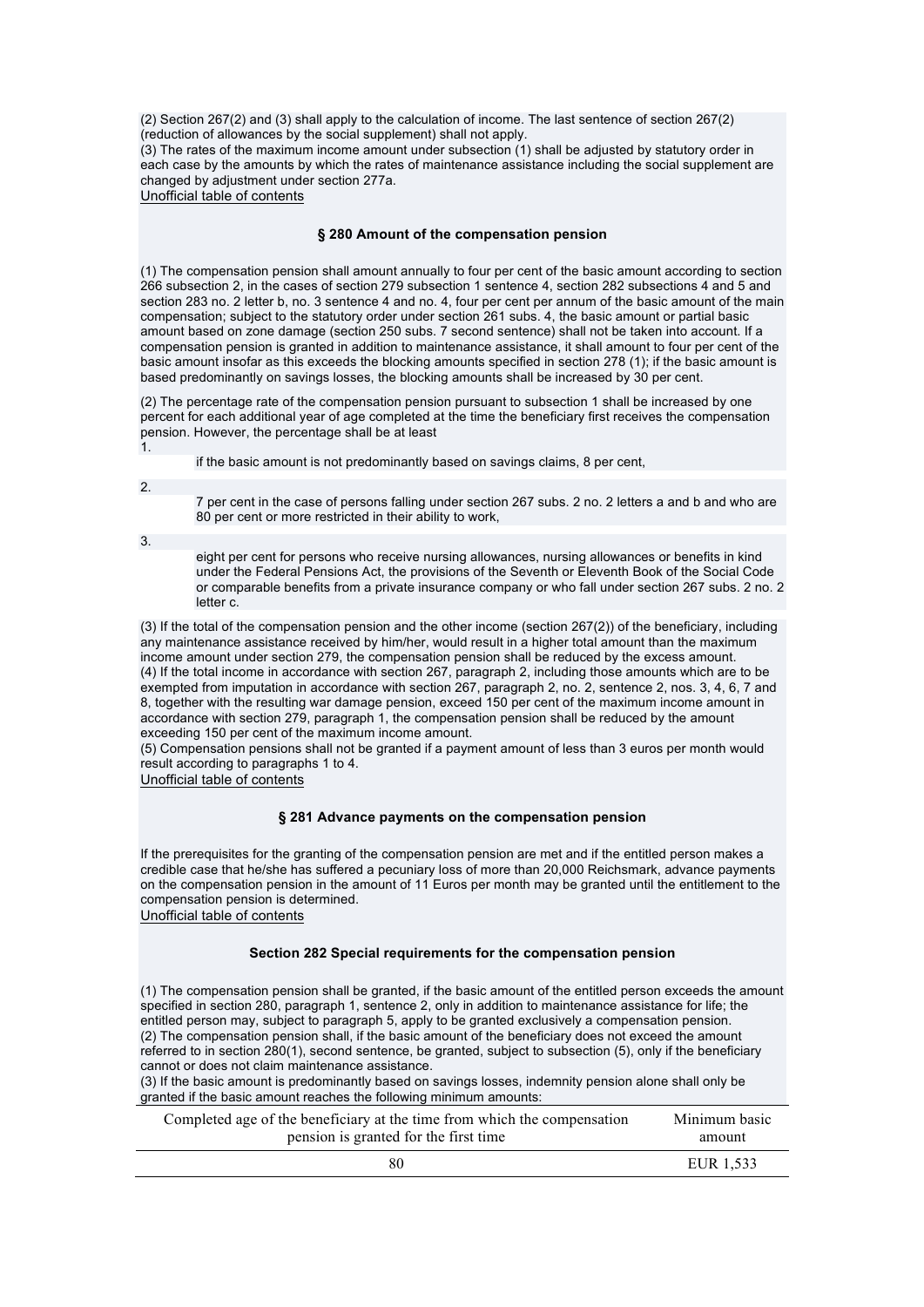| Completed age of the beneficiary at the time from which the compensation<br>pension is granted for the first time | Minimum basic<br>amount |
|-------------------------------------------------------------------------------------------------------------------|-------------------------|
| 75                                                                                                                | EUR 1,891               |
| 70                                                                                                                | EUR 2,249               |
| 65                                                                                                                | EUR 2,607               |
| under 65                                                                                                          | EUR 2,965.              |

(4) If the aggrieved person was born after 31 December 1889 (a woman after 31 December 1894) and before 1 January 1907 (a woman before 1 January 1912), a compensation pension shall be granted if the directly aggrieved person and his or her spouse who is to be taken into account in accordance with section 266 subs. 2 second sentence are entitled to main compensation; in this case, the calculation of the amount of the compensation pension shall be based exclusively on the final basic amount applicable to the main compensation. Section 273 subs. 5 no. 2 second sentence shall apply mutatis mutandis. Sentences 1 and 2 shall apply mutatis mutandis if the injured person has become incapable of work within the meaning of section 265 subs. 1 by 31 December 1971 at the latest and fulfils the requirements of section 273 subs. 5 nos. 1 and 2.

(5) If the injured person was born after 31 December 1906 (a woman after 31 December 1911) or became incapacitated for work within the meaning of section 265, subsection 1, after 31 December 1971, a compensation pension shall be granted in accordance with subsection 4 in addition to current or suspended maintenance assistance in accordance with section 273, subsection 7. Unofficial table of contents

### **Section 283 Relationship to main compensation**

(1) If compensation pension is granted alone, the following shall apply in relation to the main compensation: 1.

Payments of compensation pension made to the entitled person and persons replacing him/her shall be credited against the entitlement to main compensation (section 251 (1)) existing at the time of the discontinuation of the compensation pension or the previous crediting (number 2 letter a); the crediting against the interest supplement shall take precedence. The first sentence shall apply mutatis mutandis to special current allowances under sections 301, 301a and under the Refugee Assistance Act as well as to increments to the subsistence allowance under sections 301, 301a, and to compensation pensions under the Reparation Damage Act insofar as these cannot be offset against the compensation under the Reparation Damage Act. No credit shall be given for the interest supplement until the end of the calendar quarter in which the date from which the compensation pension was awarded falls. The following shall be credited against the entitlement to main compensation

a)

for the damages of the directly injured party,

b)

for the damages of his spouse to be taken into account according to § 266 par. 2 sentence 2,

c)

for the damages of a single daughter to be taken into account pursuant to section 266 subs. 2 third sentence, section 285 subs. 3 second sentence;

this shall also apply if the claims to main compensation arose in the person of heirs who took the place of the directly injured person or his spouse before 1 April 1952. If, according to this, credit is to be given to several claims to main compensation, the credit shall be given in proportion to these claims; if, after credit has been given, claims to main compensation are awarded or amended, the credit shall be amended in proportion to the resulting relationship of the claims to each other.

## 2.

To be credited according to number 1 if a)

the crediting, taking into account other settlement amounts, results in the full settlement of the entitlement to main compensation or the compensation pension ends permanently beforehand or is discontinued in accordance with section 291 subs. 2 or

b)

the beneficiary, in order to enable the fulfilment of the entitlement to main compensation, waives the further granting of the compensation pension; if only a part is waived, the compensation pension shall be recalculated from the remaining basic amount of the main compensation, taking into account the credit according to number 1.

If the prerequisites for a crediting according to sentence 1 did not exist until 31 December 2000, the crediting shall be carried out as of 1 January 2001; in this case, the entitlement to main compensation shall be deemed to be fulfilled by a compensation pension paid or suspended beyond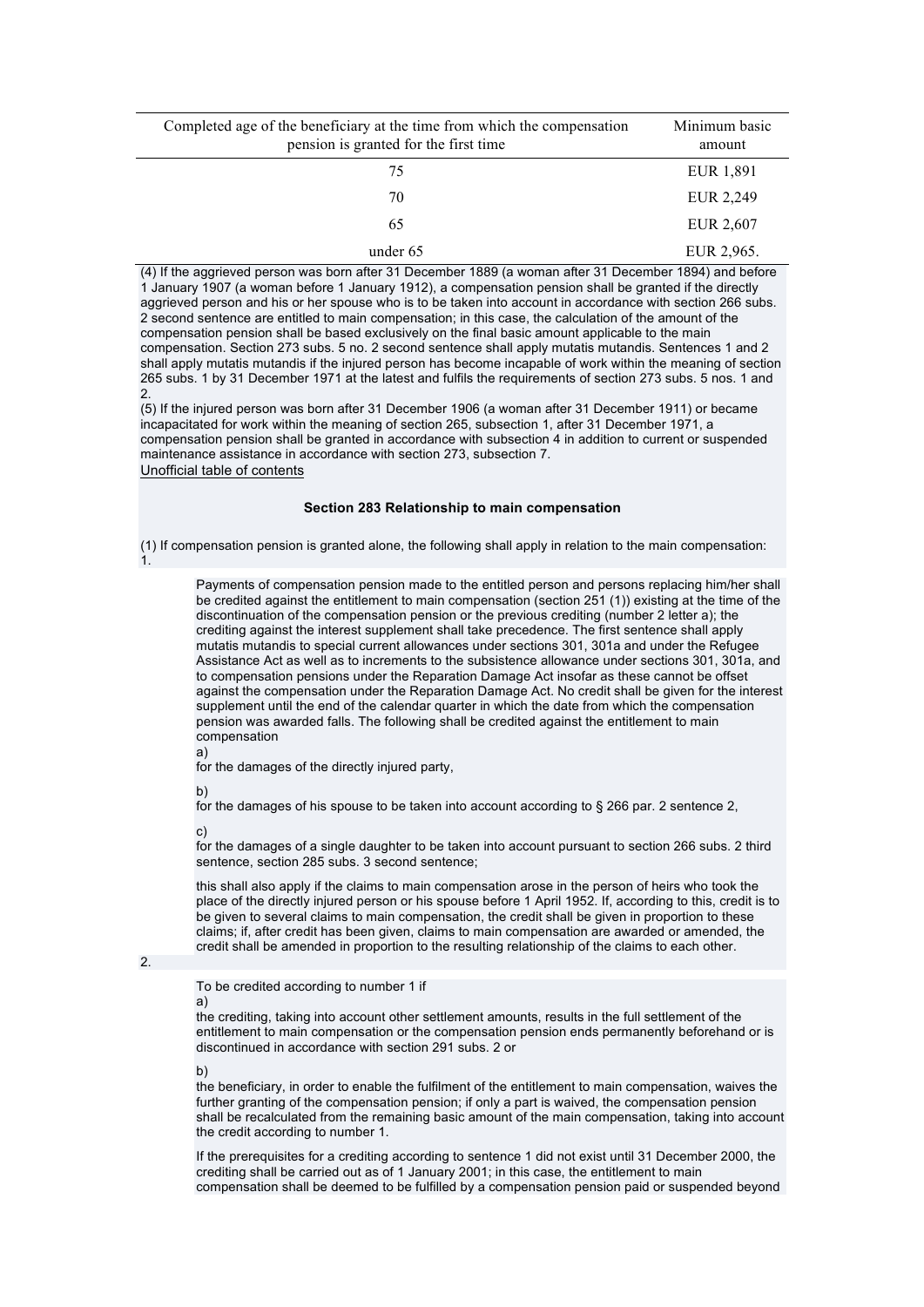this date in the amount relevant according to number 3, sentence 2. Changes in circumstances after 31 December 2000 shall not be taken into account in the calculation; however, any main compensation awarded after this date shall be taken into account.

3.

As long as compensation pensions are paid or suspended, claims to main compensation to which credit is to be given in accordance with No. 1 may only be met insofar as an overpayment of the main compensation is not to be expected on average in the cases, notwithstanding a partial waiver in accordance with No. 2 sentence 1 letter b. Insofar as the claims to main compensation cannot be met prior to the crediting, they shall be provisionally claimed by the granting of a compensation pension. If claims to main compensation have been partially met during the granting of compensation pension in excess of an interest supplement within the meaning of number 1, sentence 3, the remaining basic amount of the main compensation shall be decisive for the calculation of the compensation pension.

4.

A compensation pension may no longer be awarded after the entitlements to main compensation, which would have to be credited in the event of an award in accordance with No. 1, have been fulfilled. In the event of an award after partial fulfilment of these claims, the compensation pension shall be calculated from the remaining basic amount of the main compensation; if the claims to main compensation have only been fulfilled to the extent of an interest supplement within the meaning of number 1, sentence 3, compensation pension may be awarded as if fulfilment had not been preceded.

(2) The details concerning the crediting of compensation pensions (subsection 1, no. 2, sentence 2) and the fulfilment of claims to main compensation in addition to the continued granting of compensation pensions (subsection 1, no. 3) shall be determined by statutory order. The amount of the compensation pension paid out and the average life expectancy of the beneficiary shall be taken as a basis; in the case of spouses who are not permanently separated and have different average life expectancies, the higher average life expectancy shall be taken as a basis.

Unofficial table of contents

### **Section 283a Relationship to main compensation in case of simultaneous receipt of maintenance assistance**

(1) If a compensation pension is granted in addition to maintenance assistance, section 283 shall apply in relation to the main compensation with the following proviso: 1.

Pursuant to section 283, subsection 1, no. 1 and no. 2, second sentence, subject to nos. 2 to 4 and to subsection 2, the remaining entitlement to main compensation after application of section 278a shall be credited.

2.

Section 283 (1) no. 2 sentence 1 shall apply with the proviso that the fulfilment of the entitlement to main compensation beyond the amounts that can be fulfilled according to no. 3 can only be made possible by a full waiver of the compensation pension. If the continued granting of maintenance assistance is not waived at the same time, the payments of compensation pension shall be set off against that part of the entitlement to main compensation which is not provisionally claimed by the granting of maintenance assistance in accordance with section 278a subs. 4.

3.

Irrespective of whether maintenance assistance and compensation pension are paid, suspended or discontinued, claims to main compensation, against which the payments made are to be offset, shall be settled with the minimum settlement amount resulting in accordance with section 278a subs. 4. As long as maintenance assistance and compensation pension are paid or suspended, claims to main compensation in excess of the minimum settlement amount can only be settled to the extent that they exceed the total of

a)

of the amount provisionally claimed by the maintenance assistance (section 278a (4)),

b)

of the amount provisionally claimed by the compensation pension (section 283 (1) no. 3), and

c)

of the minimum settlement amount (§ 278a par. 4)

exceed. 4.

> In the case of an award after partial fulfilment of the entitlement to main compensation (section 283 (1) no. 4), the compensation pension shall be calculated from the amount by which the remaining basic amount of the main compensation exceeds the blocking amounts specified in section 278 (1). 1; if, however, the entitlement to main compensation was not fulfilled beyond the minimum fulfilment amount or only to the extent of an interest supplement within the meaning of section 283 subs. 1 no.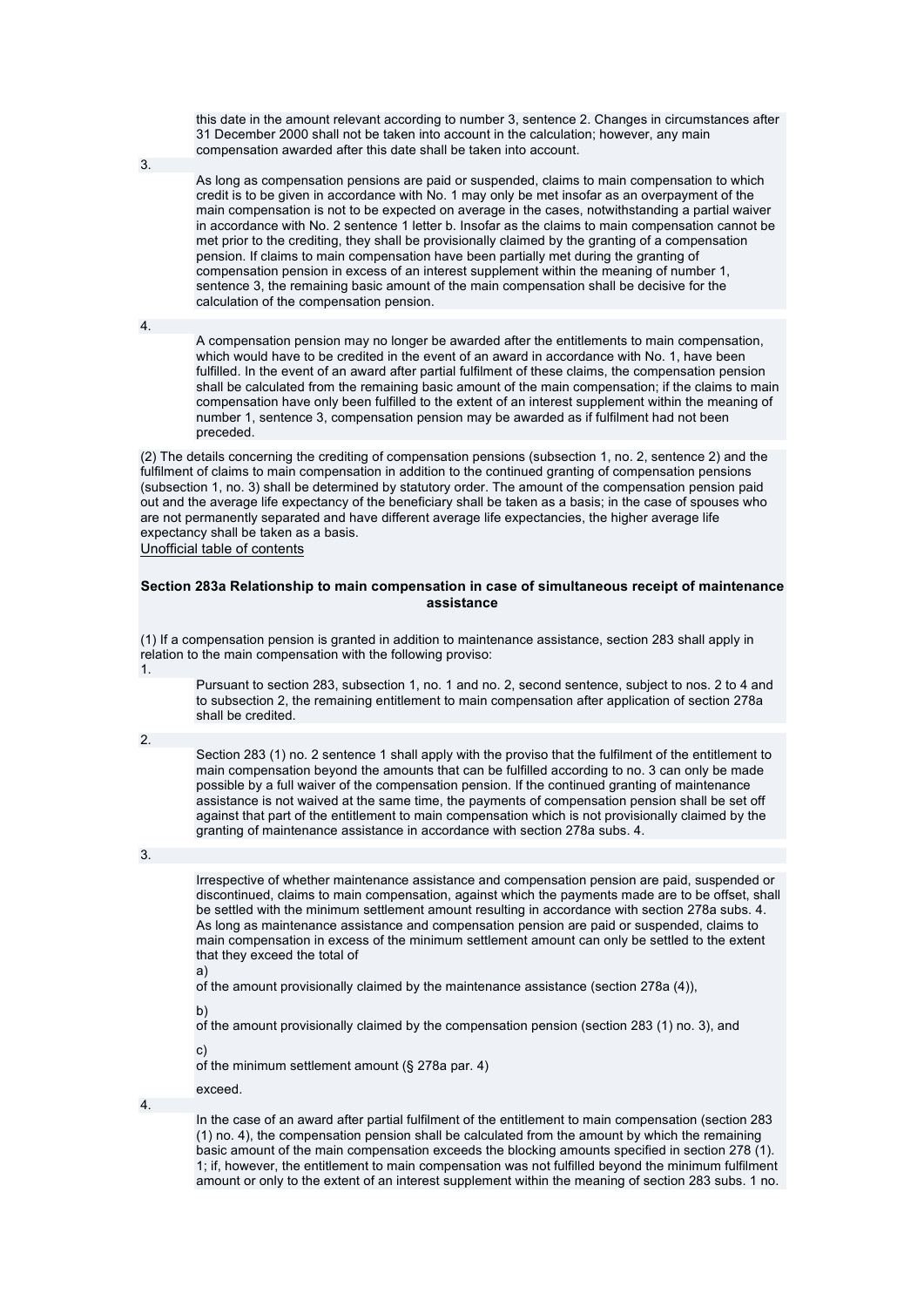1 third sentence, the compensation pension shall be calculated from the amount by which the basic amount resulting in accordance with section 266 subs. 2 exceeds the blocking amounts determined in section 278 subs. 1.

(2) The details concerning the fulfilment of claims to main compensation in addition to the continued granting of maintenance assistance and compensation pension as well as concerning the awarding of maintenance assistance and compensation pension after partial fulfilment of claims to main compensation shall be determined by statutory order. In particular, provisions may also be made on the effects of previous or subsequent fulfilment of main compensation on the minimum fulfilment amount, on the order in which payments of war damage pensions and fulfilment amounts are credited against the main compensation, and on the consequences of exercising the right of option under section 263(3). Unofficial table of contents

### **Section 284 Special provision in case of loss of occupational or other means of livelihood**

(1) If damage due to loss of occupational or other means of livelihood has been established and this loss is still having an effect, the following shall be granted as a compensatory pension

| for average annual income according to $\S 239$ monthly compensation pension |               |
|------------------------------------------------------------------------------|---------------|
| from RM 2,000 to RM 4,000                                                    | <b>16 EUR</b> |
| from RM 4,001 to RM $6,500$                                                  | <b>26 EUR</b> |
| from RM 6,501 to RM 9,000                                                    | <b>36 EUR</b> |
| from RM 9,001 to RM 12,000                                                   | <b>44 EUR</b> |
| over RM 12,000                                                               | <b>52 EUR</b> |

(2) The rate of the monthly compensation pension shall be increased by 50 per cent if the loss of the

occupational or other means of livelihood was associated with the loss of pension claims under private law subject to a condition precedent, 1.

that the condition was the reaching of an age limit or the onset of incapacity for work, and

2.

that there is no entitlement to a pension under the Act regulating the legal relationships of persons falling under Article 131 of the Basic Law of 11 May 1951 (Federal Law Gazette I p. 307) in the version of the amending laws passed thereunder.

In the cases referred to in sentence 1, a compensation pension shall also be granted if the aggrieved person was born after 31 December 1889 (a woman after 31 December 1894) but before 1 January 1907 (a woman before 1 January 1912) or became incapacitated for work within the meaning of section 265, subsection 1, no later than 31 December 1971.

(3) If the beneficiary receives maintenance assistance, 16 euros of the amounts resulting from subsections (1) and (2) shall be deemed to be compensated by the maintenance assistance.

(4) Section 280 subs. 3 to 5 shall apply mutatis mutandis.

Unofficial table of contents

### **§ 285 Duration of the compensation pension**

(1) The compensation pension shall be granted for life, to full orphans at the longest until the time specified in § 275, para. 2. Payment of the compensation pension for life shall end at the end of the month in which the beneficiary died, in the case of succession in accordance with subsections 2 and 3 at the end of the month following the date of death.

(2) If the beneficiary is married, his or her spouse who is not permanently separated from him or her shall, in the event of his or her death, take his or her place without a new application from the beginning of the month following the day after the day of death, subject to the conditions of § 272, para. 2, sentence 3. In this case, the compensation pension ends with the death of the spouse.

(3) Paragraph 2 shall apply mutatis mutandis to a single daughter under the conditions of section 261, paragraph 2, sentence 2. Section 266, paragraph 2, sentence 3 and paragraph 3, sentence 2 shall apply subject to the proviso that the application not to add up the basic amounts or the lost income must be made by the expiry of one year after the decision changing the compensation pension to the single daughter has become final.

Unofficial table of contents

**§ 285a** 

In case of receipt of compensation pension and special current allowance, § 276 paras. 3a and 3b shall apply accordingly.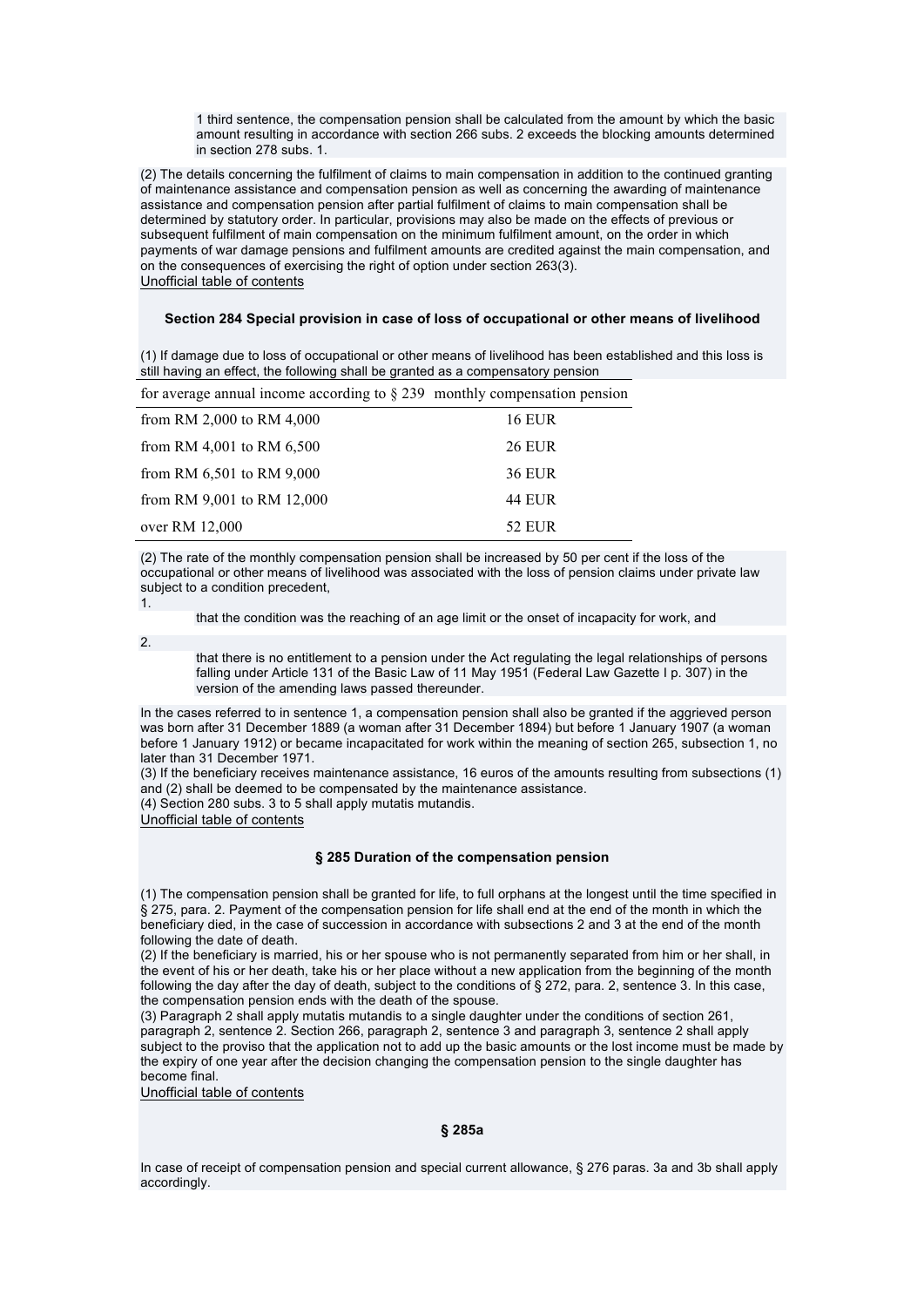# **Fourth TitleCommon Provisions**

Unofficial table of contents

### **§ 286 Award of the entitlement to war damage pension**

The entitlement is awarded to the beneficiary according to amount and duration. Unofficial table of contents

### **Section 287 Fulfilment of the Entitlement to War Damage Pension**

(1) Provided that the other requirements are met, war-damage pensions shall be granted with effect from 1 April 1952 if the application is submitted by 1 May 1953; if the requirements for the granting of war-damage pensions are met in the period between 1 April 1952 and 1 May 1953, they shall be granted from the first of the month in which the requirements for the granting of war-damage pensions are met. In all other cases, war damage pensions shall be granted with effect from the first day of the month following the day of application. The regular payment shall be made in equal monthly amounts in advance by the fifth day of each month; if the resulting monthly payment is less than 10 Euros, it may be paid quarterly in advance. The amounts for previous months shall be paid in arrears with the first regular payment.

(2) The war injury pension shall be suspended as long as the requirements for its granting in the person of the entitled person are not met.

(3) During the serving of a custodial sentence of at least three months, maintenance assistance shall be suspended up to the amount of the rate of maintenance assistance applicable to the prisoner, in the case of spouses who are not permanently separated up to the amount of the spousal supplement pursuant to section 269 subsection (2). The same shall apply in the case of placement in preventive detention; in the case of placement in a psychiatric hospital or a detoxification institution ordered by a criminal court, maintenance assistance shall only be granted up to the amount to which it could not be transferred to the social assistance agency in accordance with section 292 (4).

(4) The war injury pension shall be deemed to have been permanently terminated if it has been suspended for an uninterrupted period of five years after 31 December 1964, unless it was granted on account of advanced age and is suspended on account of the receipt of income within the meaning of section 267, paragraph 2, no. 3.

Unofficial table of contents

### **§ 288 Effect of changes**

(1) Circumstances which have occurred subsequently and which are significant in accordance with the provisions of this section shall be taken into account with effect from the first of the current month, insofar as they have an effect in favour of the beneficiary, and with effect from the following first of the month, insofar as they have an effect to the disadvantage of the beneficiary, but in the case of pension payments from the time of their granting.

(2) In the case of persons without a fixed income, circumstances which would lead to a change in the imputation amount under section 270 shall only be taken into account within the current calendar year if the monthly amount of the income to be imputed deviates on an annual average by more than one fifth upwards or downwards from the previous imputation amount.

Unofficial table of contents

### **Section 289 Obligation to report**

(1) If circumstances subsequently arise which are of significance for the entitlement to a war injury pension or for its amount, the entitled person shall be obliged to notify these if these circumstances may lead to a reduction or to a discontinuation of the war injury pension.

(2) The beneficiary shall in particular be obliged to notify if he is awarded a pension retroactively for months for which he has already received maintenance assistance.

(3) If the beneficiary is deceased or unable to give notice, the spouse and the heirs, or their legal representatives if any, shall be obliged to do so.

Unofficial table of contents

## **§ 290 Obligation to reimburse**

(1) Entitled persons shall be obliged to repay overpayments of war damage pensions as well as of maintenance assistance under the Emergency Assistance Act and of cost-of-living allowances under the Emergency Assistance Adjustment Act, insofar as a claim for repayment exists under these laws or under general administrative law. Subject to sentences 5 and 6, the claim for repayment may only be asserted within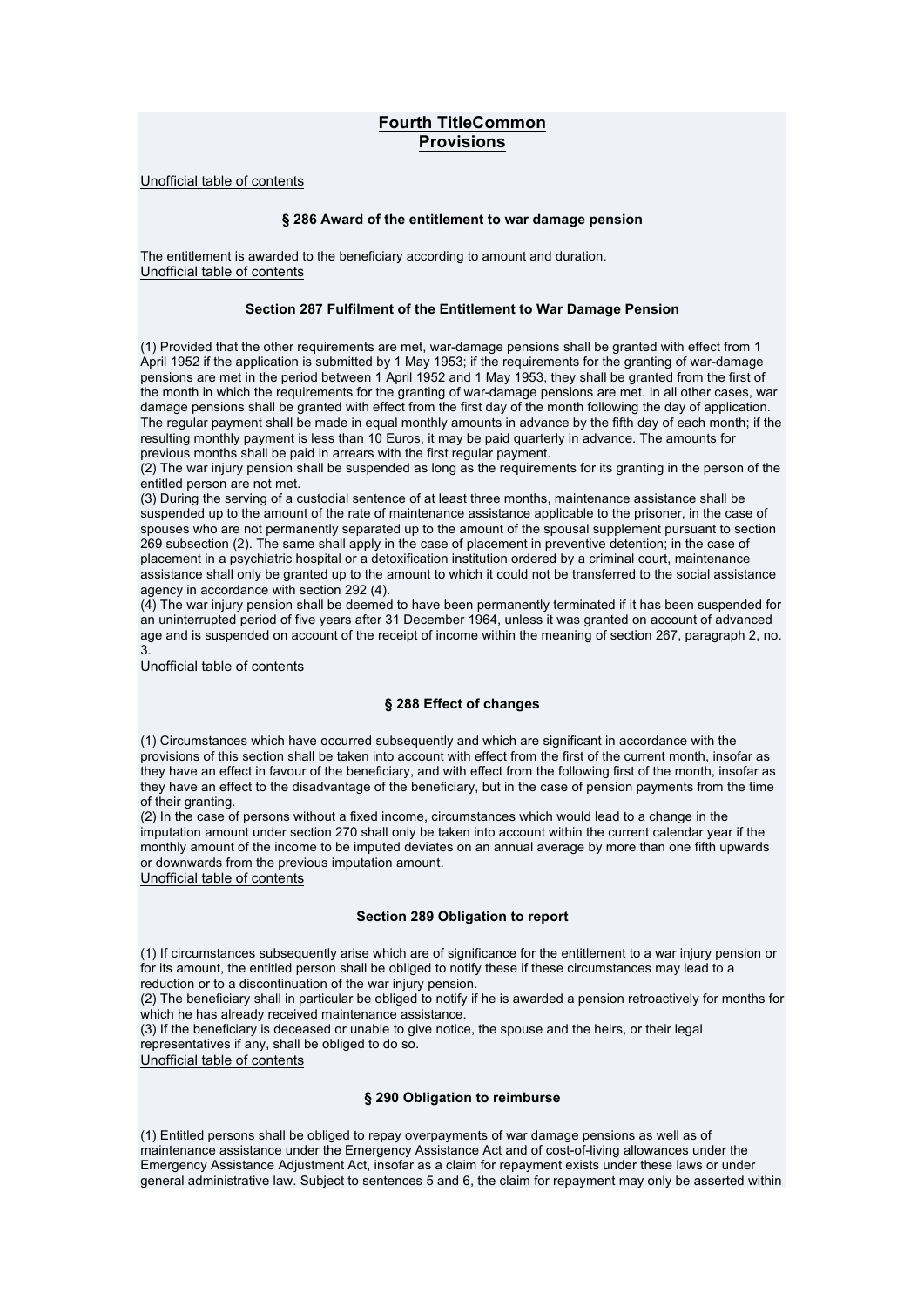four years after the end of the calendar year in which the overpayment was made; the period shall be ten years if entitled persons are responsible for or jointly responsible for the overpayment, in particular if they have not complied with their obligation to report under section 289. Insofar as the claim for repayment can be asserted hereunder, the overpayment may be treated as an advance payment on the current payments. However, a reduction of the current payments is only permissible up to an amount of 50 Euros per month. If entitled persons are not in a position to make a refund or if the claim for repayment has arisen after the expiry of the relevant period pursuant to sentence 2, the claim shall be offset in the first instance against any subsequent payment amounts, and in the second instance, insofar as there is a claim to main compensation, against the main compensation. If an offset is not possible according to sentences 3 to 5, the basic amount (section 266 (2)) shall be reduced by the overpayment.

(2) The beneficiary shall also be obliged to assign to the Federation the entitlement to pension benefits granted to him/her for past months to the extent that he/she is obliged to reimburse them under subsection 1. (3) The social insurance institutions and the associations and institutions equivalent to them in accordance with section 18, paragraph 1, no. 16, as well as all public sector offices and funds, in particular the pension service offices and pension funds, shall be obliged to effect the payment of pension benefits granted to recipients of maintenance assistance for past months directly to the Federation, insofar as these benefits are to be offset against the maintenance assistance in accordance with section 270 or were to be offset against the maintenance assistance in accordance with emergency assistance law; the claim to subsequent pension payment shall be transferred to the Federation in this respect. Section 87 of the Tenth Book of the Code of Social Law shall apply accordingly. Insofar as overpayments of maintenance assistance which have arisen through the crediting of supplementary pension payments are not offset by direct payment of the supplementary payment to the Federation, paragraph 1 shall apply to the resulting claim for repayment. In the case of a claim for supplementary pension payment of up to 50 Euros, the Head of the Equalisation Office may refrain from direct payment to the Federation and instead reduce the current payment of the war damage pension. If claims for reimbursement by the Federation coincide with those of other public funds, the Federation shall have priority. Proceedings before the courts to enforce the claim for direct payment of benefits to the Federation in accordance with sentences 1 and 5 shall be free of charge. Unofficial table of contents

## **§ 291 Relationship to construction loans**

(1) Persons who can claim expulsion damage, war property damage or damage to the East may, if they meet the requirements for the granting of both a war damage pension and a reconstruction loan under section 254(1), be granted either a war damage pension or a reconstruction loan under section 254(1), at their option. If benefits have already been paid to the entitled person or his/her spouse in respect of such a reconstruction loan or in respect of a loan for the reconstruction of livelihood in accordance with section 44 of the Emergency Assistance Act or in accordance with the provisions of the Refugee Settlement Act, the following may be paid to the entitled person or his/her spouse 1.

War damage pensions are only granted if

a)

the payments made on the loan have been reimbursed or the reimbursement is secured by a third party, or

b)

in the case of the granting of a war damage pension, the non-reimbursed loan amounts could be fully offset against the entitlement to subsequent payment or ongoing payments of war damage pension for a period of no more than 12 months in total and the beneficiary agrees to this offsetting,

2.

Maintenance assistance alone may also be granted if the requirements of No. 1 are not fulfilled, but it is made credible that the claims for main compensation arising for the damages of the directly injured person and his or her spouse to be taken into account in accordance with section 266 subs. 2 second sentence exceed the non-reimbursed loan amounts at least by the amounts determined in section 278 subs. 1.

If the creation or securing of a livelihood has not been achieved because an agricultural lease has expired or the recipient of the loan has died or severe physical or mental infirmity has prematurely made it impossible for him/her to continue the project by himself/herself or with the help of his/her relatives, under the conditions of section 273 subsection 5 no. 1, maintenance assistance for life may be awarded subject to the proviso that the amount of the maintenance assistance paid out is reduced by the interest and redemption amounts to be paid on the loan until the sum of the reduction amounts reaches the amount of the loan not repaid; the amount of the reduction may not exceed the amount which would result in accordance with section 278a subs. 6 No. 1 fourth sentence if an entitlement to principal compensation had been fulfilled at the time the loan was granted. The details concerning the time of the award and the beginning of the payment of maintenance assistance, the amount of the reduction as well as the coincidence with the reduction of the maintenance assistance according to section 278a subsection 6 shall be determined by statutory order.

(2) The beneficiary who had initially opted for a war damage pension (subsection 1) may subsequently apply for a top-up loan in accordance with section 254(1); in this case, payment of the war damage pension shall be discontinued no later than six months after the top-up loan has been granted.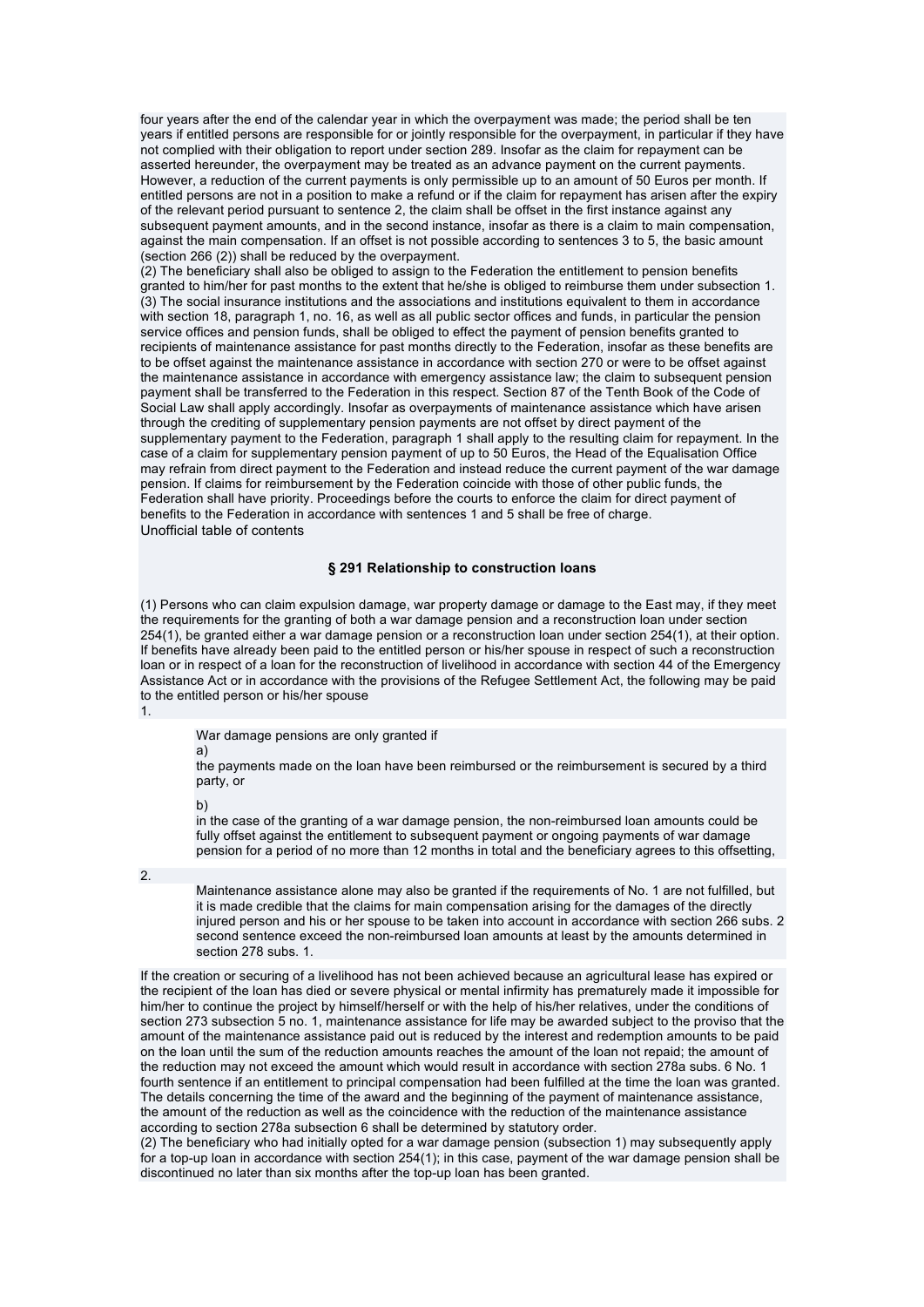(3) Construction loans under section 254(2) and (3) and construction loans to promote an agricultural sideline may also be granted in addition to war damage pensions. Sentence 1 shall apply mutatis mutandis if benefits have been granted in accordance with the provisions of the Refugee Settlement Act to promote an agricultural sideline.

Unofficial table of contents

### **Section 292 Relationship to social assistance, war victims' welfare and unemployment insurance and to benefits to secure subsistence**

(1) The provisions of the Second Book of the Code of Social Law, the Twelfth Book of the Code of Social Law or the provisions of the Federal Pensions Act on the welfare of war victims shall also apply to beneficiaries who, despite receiving a war injury pension, meet the requirements for the granting of benefits to secure their livelihood, of social assistance or of war victims' welfare.

(2) The following shall be deemed to be part of a property on the consumption or realisation of which the granting of benefits to secure subsistence, social assistance or welfare for war victims may not be made dependent

1.

the maintenance assistance granted under section 274, but not more than 297 German marks per month <adjusted to 180 euros> \*),

2.

the part of the compensation pension exceeding four per cent of the basic amount pursuant to § 280 or

3.

#### half of the amount paid out for the compensation pension under section 284.

(3) Subsequent payments of maintenance assistance for previous months shall be offset against benefits to secure subsistence or assistance for subsistence granted for the same period under the Third Chapter of the Twelfth Book of the Code of Social Law, under the Second Section of the Third Chapter of the Second Book of the Code of Social Law or under the provisions on welfare for war victims; this shall not apply to one-off benefits outside institutions, homes or similar facilities. In the case of maintenance assistance under section 274, the credit is limited to the amount exceeding 297 Deutsche Mark <adjusted to 180 Euro>\*) per month. The entitlement to subsequent payment shall pass to the social assistance institution, the competent institution under Book II of the Social Code, the Federal Employment Agency or the institution for the welfare of war victims in the amount of the amounts offset. The same shall apply to the part of the compensation pension not covered by sub-section 2 no. 2 or 3.

(4) If assistance for subsistence is provided for the beneficiary or his or her dependants entitled to a supplement pursuant to section 269 para. 2, or, in the case of section 274, for the spouse who is not permanently separated from him or her, assistance towards subsistence under the Third Chapter of Book Twelve of the Social Code, benefits to secure subsistence under the Second Section of Chapter Three of Book Two of the Social Code or supplementary assistance towards subsistence under the provisions on the welfare of war victims in an institution, a home or a similar institution, a home or a similar institution, the respective competent institution under the Second Book of the Social Code, the social assistance institution or the war victims' welfare institution may transfer to itself ongoing payments of war injury pensions to reimburse its expenses as follows:

1.

If maintenance assistance is granted, the entitlement may be transferred up to the full amount of the rate of maintenance assistance plus social supplement applicable to the accommodated person or the accommodated spouses, but in the case of subsection 2 no. 1 only up to the amount exceeding 297 Deutsche Mark <adjusted to 180 Euro> \*); in the case of spouses who are not permanently separated, the rate of maintenance assistance shall be the supplementary amount pursuant to section 269 para. 2 and the amount specified in section 269b, subsection 2, no. 1 shall be deemed to be the social supplement even if the beneficiary himself, but not his spouse, receives the assistance for subsistence or the benefits to secure subsistence in an institution, a home or a similar institution. Up to the amount of the supplement for self-employed persons according to § 269a, the entitlement to subsistence assistance may only be transferred if the assistance for subsistence is granted to a single entitled person or to a spouse who is accommodated at the same time; if only one of the spouses who are not permanently separated is accommodated, only the increased amount according to § 269a, para. 3 may be transferred.

2.

If a compensation pension is granted alone or in addition to maintenance assistance, the part of the compensation pension not covered by subsection 2, nos. 2 and 3, or, in the case of advance payments on compensation pensions under section 281, the amount of 11 euros, may be transferred.

(5) Paragraphs 3 and 4 shall apply mutatis mutandis to the granting of benefits comparable to maintenance assistance in respect of assistance under the Fifth to Ninth Chapters of the Twelfth Book of the Code of Social Law, insofar as, under section 19 in conjunction with the Eleventh Chapter of the Twelfth Book of the Code of Social Law, the person making the request, his or her spouse and parents can reasonably be expected to use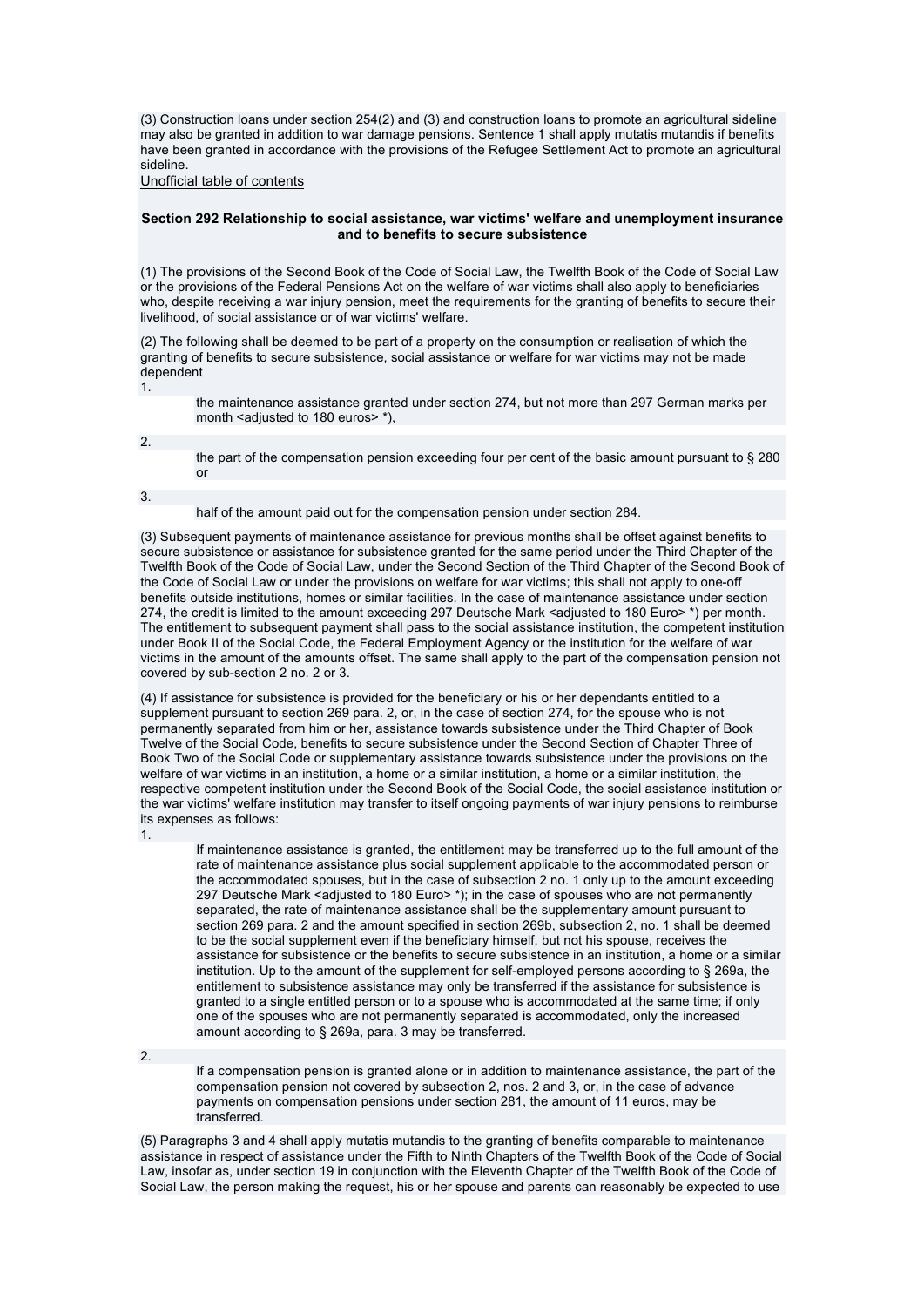the income. The same shall apply to benefits under sections 26, 27, 27a(2) and 27b of the Federal Pensions Act. (6) Unemployment benefit is income within the meaning of section 267(2) and pension benefit within the

meaning of this section. (7) (omitted)

# **Fifth TitleRules**

# **for the Payment of the War Damage Pension after 31 December 2005**

Unofficial table of contents

## **Section 292a Provisions on maintenance assistance and compensation pension**

(1) Claims to war injury pensions awarded under sections 261 to 292 shall be satisfied after 31 December 2005 in accordance with the following provisions:

1.

Maintenance assistance and compensation pension shall be determined for the last time on 1 January 2006 according to the situation on 31 December 2005.

2.

Changes in the circumstances relevant to the granting of benefits occurring after 31 December 2005 shall no longer be taken into account. The same shall apply to circumstances occurring up to 31 December 2005 of which the equalisation authority becomes aware from 1 July 2006 onwards after the assessment notice has become final. In these cases, there are no claims for restitution or subsequent payment.

3.

The maintenance assistance set on 1 January 2006 shall be adjusted in accordance with the percentage by which the pensions of the statutory pension insurance in the old Federal Länder are to be adjusted in each case.

(2) In the event of the death of the beneficiary on 1 January 2006, his or her spouse who was not permanently separated from him or her on 31 December 2005 shall take his or her place without a new application if the requirements of § 272, paragraph 2, sentence 3 are met.

(3) The entitlement to maintenance assistance or compensation pension shall expire,

if a payment amount of less than 5 euros per month would result in each case as of 1 January 2006,

2.

1.

in the event of the death of the last beneficiary, at the end of the month of death.

(4) Section 118(3) and (4) of the Sixth Book of the Code of Social Law shall apply mutatis mutandis to the reimbursement of war damage pensions and allowances within the meaning of section 276(2) and (3a) paid for the period after the death of the beneficiary.

Unofficial table of contents

## **§ 292b Death grant**

(1) Recipients of war damage pensions and their spouses participating in the death benefit scheme pursuant to section 277 on 1 January 2006 shall be granted a death grant of 750 euros each in the event of their death. The recipient of maintenance assistance shall contribute 2 euros per month to the costs incurred; this amount shall be withheld from the current payments of war damage pension.

(2) In all other respects, the provisions of section 277(3), (5) and (6) shall apply. Unofficial table of contents

## **Section 292c Transitional Provisions**

In the cases of § 292, Subsection 4, Sentence 1, the war damage pension may be transferred to

1.

in the case of a single beneficiary and spouses accommodated at the same time, the maintenance assistance in the full amount,

2.

in the case of accommodation of the beneficiary or his spouse who was not permanently separated on 31 December 2005, the maintenance assistance up to the amount of the supplementary amounts granted at that time for the spouse under section 269(2), section 269a(3) and section 269b(2)(1),

3.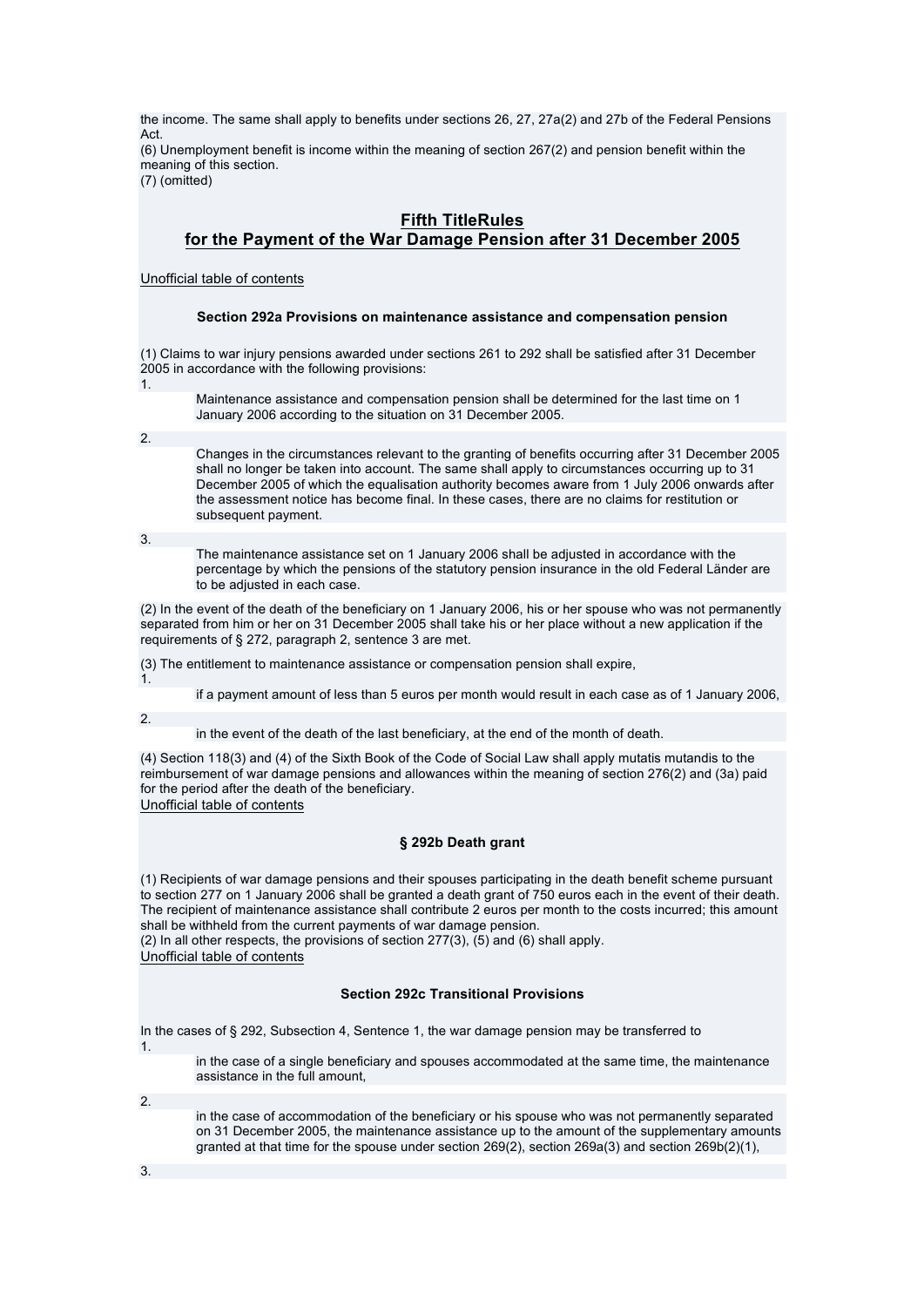in the amount of 4 per cent of the basic amount of the compensation pension determined as at 1 January 2006 in accordance with section 280 or in the amount of half of the payment amount of the compensation pension determined as at 1 January 2006 in accordance with section 284.

## **Section SixHousehold Contents Compensation**

Unofficial table of contents

### **§ 293 Prerequisites**

(1) Compensation for household effects shall be granted to compensate for damage caused by expulsion, damage caused by war and damage caused by the East within the meaning of section 14(1), first sentence, consisting of the loss of household effects.

(2) If the loss of household effects occurred in the joint household of the spouses, both spouses shall be deemed to be the injured party, irrespective of the ownership structure. The household effects allowance shall be granted to the one of the two spouses for whom the household effects loss has been ascertained. If one spouse has died after the damage, the household effects allowance shall be paid in full to the surviving spouse. If the spouses were living separately or divorced on 1 April 1952, each of the spouses may claim half of the household effects allowance, unless one of the spouses proves that he or she was the sole owner of the lost household effects.

Unofficial table of contents

### **§ 294 Transferability**

The claim to household effects compensation may be inherited, transferred and pledged, but not attached; section 244 sentences 2 and 3 shall apply mutatis mutandis. Unofficial table of contents

### **§ 295 Award and amount of the claim**

(1) The claim shall be awarded to the injured party in accordance with the calculation of damages pursuant to § 16 of the Feststellungsgesetz; the household contents compensation shall amount to

for income up to RM 4,000 per year or assets up to RM 20,000, 620 euros,

820 euros for income up to RM 6,500 per year or assets up to RM 40,000,

930 euros if income exceeds RM 6,500 per year or assets exceed RM 40,000.

If an unmarried aggrieved person does not lead a household with predominantly own furnishings, but was the owner of furniture for at least one living space at the time of the damage, the compensation amounts of 210 Euros, 310 Euros and 360 Euros shall replace the compensation amounts according to sentence 1. (2) If the directly injured party is deceased, section 247 shall apply mutatis mutandis.

(3) In addition to the amounts of compensation referred to in subsections (1) and (2), the following supplements shall be granted according to the marital status of the injured person on 1 April 1952: 1.

110 euros for the spouse who is not permanently separated from the injured party,

2.

-

-

-

80 euros for each additional family member belonging to the household of the injured party and economically dependent on him/her, unless the latter is entitled to compensation himself/herself,

3.

for the third and each further child taken into account according to number 2 up to the completion of the 18th year of life, a further 80 Euros each.

The surcharges shall also be granted for family members who were taken into the household of the injured party after 1 April 1952 under the conditions of section 230, paragraph 2, nos. 1 to 4. The supplements shall be granted only once for a person; they shall not be granted for the spouse who is himself entitled to household effects compensation.

Unofficial table of contents

## **§ 296 Crediting of previous payments**

(1) The entitlement to household effects compensation shall be reduced by those compensation payments which have been granted for the loss of household effects on the basis of the War Property Damage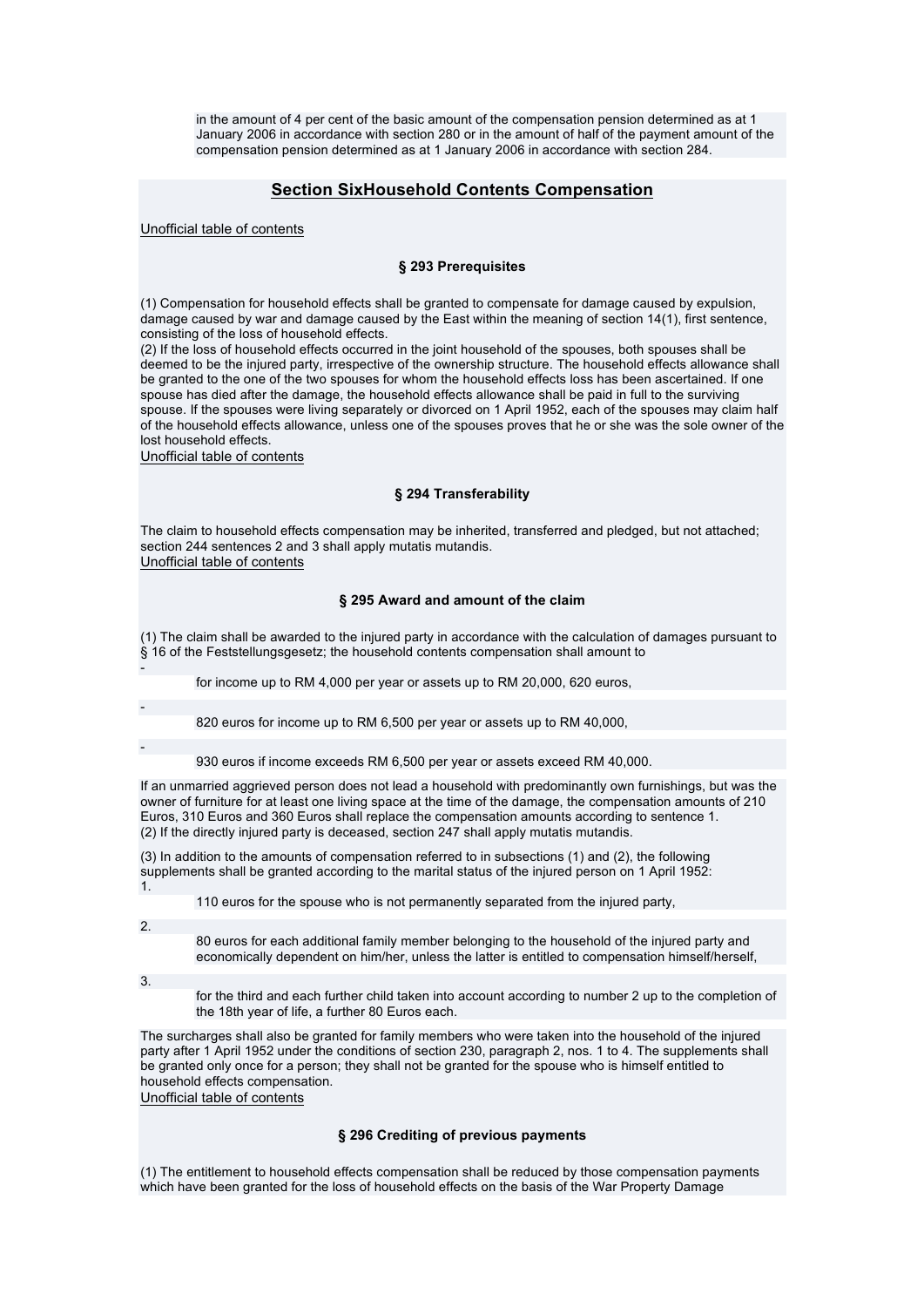Ordinance, the Reich Benefits Act or other domestic German regulations, unless the household effects recovered from the compensation payments have been lost again as a result of war events; Reichsmark payments shall be assessed at 10 per cent.

(2) Benefits for household effects assistance under section 45 of the Emergency Assistance Act and under the Household Effects Assistance Act of the Land of Berlin of 22 November 1951 (Law and Ordinance Gazette for Berlin p. 1117) and the supplementary provisions issued thereunder shall be fully offset against the entitlement to household effects compensation under this Act.

(3) For decisions taken after 31 December 2001, the DM amounts resulting from subsections (1) and (2) shall be converted into euros by the divisor 1.95583.

Unofficial table of contents

## **§ 297 Fulfilment of the claim**

The order of fulfilment of claims shall be determined by urgency, taking into account social considerations.

# **Section SevenHousing Assistance**

Unofficial table of contents

## **§ 298 Prerequisites**

(1) Housing assistance may be granted to displaced persons and war property victims if they prove,

that they have lost the necessary living space due to the damage, and

2.

1.

that they have not yet been able to obtain sufficient accommodation at all or not yet at their present or future place of work, or

b)

a)

that their previous dwelling, if it becomes vacant, will, with the consent of the person entitled to dispose of it, be made available to an injured person within the meaning of letter a who has not yet been adequately accommodated.

(2) Subject to the conditions of subsection (1), housing assistance may also be granted to persons who may receive benefits under sections 301, 301a, but to Soviet zone refugees and displaced persons only to the extent that they were admitted before 1 February 1953. Unofficial table of contents

## **§ 299 Principles**

(1) Housing assistance shall be granted in such a way that the injured party is given the opportunity to move into a dwelling, the provision of which has been made possible by loans from the Equalisation Fund. (2) The loans shall be granted preferentially for the formation of individual property for aggrieved persons, especially in the form of family homes, in compliance with the order of priority determined in the Second Housing Act.

Unofficial table of contents

## **§ 300 Use of funds**

The funds shall be used in such a way as to achieve the construction of the largest possible number of dwellings for aggrieved persons who fulfil the requirements of section 298. Injured persons who can claim displacement damage or war material damage of the kind described in § 12, para. 1, no. 1 and § 13, para. 1, no. 1, the heirs of such injured persons and communities of such injured persons shall have priority in the granting of loans over the other applicants; among the latter, injured persons who can claim displacement damage or war material damage shall have priority. The persons named in section 298 (2) shall be deemed equal to the aforementioned aggrieved parties insofar as they can claim similar damages.

# **Section EightHardiness Benefits**

Unofficial table of contents

**§ 301 General provisions**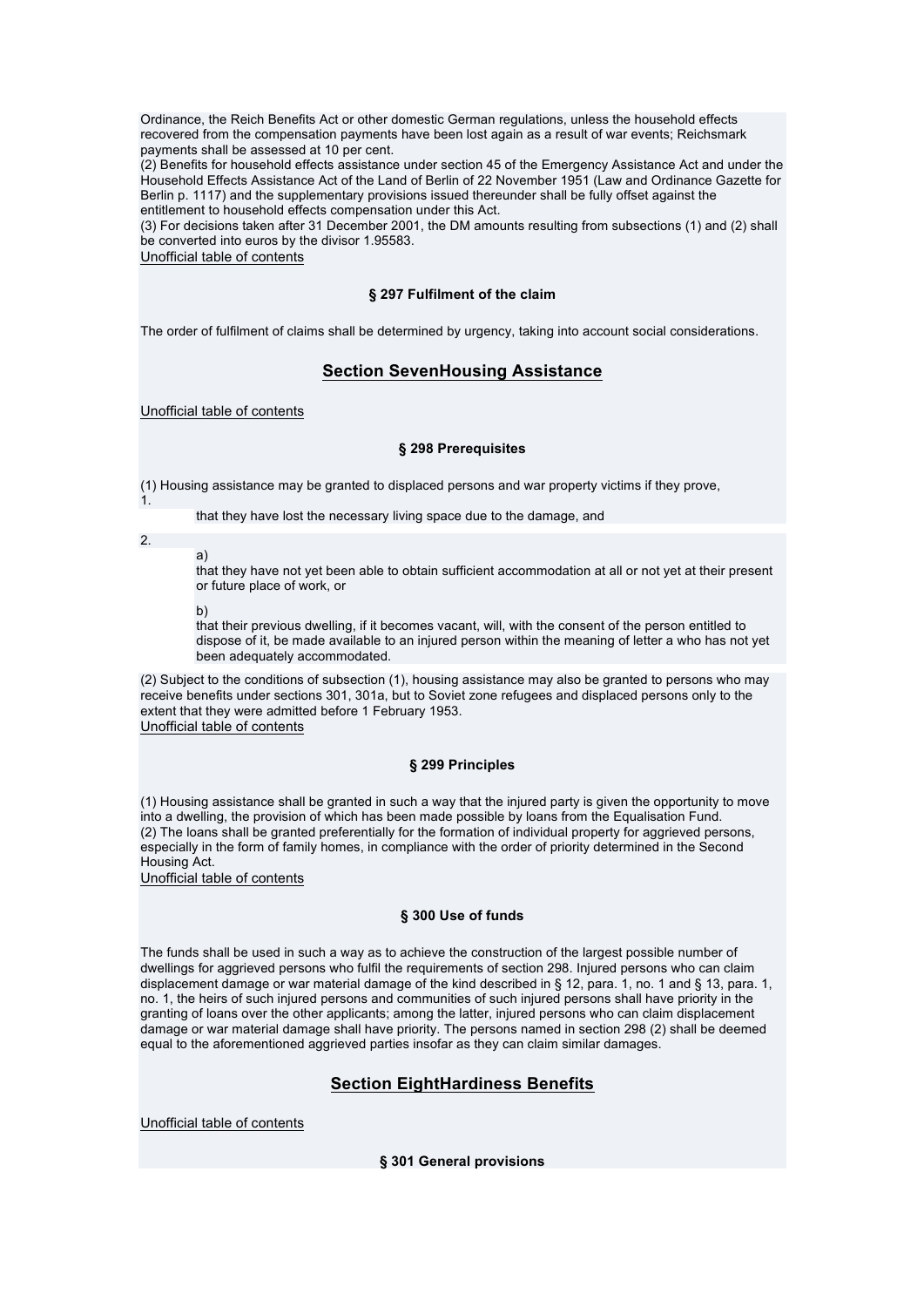(1) In order to mitigate hardship, it may be determined for groups of persons that these persons shall receive benefits if they have suffered damage which corresponds or is similar to the damage taken into account in this Act, the compensation of which, however, is not provided for in this Act; an entitlement to main compensation for zonal damage shall not prevent the granting of benefits. Displaced persons who do not meet the requirements of section 230 shall also be taken into account if they have left the Soviet occupation zone of Germany or the Soviet sector of Berlin and have subsequently taken up permanent residence in the area of application of the Basic Law or in Berlin (West).

(2) A prerequisite for the granting of hardship benefits is that the aggrieved persons have their permanent residence in the area of application of the Basic Law, in Berlin (West) or in the customs union territories. Section 230a shall apply mutatis mutandis to aggrieved persons within the meaning of paragraph 1, sentence 2, and section 301a; benefits shall not be granted to such persons if they 1.

have fought or are fighting against the free democratic basic order of the Federal Republic of Germany, including the Land of Berlin, or

2.

have left the Soviet occupation zone of Germany or the Soviet sector of Berlin in order to escape prosecution for an act which is also punishable as a felony or misdemeanour according to the principles of the rule of law, unless the denial of benefits would be an undue hardship taking into account the nature and special circumstances of the act, or

3.

have apparently moved from the area of application of this Act to the Soviet occupation zone of Germany or to the Soviet sector of Berlin without good cause and have returned from there, or

4.

violated the principles of humanity or the rule of law during the rule of National Socialism.

(3) Hardship benefits shall be granted as current allowance (subsistence allowance, special current allowance), as allowance for the procurement of household effects as well as as as a loan to build up a livelihood or to procure housing (section 254 (1) and (3)). For subsistence allowances, benefits are granted in accordance with sections 276 and 277. Hardship benefits to the individual aggrieved person shall not exceed the corresponding compensatory benefits provided for in this Act. Sections 292a to 292c shall apply mutatis mutandis to the granting of ongoing benefits after 31 December 2005.

(4) The following shall be determined by statutory instrument

1.

on the groups of persons who may receive hardship benefits (paragraph 1),

2.

on the conditions and scope of the benefits (paragraph 3) in accordance with the provisions applicable to comparable benefits to injured parties within the meaning of this Act.

The granting of the special current allowance shall be provided for by analogous application of section 301a subs. 3 for such aggrieved persons who are subject to conditions comparable to those specified in section 273 subs. 5 nos. 1 and 2 and subs. 6 nos. 1 and 2. The granting of assistance for the acquisition of household effects may be made dependent on an income limit.

(5) Persons who belong to the group of persons specified in the statutory instrument (subsection 4) may be taken into account as employees when applying section 259(1).

Unofficial table of contents

## **Section 301a Benefits to Soviet Zone Refugees**

(1) Hardship benefits under section 301 shall also be paid in particular to Soviet zone refugees within the meaning of section 3 of the Federal Expellees Act and to persons treated as such under section 4 of the Federal Expellees Act.

(2) The persons referred to in subsection 1 shall receive allowances in accordance with the conditions and principles applicable to comparable benefits to injured parties within the meaning of this Act. Aid for the acquisition of household effects shall be granted at the rates of section 295, without prejudice to section 296.

(3) In accordance with the more detailed provisions of the statutory order provided for in section 301, subsection 4, special ongoing assistance shall be granted to the persons referred to in subsection 1 in accordance with the principles of the compensation pension. The statutory instrument shall specify how the extent of the damage is to be determined; for pecuniary damage, the principles of the Second Section of the Act on the Preservation and Establishment of Evidence shall be used as a basis, and for lost income, the principles of section 239 shall be used as a basis. The statutory instrument may also 1.

in accordance with the principles of § 5 and § 7 (5) of the Law on the Preservation of Evidence and the Determination of Income, it shall be determined that income received after 31 December 1944 or assets acquired after that date shall be disregarded in whole or in part,

the conversion of income received after 23 June 1948.

2.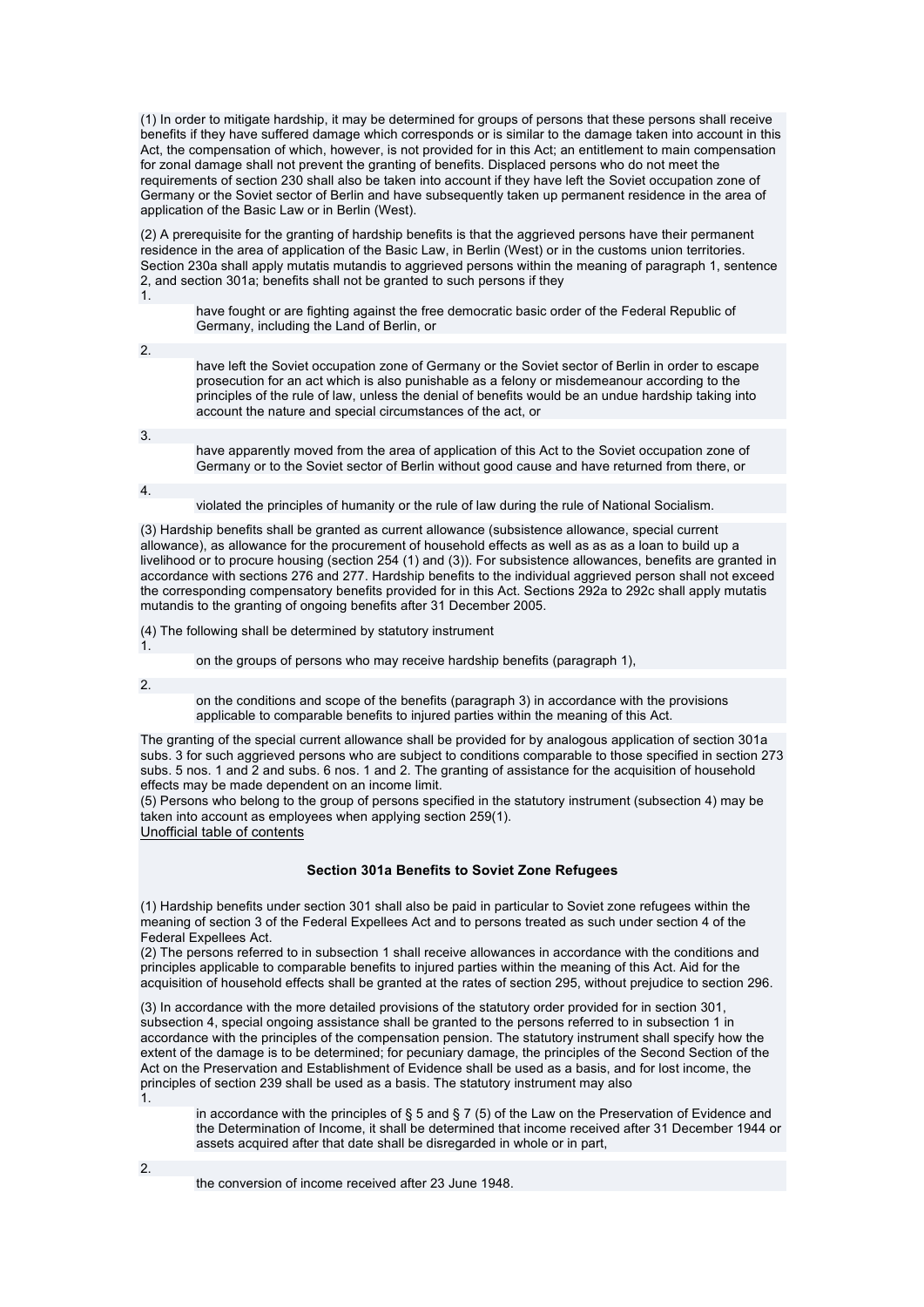If the determination of a basic amount is necessary, it shall be governed by the principles applicable to the calculation of the main compensation for zonal damage. (4) Section 301 subs. 3 fourth sentence shall apply mutatis mutandis. Unofficial table of contents

## **Section 301b Benefits in cases of exceptional hardship**

(1) If exceptional hardship results from the provisions of this Act, the Reparations Damages Act or the Refugee Assistance Act, the Federation may grant appropriate compensation. This compensation may also consist of a one-off aid of a different kind than that mentioned in section 301, paragraph 3, if this is the only way to eliminate the hardship.

(2) The hardship compensation shall be granted

1.

on the basis of guidelines issued by the President of the Federal Equalisation Office, which require the approval of the Federal Ministry of Finance and, insofar as the hardship results from provisions of the Refugee Assistance Act, additionally the approval of the Federal Ministry of the Interior, for Construction and Home Affairs, or

2.

with the approval of the President of the Federal Equalisation Office in individual cases.

# **Section NineOther Support Measures**

Unofficial table of contents

## **§ 302 Provision of funds**

For the further economic and social promotion by way of vocational training of young persons, retraining for a suitable occupation, the establishment of homes and training centres for homeless and unemployed young persons as well as the establishment of welfare institutions, funds may be made available for the benefit of aggrieved persons (section 229) as well as of persons who may receive benefits under sections 301, 301a, to the extent limited by this Act. It must be ensured that the funds are used exclusively for the benefit of the persons mentioned in sentence 1.

Unofficial table of contents

### **§ 303**

(omitted)

## **Section Ten**

Unofficial table of contents

**§ 304** 

(omitted)

## **Section ElevenOrganisation and Responsibility**

Unofficial table of contents

### **§ 305 Contract management**

(1) The provisions of Part Three of this Act and of the other laws serving to implement the equalisation of burdens shall be implemented partly by the Federation and partly by the Länder and the Land Berlin on behalf of the Federation.

(2) Insofar as the Länder do not implement these provisions through their own authorities, they may entrust the municipalities and associations of municipalities with their implementation. Unofficial table of contents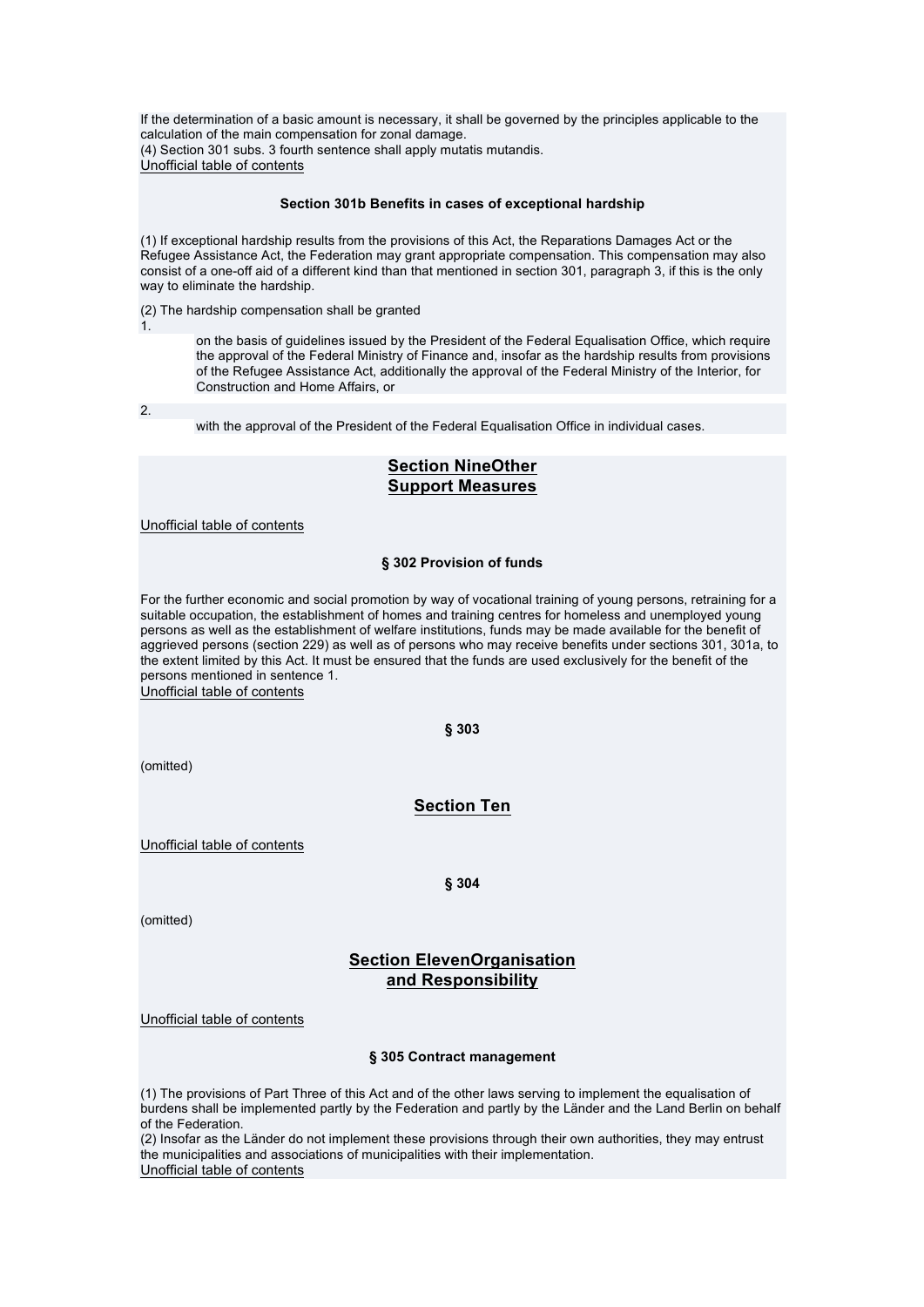#### **§ 306 Land authorities**

In the area of the Länder, equalisation offices and Land equalisation offices shall be established within the existing authorities by the competent authority under Land law or, in the absence of a corresponding Land law provision, by the body designated by the Land government. Unofficial table of contents

## **§ 307 Higher federal authority**

In the area of the Federation, a Federal Equalisation Office shall be established as an independent higher federal authority.

Unofficial table of contents

### **Section 308 Equalisation Offices**

(1) A compensation office shall be established for each district and each city district within the general administration or another existing authority; if necessary, branch offices may be established. An equalisation office may be established for several districts or with nationwide jurisdiction if this is required for reasons of administrative efficiency. For the same reasons, the tasks of an equalisation office may be transferred in whole or in part to another equalisation office or to the Land equalisation office and its branch offices for performance under their own responsibility. A transfer is also possible across Länder by agreement of the bodies responsible for the establishment of equalisation offices and Land equalisation offices in accordance with section 306.

(2) A permanent representative of the head of the authority in which the Equalisation Office is established shall be appointed to manage the business of the Equalisation Office (Head of Service).

(3) Only persons who have the necessary personal and professional aptitude for such an office shall be appointed as head of department and deputy head of department. As a rule, the required professional aptitude shall be assumed if the person to be appointed has the qualification for the higher administrative service. (4) The provisions of subsection (3) concerning the required professional qualification shall apply mutatis mutandis to the case worker entrusted with assessment matters in the determination procedure. (5) The persons provided for in subsection (3) shall be appointed in agreement with the Land compensation office or the competent body under Land law.

Unofficial table of contents

### **§ 309**

(omitted) Unofficial table of contents

### **§ 310 Complaints Committees**

(1) A Board of Appeal shall be formed for the area of a city or district or several districts; if necessary, several Boards of Appeal may be formed.

(2) The Board of Appeal shall consist of a chairman and two honorary assessors. The chairman shall be an employee of the authority where the Board of Appeal is constituted. One assessor shall be an aggrieved party. The assessors shall be obliged by the chairman to perform their official duties conscientiously and impartially; they shall be appointed for four years, unless otherwise provided by Land law.

(3) The Land government or the body competent under Land law shall determine the seat and area of office of the board of appeal, the term of office of the assessors of the board of appeal and by whom or by which electoral body the assessors shall be appointed. Land law may, in derogation of subsections (1) and (2), also provide that an authority shall act as an appeal board instead of the appeal board. The provisions of this Act on boards of appeal shall apply mutatis mutandis to the appeal body. If an authority is established as an appeal body, subsections 1 and 2 shall not apply.

Unofficial table of contents

## **Section 311 Land Equalisation Offices**

(1) A Land equalisation office shall be established for each Land; if necessary, branch offices of this office shall be established. The Land equalisation office shall be established at a supreme Land authority. The tasks of a Land equalisation office may, with the consent of the Federal Equalisation Office, be transferred in whole or in part to another Land equalisation office to be carried out under its own responsibility in accordance with section 308, paragraph 1, sentences 3 and 4.

(2) Section 308 subsections (2) to (4) shall apply mutatis mutandis; as a rule, the required professional aptitude shall be assumed if the person to be appointed has the qualification for higher administrative service. (3) The Land Equalisation Office shall exercise material supervision over the equalisation offices in its area.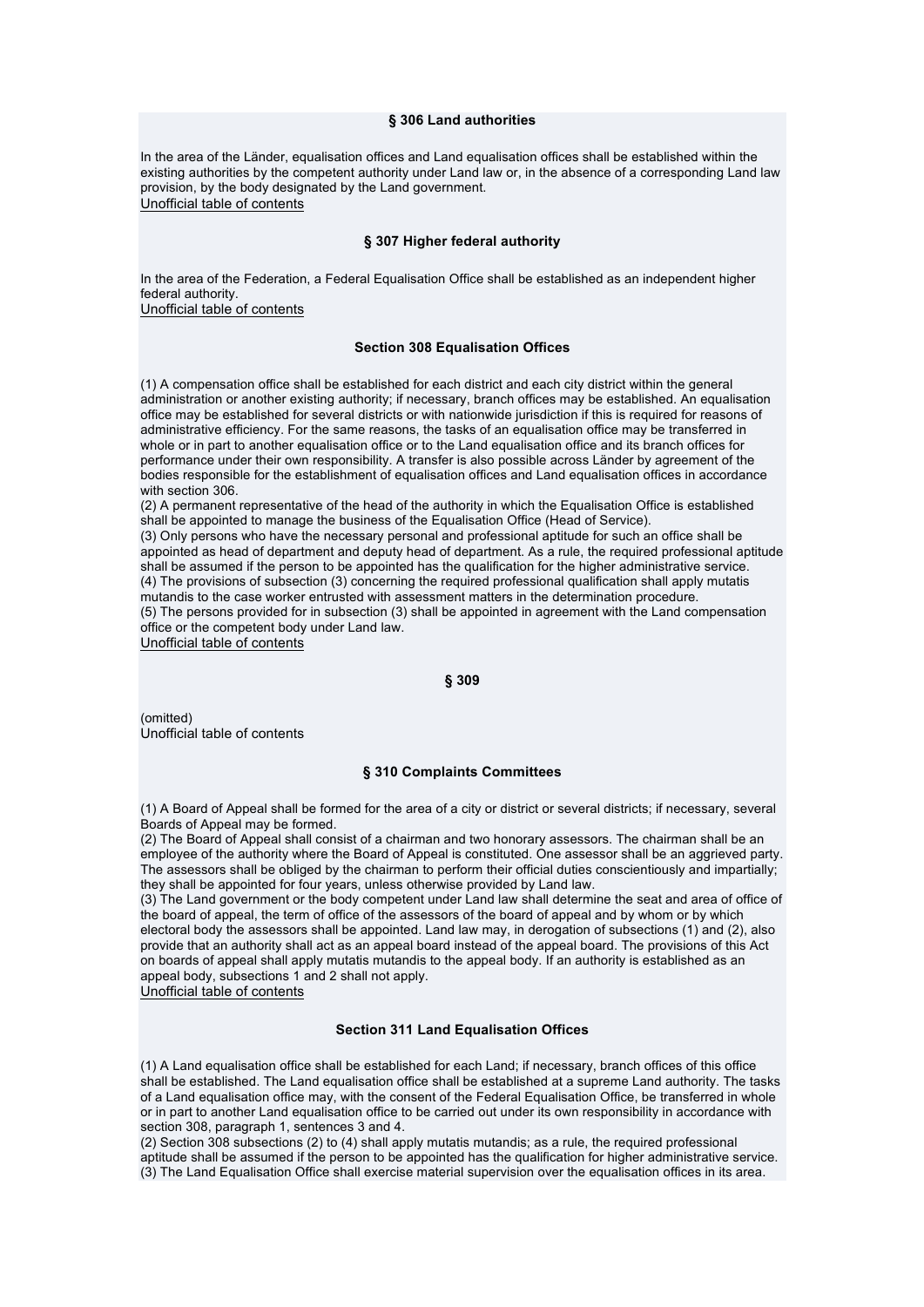### Unofficial table of contents

### **§ 312 Federal Equalisation Office**

(1) The Federal Equalisation Office shall be headed by a President. The President of the Federal Equalisation Office shall be appointed and dismissed by the Federal President on the proposal of the Federal Government; the proposal of the Federal Government shall be made in agreement with the Bundesrat. (2) The President of the Federal Equalisation Office shall exercise the supervision of the Land Equalisation Offices in accordance with section 319(2). The performance of tasks under Part Three of this Act may be transferred to the Federal Compensation Office for performance under its own responsibility by statutory order in accordance with section 308, paragraph 1, sentence 3. As of 1 October 2006, the implementation of the war damage pension as well as the comparable current benefits according to the regulations under the equalisation of burdens law and as of 1 January 2010, the implementation of the reclaim and exclusion procedures of the equalisation of burdens in the cases in which the equalisation administration became aware of the reclaim or exclusion facts after 30 June 2009, shall be transferred to the Federal Equalisation Office. (3) The Federal Ministry of the Interior, for Construction and Home Affairs shall exercise official supervision over the Federal Equalisation Office for the area of equalisation of burdens in agreement with the Federal Ministry of Finance. The Federal Ministry of Finance shall be responsible for the technical supervision of the Federal Equalisation Office; the powers of the President of the Federal Equalisation Office in accordance with paragraph 2, sentence 1 shall remain unaffected.

Unofficial table of contents

#### **Section 313 Transfer of jurisdiction**

(1) The responsibility of a Land for the implementation of the provisions referred to in section 305(1) may be transferred to the Federal Equalisation Office by agreement between the body responsible under section 306 for the establishment of equalisation offices and Land equalisation offices and the Federal Equalisation Office. (2) The scope of the transferred competence as well as the time of the transfer shall be announced by the Federal Equalisation Office in the Federal Gazette.

(3) If the competence has been transferred to the Federal Equalisation Office, sections 306, 308, 310 and 311 shall no longer be applied by the respective Land in this respect.

Unofficial table of contents

### **§ 314**

(omitted) Unofficial table of contents

### **§ 315 General Administrative Courts**

The judicial activity required for the implementation of the provisions of Part Three of this Act shall be exercised by the general administrative courts of the Länder, including the Land of Berlin, and by the Federal Administrative Court, except in the cases provided for in section 276(5). Unofficial table of contents

#### **§ 316**

(omitted) Unofficial table of contents

### **Section 317 Administrative and legal assistance and duty to provide information**

(1) All public authorities and courts shall provide administrative and legal assistance free of charge to the authorities named in this section, provide information and grant access to files to the extent necessary for the implementation of this Act. All other institutions entrusted with tasks under public law shall also be deemed to be authorities within the meaning of sentence 1. Sections 156 et seq. of the Courts Constitution Act shall apply mutatis mutandis to legal assistance by the courts.

(2) The compensation administration shall forward to the office responsible for the release, restitution or compensation of an asset information on the identification of the assets that have been taken away in the area of damage under the Act on the Preservation of Evidence and the Compensation of Loss and for which principal compensation has been granted, as well as the related reference numbers and the name of the compensation office keeping the file.

(3) At the request of the body responsible for the release, restitution or compensation of assets, the compensation office shall provide further information insofar as this is necessary to carry out the procedures for the release, restitution or compensation of the asset. Required in the sense of this provision are, in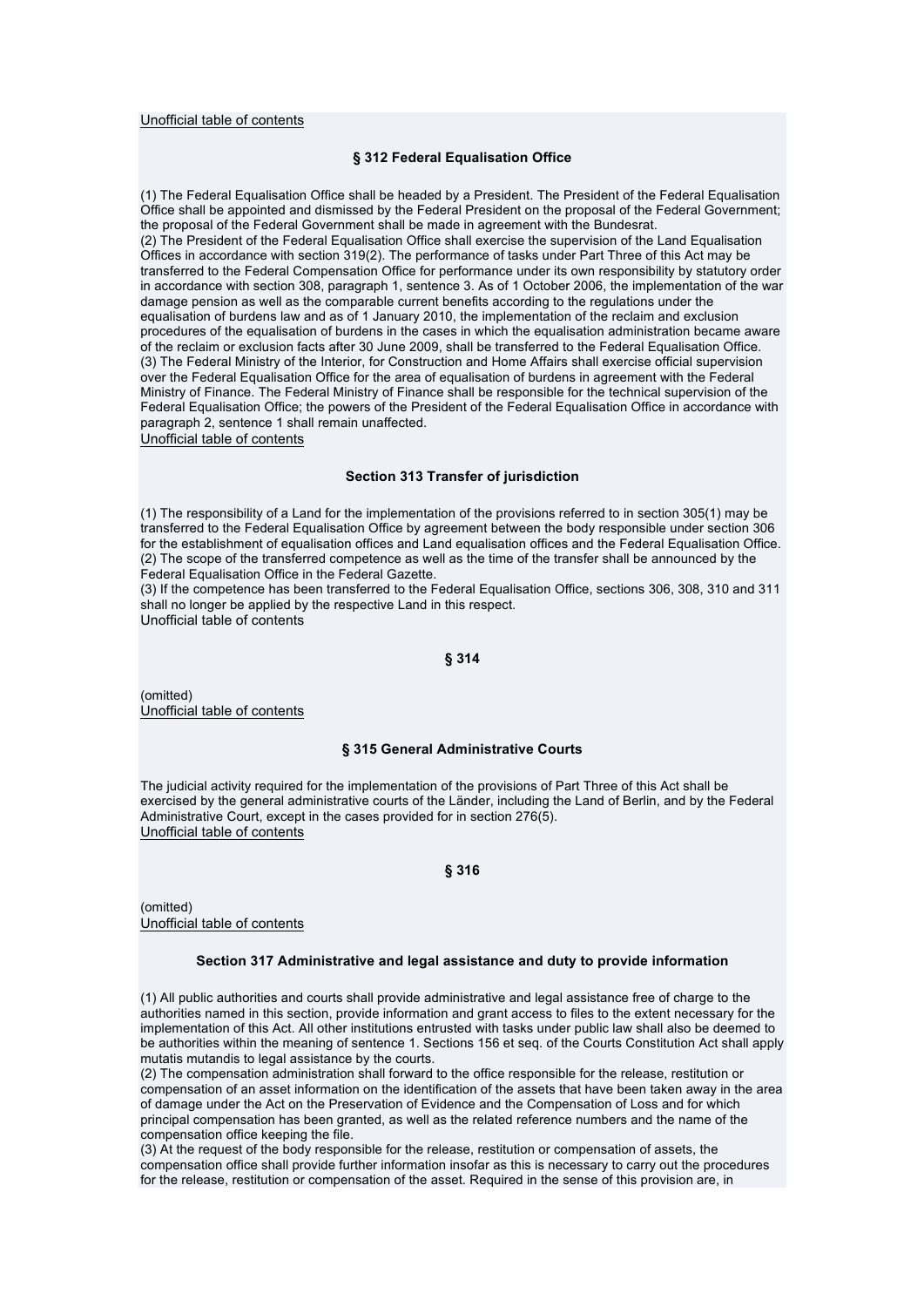particular, information on the amount of the ascertained damage, on the existence of multiple damage, on the main compensation awarded for the asset, on the amount to be recovered calculated in accordance with section 349 subs. 2 to 4, as well as information on the injured party or the beneficiary. The Equalisation Office shall refuse to transmit the information if there are indications that the conditions mentioned in sentence 1 are not fulfilled.

(4) The recipient may only use the transmitted data for the purpose of releasing, returning or compensating the respective asset.

(4a) The data collected in the admission procedure under section 28 of the Federal Expellees Act and in the procedure under section 15 of the Federal Expellees Act may be used and transmitted for procedures under the equalisation of burdens law if this is necessary.

(5) A fee shall not be charged for the issue of a certificate of inheritance, including the preceding proceedings, if the certificate of inheritance is to be used only for the purposes of the equalisation of burdens. This shall not apply to the taking of an affidavit in accordance with section 352(3) sentence 3 of the Act on Proceedings in Family Matters and in Matters of Voluntary Jurisdiction. A certificate of inheritance issued free of charge in accordance with sentence 1 may also be used in proceedings for the restitution, release or compensation of economic goods taken away.

# **Section TwelveAdministration of funds for burden sharing**

Unofficial table of contents

## **§ 318**

(omitted) Unofficial table of contents

### **Section 319 Duties of the President of the Federal Equalisation Office**

(1) The President of the Federal Equalisation Office shall perform the duties resulting from § 5 on behalf of the **Federation** 

(2) The President of the Federal Compensation Office shall determine the details of the granting of compensation benefits within the framework of this Act, the legal ordinances issued in connection therewith and the directives of the Federal Government. He shall issue the necessary general administrative regulations. He shall exercise the powers vested in the Federal Government and the competent supreme federal authorities under Article 85 of the Basic Law in accordance with Article 120a of the Basic Law. (3) (omitted)

Unofficial table of contents

**§ 320** 

(omitted) Unofficial table of contents

**§ 321** 

(omitted) Unofficial table of contents

**§ 322** 

(omitted) Unofficial table of contents

### **§ 323 Special provisions on the use of funds**

(1) A maximum of 650 million German marks shall be made available for the granting of development loans in the 1957 accounting year. This maximum amount shall be reduced by 72 million German marks in each of the accounting years 1958 to 1965. In the accounting year 1965, an additional one-off amount of 200 million German marks shall be made available. In the accounting years 1966 to 1974, an amount of 100 million Deutschmarks may be made available, without prejudice to paragraph 8.

(2) For the purposes of housing assistance (sections 298 to 300), the income from the mortgage profit levy (sections 91 et seq.) shall be made available; the funds shall be made available to the Länder on a loan basis. In each of the 10 accounting years following the 1956 accounting year, the amount shall be reduced by 10 per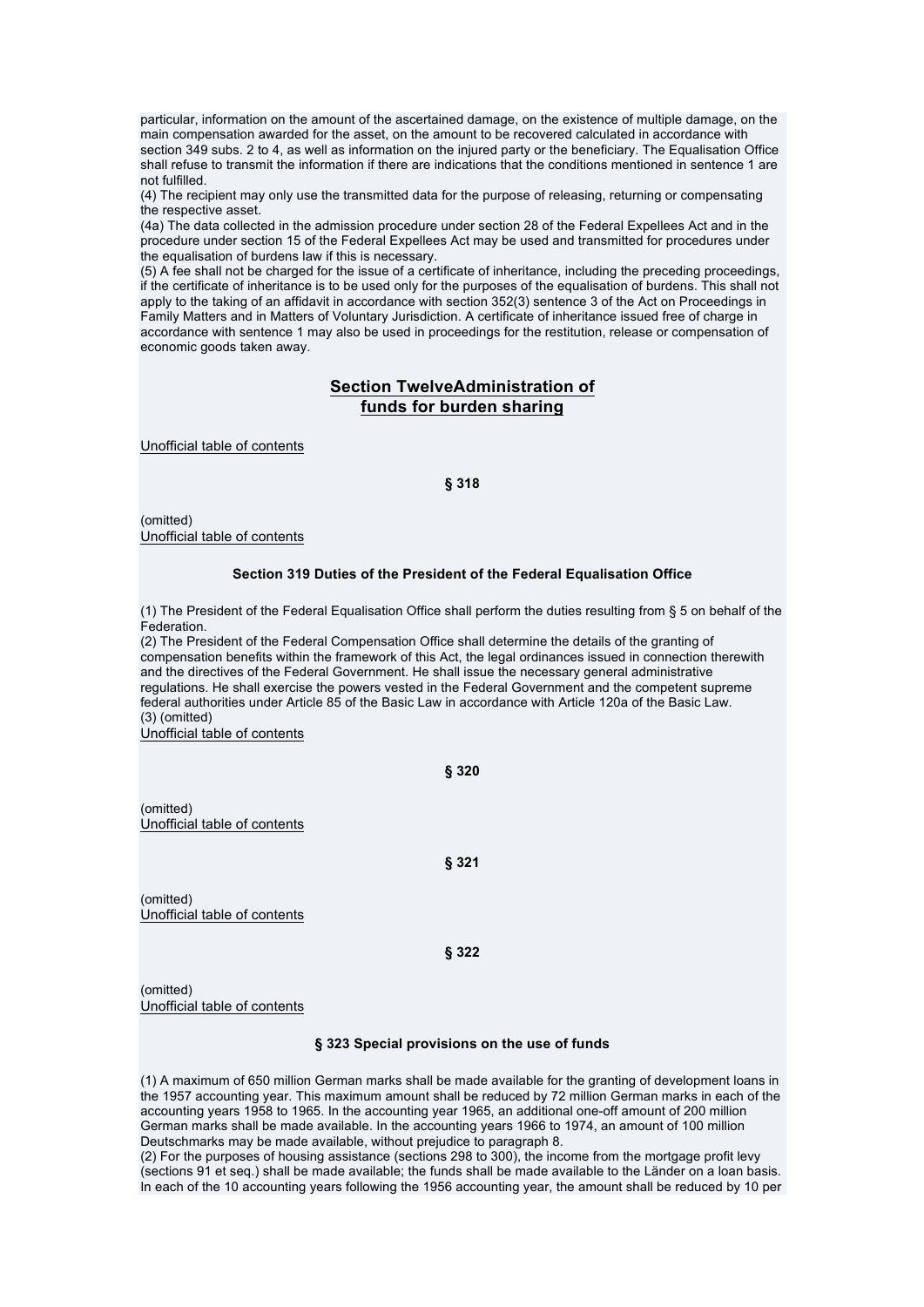cent of the amount to be made available in accordance with sentence 1. In calculating the income from the mortgage profit levy in accordance with sentence 1, amounts accruing on account of the early redemption of the mortgage profit levy shall each be assessed at five per cent as income of the year of redemption and of the 19 following accounting years. Income from the mortgage profit levy which is not to be made available for housing assistance purposes in the year of redemption shall be made available in addition to the funds to be made available in accordance with paragraph 1 as development loans for housing construction in accordance with § 254, paragraphs 2 and 3; this shall apply for the last time to redemption amounts which are included in the income from the mortgage profit levy of the 1962 accounting year. Of the amount resulting from sentences 1 to 3, in addition to the funds to be made available in accordance with paragraph 1, the following shall be made available for the granting of housing construction loans

in the 1963 financial year DM 50,000,000, in the financial year 1964 DM 40,000,000,

in the accounting year 1965 DM 30,000,000;

the President of the Federal Equalisation Office may, in accordance with the provisions of section 319, subsection 1, determine that part of the remaining amount, but not more than 50 per cent, shall also be additionally made available for the granting of loans for the construction of housing. At the same time it shall be empowered to take account in the years 1962 to 1964 of any urgent need for housing loans in excess of the funds available, in anticipation of the additional funds to be made available in the years 1963 to 1965. (3) No funds shall be made available for the granting of job loans from the beginning of the 1957 accounting year.

(4) For the Hardship Fund (§§ 301, 301a), resources of the Equalisation Fund shall be made available, subject to paragraph 8, until 31 December 1965, resources for development loans beyond that also for the accounting years referred to in paragraph 1, sentence 4; the annual amount to be made available shall not exceed 100 million German Marks. Funds shall be made available for other promotion measures in accordance with Section 302 until 31 March 1963. Beyond this date, subject to paragraph 8, funds for the granting of training assistance shall be made available until 31 December 1965 for cases in which the training was commenced before 1 April 1963, as well as for persons who became eligible to apply after 31 December 1956 by taking up permanent residence within the territory of the Basic Law including Berlin (West).

(5) With the consent of the Federal Government, guarantees (section 303) up to a total amount of 100 million Euros and participations (section 303) up to a total amount of 10 million Euros may be assumed by the Equalisation Fund. In the case of the assumption of guarantees, the expenditure plan shall take into account the probable utilisation of the equalisation fund.

(6) For the implementation of the Currency Equalisation Act, at least 50 million German marks shall be made available annually from the equalisation fund until the currency equalisation has been implemented. (7) For the implementation of the Old Savers' Act, the amounts required to pay interest on the cover claims arising under the Old Savers' Act shall be made available until the Old Savers' Act has been completed.

(8) From 1 January 1966, funds may be provided for 1.

for the granting of a loan for construction (§§ 254, 301, 301a), training assistance (§ 302) and assistance for the acquisition of household effects under §§ 301, 301a to persons who have become eligible to apply under §§ 230, 301, 301a in the ten calendar years preceding the date of application,

2.

for the granting of training assistance in cases where the training had begun before 1 April 1963, or before 1 January 1966 in the case of persons referred to in paragraph 4, sentence 3,

3.

for the granting of current aid pursuant to §§ 301, 301a,

4.

for the granting of benefits according to § 301b.

The amount to be provided for the designated benefits, with the exception of the current allowance and the allowance for the acquisition of household effects under sections 301, 301a, shall not exceed 5 million euros per year.

Unofficial table of contents

**§ 324** 

(omitted)

# **Thirteenth SectionProcedure**

**First TitleGeneral Provisions**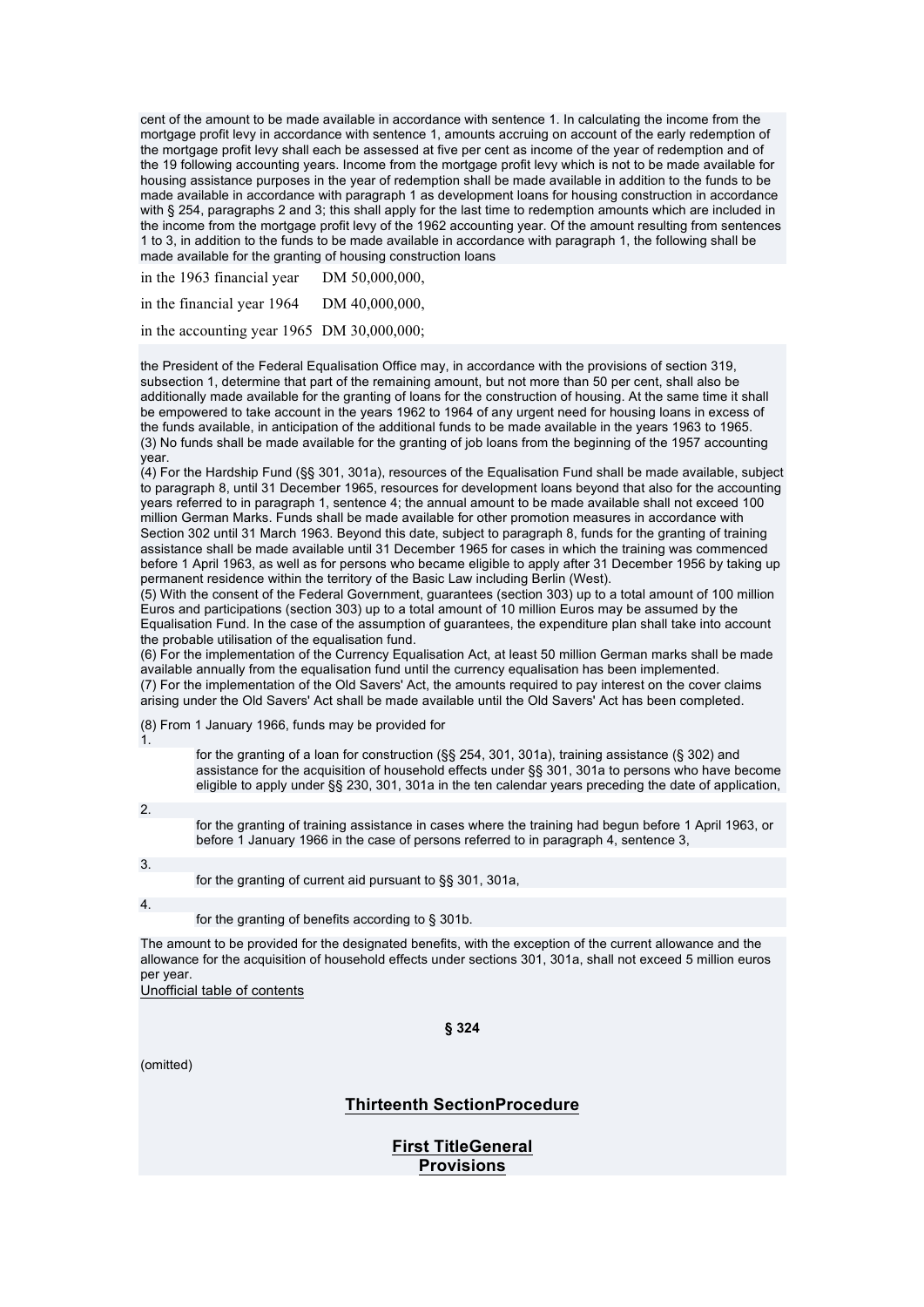### Unofficial table of contents

## **§ 325 Application**

(1) Unless otherwise provided, applications for the granting of compensation benefits shall be addressed to the compensation office competent for the permanent residence of the aggrieved party. If the applicant does not have a permanent residence in the area of application of the Basic Law or in Berlin (West), the following shall be competent 1.

in the case of expulsion claims, claims from the East, savings claims and zonal claims, the compensation office in whose area the claimant last had permanent residence in the area of application of the Basic Law or in Berlin (West),

2.

in the case of war property damage, the compensation office in whose area the war property damage occurred.

(2) If an applicant who does not have a permanent residence in the area of application of the Basic Law or in Berlin (West) has suffered war property damage in the area of several compensation offices or if there are doubts for other reasons as to which compensation office is responsible for receiving the application, the President of the Federal Compensation Office shall determine the compensation office responsible. (3) Unless otherwise specified, the application shall be submitted to the local authority competent for the permanent residence of the injured party. If the application is not sufficiently substantiated or the information is incomplete, the local authority or the authority designated in its place shall endeavour to have it supplemented and, if necessary, summon the applicant. It shall forward the application with a brief statement of its own. (4) Applications for the granting of compensation to which a legal claim exists under this Act shall be submitted on an official form.

Unofficial table of contents

### **Section 326 Further processing of applications**

(1) The equalisation office competent under section 325 or, in the cases of section 308, subsection 1, third and fourth sentences, the equalisation office or Land equalisation office which has become competent shall also be responsible for the further processing of the application, unless the President of the Federal Equalisation Office determines otherwise.

(2) The Compensation Office designated by the President of the Federal Compensation Office shall decide on the applications of several aggrieved persons who are heirs or further heirs of a directly aggrieved person who died before 1 April 1952 by means of a uniform decision. The same shall apply if several parties are involved in a compensation payment.

(3) In the cases referred to in subsection (2), appeals shall be effective against all parties to whom the notice has been served with a reference to this legal consequence.

Unofficial table of contents

### **§ 327 Representation**

(1) The applicant may be represented in the proceedings before the compensation authorities and the boards of appeal; however, his personal appearance may be ordered. Any person who does not professionally represent aggrieved parties before the compensation authorities and the boards of appeal may be dismissed if he or she lacks the capacity to make an appropriate written or oral presentation; the same shall apply to persons who act as representatives for associations (subsection 2, no. 3). Persons who have worked as members of the equalisation authorities, the boards of appeal, the home information offices (section 24 of the Feststellungsgesetz), the information offices (section 28 of the Beweissicherungs- und Feststellungsgesetz) or the commissions set up by them may not, for a period of three years after termination of this activity, work for clients with whose affairs they have been materially concerned within the last three years before termination.

(2) In addition to lawyers and persons and associations authorised on the basis of the Legal Advice Act of 13 December 1935 (Reich Law Gazette I p. 1478), as last amended by the Foreign Trade and Payments Act of 28 April 1961 (Federal Law Gazette I p. 481), only the following shall be entitled to act as legal representatives before the equalisation authorities and the boards of appeal 1.

the authorities, bodies and persons referred to in Article 1 § 3 of the Legal Advice Act, insofar as representation is part of their remit,

2.

Persons and companies, insofar as they are permitted to provide assistance in tax matters on a businesslike basis on the basis of § 3 and § 4 nos. 1, 2 and 4 of the Tax Consultancy Act,

3.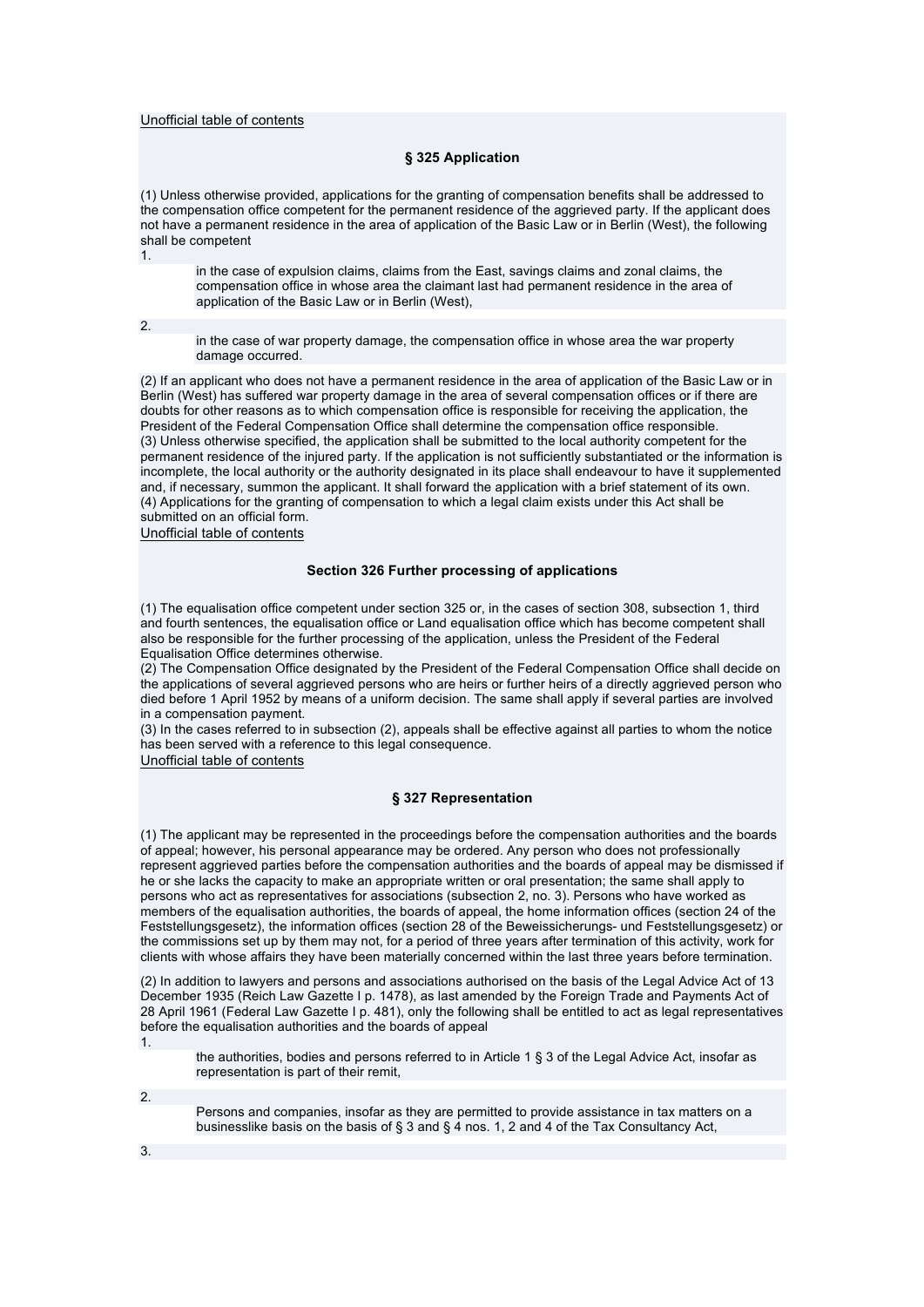associations recognised by the competent supreme federal authorities or the Land governments, the purpose of which is not directed towards commercial business operations, provided that the associations represent their members free of charge and that representation in matters covered by Part Three of this Act is one of their statutory tasks; such associations may be prohibited from representation by the head of the Land Compensation Office, a)

if the representation is exercised wholly or predominantly by persons who would have to be refused admission under sections 4 to 8 of the 1st Implementing Ordinance to the Legal Advice Act of 13 December 1935 (Reich Law Gazette I p. 1481), and if deficiencies complained of in this respect are not remedied within a reasonable time,

b)

if their legal form is misused to circumvent the required authorisation,

c)

if they advertise their legal activities, unless it is only information intended for their members.

(3) The authorities, corporations, persons and associations referred to in subsection (2) nos. 1 to 3 shall, to the extent that they are authorised to act as professional representatives before the equalisation authorities and the boards of appeal, also be authorised to act as professional legal advisers in the matters covered by Part Three of this Act.

(4) (repealed)

Unofficial table of contents

### **Section 328 Exclusion from participation in the proceedings**

The members of the equalisation authorities, the boards of appeal, the home information offices, information offices and the commissions formed at these are excluded from participating in the decision on their own applications or on applications of their members within the meaning of section 15 of the Fiscal Code. In all other respects, the provisions on the exclusion of court persons under the Code of Civil Procedure shall apply mutatis mutandis.

Unofficial table of contents

### **Section 329 Joinder of proceedings**

(1) The proceedings on the granting of compensation, the granting of which depends on the determination of a loss under the Declaratory Act, shall be combined with the declaratory proceedings.

(2) The proceedings for the recovery of compensation payments by way of set-off under section 8 of the Compensation Act may be combined with the compensation proceedings to form one proceeding if the responsibility for both proceedings lies with the same Land. Unofficial table of contents

## **§ 330 Taking of evidence**

(1) The compensation authorities and the boards of appeal shall collect ex officio all evidence necessary for the granting of compensation.

(2) In proceedings before the equalisation authorities and the boards of appeal, the making of affidavits shall be inadmissible and the party oath shall be excluded.

(3) A request for the sworn examination of a witness or expert shall be made to the Local Court in whose district the witness or expert has his or her permanent residence. The provisions of the Judicature Act and the Code of Civil Procedure shall apply mutatis mutandis to the request for examination. Unofficial table of contents

### **Section 330a Duties to cooperate**

(1) Claimants and beneficiaries as well as their dependants, heirs and further heirs whose personal and factual circumstances are relevant for the benefit shall have

1.

to state all necessary facts relevant to the benefit and, at the request of the equalisation authorities, to agree to the provision of the necessary information by third parties,

2.

immediately notify any changes in the circumstances that are relevant for the performance,

3.

The applicant shall designate evidence and, upon request of the equalisation authority, submit or consent to the submission of documentary evidence,

4.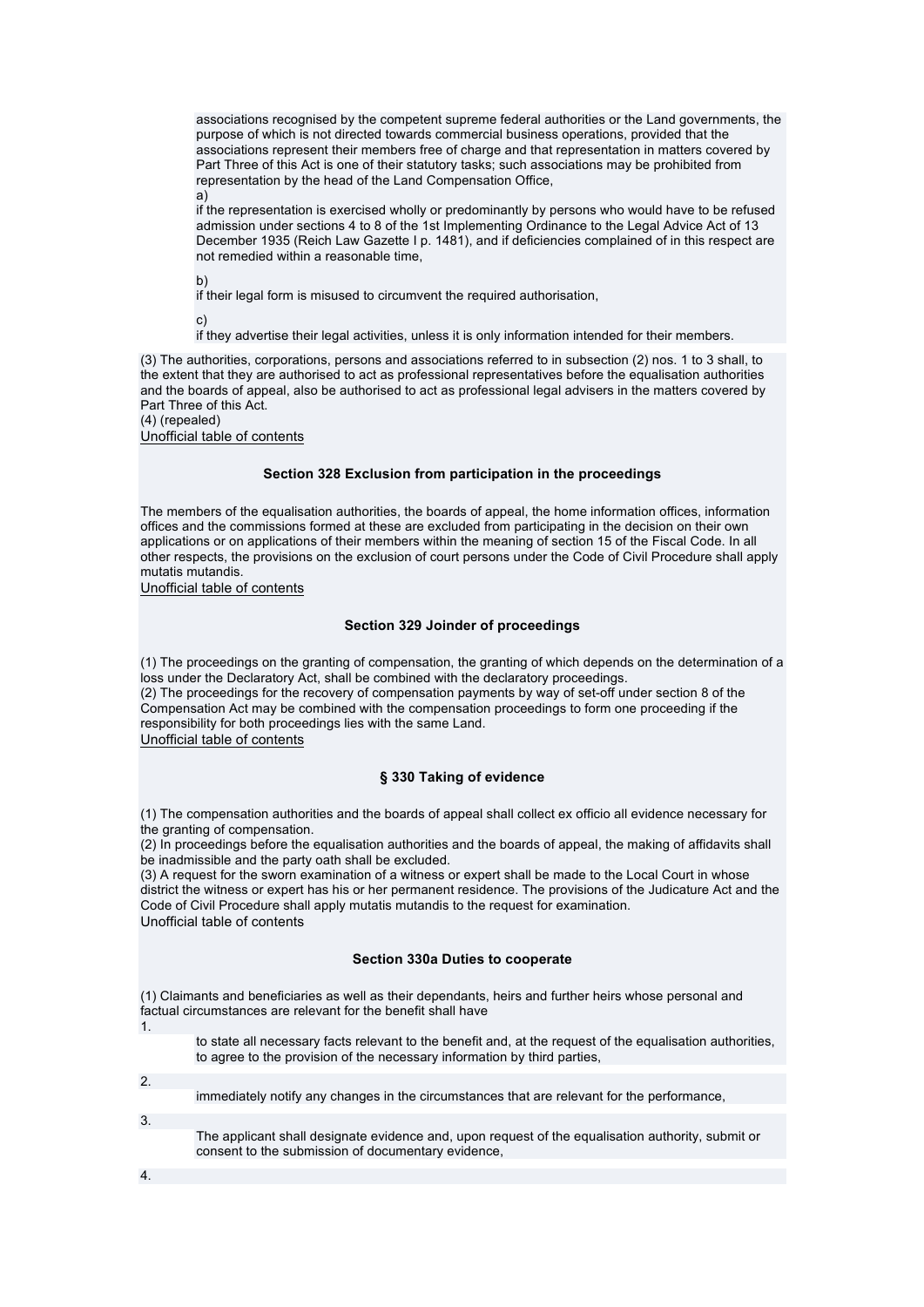to undergo medical examinations at the request of the compensation authority, insofar as these are necessary for the decision on the benefit and are reasonable for the person concerned.

Sections 289, 342 subs. 2 second sentence and section 349 subs. 5 third sentence remain unaffected. Sentence 1 shall apply mutatis mutandis to the reclaiming of overpaid benefits.

(2) The persons obliged under paragraph 1 shall be informed of their obligations to cooperate.

(3) If duties to cooperate pursuant to paragraph 1 are not fulfilled and the clarification of the facts becomes impossible or considerably more difficult as a result, the benefit may be refused, discontinued or reclaimed after the persons concerned have been informed of this consequence in writing and have not fulfilled their duty to cooperate within a reasonable period of time set for them.

Unofficial table of contents

### **§ 331 Consideration of evidence**

(1) The equalisation authorities and the Appeals Committees shall freely decide which information relevant for the decision is to be regarded as proven or credible. Information shall be deemed to have been made credible if it is shown to be correct to the exclusion of serious doubt.

(2) Information that has not been proven or made credible shall not be taken into account. Unofficial table of contents

## **§ 332 Decisions**

(1) Decisions of the equalisation authorities and the boards of appeal shall be made in writing and shall state the reasons on which they are based. They shall contain information as to whether an appeal is available and which appeal is available.

(2) Decisions shall identify the issuing compensation authority and contain the signature or the reproduction of the name of the person acting on its behalf. The signature and the reproduction of the name may be omitted in the case of decisions taken by automatic means.

(3) The decisions shall be served on the applicants. The provisions of the Administrative Service Act shall apply to the service procedure. The service of the decisions may be replaced by a sealed simple letter. In which cases service may be effected by simple letter shall be determined by the President of the Federal Equalisation Office in accordance with section 319(2). A decision transmitted by post by simple letter within the scope of this Act shall be deemed to have been notified on the third day after posting, unless it has not been received or has been received at a later date; in case of doubt, the authority shall prove receipt of the decision and the date of receipt.

(4) Settlements shall be admissible if, on a reasonable assessment of the facts or the legal situation, an existing uncertainty is eliminated by mutual concession and the authority, in its due discretion, considers the conclusion of the settlement to be expedient for the elimination of the uncertainty. Unofficial table of contents

## **Section 332a Bidding procedure**

(1) If a decision on an application cannot be taken because the person to whom the decision is to be served or his or her whereabouts are not known, a default action shall be taken. The rights arising from the application shall expire upon the expiry of the time limit specified therein.

(2) The requirement shall be issued by the equalisation authority. The order shall include in particular

| $\mathbf{1}$ .   |                                                                                                                           |
|------------------|---------------------------------------------------------------------------------------------------------------------------|
|                  | Subject and date of the application.                                                                                      |
|                  |                                                                                                                           |
| 2.               |                                                                                                                           |
|                  | Name and last known address of the applicants,                                                                            |
|                  |                                                                                                                           |
| 3.               |                                                                                                                           |
|                  | the determination of the offer period,                                                                                    |
|                  |                                                                                                                           |
| $\overline{4}$ . |                                                                                                                           |
|                  | the request to assert rights arising from the application at the latest by the expiry of the time limit for<br>the offer. |
|                  |                                                                                                                           |
| 5.               |                                                                                                                           |

the indication that the rights not asserted under the application expire with the expiry of the time limit for the presentation of the application.

(3) The invitation to tender shall be published by posting it at the place generally designated by the authority for this purpose and by publishing it in the Federal Gazette.

(4) The bidding period must be at least six months after the publication of the bid in the Federal Gazette.

(5) The combination of several bids is permissible.

(6) Paragraphs 1 to 5 shall apply mutatis mutandis if a decision cannot be taken on the crediting of a reconstruction loan or war damage pension against the main compensation or on the offsetting of claims for

repayment against compensation benefits because the person to whom the decision would have to be served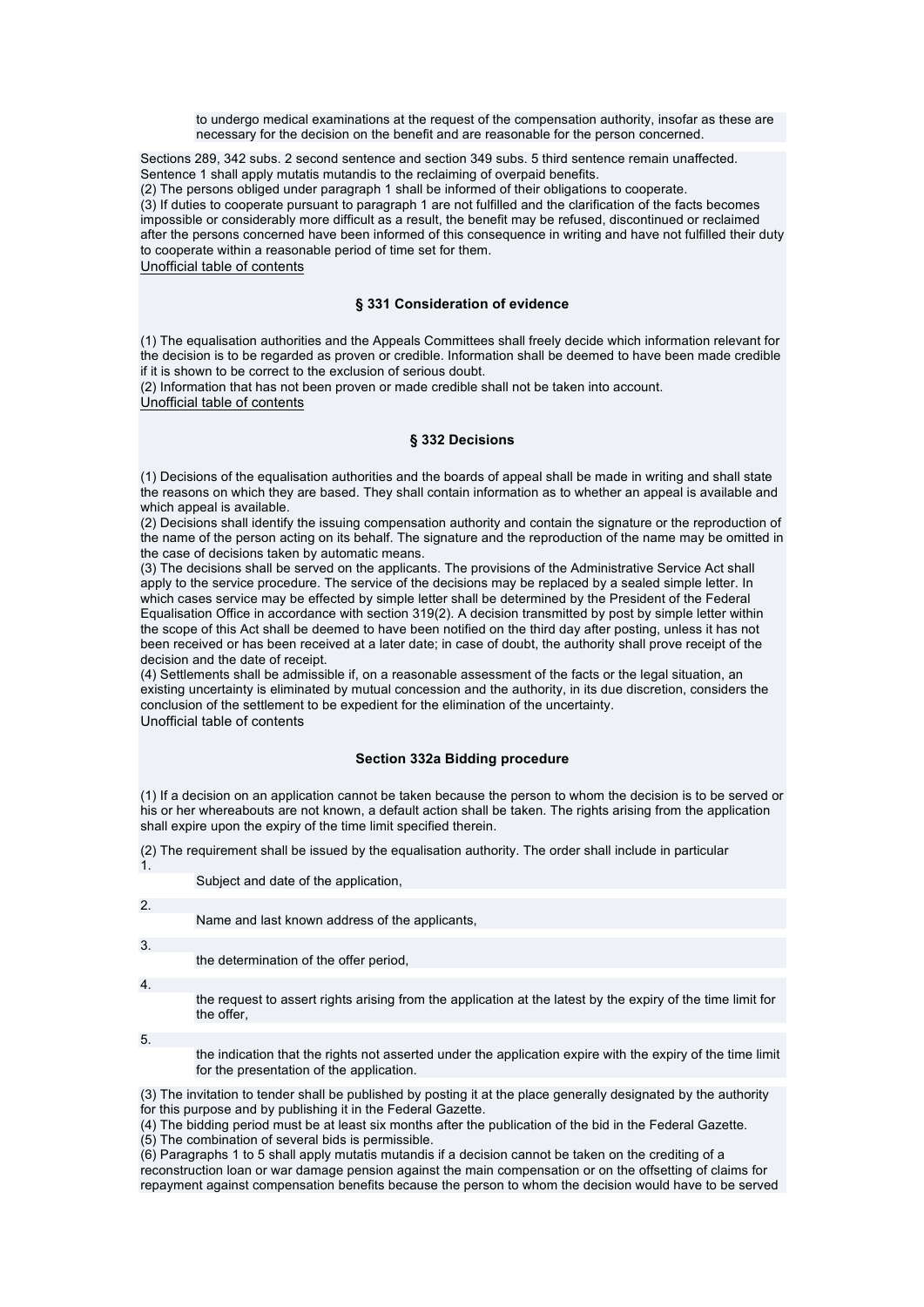or his or her whereabouts are not known. The claims shall expire upon the expiry of the time limit for the posting of a decision. Unofficial table of contents

## **Section 333 Proceedings before the Administrative Courts**

In proceedings before the administrative courts, the provisions applicable to these courts shall apply. Unofficial table of contents

## **Section 334 Fees and Costs**

(1) The proceedings before the equalisation authorities and the boards of appeal shall be free of charge. (2) The necessary costs of the proceedings before the equalisation authorities including the boards of appeal may not be imposed on the applicant. The costs of representation shall be borne by the applicant; this shall not apply to the appeal proceedings insofar as the appointment of a representative was necessary for the appropriate prosecution and the appeal was well-founded. The decision on the costs shall be made at the time of the decision on the merits of the case.

(3) In proceedings before the administrative courts of the Länder, fees shall be charged at the minimum rate. In proceedings before the Federal Administrative Court, the fees shall be reduced to one quarter. (4) For the regulation of costs in proceedings before the administrative courts, the provisions applicable to these courts shall apply.

Unofficial table of contents

## **§ 334a**

(omitted)

# **Second Title Procedure for Main Compensation, War Damage Pension and Household Contents Compensation**

Unofficial table of contents

### **§ 335 Notice**

(1) The equalisation office shall decide on the granting and reclaiming of equalisation benefits by means of a notice.

(2) If, according to the result of the investigation, a decision can be taken on part of the claim, a partial decision may be issued; such a partial decision shall be issued on application if the requirements are met. After the conclusion of the proceedings, an overall decision shall be issued. Unofficial table of contents

### **Section 335a Conditional notice**

(1) The notice or the partial notice may be issued in its entirety or with regard to certain parts subject to the express reservation of amendment or withdrawal if the applicant has a legitimate interest in the issuing of such a notice as soon as possible. The prerequisite is that the notice of assessment of damages under the Feststellungsgesetz has also been issued subject to reservation or that a calculation of the exact amount of the claim, in particular with regard to the provisions of section 245 no. 3, section 249 or section 266 is not yet possible and therefore the notice cannot yet be issued without reservation. The content and extent of the reservation must be clear from the notice. If the uncertainty has been removed, the applicant shall be issued a final notice in this respect.

(2) The provisions of this Act and the principles of general administrative law according to which notices may be amended, revoked or otherwise cancelled without express reservation shall remain unaffected. Unofficial table of contents

### **Section 335b Procedure for Compensation of Damages to Participations**

(1) In cases under section 349(3), third sentence, the equalisation office competent under section 31(2) of the Feststellungsgesetz and section 33(2) of the Beweissicherungs- und Feststellungsgesetz in the version in force on 31 December 1991 shall issue a uniform notice on the amount of compensation for damage to the shareholding.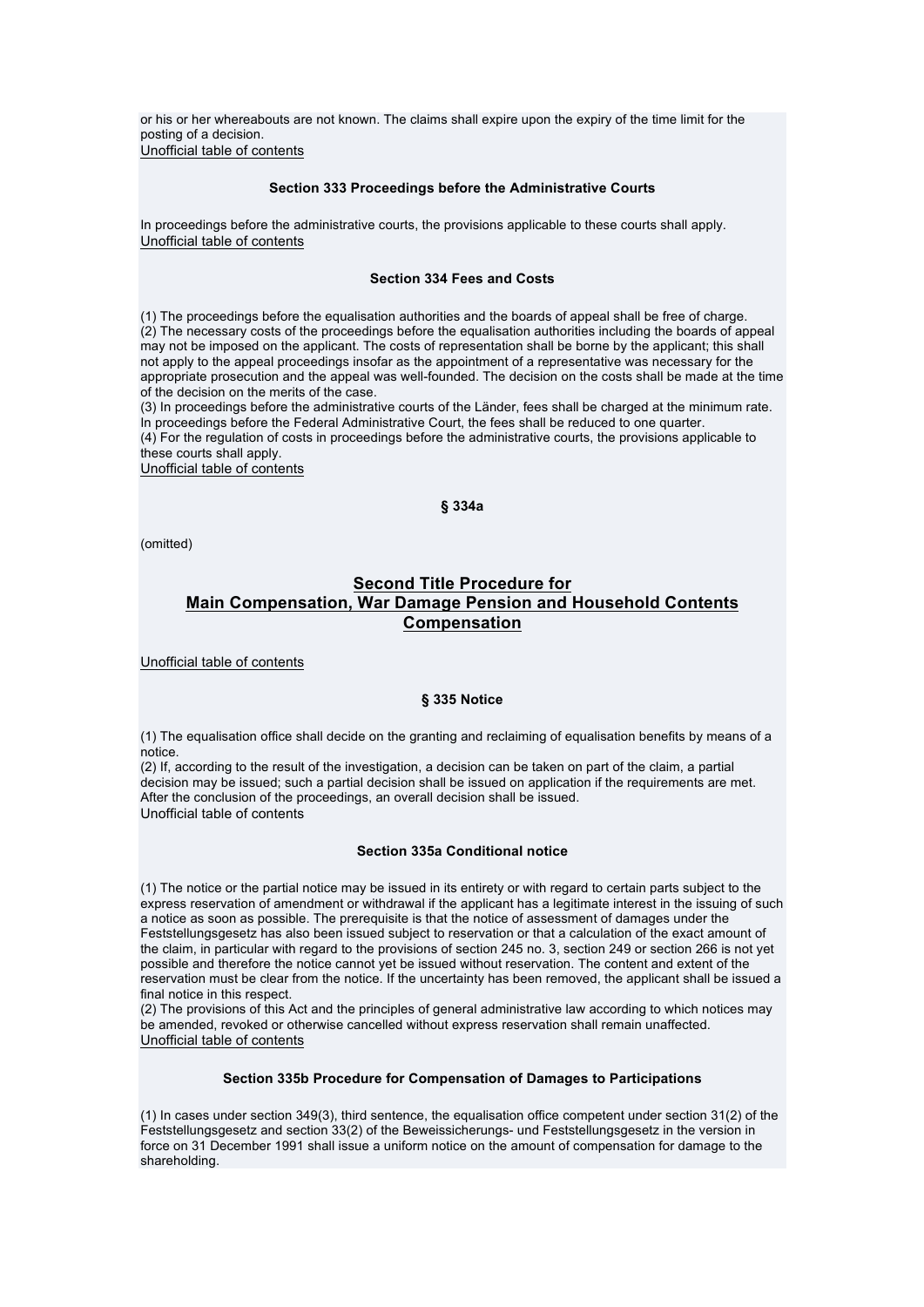(2) If the competent equalisation office has not identified all the parties, the notice shall be served on the identified parties and shall also be published in the Federal Gazette. The publication, which shall be accompanied by information on the right of appeal, shall take the place of the notice for the parties not identified.

Unofficial table of contents

## **§ 336 Complaint**

(1) The applicant may lodge an appeal against the decision of the Equalisation Office within one month of notification. The Board of Appeal shall decide on the appeal if no remedy is granted.

(2) The appeal shall be lodged with the authority which has issued the decision; the time limit shall also be observed if the appeal is lodged directly with the Board of Appeal in due time.

(3) The complaint may be filed in writing or on the record and shall be substantiated. If the statement of grounds is not filed at the same time as the complaint, it may be filed within a reasonable period of time. (4) In the cases referred to in section 308, subsection 1, sentences 3 and 4, the Länder may provide that appeals may also be lodged against the decisions of the Land Equalisation Authority. Unofficial table of contents

## **Section 337 Decision of the Appeals Board**

(1) The Board of Appeal shall decide by resolution. Instead of deciding itself, it may refer the case back to the Equalisation Office.

(2) The Appeals Board may also amend the decision to the detriment of the person who has lodged the appeal.

Unofficial table of contents

### **Section 338 Action for annulment before the administrative court**

The applicant may appeal to the Administrative Court against the decision of the Appeals Committee as well as the decision of the Land Compensation Office, if no appeal is allowed against it, or of the Federal Compensation Office within one month after notification. Unofficial table of contents

## **Section 339 Appeals against decisions of the administrative court**

(1) The appeal against a judgment and the appeal against another decision of the administrative court shall be excluded. This shall not apply to the appeal against the non-admission of the appeal pursuant to section 135 in conjunction with section 133 of the Code of Administrative Procedure and the appeal against decisions on the course of law pursuant to section 17a subsections (2) and (3) of the Code of Judicial Procedure. Section 17a (4) sentences 4 to 6 of the Judicature Act shall apply mutatis mutandis to appeals against decisions on the course of justice.

(2) (omitted)

(3) Paragraph 1 shall also apply to proceedings on disputes under public law between the Federation and other public legal entities.

Unofficial table of contents

### **Section 340 Suspensive effect**

(1) The appeal, the action for annulment and the revision shall have suspensive effect.

(2) By way of derogation from subsection (1), the suspensive effect shall not apply to appeals against recovery notices and benefit notices as well as notices under section 349(3a) to (3c).

(3) In the cases referred to in subsection (2), the Equalisation Office may suspend the execution in whole or in part. Section 80, paragraph 4, sentences 2, 3 and paragraph 6 of the Code of Administrative Procedure shall apply mutatis mutandis.

Unofficial table of contents

### **Section 341 Restitutio in integrum**

If a person was prevented through no fault of his or her own from complying with a time limit for lodging an appeal in proceedings before the equalisation authorities and the boards of appeal, he or she shall be granted restitutio in integrum on application. Section 60 (2) to (4) of the Code of Administrative Procedure shall apply mutatis mutandis.

Unofficial table of contents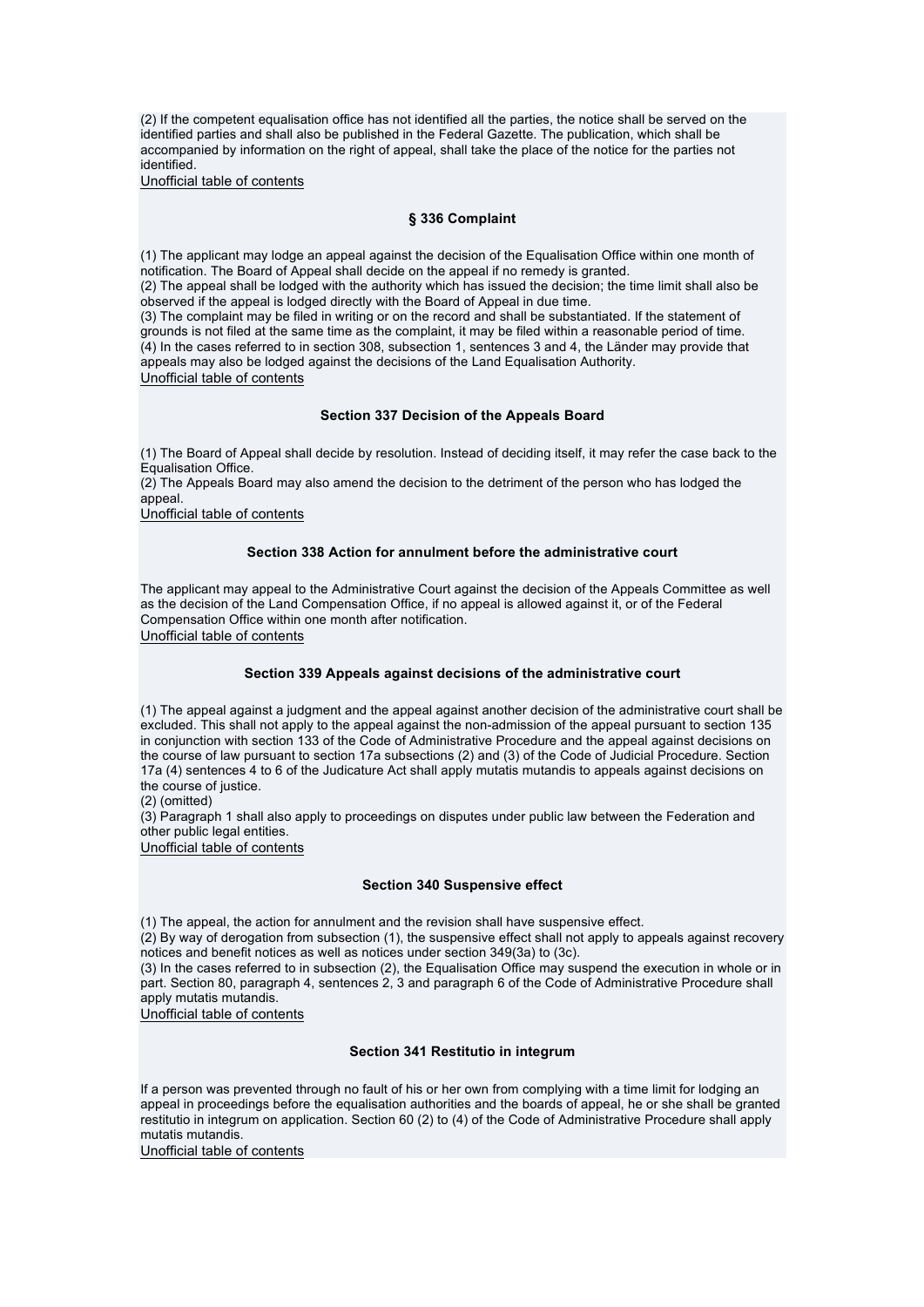### **§ 342 Reopening of the proceedings**

(1) If a decision has become final or non-appealable, the proceedings may be resumed within five years on the same grounds as provided for in the provisions of the Fourth Book of the Code of Civil Procedure. This shall also apply to other amendments of notices. Sentence 1 shall not apply in the cases of paragraph 2 and section 360.

(2) The proceedings shall also be resumed if

compensation payments within the meaning of section 249 subs. 2 and section 296 subs. 1 or within the meaning of section 8 subs. 2 no. 4 of the Feststellungsgesetz are subsequently granted, or

 $\overline{2}$ 

1.

damage is subsequently compensated in full or in part.

The aggrieved party shall be obliged to give notice of reasons leading to the reopening of proceedings hereunder; section 289 subs. 3 shall apply mutatis mutandis. The benefits and privileges under nos. 1 and 2 shall be taken into account by recalculation and, in case of overpayment, by reclaiming. Section 349 subs. 5 fourth and fifth sentences shall apply mutatis mutandis.

(3) By way of derogation from subsection (2), the proceedings shall not be resumed if damage is compensated in whole or in part after 31 December 1989. Benefits and advantages under subsection (2) No. 2 shall be taken into account by recovering the compensation granted in accordance with section 349. Unofficial table of contents

### **Section 343 Expiry, discontinuation and recovery of the war damage pension**

(1) If the conditions for the granting of a war injury pension subsequently change (section 288), the Compensation Office shall order the expiry of the entitlement under section 292a(3)(1), the cessation, suspension or modification of the payments.

(2) The provisions of sections 336 et seq. shall apply to the proceedings. An appeal shall not have suspensive effect. This shall also apply to assessment notices under section 292a(1) no. 1.

(3) Subsections (1) and (2) shall apply mutatis mutandis if the beneficiary is obliged to repay amounts received in excess (section 290).

(4) In the cases of section 342 subs. 2 No. 2, the payments of maintenance assistance shall be deemed to have been made; the same shall apply to the payments of compensation pensions insofar as they were made or could have been made to compensate for the loss of the occupational or other means of livelihood. (5) Section 292a shall apply to periods after 31 December 2005. Unofficial table of contents

## **§ 344 Declaratory proceedings**

In proceedings under the Declaratory Judgments Act and in declaratory proceedings under the Preservation of Evidence and Declaratory Judgments Act, remedies shall not be available if, even if the proceedings on the remedy are successful, higher compensation benefits cannot be granted under the provisions of this Act.

## **Third titleprocedures**

# **in the case of fulfilment of claims to main compensation and household allowance as well as in the case of integration loans, hardship benefits and on the basis of other support measures**

Unofficial table of contents

## **§ 345 Basic regulation**

(1) The Equalisation Office shall decide by notice on the fulfilment of claims for main compensation (section 252) and household allowance (section 297) as well as on the application for the granting of integration loans (sections 253 et seq.), hardship benefits (sections 301, 301a) and benefits on the basis of other support measures (section 302). The decision may also state that the application cannot be granted at present due to lack of available funds, but that the application will be reconsidered as soon as sufficient funds are available. (2) The aggrieved party may appeal against the decision of the Equalisation Office and, in the cases of section 336, subsection 4, of the Land Equalisation Office within one month after service to the Appeals Committee, which shall decide in accordance with section 337. Against the decision that at present an application cannot be complied with for lack of available funds, the applicant may appeal to the decision of the Appeals Committee only for the purpose of reviewing whether there has been an abuse of discretion. (3) If, according to general statutory provisions, the requirements for an administrative court action against the decision of the Appeals Committee or the decision of the Land Compensation Office or the decision of the Federal Compensation Office are met, sections 338 et seq. shall apply mutatis mutandis.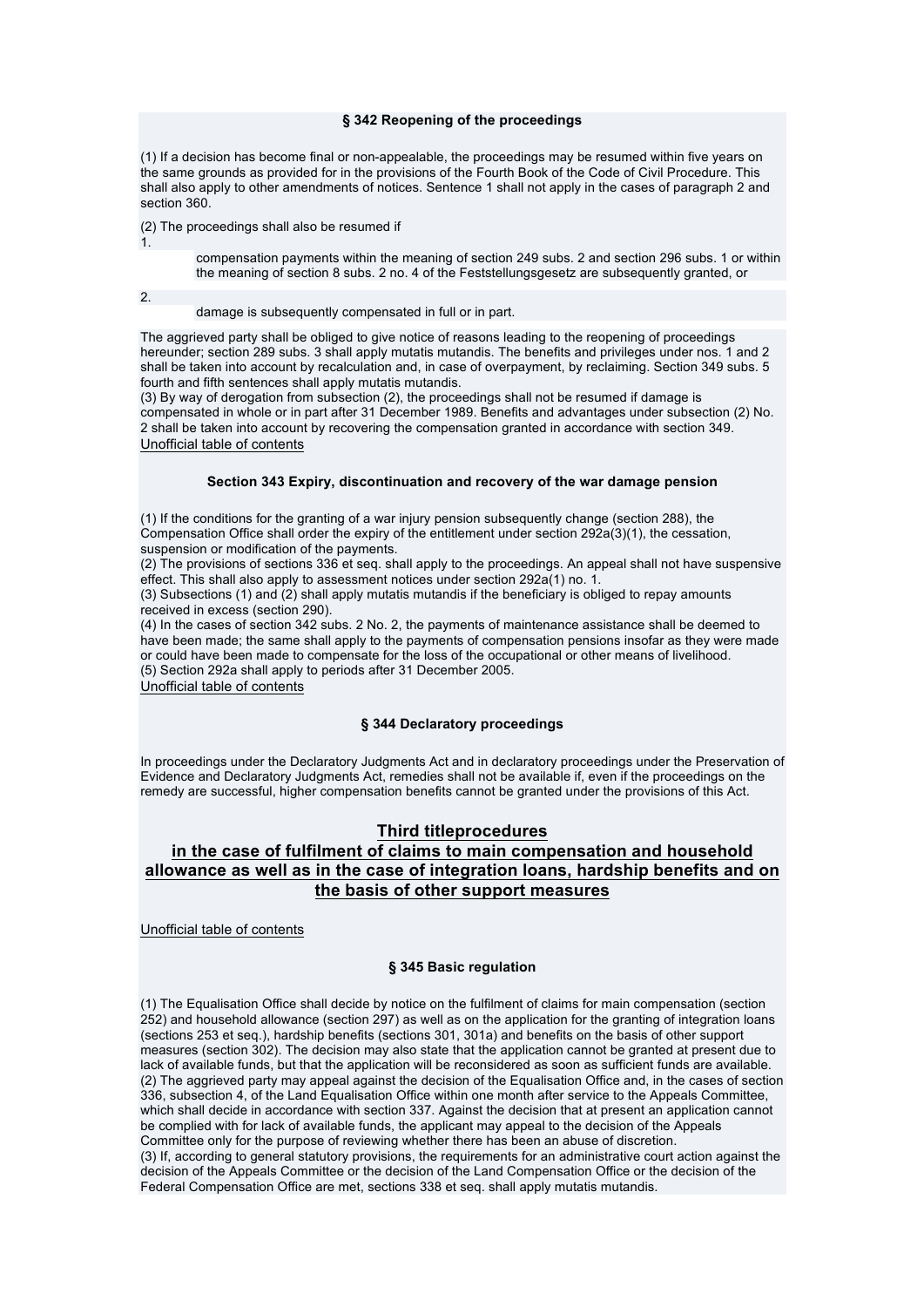### Unofficial table of contents

## **§ 346 Special regulation**

(1) The President of the Federal Equalisation Office may, in accordance with section 319, paragraph 2, sentence 1, regulate the procedure in deviation from the provisions of section 345. In so far as section 345 prescribes that the compensation committee be heard, it shall be ensured that representatives of the displaced persons and war property victims are heard before the decision is taken. The aggrieved person must be able to have the decision reviewed, unless it was issued by the President of the Federal Equalisation Office; the review must at least relate to whether there has been an abuse of discretion. (2) The President of the Federal Compensation Office may further determine, in accordance with section 319, paragraph 2, sentence 1, that the hearing of the Compensation Committee shall be dispensed with when claims for main compensation (section 252) are met, provided that the decision results from generally established objective standards.

## **Fourth TitleProceedings in Housing Assistance**

Unofficial table of contents

## **§ 347 Decision of the Board of Equalisation**

Upon the application for housing assistance, the head of the equalisation office shall decide whether the applicant is recognised as a preferred candidate for housing by means of a notice. The aggrieved person may appeal against the decision of the equalisation committee within one month after notification of the decision. An appeal or complaint against the decision of the equalisation committee is not admissible. If, according to general statutory provisions, the prerequisites for an action before an administrative court are met, sections 338 et seq. shall apply mutatis mutandis.

Unofficial table of contents

### **§ 348 Allocation of funds**

(1) The funds made available for housing assistance shall be used to finance housing for aggrieved persons as public funds within the meaning of the Housing Act applicable from time to time in accordance with section 8(1) no. 13, taking into account the provisions of sections 298 to 300.

(2) The funds shall be repaid to the Equalisation Fund by the Länder as the first borrowers at the rate of two per cent per annum in the accounting years 1957 to 1964 and at the rate of four per cent per annum in the accounting years 1965 and 1966. In the accounting years 1967 to 1982, the liability still existing on 31 March 1967 shall be repaid with one sixteenth each. This liability shall be calculated in such a way that the payments made by the Länder which are deemed to be repayments under the fourth sentence of section 6(3) shall be deducted in one sum as at 31 March 1967. Interest accruing from the temporary use of funds for bridging loans in lieu of first mortgages shall be paid to the equalisation fund. Interest on and repayment of the funds by the last borrower shall be determined in accordance with the provisions of the Housing Act applicable in each case.

(3) The President of the Federal Equalisation Office shall determine the details of the distribution and use of the funds, the terms and conditions of the loans and the distribution of the housing to the aggrieved persons in accordance with the first sentence of section 319(2). It must be ensured that the housing created using these funds or adequate substitute housing is made available to the aggrieved persons recognised under section 347. Replacement housing may only be allocated if the aggrieved party or, if it is not possible to interview the aggrieved party at the start of construction, the compensation office has given its consent.

(4) Paragraph (2), sentences 1 and 2, shall apply mutatis mutandis to the funds granted to the Länder on a loan basis for the promotion of social housing construction from the Emergency Assistance Fund, from the proceeds on the basis of the Mortgage Protection Act and under the Act on the Promotion of Housing Construction for Resettlers in the Host Countries and of Housing Construction for Soviet Zone Refugees in Berlin of 30 July 1953 (Federal Law Gazette I, p. 712) and under section 46, paragraph (2) of the Federal Expellees Act.

# **Section Fourteen**

Unofficial table of contents

**§ 349 Recovery in the event of compensation for damage**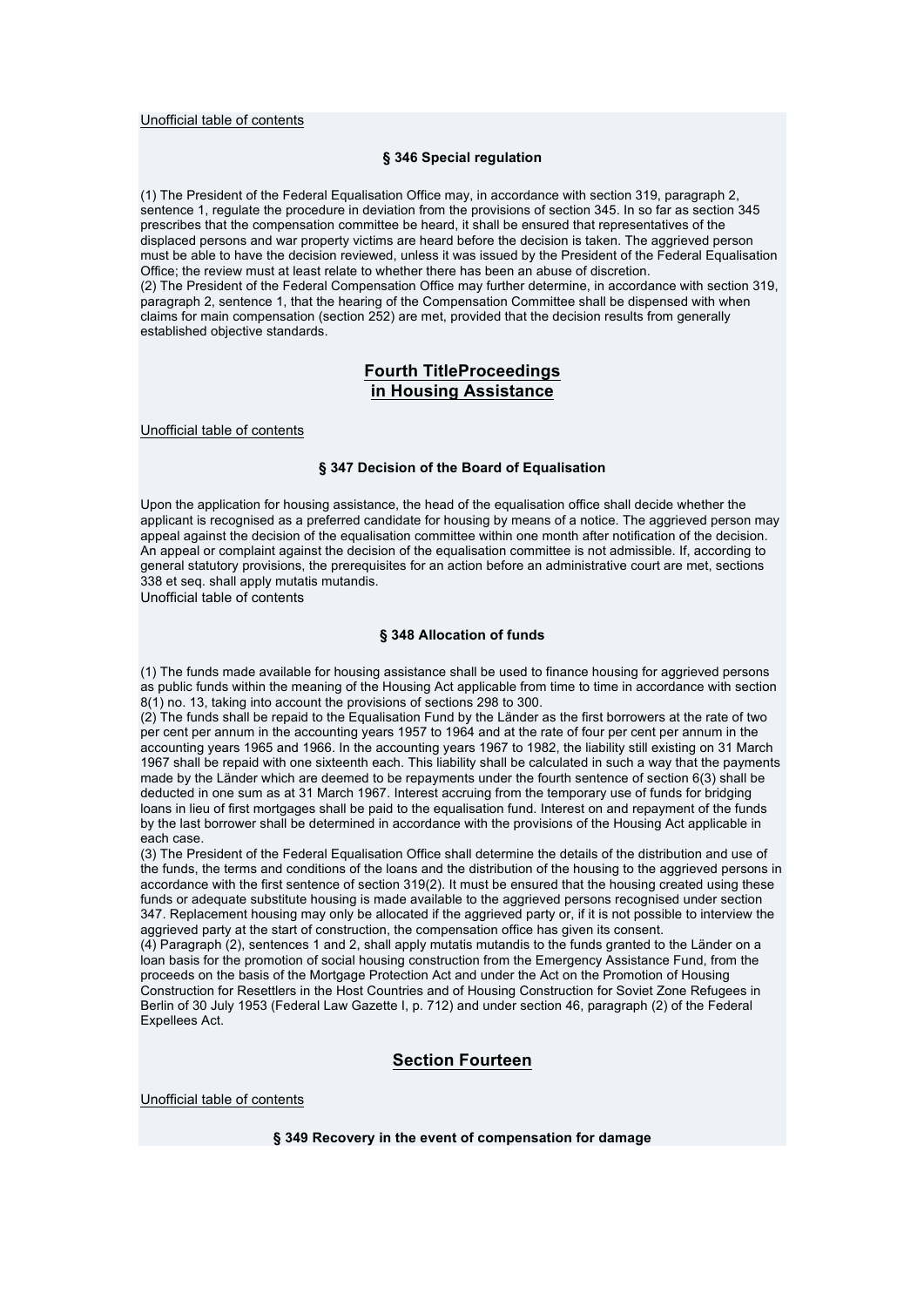(1) In the cases referred to in section 342, subsection 3, the excess compensation granted shall be reclaimed in accordance with subsections 2 to 5. Section 21a (2) of the Feststellungsgesetz shall not apply. No reclaim shall be made if, on the basis of other statutory provisions, compensation benefits or other compensation payments have been reduced because of compensation benefits granted. If the reclaiming of equalisation payments by offsetting has been omitted contrary to section 8 of the Compensation Act, the excess compensation payments granted shall be reclaimed; in this case, no offsetting shall take place against the basis of assessment reduced in accordance with section 7 of the Compensation Act.

(2) In order to determine the amount to be recovered, the final basic amount of the principal compensation shall be calculated which would result without taking into account the damage insofar as it has been compensated or is deemed to have been compensated. For the assessment of the damage, the provisions of the Determination Act and the Preservation of Evidence and Determination Act in the version applicable on 31 December 1991 shall apply. The valuation limits pursuant to section 22 (1) sentence 1 of the Valuation Act shall apply.

(3) In the case of the restitution of an economic unit or an asset as well as in the case of the restoration of full rights of disposal over such assets, it shall be presumed that the ascertained damage has been compensated in full in this respect. In the case of restitution of assets located in the territory referred to in Article 3 of the Unification Treaty and restoration of full rights of disposal over such assets, the ascertained damage shall always be deemed to have been compensated in full in this respect; reductions in value and the absence of accessories or inventory shall not be taken into account. If damage to a legal entity or a partnership under commercial law is compensated in whole or in part by the restitution of assets or compensation payments, the compensation for damage shall be attributed to the individual party involved in accordance with its shareholding ratio. In the case of compensation for damage under the Property Act or other domestic German legal provisions in money or money's worth in German marks, in euros or in the form of the provision of replacement property, the ascertained damage shall be compensated in full. Other compensation payments in money or money's worth shall be set off against the amount of the damage taken into account in awarding the main compensation at their value in German marks, after 31 December 2001 in euros. Compensation payments in money made after 30 June 1990 which have been converted in accordance with the provisions on the introduction of the currency of the German Mark in the German Democratic Republic shall be assessed at their nominal amount before the conversion.

(3a) In the cases of § 32, paragraph 1, sentence 4 of the Property Act, the equalisation office may order the beneficiary named in the intended decision to provide security for the amount expected to be recovered in accordance with the provisions of the 2nd section of the Mortgage Redemption Ordinance as soon as the decision on the retransfer has become final. The equalisation office shall forward the decision to the competent office or Land office for the settlement of open property issues for service within the time limit of section 33, paragraph 5a of the Property Act. Section 34, paragraph 1, sentences 3 to 6 of the Property Act shall apply mutatis mutandis with the proviso that the competent equalisation office shall take the place of the office for the settlement of open property issues and the Federal Government shall take the place of the General Settlement Fund. Fees for the land register procedure shall not be charged.

(3b) For entitled persons within the meaning of section 6 (1a) of the Property Act who have applied for the restitution of a sole proprietorship or an enterprise within the meaning of section 1 (2) of the Enterprise Restitution Ordinance which had only one proprietor, subsection (3a) shall apply mutatis mutandis in the case of the restitution of assets under section 6 (6a), first sentence, of the Property Act.

(3c) If the person entitled to dispose of the property within the meaning of section 2(3) of the Property Act is obliged to pay the proceeds or to compensate the beneficiary for the market value, the provisions of subsections (3a) and (3b) shall apply mutatis mutandis. In addition, the equalisation office shall instruct the person entitled to dispose of the property to provide the security under subsection 3a, first sentence, from the proceeds or market value on behalf of the person entitled. Paragraph 3a sentence 2 shall apply mutatis mutandis to the service of the notice. The claim of the Federation shall take precedence over the claim of the person entitled.

(3d) Further details of the procedure under paragraphs 3a to 3c may be regulated by statutory instrument. Section 367 (2) shall not apply.

(4) If the final basic amount of the principal compensation awarded and fulfilled in accordance with the provisions of sections 251, 258, 278a, 283 and 283a exceeds the final basic amount calculated in accordance with subsection 2, the exceeding basic amount plus the interest surcharge calculated in accordance with sentence 3 shall be reclaimed. In the cases of § 249a, in the case of a release of savings, the fulfilled main compensation is to be reclaimed in the amount of the additionally granted basic amount (saver's surcharge) plus the interest surcharge. For the calculation of the interest surcharge, the percentage rate applied for the first fulfilment of main compensation for the asset concerned shall be decisive, which was used as a basis for the interest surcharge within the meaning of section 250 subs. 3; the additional basic amount (section 250 subs. 6) shall not be taken into account for the calculation of the interest surcharge to be reclaimed. If the person liable to repayment proves that the value of the indemnification obtained is less than the amount to be recovered, the recovery shall be limited to the value of the indemnification; indemnification paid before 1 January 2002 in German marks shall be assessed with the divisor 1.95583 in euros. The payments made in war damage pensions and comparable benefits shall remain unaffected; this shall not apply to the amounts credited to the main compensation awarded, which are subject to recovery in accordance with sentence 1. Current payments of war damage pensions and comparable benefits shall continue to be paid in accordance with the applicable provisions; a reclaim of the main compensation paid in accordance with §§ 251, 258, 278a, 283 and 283a shall not reduce the current payments. Benefits in respect of compensation for household effects or assistance in obtaining household effects shall not be reclaimed.

(5) Recovery shall be directed against recipients of compensation benefits, their heirs or further heirs and, in the case of property subject to succession, against subsequent heirs, insofar as these or their legal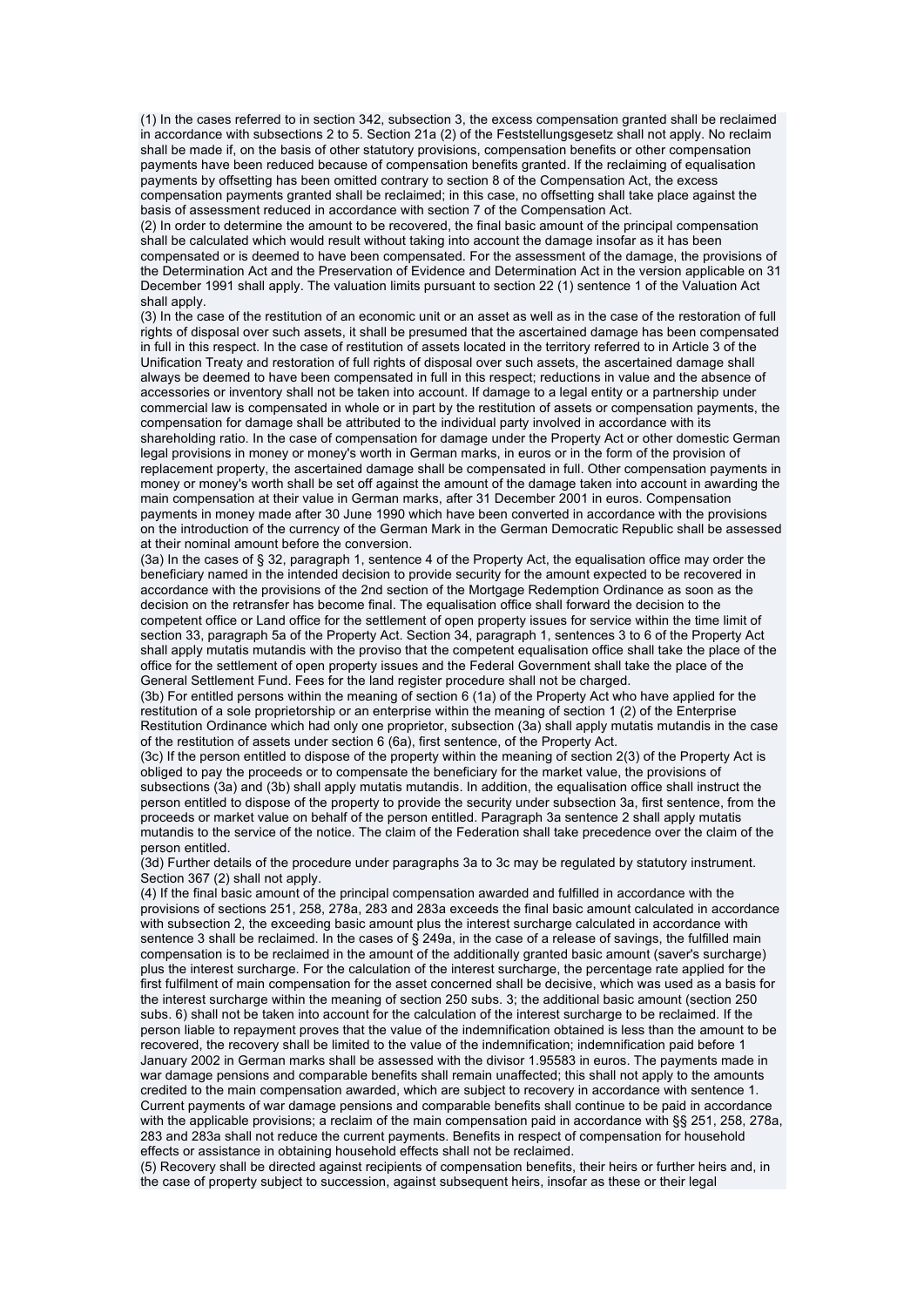successors have obtained the compensation benefit; beneficiaries within the meaning of section 2 subs. 1 third sentence of the Property Act and members of a community of heirs benefiting from the waiver in accordance with section 2a subs. 3 of the Property Act shall also be deemed to be heirs in respect of the recovery claims (repayment debtors). If a legal successor of the person liable to repay or of the injured party under section 229 has obtained the compensation of damage without adequate consideration or as a legatee, he or she may be held jointly and severally liable in addition to the persons liable to repay mentioned in sentence 1. Recipients of compensation for damage are obliged to notify the competent compensation authority and to provide the information required for recovery. Except in cases under section 8 of the Compensation Act, recovery shall be precluded after the expiry of four years from the calendar year in which the equalisation authority became aware of the compensation for damage and of the person liable, but not before 31 December 1996; the period shall be ten years if the recipient of compensation for damage has not fulfilled his obligation under sentence 3. The period may be interrupted by written notice to the obligor. Unofficial table of contents

### **§ 349a Minimum amount for recoveries**

Compensation payments shall not be reclaimed as long as the amount to be reclaimed attributable to the respective person liable for repayment is less than 50 euros.

# **Fifteenth SectionOther and Transitional Provisions**

Unofficial table of contents

### **§ 350 Volunteering**

(1) Persons residing in the area of application of the Basic Law and in Berlin (West) who are requested to cooperate in an honorary capacity in the implementation of the provisions of Part Three of this Act shall be obliged to do so.

(2) Voluntary work, in particular as an assessor in the Appeals Committees, can only be refused for important reasons.

(3) The granting of travel expenses, daily and overnight allowances as well as compensation for loss of earnings to committee assessors shall be governed by the provisions applicable to the compensation of honorary judges.

Unofficial table of contents

#### **§ 350a Reimbursement and offsetting of compensation payments**

(1) Recipients of compensation benefits, their heirs or further heirs shall be obliged to repay any overpayment received to the extent that a claim for repayment exists under this Act or under general administrative law. Except in the cases of section 342(2) and section 349 and subject to subsection (2), the claim for repayment may only be asserted within four years of the end of the calendar year in which the overpayment was made; the period shall be ten years if recipients of compensation benefits are responsible for or jointly responsible for the overpayment.

(2) Claims for repayment may be offset against all compensation benefits, with the exception of current payments of war damage pensions (sections 261 et seq.) and death benefits (section 292b), and against all cash benefits due under the Compensation and Equalisation Benefits Act. This shall also apply insofar as a claim for repayment can no longer be asserted due to expiry of the time limit under subsection 1, sentence 2. Insofar as an excess amount received is covered by a claim to main compensation, it shall be set off against the latter; if the entitled person receives a compensation pension or temporary maintenance assistance, the basic amount determined in accordance with section 266 subs. 2 shall be reduced accordingly. Section 290 remains unaffected.

(3) Section 343 paras 1 and 2 shall apply mutatis mutandis to the proceedings. Unofficial table of contents

## **Section 350b Maturity, Deferment and Enforcement**

(1) The claim for recovery shall become due one month after the service of the benefit notice. For the purposes of offsetting, the due date shall be the date of service of the notice of recovery.

(2) Section 222 of the Fiscal Code shall apply mutatis mutandis.

(3) The provisions of the Administrative Enforcement Act of 27 April 1953 (Federal Law Gazette I p. 157) shall apply to federal monetary claims under public law. The decision on performance under section 3(2) and the enforcement order under section 3(4) of the Administrative Enforcement Act shall be issued by the head of the Equalisation Office. Section 340 (2) and (3) shall apply mutatis mutandis to the appeal against the performance notice.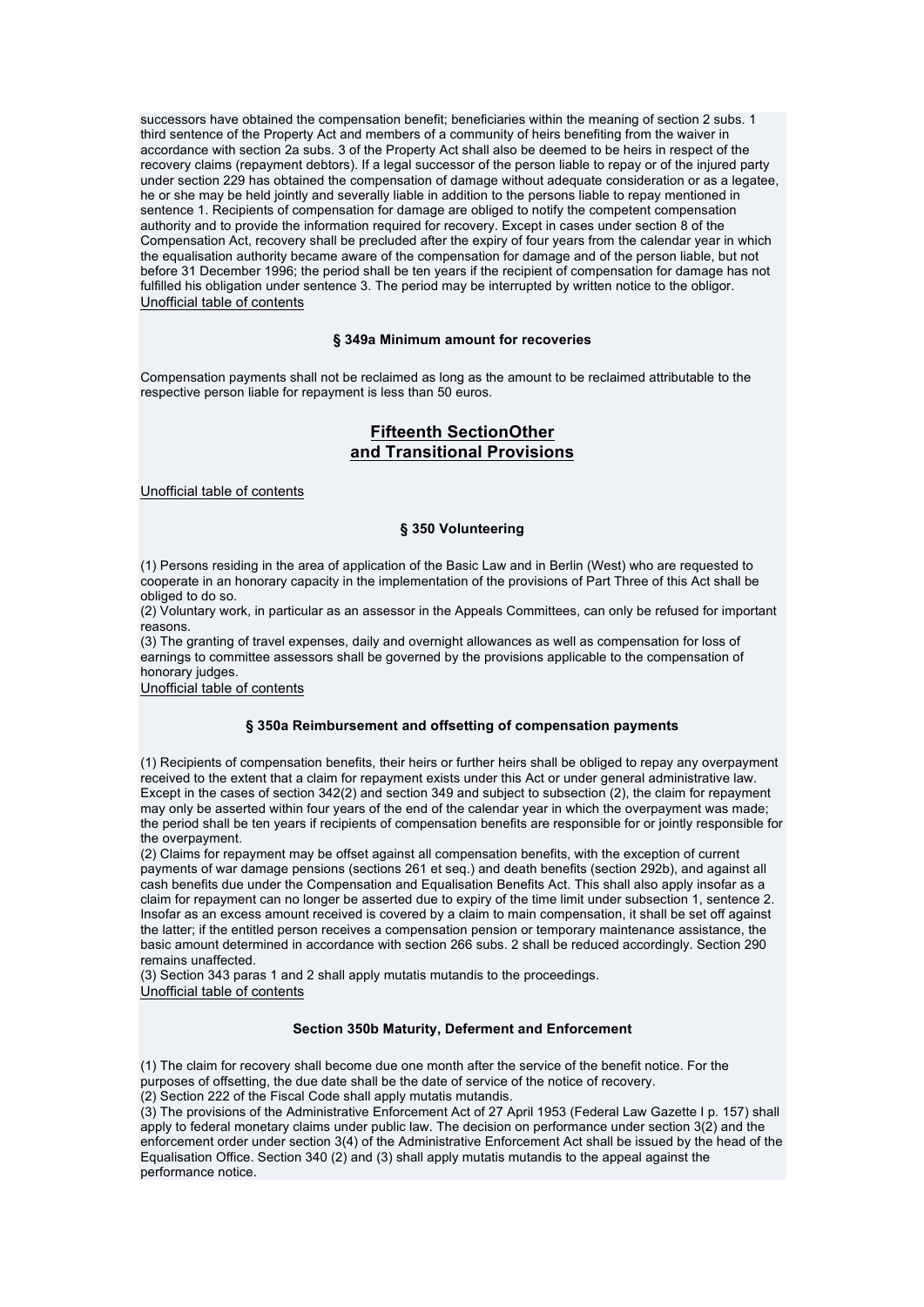(4) The enforcement authorities within the meaning of section 4 of the Administrative Enforcement Act shall be the administrations of the municipalities and districts, unless the Länder designate other authorities. (5) The Länder may determine that the provisions of the Administrative Enforcement Act shall be replaced by the provisions of Land law on administrative enforcement proceedings in respect of federal pecuniary claims under public law.

Unofficial table of contents

### **Section 350c Interest, Late Payment Surcharges and Expenses**

(1) The provisions of section 234, paragraphs 1 and 2, and sections 237, 238 and 240 of the Fiscal Code shall apply mutatis mutandis.

(2) The expenses incurred by the Kreditanstalt für Wiederaufbau for the administration of the claim after the due date of a claim for repayment shall be borne by the party obliged to repay. Unofficial table of contents

### **Section 350d Making and Receiving Declarations for the Federation**

(1) If the President of the Federal Equalisation Office has designated equalisation authorities, financial institutions or other bodies as competent to administer loans or other claims of the Federation arising in connection with the granting or overpayment of equalisation benefits (section 4), these bodies shall be authorised to receive or make legally effective declarations concerning rights in rem which are or will be entered for the Federation in the land register or register of ships, in particular concerning their establishment, amendment or cancellation.

(2) If the determination of the President of the Federal Equalisation Office referred to in subsection 1 has been published in the Federal Gazette, no further proof is required in this respect vis-à-vis the land registry office or the register court. Proof that a registered right is subject to the administration of the financial institution or other body acting on behalf of the Federation in an individual case shall be deemed to have been furnished to the land registry office or the registry report if a certificate of the equalisation office is presented in this respect or if it is evident from the deed drawn up for the purpose of registering the right or from the deed relating to a contract under the law of obligations on which the creation of the right is based that the financial institution or other body has already acted on behalf of the Federation in this respect as well. If the declaration concerning a right in rem is made by an equalisation authority, proof that the right in question in the individual case is subject to the administration of the equalisation authority is not required. Unofficial table of contents

## **Section 350e Transfer of appeal proceedings**

If an appeal is lodged against the decision of the equalisation board on the basis of a decision taken before 31 July 1992, such appeal shall be deemed to be an appeal. Sections 336 to 341 shall apply to the procedure. The same shall apply mutatis mutandis to the appeal procedures regulated differently under section 346 in the version applicable before 31 July 1992. Unofficial table of contents

## **§ 351 Administrative costs**

The costs of the Federal Equalisation Office shall be borne by the Federation. Unofficial table of contents

### **§§ 352 to 357 ----**

(The regulations are outdated). Unofficial table of contents

### **Section 358 Special Provisions for Berlin**

The provisions of Part Three of this Act shall apply in Berlin (West) subject to the following proviso: 1.

Insofar as assets in Berlin (West) are to be taken into account for the reduction of the basic amount in accordance with section 249 (1), they shall be taken into account in accordance with sections 80 to 83. The authorisation in section 249 (5) no. 1 shall also apply to the provisions on the calculation of the assets to be taken as a basis in accordance with sentence 1.

2.

In the application of section 249(3), third sentence, insofar as the reduction of the property levy under section 84(4) applies to property in Berlin (West), the following shall apply instead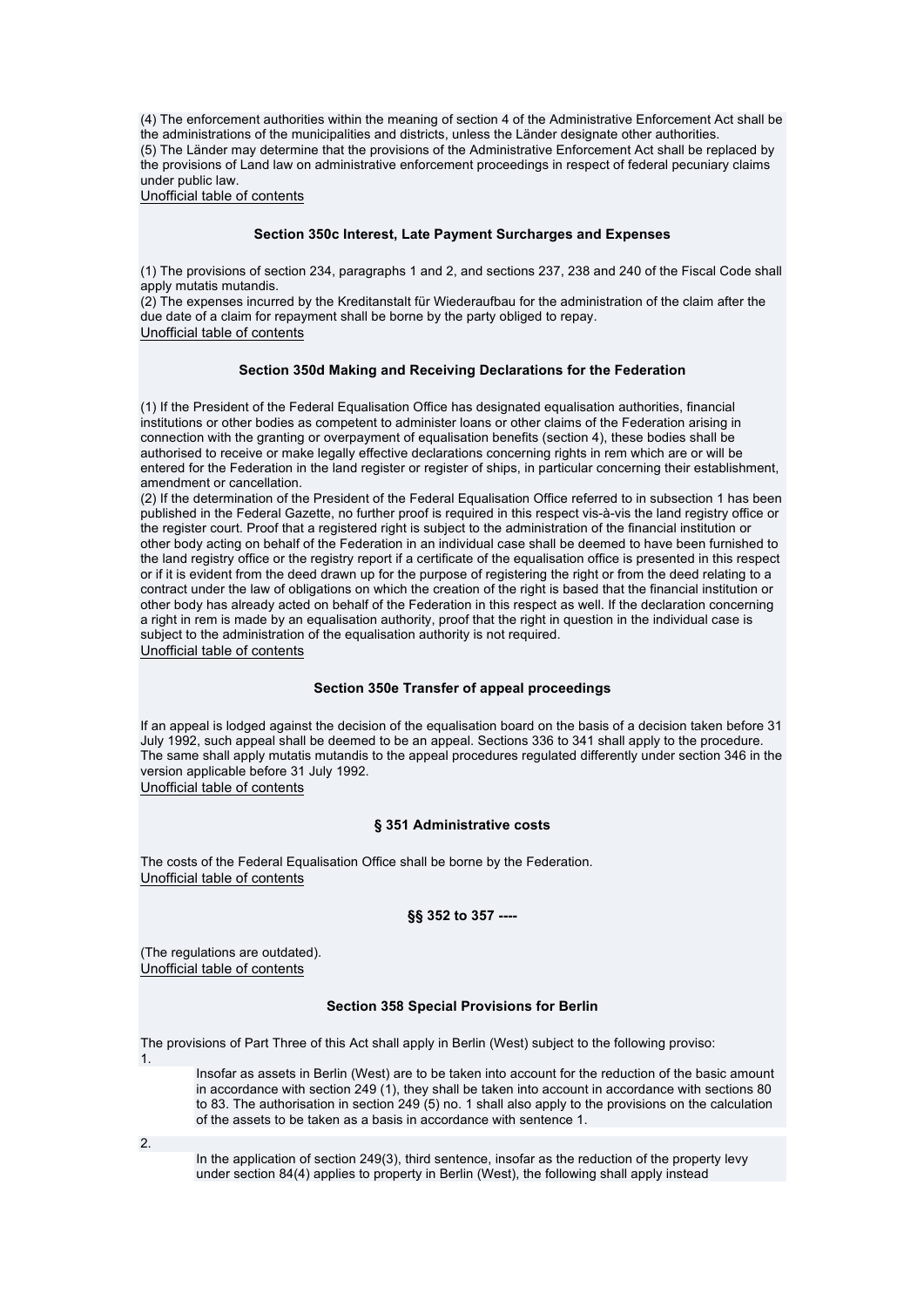|                  |                                  | of the fair value of the time value of                                                                                                                                                               |
|------------------|----------------------------------|------------------------------------------------------------------------------------------------------------------------------------------------------------------------------------------------------|
| 50 per cent      |                                  | 16 per cent,                                                                                                                                                                                         |
|                  |                                  | 54 from one hundred 18 per cent,                                                                                                                                                                     |
| 58 from percent  |                                  | 19 per cent,                                                                                                                                                                                         |
|                  |                                  | 60 from one hundred 20 per cent,                                                                                                                                                                     |
|                  |                                  | 62 from one hundred 21 per cent,                                                                                                                                                                     |
|                  |                                  | 66 from one hundred 22 per cent,                                                                                                                                                                     |
|                  |                                  | 71 from one hundred 23 per cent,                                                                                                                                                                     |
|                  | 75 from one hundred 25 per cent, |                                                                                                                                                                                                      |
| 79 from percent  |                                  | 26 per cent.                                                                                                                                                                                         |
| 3.               | Berlin (West).                   | Instead of the five permanent jobs required in section 259 (2), three permanent jobs are sufficient in                                                                                               |
| $\overline{4}$ . |                                  |                                                                                                                                                                                                      |
|                  | for Finance.                     | The authorities mentioned in section 352 (2) shall be replaced by the departments for household<br>effects and war damages as well as by a state office for emergency aid established at the Senator |
| 5.               |                                  |                                                                                                                                                                                                      |

Section 353 nos. 1 and 2 shall apply mutatis mutandis to the proceedings pending before the Household Relief and War Damage Offices and the Appeals Committees established at the Senator for Finance on the basis of the Household Relief Act of 22 November 1951 (Law and Ordinance Gazette for Berlin p. 1117).

6.

Section 354 (1) shall apply mutatis mutandis from the time the Act enters into force in Berlin (West) to the emergency assistance special fund established on the basis of Article III § 11 of the First Act on the Reorganisation of Property Taxation in Berlin of 29 December 1950 (Ordinance Gazette for Berlin 1951 I p. 26).

7.

The authorisation under section 357 shall apply mutatis mutandis to the provisions of the Household Assistance Act in Berlin (West).

# **Part FourCommon final provisions**

Unofficial table of contents

## **Section 359 Non-consideration of damages and losses, restitution cases**

(1) Damage to and loss of property acquired by taking advantage of measures of National Socialist tyranny may neither constitute a claim for compensation nor be taken into account in the determination of the property levy. Further details shall be determined by ordinance.

(2) The granting of compensation payments and the reduction of the property levy in those cases in which assets were seized in the period from 30 January 1933 to 8 May 1945 within the meaning of the restitution laws shall be regulated by ordinance in accordance with the principles of this Act. In this connection, the status of displaced persons may be assumed in favour of persons who were subjected to persecution measures in the expulsion areas; the requirements of section 230 may be waived in the case of these persons and in the case of persons who have suffered damage within the meaning of section 15a, paragraph 1, no. 4.

(3) Furthermore, the following shall not be taken into account in the granting of compensation and in the determination of the property levy 1.

Damage and losses of persons who have substantially aided and abetted the expulsion or harming of Germans or who have violated the principles of humanity or the rule of law by their conduct in the expulsion area after the beginning of the general expulsion measures,

2.

Damage and losses suffered by persons who have substantially aided and abetted the political system prevailing in the Soviet occupation zone of Germany and in the Soviet sector of Berlin or who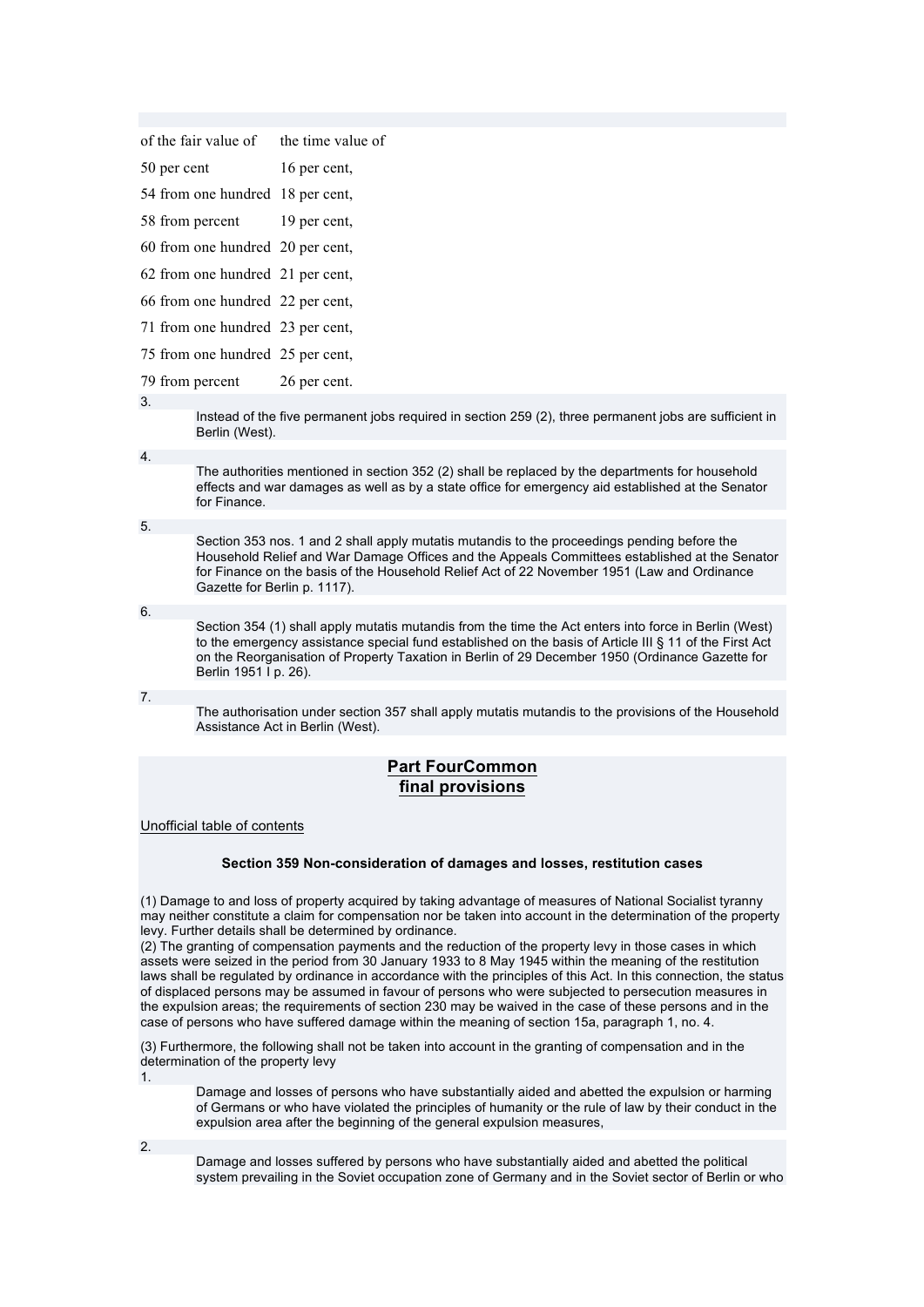have violated the principles of humanity or the rule of law by their conduct there since the occupation,

3.

Damage and losses to economic goods that were acquired after the beginning of the general expulsion measures by taking advantage of the existing conditions in the expulsion area without adequate consideration or through a legal transaction that is contrary to good morals or induced by threat or coercion or connected with an unlawful seizure of property or through another unlawful act.

### Unofficial table of contents

### **§ 360 Exclusion from compensation and benefits**

(1) Compensation payments as well as benefits under the property levy may be excluded in whole or in part without prejudice to prosecution under criminal law or criminal tax law,

1.

whoever, in his own or another's cause, has knowingly or through gross negligence made, caused to be made or permitted to be made false statements about the occurrence or extent of the damage, including the liabilities, or for the purpose of deception has concealed, distorted or faked other facts material to the decision,

2.

whoever, on his own behalf or on behalf of another person, has offered, promised or granted gifts or other advantages to witnesses, experts or persons involved in the matter of damage, or has threatened or inflicted disadvantages on them, in order to induce them to make a false statement, to give a false expert opinion or to commit an act involving a breach of official duty,

3.

anyone who has intentionally caused or attempted to cause a deterioration in his or her circumstances in order to thereby create the conditions for the granting of compensation or benefits.

(2) Upon application by the head of the equalisation office, the head of the Land equalisation office shall decide on the exclusion from the granting of equalisation benefits. The decision shall be substantiated; it may be contested by the person concerned in accordance with sections 338 et seq. The appeal shall not have suspensive effect. At the request of the head of the Equalisation Office, the decision may also be taken after the entitlement has been granted or after it has been fulfilled; benefits granted shall be refunded. If the person charged with conduct under paragraph 1 nos. 1 to 3 has died before the initiation or conclusion of exclusion proceedings, the proceedings may be initiated or concluded with effect against the heir or further heirs. (3) If there is sufficient suspicion that the conditions for exclusion under paragraph 1 exist, the payment of current benefits may be temporarily suspended by the head of the Equalisation Office by notice after the application for exclusion has been filed, until a decision on the exclusion has been taken. (4) The provisions of the Reich Tax Code shall apply to decisions on the exclusion of benefits from the property levy under subsection 1 and to appeals against such decisions. Unofficial table of contents

## **§ 361 Contractual assistance**

Insofar as the assets or income of a person are to be taken into account in proceedings for judicial assistance in contract or in corresponding judicial proceedings for the settlement of debts, claims to which the person is entitled on the basis of this Act shall be disregarded. Unofficial table of contents

## **Section 362 Protection against enforcement due to old debts**

(1) Upon application by a debtor who has received reconstruction loans under this Act, reconstruction aid under the Emergency Aid Act or loans or aid under the Refugee Settlement Act, the enforcement court shall temporarily suspend enforcement measures in respect of debts incurred prior to 8 May 1945 until contract assistance proceedings have been conducted, but no later than 31 December 1953. (2) After the order for discontinuance has been issued, the creditor may also apply for the initiation of the contract assistance proceedings. Unofficial table of contents

## **Section 363 Protection against recourse to social assistance benefits or basic benefits for jobseekers**

If the maintenance claim of a person entitled to maintenance who has been granted social assistance in accordance with Book Twelve of the Code of Social Law or who has been granted benefits to secure subsistence in accordance with Book Two of the Code of Social Law has been transferred to the social assistance agency or to the employment agency, compulsory enforcement may not be pursued against the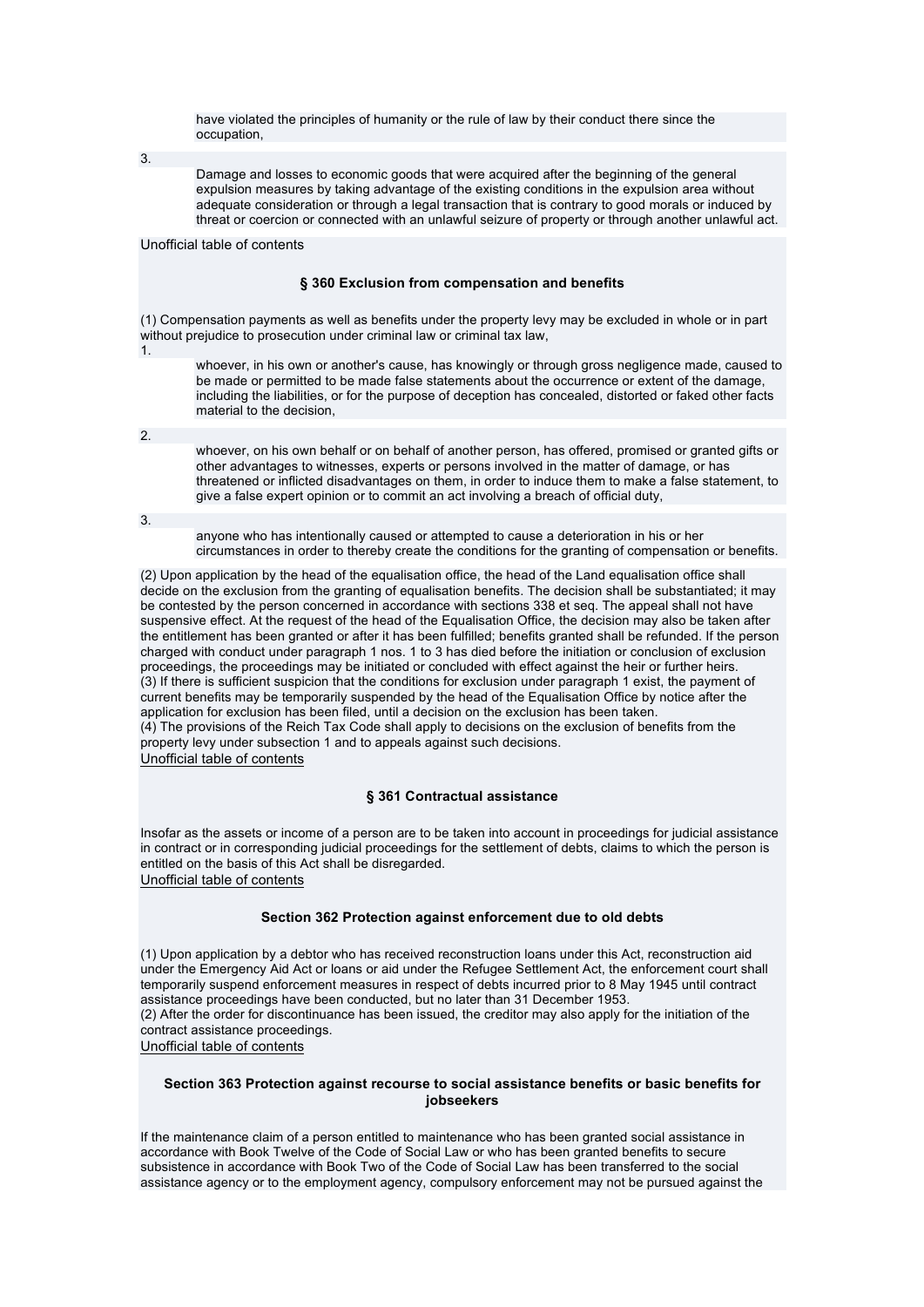person obliged to pay maintenance on account of this claim if the latter is a displaced person or a person who has suffered material war damage and if compulsory enforcement would jeopardise the re-establishment or securing of his or her livelihood.

Unofficial table of contents

#### **Section 364 Supplementary measures**

(1) The benefits provided for in this Act shall not affect support measures implemented by the Federation, the Länder, municipalities and associations of municipalities for the purpose of integrating displaced persons and war-affected persons.

(2) For the purpose of implementing the equalisation of burdens, the regional authorities shall reserve the right to adopt supplementary provisions on relief in the field of public charges as well as fees and costs; in the area of the Federation, further details may be determined by ordinance. Unofficial table of contents

### **Section 365 Old Savers' Scheme**

In addition to the measures provided for in this law to compensate for losses incurred by savers, a more farreaching legal regulation will be made by 31 March 1953 to compensate for losses incurred on old savings investments as a result of the reorganisation of the monetary system within the territory of the Basic Law and in Berlin (West) (Old Savers' Act). The federal government will provide funds for this purpose. Unofficial table of contents

```
§ 366
```
(omitted) Unofficial table of contents

### **Section 367 Enactment of Statutory Orders**

(1) The statutory orders provided for in this Act shall be issued by the Federal Government with the consent of the Bundesrat.

(2) By statutory order under subsection 1, the power to issue statutory orders may be further delegated to the President of the Federal Equalisation Office; the President of the Federal Equalisation Office shall not require the consent of the Bundesrat to issue such statutory orders. Unofficial table of contents

## **§§ 368 to 372 ----**

(The regulations are outdated). Unofficial table of contents

### **Section 373 Transitional Provision on the Occasion of the Act on the Amendment and Streamlining of the Burden Equalisation Law**

The provisions repealed by Articles 2 and 4 to 8 of the Act amending and rectifying the law on equalisation of burdens of 21 June 2006 (Federal Law Gazette I p. 1323) shall continue to apply in proceedings under this Act, the Act on the preservation of evidence and the Act on the establishment of evidence and the Reparation Damages Act if they are not concluded until after 1 July 2006. This also applies to proceedings concerning the modification of decisions, the reopening of proceedings as well as the recovery of benefits, in particular as a result of compensation for damage. Settlements as provided for in section 332 subs. 4 are admissible. Unofficial table of contents

### **Section 374 Application of the Act in Berlin**

This Act and the statutory ordinances, general administrative orders and instructions issued on the basis of this Act shall also apply in Berlin (West) if the Land Berlin decides to apply this Act in accordance with Article 87(2) of its Constitution. Unofficial table of contents